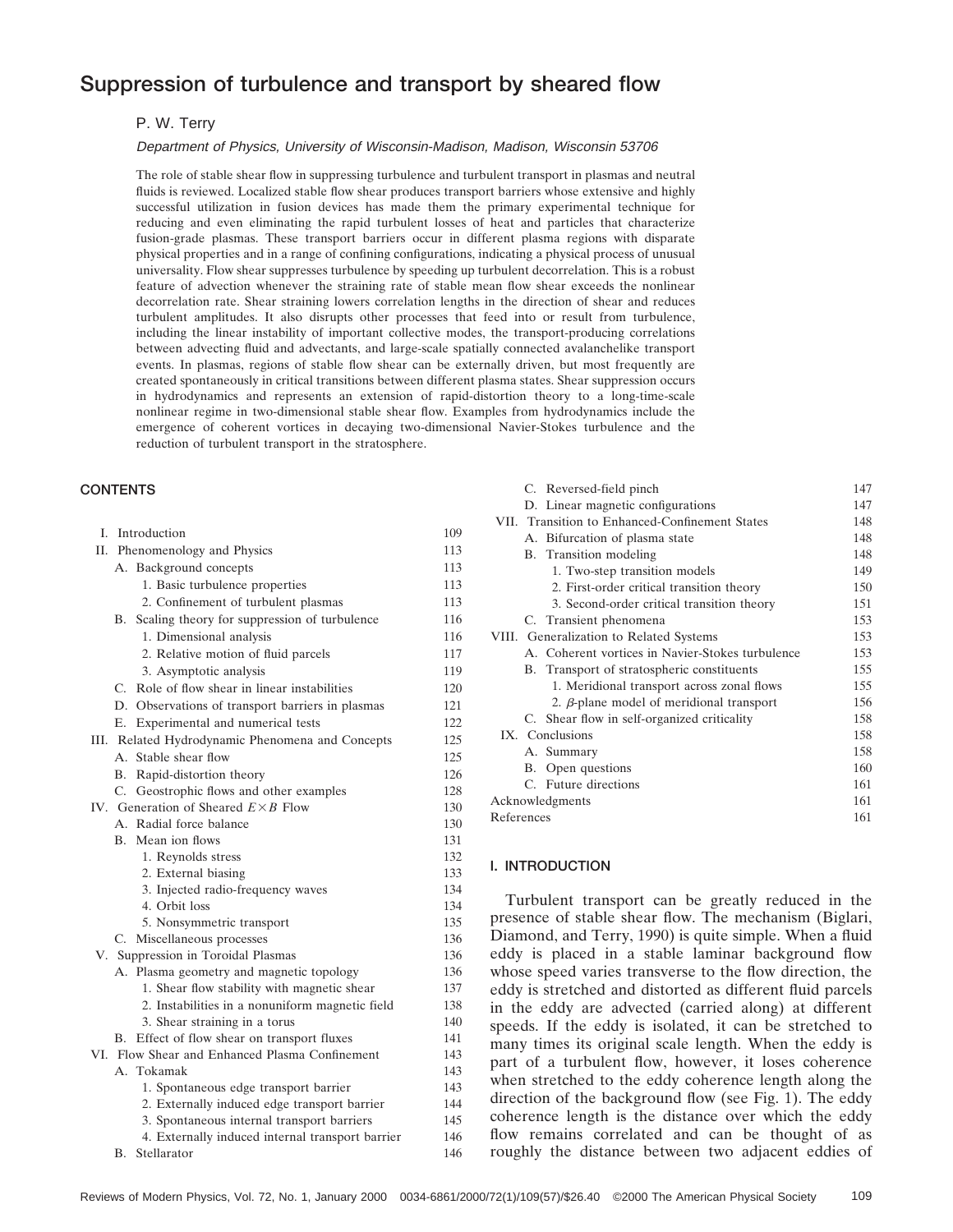

FIG. 1. A reference eddy [(a), no shear flow] sheared by unidirectional plane shearing (b) with  $u_x(y) = \alpha y$ . If the eddy is isolated it stretches into the shape indicated by the gray shaded curve. In turbulence, the eddy loses coherence in a coherence length, represented as a breakup into two eddies. The loss of coherence reduces the *y* scale relative to that of the reference eddy.

comparable scale, a distance on the order of the eddy diameter in fully developed turbulence. Fluid parcels that move an eddy coherence length become subjected to the advecting flows of other eddies and are no longer identifiable with their original eddy motion. In the absence of the background shear flow, the time scale for this loss of coherence defines the eddy lifetime. Dimensionally, the eddy lifetime is the eddy rotation period, commonly called the eddy turnover time.

In the presence of a background shear flow whose rate of differential advection exceeds the eddy turnover rate, eddies stretch to a flow-wise eddy coherence length in a fraction of the time they would normally take to turn over were there no shear. Consequently, the eddy lifetime is shortened. Assuming turbulence whose driving source is unaffected by flow shear (such a source might be external stirring, or an instability associated, for example, with a thermal gradient), the decrease in the correlation time implies a decrease in turbulent intensity (eddy velocity). This follows because the rate of turbulent energy dissipation, given roughly by the turbulent energy divided by the correlation time, temporarily exceeds the forcing rate when the correlation time is reduced. This leads to a transient decay of turbulent energy until a new balance is established with lower energy. Also, because of the rapid flow-wise stretching (along the direction of the flow), fluid parcels traverse only a fraction of the original eddy diameter in the shear-wise direction (across the flow in the direction of the gradient of flow speed) before the eddy loses coherence. Eddy scales in the shear-wise direction are thus reduced as a consequence of the background shear flow. If an advected scalar is present, its rate of turbulent transport across the background shear flow is also reduced. This follows because the turbulent intensity and shear-wise eddy coherence length are reduced, thus reducing the speed and step size of a random-walk transport process.

In magnetically confined fusion plasmas, the reduction of cross-flow transport by shear flow is often localized to a region identifiable as a transport barrier. Such barriers are now widely utilized in fusion plasmas. Before the discovery of the first robust and reproducible transport barrier by Wagner *et al.* (1982), plasma confinement and fusion energy production were seriously limited by small-scale turbulent fluctuations. These had long seemed irreducible, because they are driven by the steep gradients of temperature and density needed to confine and insulate hot fusion plasmas away from material surfaces. With shear suppression, the heat loss caused by these fluctuations has been controlled for the first time. Recent results underscore the impact of shear suppression. Record values of confinement time, fusion power output, fusion neutron yield, and the ratio of fusion power output to input heating power have been achieved using flow-shear-induced transport barriers in the plasma edge [in the hot ion *H* mode of the Joint European Torus (JET), Gibson *et al.*, 1998], or in plasmas inferred to have a large sheared flow and significant suppression of turbulence (in the supershot of the Toroidal Fusion Test Reactor; Ernst *et al.*, 1998). In other experiments shear suppression in the plasma core has led to the reduction of transport in tokamak plasmas by orders of magnitude to the minimum level set by thermal, collisional motion (Levinton *et al.*, 1995; Strait *et al.*, 1995). A variety of measurements have confirmed the role of flow shear in impeding the transport and diminishing the intensity of turbulence.

This review is intended to present the basic physics of flow-shear-induced transport barriers, to outline the extensive developments in fusion plasma physics pertaining to such barriers, to examine related phenomena in hydrodynamics, and to explore wider applications of these ideas. Prior reviews<sup>1</sup> have been written for specialists and have given little or no discussion of applications outside the subject of magnetically confined plasmas. Moreover, whereas prior reviews have emphasized experimental phenomenology (Groebner, 1993; Burrell, 1994, 1997; Moyer *et al.*, 1995) or the theory of electric fields in plasmas as applied to collisional transport (Itoh and Itoh, 1996; Ida, 1998), this review treats turbulence as a fundamental feature of the systems of interest and develops key theoretical concepts of relevance to experimental phenomena. The level of presentation assumes expertise in neither plasma physics nor turbulence, but a knowledge of general physics at the level of a practitioner in any physics specialty area. This review emphasizes the striking robustness and universal character of flowshear-induced transport reduction in plasmas. As described in Sec. VI, flow shear reduces transport and turbulence in a variety of magnetic confinement configurations and in different regions of the plasma ranging from the hot core to the cold edge. In contrast, the fluctuations themselves lack such universality, changing character from device to device (Liewer, 1985; Wootton *et al.*, 1990) and within any given device in different regions of the plasma (Durst *et al.*, 1993). The

<sup>&</sup>lt;sup>1</sup>These include Stambaugh *et al.*, 1990; Groebner, 1993; Burrell, 1994, 1997; Moyer *et al.*, 1995; Itoh and Itoh, 1996; Carreras, 1997; Ida, 1998.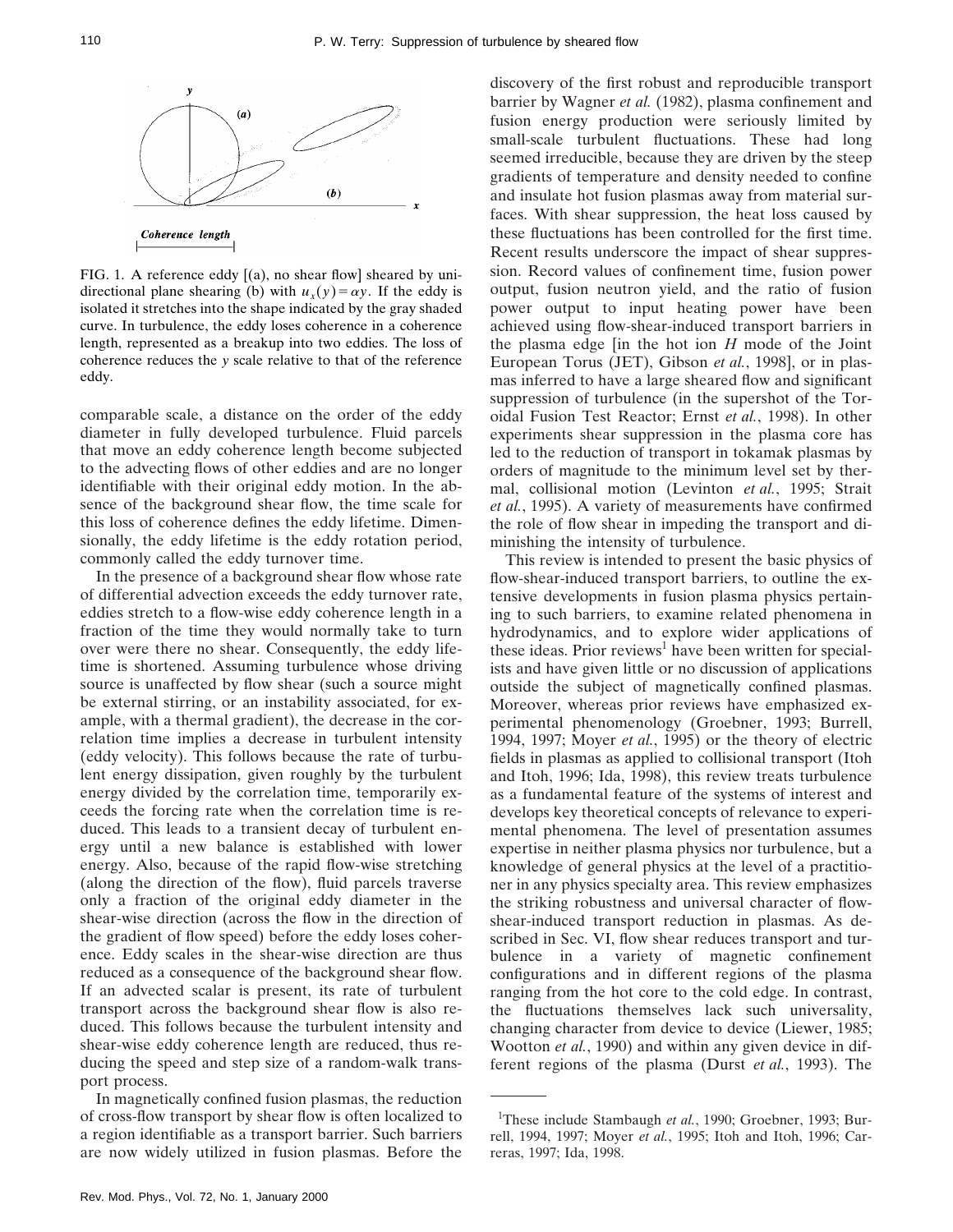universality of shear suppression in plasmas and the dynamical similarities between plasmas and ordinary nonionized fluids strongly suggest that shear suppression should occur in nonionized fluids and in other types of dynamic media. Section VIII provides a few examples that have been examined to date. These examples are intended to be suggestive, not exhaustive, and hopefully will stimulate further exploration of this topic. The review is structured so that Sec. II provides a selfcontained, brief overview of the basic physics and phenomenology, with development, detail, and applications reserved for the remaining sections.

After a brief presentation of underlying concepts, Sec. II describes the basic scaling theory for shear suppression (Biglari, Diamond, and Terry, 1990), using both simple dimensional arguments and more rigorous mathematical analyses. Collective instabilities in plasmas can also be stabilized by flow shear (that is not itself unstable), as illustrated by a heuristic criterion (Hassam, 1991; Waltz, Kerbel, and Milovich, 1994). Turning to experiment, we describe the basic features of the type of barrier first observed and studied in plasmas (Wagner *et al.*, 1982). The presence of flow shear was not initially detected, but the features that were observed, specifically, a localized steepening of gradients of density and temperature, and improved confinement, indicated a localized barrier to transport. Later measurements, including those of fluctuation levels, transport fluxes, and spatial profiles of mean flows, confirmed that flow shear suppresses turbulence and transport in this type of barrier. Specific experimental tests of the theory are described by Ritz *et al.* (1990), La Haye *et al.* (1995), and Moyer *et al.* (1995). These include measurements of the correlation time, shear-wise correlation length, amplitude reduction, and the criterion for significant reduction, and a comparison with the predictions of the scaling theory.

Suppression of turbulence and transport by flow shear occurs in nonionized fluids but is not a familiar hydrodynamic phenomenon. The reason stems from three additional requirements for suppression, beyond the criterion that the shearing rate exceed the eddy turnover rate. These requirements are routinely met in fusion plasmas, but are difficult to satisfy in nonionized fluids. They stipulate that the shear flow must be stable, that turbulence must remain in the domain of flow shear for longer than an eddy turnover time, and that the dynamics should be two dimensional. In nonionized fluids, shear flows are typically unstable, shear is often present only for a short time in the frame of the flow, and the dynamics are usually three dimensional. As discussed in Sec. III, under these conditions turbulence is driven by shear instead of suppressed, is advected into and out of the region of shear before the nonlinearity can decorrelate fluctuations, or its vorticity may be amplified. When turbulence is advected through a region of strong flow shear in a time shorter than the eddy turnover time, rapid-distortion theory, a widely used technique in hydrodynamics, can be applied to trace out fluid motions (for recent reviews see Savill, 1987; Hunt and Carruthers, 1990; Hunt, Carruthers, and Fung, 1991). In Sec. III. B, rapid-distortion theory is shown to be the shorttime, linear counterpart of the long-time, nonlinear scaling theory described in Sec. II. B. Section III. C introduces stratospheric geostrophic flow, a type of hydrodynamic flow that satisfies the three requirements stated above. (Geostrophic flows are flows whose time scale exceeds the planetary rotation rate.) In simulations, suppression of geostrophic turbulence in the strong-shear regions of a stable, large-scale jet has been noted, although the mechanism was not elucidated (Shepherd, 1987). Other hydrodynamic examples that relate to the scaling theory and underlying physics are also briefly discussed in Sec. III. C.

In plasma transport barriers, the flow shear is produced by forces in the plasma that respond both to conditions in the plasma and to external forces. The creation of transport barriers in plasmas thus involves the suppression of turbulence by a given shear flow (as described in Sec. II) and the generation of flow. These two processes can be linked in complicated ways. The physics of flow generation in plasmas is presented in Sec. IV by examining momentum balances for plasma flows and the individual forces that contribute to the balances. The flow responsible for plasma transport barriers is the *E*  $\times B$  drift, a motion common to all plasma charge species, so named because its magnitude and direction are proportional to the cross product of the local electric and magnetic fields. Section IV describes how this flow is affected by the equilibrium ion pressure, ion rotation rates, turbulent Reynolds stresses (Carreras, Lynch, and Garcia, 1991; Diamond and Kim, 1991), externally manipulated electric fields (Taylor *et al.*, 1989), preferential loss of a plasma charge species (Itoh and Itoh, 1988; Shaing and Crume, 1989), and anisotropies in transport fluxes (Hassam *et al.*, 1991). The relationships between flow-shear-induced suppression and flow generation are developed in Sec. VII.

The basic theoretical notion of flow-shear-induced transport reduction was formulated for a straight plasma in a uniform magnetic field. In Sec. V the theory is extended to account for the complications of toroidal plasma confinement geometry and magnetic-field inhomogeneity. The toroidal configuration and the spatial variation of the confining magnetic field impart a particular structure to the turbulence and to plasma flows. Consequently, the scaling theory of Sec. II continues to serve as a paradigm for the effect of flow shear in turbulent plasmas, but the specifics of its predictions are modified for toroidal geometry (Hahm and Burrell, 1995).

A critical feature of the spatial variation of the magnetic field in magnetic confinement systems is magnetic shear, a measure of the degree of field-line twist at different locations within the plasma. Typically magnetic shear localizes fluctuations to the vicinity of special surfaces within the plasma. This property imposes a constraint on the way in which flow shear affects fluctuations (Carreras *et al.*, 1992). Magnetic shear likewise affects the stability of sheared flows, significantly raising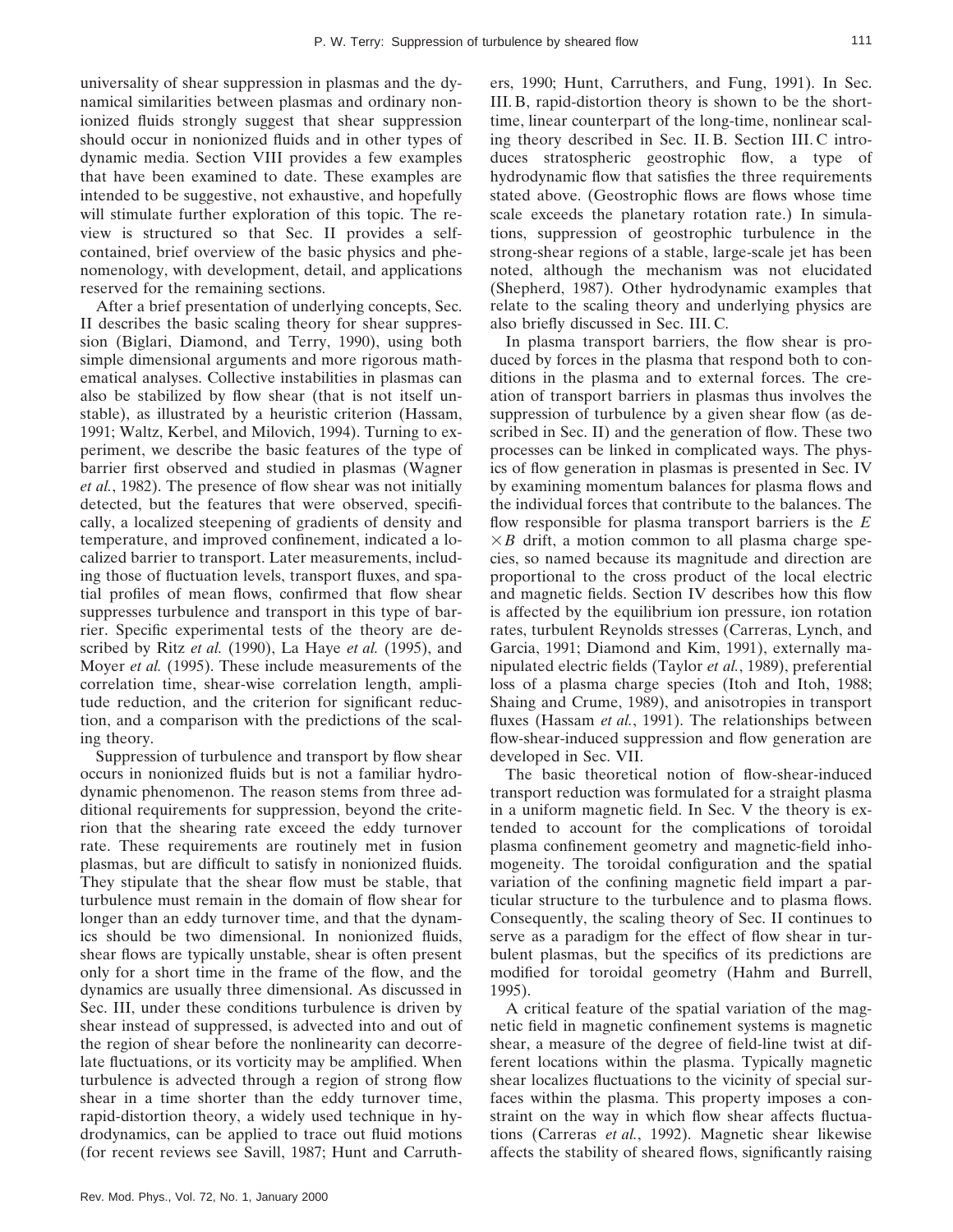the threshold of basic flow-shear-driven instabilities such as the Kelvin-Helmholtz instability (Chiueh *et al.*, 1986). In Sec. V. B, the effect of flow shear on the fluctuation correlations that underlie transport is introduced in the context of a simple model that includes magnetic shear (Ware *et al.*, 1996, 1998). This question is revisited in Sec. VIII. C, where the effect of flow shear on transport in systems with self-organized dynamics is examined (Diamond and Hahm, 1995).

Since the first observation of transport barriers in magnetically confined plasmas, significant progress has been made in controlling and manipulating these barriers. These efforts are reviewed in Sec. VI. Historically, flow-shear-induced transport barriers were first produced spontaneously in the edge of a type of toroidal plasma known as a tokamak (Wagner *et al.*, 1982). Later it was found that the edge flow shear region in such barriers could be externally induced by charging the plasma edge with a biased probe (Taylor *et al.*, 1989). It was also discovered that under certain conditions, the edge flow shear region extended itself inward toward the center of the plasma, producing a core transport barrier (Jackson *et al.*, 1991). Recently, transport barriers have been initiated in the core, independently of edge barrier formation (Levinton *et al.*, 1995; Strait *et al.*, 1995; Kimura *et al.*, 1996; Mazzucato *et al.*, 1996). In these plasmas, the turbulent transport is reduced to the point where loss rates are governed by particle collisions. The spontaneous core barriers are often produced in conjunction with certain magnetic-shear configurations, but otherwise exhibit common features of edge transitions. It has been predicted that core barriers can also be induced externally using injected rf waves (Craddock and Diamond, 1991). Experimental efforts to induce core barriers in this fashion have been limited and have produced mixed results (LeBlanc *et al.*, 1995; 1999). The above results pertain to the tokamak, the most developed magnetic confinement device. Alternative magnetic confinement approaches to the tokamak have also achieved enhanced confinement operation in connection with the formation of regions of strong flow shear. Work done in stellarator, reversed-field pinch (RFP), tandem mirror, and *Z*-pinch configurations is reviewed in Secs. VI.B–D.

Flow-shear-induced transport barriers in plasmas are created as part of a transition in which mean quantities transiently undergo an adjustment to new values in response to an internally or externally driven change within the plasma. Prior to the transition, the  $E \times B$  flow is not strongly sheared, and the fluctuations are large. After the transition there is a large shear in the  $E \times B$ flow, and the fluctuations have diminished. Other quantities involved in momentum balances, such as ion rotation rates, can also change dramatically at the transition. Because the plasma state undergoes a fundamental change in properties as it passes through the transition, the transition is generally labeled as a bifurcation process. Section VII presents transition phenomenology as observed in experiment and reviews theoretical models of the transition. The theoretical models generally fall into two categories, dictated in part by which flow-sheargenerating force is treated as dominant, an issue not yet fully resolved. In the first step of two-step transition theories (Itoh and Itoh, 1988; Shaing *et al.*, 1990), conditions within the plasma or an external force (such as the force produced by an electrically biased probe), charge up the plasma and create a sheared  $E \times B$  flow. In the second step, turbulence and transport are reduced in response to the flow shear. In single-step transitions (Hinton, 1991; Hinton and Staebler, 1993; Diamond *et al.*, 1994; Terry *et al.*, 1994), flow generation and turbulence suppression evolve as integrated elements of the transition and cannot be separated. Single-step theories are analogous to first- and second-order phase transitions in continuous media. Mathematically, the plasma states before and after transition are fixed points of turbulent fluid closures that model the key forces involved in the transition.

Section VIII is devoted to the application of flowshear-induced transport reduction to nonplasma systems. Efforts in this area are in their infancy. Section VIII. A reviews work that shows that certain vorticity fluctuations in two-dimensional Navier-Stokes turbulence become coherent (McWilliams, 1984) as a result of the strong flow shear in their periphery (Terry, 1989; Terry *et al.*, 1992). This flow shear suppresses ambient turbulence, composed of the eddy motions of loweramplitude vorticity, enabling the vortex to escape being mixed. For a vorticity fluctuation to become coherent it must exceed an amplitude threshold. The threshold is consistent with the evolution of the vorticity probability distribution function in spatially intermittent turbulence, and with the spatial structure of coherent vortices in the simulations. Flow shear has also been speculated to play a role in atmospheric and oceanic transport barriers, as described in Sec. VIII. B. Transport barriers in the stratosphere have been detected through satellite observations and *in situ* measurements, and have generally been attributed to other mechanisms (McIntyre and Palmer, 1984). Theoretical and numerical modeling of the transport of atmospheric constituents in twodimensional stratospheric turbulence (Ware *et al.*, 1995, 1999) indicates that there is suppression of turbulent transport by the flow shear associated with polar jets and zonal flow (flows along a fixed latitude). The role this process plays in observed transport barriers, which involve other complex geophysical processes, is an open question. Section VIII. C examines dynamical media in which transport is governed by a process with selforganized criticality (Bak, Tang, and Wiesenfield, 1987). The presence of wind shear incident on sand pile automatons suppresses the excitation of large-scale avalanchelike transport events (Diamond and Hahm, 1995; Newman *et al.*, 1996).

The discussion of Sec. VIII. C completes an elucidation of four distinct effects of stable flow shear on fluctuations. These are (1) the fundamental process of direct reduction of scales and amplitude in turbulence (Sec. II. B), (2) the stabilization of collective modes that are otherwise linearly unstable (Sec. V. A. 2), (3) the disrup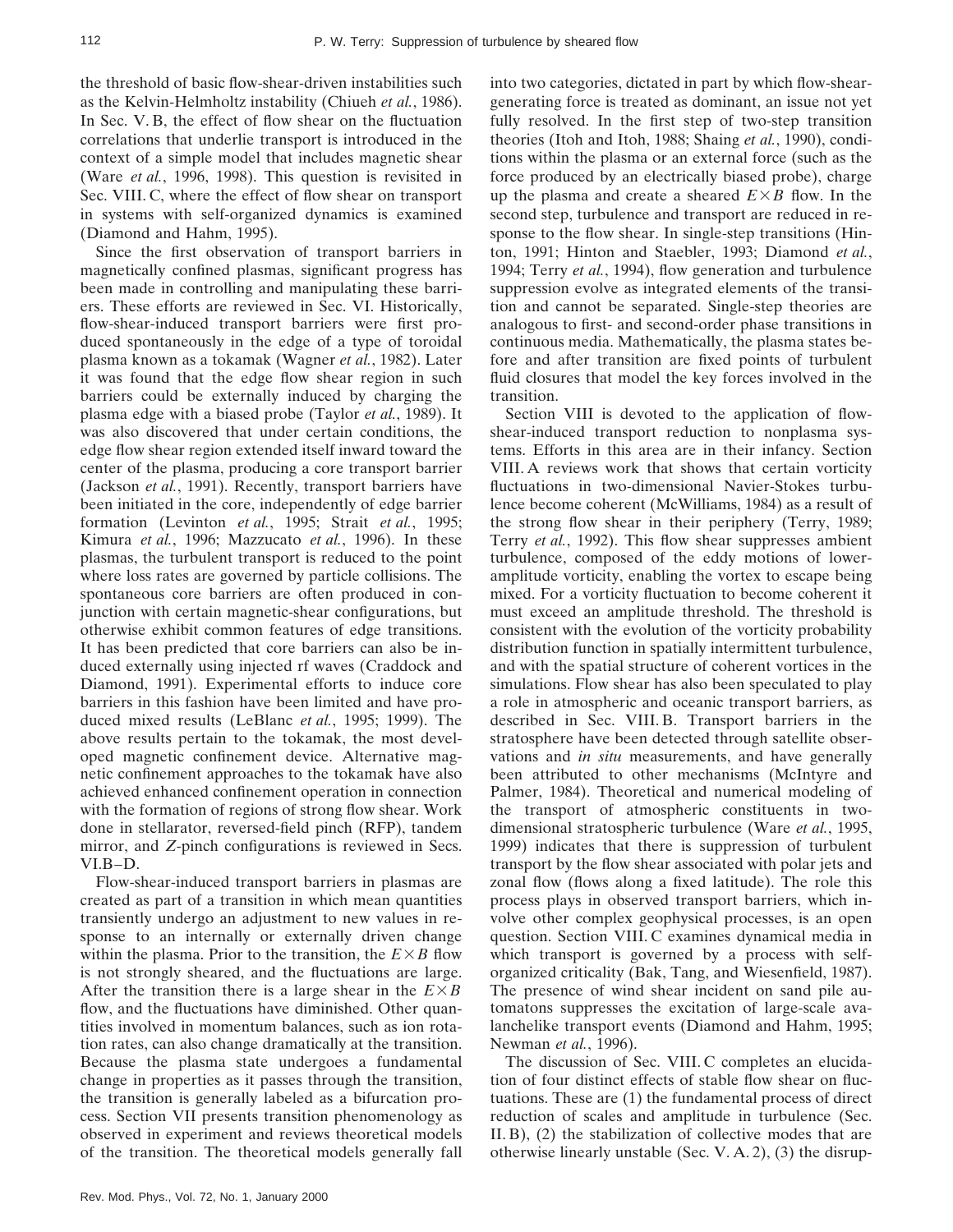tion of correlation between the fluctuations of an advectant and the advecting flow, resulting in a reduction of transport beyond that accounted for by decreased fluctuation amplitudes (Sec. V.B), and (4) the disruption of the extended correlation of large-scale avalanchelike transport events (Sec. VIII. C). This review concludes with a brief summary in Sec. IX, followed by a discussion of open questions and current research directions.

# **II. PHENOMENOLOGY AND PHYSICS**

# **A. Background concepts**

# 1. Basic turbulence properties

Flow shear affects turbulence because it modifies the time required for correlated fluid motion of a given scale to lose coherence. The loss of correlation arises from the nonlinearity of turbulent advection, which acts both to scramble fluid motion and to spread its energy from one scale to another. This process can be readily appreciated from the Navier-Stokes equation,

$$
\left[\frac{\partial \mathbf{u}}{\partial t} + (\mathbf{u} \cdot \nabla) \mathbf{u}\right] = -\frac{1}{\rho} \nabla p + \mu \nabla^2 \mathbf{u},\tag{2.1}
$$

where  $\rho$  is the mass density, **u** is the flow field,  $p$  is the pressure, and  $\mu$  is the kinematic viscosity. For incompressible flow  $(\nabla \cdot \mathbf{u}=0)$  the Laplacian of the pressure is related to the divergence of the advective term  $\{\rho^{-1}\nabla^2 p = \nabla \cdot [(\mathbf{u} \cdot \nabla) \mathbf{u}]\}$  and therefore can be incorporated into the advective derivative (Kraichnan, 1959). The evolution of the flow is governed by two forces, each with a characteristic time scale. These are the inertial force, represented by the advective term (with pressure included through the identity just mentioned), and the dissipative force, represented by the viscous term. The inertial force describes self-advection of the flow. From the second term of Eq. (2.1), the time scale of the inertial force is

$$
\frac{1}{\tau_e} = \frac{u}{l},\tag{2.2}
$$

where *u* and *l* are characteristic flow and length scales. Turbulence consists of a hierarchy of such scales. Because turbulent flow possesses vorticity,  $\boldsymbol{\omega} = \nabla \times \mathbf{u}$ , it is useful to think of the flow as a hierarchy of eddies of different scales. Consequently, if *u* is the characteristic flow velocity of eddies of scale  $l$ ,  $\tau_e$  is the time scale of that eddy. At each position, the flow is a superposition of many eddies of different scales all contributing to the advection process. The flow is random because the transfer of energy between scales is constantly changing the configuration of eddies. Motion at a given scale loses coherence, i.e., any given eddy decays, due to advection by other eddies. The decay time is  $\tau_e$  because that is the unique characteristic time of the advection process. This time is called the eddy turnover time. By the time an eddy rotates, its energy has been transferred to other eddies and it has decayed. The energy transfer process is conservative, i.e., in the absence of viscosity, advection causes no loss of energy, only transfer of energy from motion on one scale to motion on another. The invariance of energy leads to self-similar spectral energy transfer. The turbulent flow velocity at each scale adjusts itself so that the energy transfer rate  $u^2/\tau_e$  is invariant for all scales in which viscosity has a negligible effect on the dynamics (Kolmogorov, 1941).

The effect of viscosity is quantified by the viscous dissipation rate,  $\tau_d^{-1} = \mu/l^2$ , the rate at which the energy of fluid motion is dissipated and converted to heat. Because viscous dissipation is diffusive (giving the *l* <sup>2</sup> factor in the denominator of  $\tau_d^{-1}$ ), the dissipation rate increases at smaller scales faster than the turbulent decorrelation (eddy turnover) rate. Therefore, at large scales,  $\tau_d^{-1} < \tau_e^{-1}$ , and energy is transferred between scales with negligible dissipation, establishing the selfsimilar energy cascade. At smaller scales,  $\tau_d^{-1} > \tau_e^{-1}$ , and energy is dissipated before advection can pass it to other scales, terminating the cascade. In three-dimensional (3D) Navier-Stokes turbulence, energy injected at large scale, where  $\tau_d / \tau_e \ge 1$ , is transferred to successively smaller scales by the cascade. This process continues until reaching the Kolmogorov scale at which  $\tau_d = \tau_e$ , whereupon the cascade ceases and energy is converted to heat. The ratio of  $\tau_d / \tau_e$  for the flow *U* at the largest scale *L* defines the Reynolds number  $Re=UL/\mu$ , which for turbulent motion is necessarily much larger than unity. Scales between *L* and the Kolmogorov scale are referred to as the inertial range. The turbulence considered in this review is dominated by the inertial force, i.e.,  $\tau_d / \tau_e > 1$ , so that the decorrelation rate is governed by turbulent advection and is given by the eddy turnover rate, Eq. (2.2).

# 2. Confinement of turbulent plasmas

In magnetically confined fusion plasmas it is necessary to contain and isolate from material surfaces ionized gases whose temperatures and densities exceed 10 keV  $(10^8 \text{ K})$  and  $10^{13}$  particles/cm<sup>3</sup>. Moreover, confinement must be of sufficient duration for fusion interactions to replenish the heat lost from neutron fluxes, radiation, and transport. In most devices, the plasma is toroidal. By design, the current and magnetic field lie on nested tori within the plasma called magnetic-flux surfaces. Together, the current and magnetic field exert a bulk force on the plasma given by their vector cross product. This force is normal to the flux surfaces and can therefore contain the pressure of the plasma, as indicated in Fig. 2. For simplicity of presentation we treat only the case for which the flux surfaces have circular cross sections and are concentric. In this case, the normal direction is radially outward. The balance of magnetic force and pressure specifies a steady state of the mean ideal magnetohydrodynamics (MHD) equations (Freidberg, 1982). Experience has established that ideal MHD adequately reflects the force balance as measured in plasmas, with the magnetic field determined from the current density through Ampère's law. The mean states of ideal MHD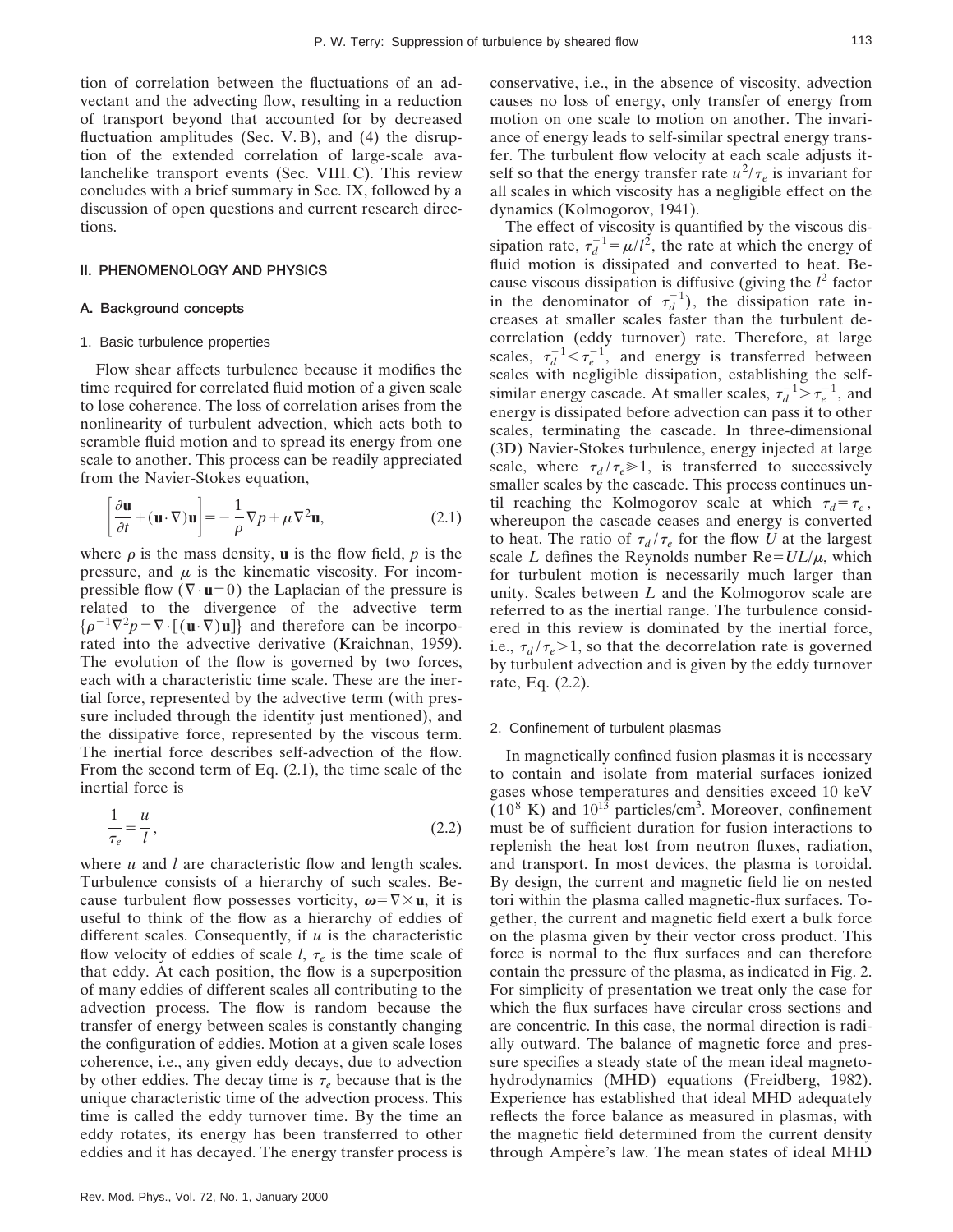

FIG. 2. Flux surfaces of a magnetically confined toroidal plasma. In (a), the currents and magnetic-field lines lie on nested tori. The  $J \times B$  force balances the plasma pressure. In (b), simple toroidal coordinates used for flux surfaces with circular cross section are shown.

are often referred to as equilibria. These are not equilibria in the thermodynamic sense, and they are steady only over the short time scales of plasma motion for which the resistivity is negligible, i.e., for motions in which the magnetic field is carried by the plasma with negligible resistive diffusion (Jackson, 1975). Over longer time scales, slower processes, such as two-body collisions and resistive instabilities, cause the plasma to evolve from one ideal equilibrium to another and set the radial variation of pressure and current.

For the plasma to remain stationary on the ideal time scale, the equilibrium must be stable to collective motions whose evolution occurs on the ideal time scale. Stable, confining equilibria generally require that the magnetic field possess helicity, i.e., that it have components in both toroidal (the long way around the torus) and poloidal directions (the short way around). These directions are indicated in Fig. 2. It is also common for the field-line pitch, or the ratio of the toroidal component to the poloidal component, to vary in specified ways from one toroidal surface within the plasma to the next. A magnetic field with this radial variation is said to have magnetic shear. The magnetic field can be created by currents in external coils, which themselves must be helical if this is the sole source of the magnetic field, or by a combination of external windings and internal plasma current. In the most common toroidal configuration, known as the tokamak, external windings produce the toroidal field, and plasma current flowing toroidally produces the poloidal field. The toroidal field typically exceeds the poloidal field by an order of magnitude.

On the slower nonideal time scale, the pressure gradient and other inhomogeneities of the equilibrium drive slow-time-scale turbulent fluctuations. Together with two-body collisions, these fluctuations produce a flux of heat and particles out of the plasma. A class of slowtime-scale fluctuations characterized by spatial scales that are small compared to the dimensions of the plasma generally dominates the losses of heat and particles (Liewer, 1985; Wootton *et al.*, 1990). Although it has not been possible to attribute the dominant losses to fluctuations associated with a specific collective plasma mode, measurements have confirmed that the losses are due to fluctuations and not collisions (for example, see Ritz *et al.*, 1989). In some cases fluctuation-driven loss rates exceed those due to collisions by orders of magnitude.

Energy and particle loss rates are measured and employed as a figure of merit for confinement. In steady state, the energy loss rate is balanced by injected power, and the energy confinement time  $\tau_F$  is defined as the ratio of thermal energy stored in the plasma to input power *P*:

$$
\tau_E = \frac{\frac{3}{2} \int n_o (T_i + T_e) d^3 x}{P},
$$
\n(2.3)

where  $T_i$  and  $T_e$  are ion and electron temperatures multiplied by the Boltzmann constant, and a neutral plasma with equal ion and electron number densities  $n<sub>o</sub>$  is assumed. The energy confinement time  $\tau_E$  is global, i.e., it is sensitive to losses occurring throughout the plasma. Physically,  $\tau_E$  represents the rate of exponential decay of plasma energy when power sources are shut off. In the definition of confinement time, the loss mechanism is arbitrary, but in practice losses are dominated by fluctuations.

The fluxes that quantify fluctuation-driven losses depend on quadratic correlations of particular fluctuating fields. For example, the flux of electrons is governed by the continuity equation for the electron number density  $n_e$ :

$$
\frac{\partial n_e}{\partial t} + \nabla \cdot (\mathbf{u}_e n_e) = 0,\tag{2.4}
$$

where  $\mathbf{u}_e$  is the electron flow, specified either in a fluid description by a continuum equation for the flow, or in the kinetic description by the velocity moment of the single-particle probability distribution in the phase space of electron position and velocity. Toroidal and poloidal flows effectively lie on nested tori and therefore lead to no loss, provided the torus of interest intersects no material surface. Net losses are consequently governed by a radial derivative of the product of density and radial flow. Separating the density into ensemble-averaged and fluctuating components  $\langle n_e \rangle$  and  $\tilde{n}_e$ , and considering equilibria in which the average radial flow is zero,  $\langle u_{re}\rangle$ =0, we find that the average density is governed by

$$
\frac{\partial \langle n_e \rangle}{\partial t} + \frac{\partial \Gamma_e}{\partial r} = 0,
$$
\n(2.5)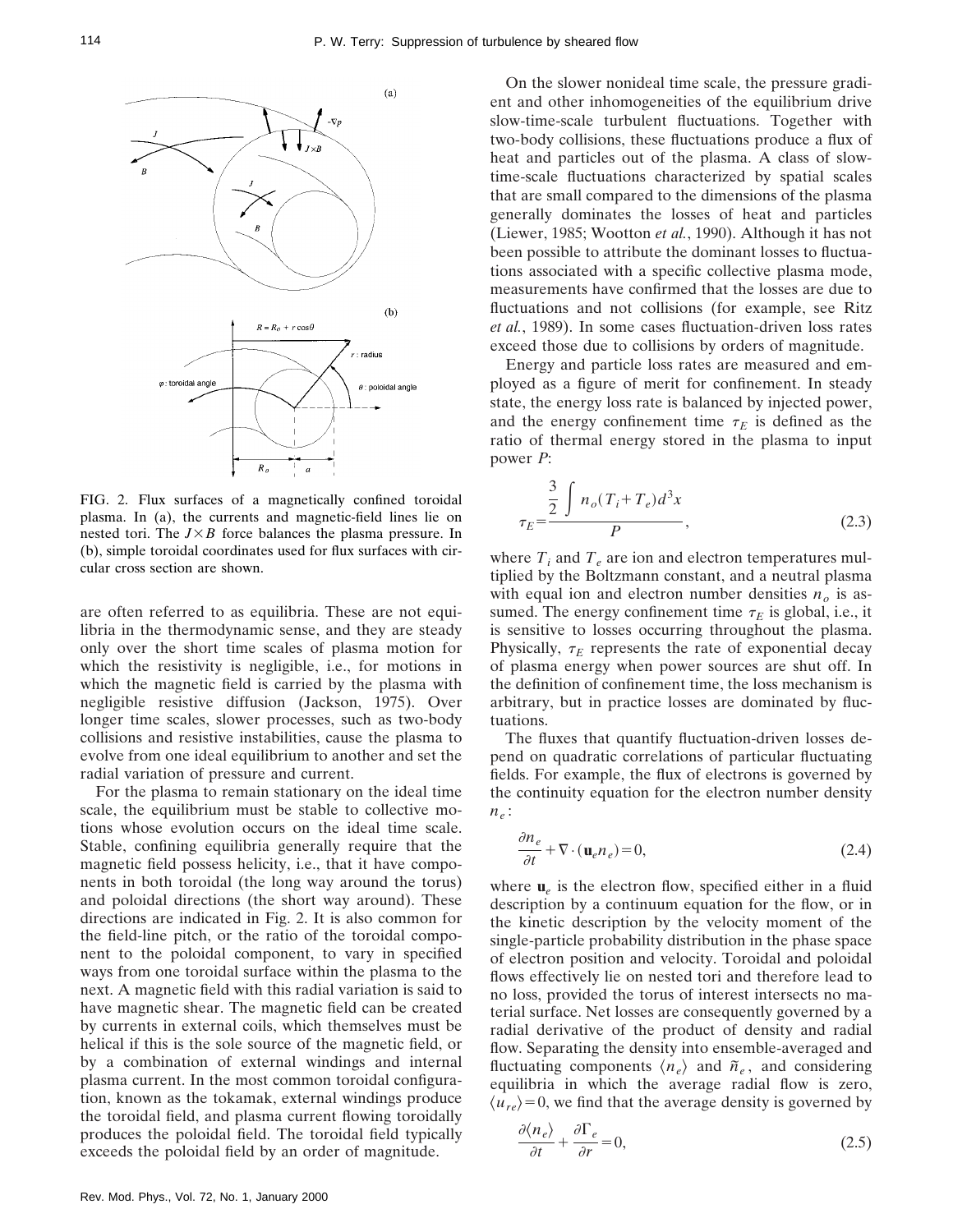where the fluctuation-induced particle flux  $\Gamma_e$  is

$$
\Gamma_e = \langle \tilde{u}_{re} \tilde{n}_e \rangle. \tag{2.6}
$$

In a turbulent flow, the advection of random density perturbations by the random motions of turbulent flow must be correlated; otherwise blobs of density are moved in all directions with equal probability. Such correlations naturally occur when density perturbations are produced by the random advection of a gradient of the average density  $\langle n_e \rangle$ . If the density perturbations are proportional to the gradient, substitution of the proportionality relationship into the flux yields an expression of Fick's law (i.e.,  $\Gamma_e = -D_e d \langle n_e \rangle / dr$ , where  $D_e$  is the electron diffusion coefficient).

This review deals with fluctuating flows produced by  $E \times B$  motion: in a plasma with magnetic and electric fields, individual particles (Krall and Trivelpiece, 1973) undergo circular rotation about magnetic-field lines and drift across the field with a velocity

$$
\mathbf{u}_E = \frac{(\mathbf{E} \times \mathbf{B})}{B^2}.
$$
 (2.7)

The  $E \times B$  drift is independent of charge and identical for all charge species. It therefore represents a fundamental plasma flow. Under fairly general conditions the  $E \times B$  flow is the sole advecting flow for fluctuations of density, temperature, and flow (Kim *et al.*, 1991). In a tokamak, the mean magnetic field  $B_0$  is primarily toroidal, and the electric field is approximately an electrostatic fluctuation, i.e.,  $\mathbf{E} = -\nabla \phi$ . The radial component of the fluctuating  $E \times B$  drift is therefore  $\tilde{u}_{E}$  $= -B_0^{-1} \nabla_{\theta} \tilde{\phi}$ , where  $\nabla_{\theta}$  is the derivative in the poloidal direction. If a Fourier transform is introduced for the coordinates in the toroidal and poloidal directions, the real part of the flux becomes

$$
\operatorname{Re}\Gamma_{e} = -B_{0}^{-1} \sum_{\mathbf{k}} k_{\theta} \operatorname{Im}\langle \tilde{\phi}_{-\mathbf{k}} \tilde{n}_{\mathbf{k}} \rangle, \tag{2.8}
$$

where  $\phi_{-\mathbf{k}}$  and  $\tilde{n}_{\mathbf{k}}$  are Fourier amplitudes, **k** is the wave vector composed of poloidal  $k_{\theta}$  and toroidal  $k_{\phi}$  components, and the ensemble average is an average over toroidal and poloidal angles. In Eq. (2.8), the turbulent advection of density is represented as a sum over scales,  $k=l^{-1}$ , with each component describing the advection of a blob of scale  $k^{-1}$  by an eddy of the same scale. The nonzero correlation required for a net flux here imposes a constraint on the phase angle between the two complex Fourier amplitudes. The flux is maximal when the relative phase is  $\pi/2$ . Physically, the maximal case can be visualized as a blob being carried radially across the eddy diameter in exactly the eddy lifetime, whereupon the correlation has decayed and an increment of transport is complete. Nonlinear interactions create a new correlation and the process continues. There is also an ion flux, given by an identical relation, with  $\tilde{n}$  representing the ion density.

A similar procedure shows that the heat flux depends on the product of  $\tilde{\phi}_{-k}$  and  $\tilde{p}_k$ ,

$$
\operatorname{Re} Q_{\alpha} = -B_0^{-1} \sum_{\mathbf{k}} k_{\theta} \operatorname{Im} \langle \tilde{\phi}_{-\mathbf{k}} \tilde{p}_{\alpha \mathbf{k}} \rangle, \tag{2.9}
$$

where  $Q_{\alpha}$  and  $\bar{p}_{\alpha k}$  are the heat flux and Fourier pressure amplitude for charge species  $\alpha$ . The heat flux, Eq. (2.9), contains both a conductive component, arising from the temperature contribution to the pressure, and a convective component, arising from the density contribution. These fluxes are classified as electrostatic because the electric field is specified solely by a scalar potential gradient. Magnetic fluctuations also produce transport. The transport is due to the motion of particles along magnetic fields having a radial component due to an instability or turbulence (Callen, 1977; Rechester and Rosenbluth, 1978; Terry *et al.*, 1996). Magnetic-fluctuationinduced fluxes of particles and heat involve correlations between the radial magnetic-field component and either the field-aligned current or the field-aligned heat flux (Prager, 1990).

Just as advection in the density continuity and energy equations leads to particle and heat transport through fluxes constructed from appropriate quadratic correlations, advection in the momentum equation leads to transport of momentum through a momentum flux with its corresponding quadratic correlation. Turbulent momentum transport was first studied for neutral fluids described by the Navier-Stokes equation. The *i*th component of the mean flow  $\langle u_i \rangle$  satisfies

$$
\frac{d\langle u_i \rangle}{dt} = \frac{1}{\rho} \frac{\partial}{\partial x_j} \Theta_{ij} = \frac{1}{\rho} \frac{\partial}{\partial x_j} (-p \,\delta_{ij} + 2\,\mu S_{ij} - \rho \langle \tilde{u}_i \tilde{u}_j \rangle),\tag{2.10}
$$

where  $d/dt = \partial/\partial t + \langle u_i \rangle \partial/\partial x_i$  is the advective derivative of the mean flow;  $u_i = \langle u_i \rangle + \tilde{u}_i$  is the incompressible flow,  $\Theta_{ij}$  is the total mean momentum flux or total mean flux;  $S_{ij} = \frac{1}{2} \left( \frac{\partial \langle u_i \rangle}{\partial x_j} + \frac{\partial \langle u_j \rangle}{\partial x_i} \right)$  is the mean rate of strain; and

$$
\tau_{ij} = \rho \langle \tilde{u}_i \tilde{u}_j \rangle \tag{2.11}
$$

is the Reynolds stress. Equation (2.10) is known as the Reynolds momentum equation (Tennekes and Lumley, 1972). According to this equation, the mean momentum may change because of a gradient in the mean pressure, a gradient in the mean flow leading to viscous losses, or the mean transport (advection) of fluctuating momentum, as described by the Reynolds stress. A similar equation, Eq. (4.4), describes the transport of mean momentum in a plasma.

In the absence of dissipation or external driving, total momentum is conserved. Therefore the Reynolds stress describes the *exchange* of momentum between the mean flow and the turbulence. Because the turbulent velocity fluctuations have zero mean,  $\langle \tilde{u}_i \rangle = 0$ , the net mean momentum exchanged is also zero. Turbulence thus rearranges mean momentum, modifying its profile (spatial variation), without changing the total (spatially integrated) momentum. Turbulent momentum transport is characteristic of nonuniform flows, and the Reynolds stress is therefore nonzero. Like the particle and heat fluxes of Eqs. (2.8) and (2.9), the Reynolds stress re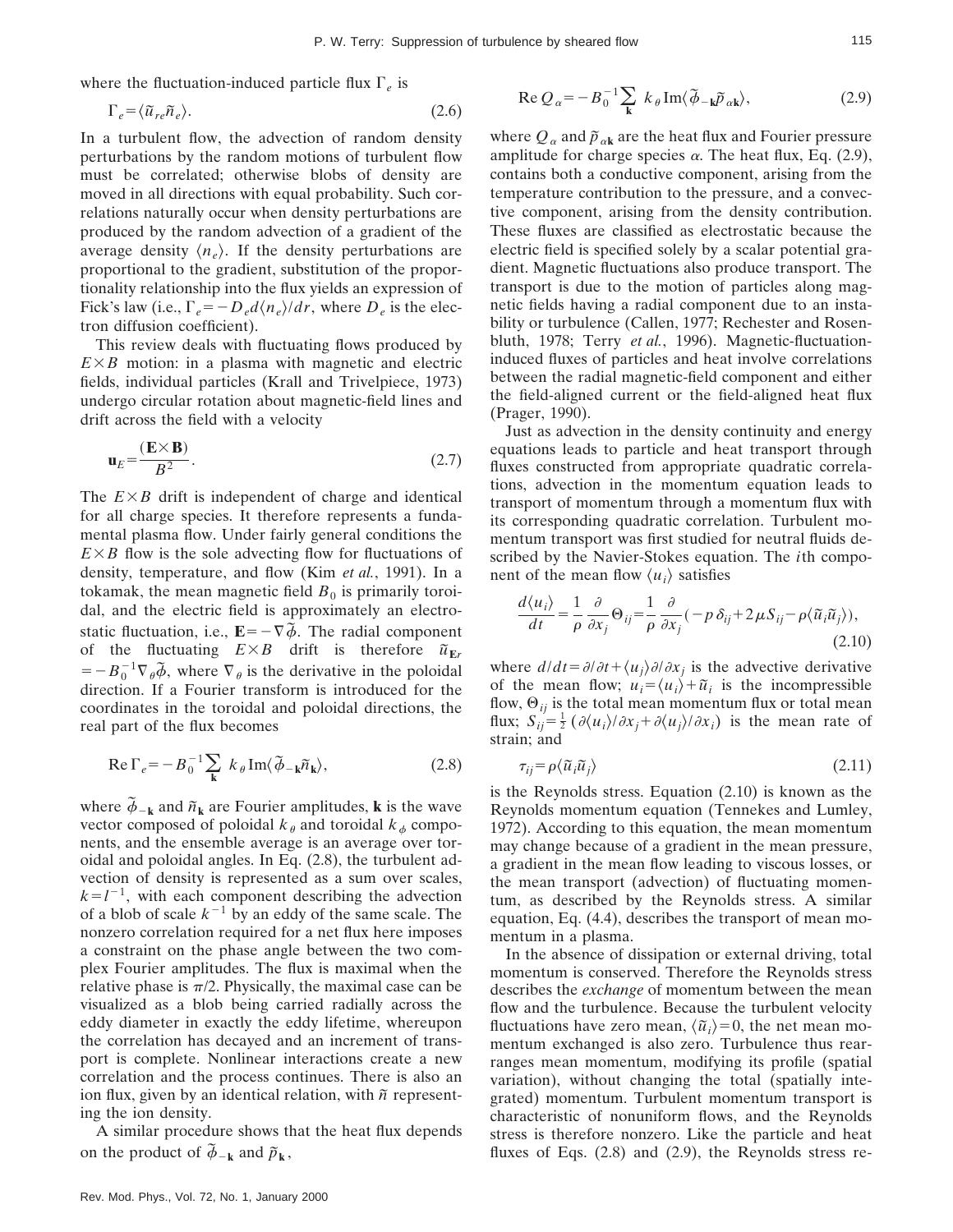quires a correlation between two fluctuations, in this case, two flow components. Mean flow gradients tilt turbulent eddies, thereby making the Reynolds stress nonzero, just as mean density and temperature gradients distort turbulence to make the correlations of the particle and heat fluxes nonzero.

# **B. Scaling theory for suppression of turbulence**

The first theory to examine the suppression of turbulence by stable flow shear sought an explanation for robust transport barriers observed in fusion experiments. The theory, which assumes a given shear flow, identifies a universal feature of advection of turbulence by stable shear flow. This feature is more general than the experiments and experimental conditions that motivated the theory, applying to neutral fluids as well as plasmas. By the same token, suppression of turbulence by flow shear does not address every aspect of observed barriers, which also involve the creation of the flow in a complex, turbulent fluid and in complicated geometries. These more specialized issues are examined in later sections. Of two early theories, one focused on the role of flow velocity (Shaing, Crume, and Houlberg, 1990); the other (Biglari, Diamond, and Terry, 1990) focused on the role of flow shear. The latter followed up on earlier work (Chiueh *et al.*, 1986) that had addressed the behavior of turbulence in the localized flow shear layer at the edge of a particularly well-diagnosed device (Ritz *et al.*, 1984). Subsequent measurements on that device (Ritz *et al.*, 1990) established many of the qualitative features of the flow shear theory.

## 1. Dimensional analysis

The physics of the flow shear theory is most transparent as an exercise in dimensional scaling analysis (DSA; Terry, Newman, and Mattor, 1992; Ware *et al.*, 1999). The effect of flow shear on the inertial interactions of turbulent eddies and advected scalars is described in the advective derivative, which accounts for eddy decorrelation under advection by random eddy motion and a mean flow with shear. A scalar quantity  $\xi$ , advected in a two-dimensional (2D) incompressible turbulent flow with a sheared mean component, is governed by the following equation:

$$
\frac{\partial \xi}{\partial t} + \bar{u}(y) \frac{\partial \xi}{\partial x} + \tilde{u} \frac{\partial \xi}{\partial x} + \tilde{v} \frac{\partial \xi}{\partial y} = \sigma_{\xi},\tag{2.12}
$$

where  $\bar{u}$  is a mean flow in the *x* direction and  $\tilde{u}$  and  $\tilde{v}$ are fluctuating flows in the *x* and *y* directions. The mean flow has shear in the *y* direction, which hereafter is referred to as the shear-wise direction. The flow is assumed stable. At the present level of specificity,  $\xi$  could itself be a component of the turbulent flow, the magnitude of turbulent vorticity, or a scalar such as density or temperature. Terms other than the advective derivative are lumped with any source term into the right-hand side of Eq. (2.12). Turbulence in plasmas is typically two dimensional. Rapid streaming of the highly mobile electrons along the direction of the magnetic field (here, the *z* direction) smoothes fluctuations along the field and thus restricts significant variations to the *xy* plane. Large-scale turbulence in the atmosphere is also two dimensional due to planetary rotation (Pedlosky, 1979). As an incompressible flow in 2D, the flow can be written in terms of a stream function  $\phi$  with  $\tilde{u} = -\partial \phi / \partial y$  and  $\tilde{v}$  $=$  $\partial \phi / \partial x$ .

In a mean flow with shear, the inertial dynamics have two time scales. One is the eddy turnover rate [Eq.  $(2.2)$ ,  $\tau_e^{-1} \approx \tilde{u}/\delta x \approx \tilde{v}/\delta y \approx \phi/\delta x \delta y$ , which describes the rate at which eddies decay. The second time scale  $\tau_s$ arises from the sheared mean flow and opens the possibility that the turbulent dynamics are altered from the simple picture of Sec. II. A. Consider an eddy whose shear-wise extent is  $\delta y$ . It undergoes a differential stretching along the flow by an amount  $\delta x$  in a time

$$
\tau_s = \frac{\delta x}{\delta y \bar{u}_y},\tag{2.13}
$$

where  $\bar{u}_y$  is the derivative of  $\bar{u}$  with respect to *y*, and  $\delta y \bar{u}_y$  is therefore the difference of mean flow speeds across the eddy. When the stretching length  $\delta x$  along the flow is equal to the coherence length, or distance to the next eddy of comparable size, the eddy loses coherence due to the random advection by other eddies. With  $\delta x$ specified as the coherence length,  $\tau_s^{-1}$  is the shear strain rate. When the shear strain rate is smaller than the eddy turnover rate  $\tau_e^{-1}$ , eddies are only slightly distorted by the flow shear in an eddy turnover time. In this limit there is essentially no effect on the turbulent dynamics, apart from a small geometrical distortion of the eddy flow pattern.

In the opposite limit when  $\tau_s < \tau_e$ , the differential flow stretches an eddy to its coherence length in a fraction of an eddy turnover time, making this shortened time the new eddy lifetime. In this time, fluid parcels within the eddy have moved across the flow only a fraction of the cross-flow eddy size  $\delta y$ . Since the eddy has now lost coherence, this new shear-wise scale,

$$
\delta y_s = \tau_s \tilde{v} = \frac{\tau_s \phi}{\delta x},\tag{2.14}
$$

becomes the shear-wise coherence length or eddy scale. Substituting for  $\tau_s$  from Eq. (2.13), with the new eddy scale  $\delta y_s$  replacing  $\delta y$ , we find that this eddy scale is

$$
\delta y_s = \left[\frac{\phi}{\bar{u}_y}\right]^{1/2}.\tag{2.15}
$$

In terms of this new shear-wise eddy scale  $\delta y_s$ , the new eddy turnover time  $\tau_e^{(s)} = \delta y_s / \tilde{v}_s$  is equal to the shear time, defining a shortened coherence time  $\tau_c^{(s)}$ :

$$
\tau_c^{(s)} \equiv \tau_e^{(s)} = \frac{\delta y_s}{\tilde{v}_s} = \frac{\delta x}{\bar{u}_y \delta y_s} = \tau_s^{(s)}.
$$
\n(2.16)

Therefore, in a strongly sheared flow, turbulence adjusts itself via the accelerated decorrelation to shorten the shear-wise correlation length, bringing the eddy turn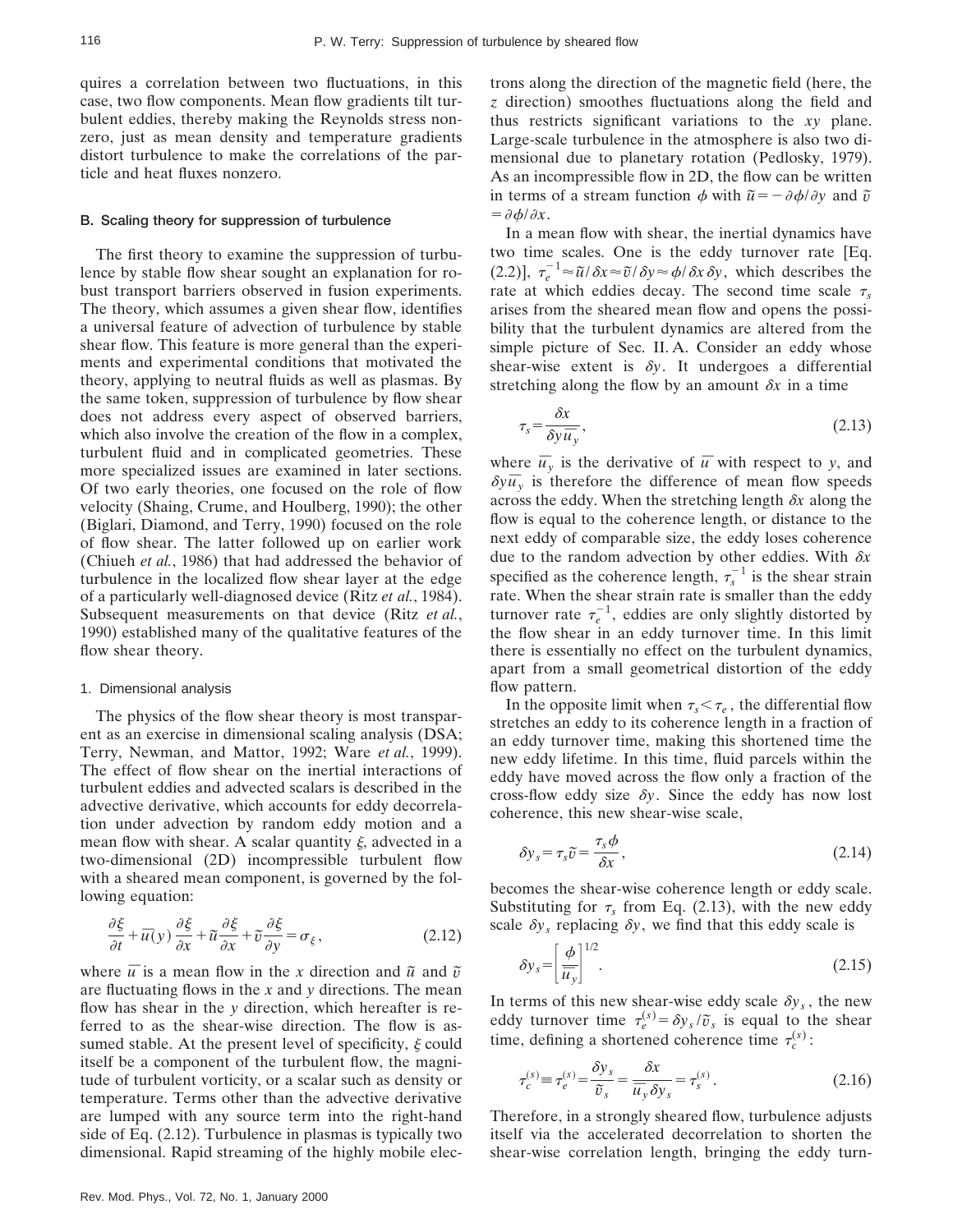over time into parity with the shear straining time. The threshold criterion for this effect defines the strongshear limit.

$$
\varepsilon_s = \frac{\tau_s}{\tau_e} = \frac{\tilde{u}}{\delta y \bar{u}_y} < 1,\tag{2.17}
$$

where  $\tau_e$  is the eddy turnover time *defined with respect to the original shear-wise scale*  $\delta y$ *, or equivalently, de*fined in a region away from the flow shear. Note that in terms of the ambient time scales  $\tau_e$  and  $\tau_s$ , the reduced correlation time  $\tau_c^{(s)}$  can be written as the geometric mean,

$$
\tau_c^{(s)} = \delta x / \delta y_s \bar{u}_y = \delta x / \bar{u}_y^{-1/2} \phi^{1/2} = \tau_e^{1/2} \tau_s^{1/2}.
$$
 (2.18)

When an eddy is introduced into a region with flow shear, its shear-wise coherence length decreases in the time  $\tau_c^{(s)}$ . On a longer time scale the eddy velocity decreases because shear increases the advective derivative,

$$
\frac{\partial}{\partial t} + \bar{u}(y)\frac{\partial}{\partial x} + \tilde{u}\frac{\partial}{\partial x} + \tilde{v}\frac{\partial}{\partial y} \approx \frac{1}{\tau_c^{(s)}} + \frac{\delta y_s \bar{u}_y}{\delta x} + \frac{\phi_s}{\delta y_s \delta x}, \quad (2.19)
$$

relative to its value in regions with no shear. The turbulent energy cascade rate, which is governed by the advective derivative, now becomes greater than the energy input rate  $\sigma_{\xi}$ . (If the latter changes, it also changes on a slower time scale.) The enhanced rate of energy cascade (and therefore the enhanced rate of dissipation at the Kolmogorov scale, as explained in Sec. II. A. 1) decreases the turbulence level, or magnitude of  $\xi$ , until a balance between  $\sigma_{\xi}$  and the left-hand side of Eq. (2.12) is reestablished. Final steady-state values of the shearwise eddy coherence length, fluctuation amplitude, and correlation time can be obtained from Eqs. (2.15) and (2.16) and the balance of the turbulent cascade rate with the source

$$
\frac{\phi_s \xi_s}{\delta y_s \delta x} = \sigma_\xi^{(s)}.
$$
\n(2.20)

In these expressions the amplitudes  $\phi$ ,  $\tilde{v}$ ,  $\xi$ , and source  $\sigma_{\xi}$  must be written as  $\phi_s$ ,  $\bar{v}_s$ ,  $\xi_s$ , and  $\sigma_{\xi}^{(s)}$ , indicating their self-consistent values in the regions of localized strong flow shear. As a concrete example, consider the shear-wise turbulent flow  $\tilde{v}$  as the quantity  $\xi$ . In terms of a source  $\sigma_{\tilde{v}}^{(s)}$  whose dependence on shear remains unspecified, the eddy coherence length, stream-function amplitude, and correlation time are

$$
\frac{\delta y_s}{\delta y_o} \approx \varepsilon_s^{2/3} \left[ \frac{\sigma_{\tilde{v}}^{(s)}}{\sigma_{\tilde{v}}^{(o)}} \right]^{1/3},
$$
  
\n
$$
\frac{\phi_s}{\phi_o} \approx \varepsilon_s^{1/3} \left[ \frac{\sigma_{\tilde{v}}^{(s)}}{\sigma_{\tilde{v}}^{(o)}} \right]^{2/3},
$$
  
\n
$$
\frac{\tau_c^{(s)}}{\tau_c^{(o)}} \approx \varepsilon_s^{1/3} \left[ \frac{\sigma_{\tilde{v}}^{(s)}}{\sigma_{\tilde{v}}^{(o)}} \right]^{-1/3}.
$$
\n(2.21)

Each quantity has been normalized with respect to its value determined by ambient turbulence alone, and  $\phi_o$ 

and  $\sigma_{\tilde{v}}^{(o)}$  are related by the balance of the ambient turbulence cascade rate and ambient source  $\phi_o^2 / \delta y_o \delta x^2$  $= \sigma_{\tilde{v}}^{(o)}$ . Further simplification requires specification of the nature of the driving source and therefore depends on the details of the turbulence. Because the source can also depend on the flow shear, the response of each quantity in Eq. (2.21) to the flow shear can differ. For example, in a self-similar energy cascade driven by stirring at some scale (Ware *et al.*, 1999), the amount of energy transferred per unit time in every scale is constant, implying  $\phi^3/\delta x \delta y^3$ = const. Under this arrangement,  $\phi_s / \phi_o = \delta y_s / \delta y_o$ , and  $\sigma_{\tilde{v}}^{(s)} / \sigma_{\tilde{v}}^{(o)}$  $= (\phi_s/\phi_o)^2(\delta y_s/\delta y_o)^{-1} = \phi_s/\phi_o = \delta y_s/\delta y_o$ . The ratios of Eq. (2.21) then become  $\delta y_s / \delta y_o = \varepsilon_s$ ,  $\phi_s / \phi_o = \varepsilon_s$ , and  $\tau_c^{(s)} / \tau_c^{(o)} = 1$ . In this case there is no change in the correlation time because of the manner in which the source is decreased by the constraint of constant energy injection rate.

In the above discussions, it has been assumed that  $\delta x$ is invariant inside and outside the region of flow shear. For the closed flow patterns characteristic of fusion plasmas this is equivalent to assuming that the number of eddies along the path traced by the flow remains unchanged as the eddies are distorted by the shear. In such a case there is a scaled reduction in the cross-shear direction for each scale  $\delta x$  along the flow, i.e., eddies on a range of scales are affected by the shear as described above. For eddies whose scales are sufficiently small, the shear time ceases to be smaller than the eddy turnover time for ambient turbulence, and Eq. (2.17) is no longer satisfied. Representing  $\delta x$  with the Fourier wave number  $k_x$ , there is therefore a spectrum subrange at lower wave number over which shear suppression occurs selfsimilarly, and a subrange over higher wave numbers where flow shear has a negligible effect on the turbulent dynamics. If there are inhomogeneities in the *x* direction (arising, for example, from the equilibrium, which in turn affects the turbulence sources), the scale  $\delta x$  may itself change in the flow shear. From Eq. (2.14), it is apparent that if  $\delta x$  increases in a region of flow shear, the shear strain time becomes larger, weakening the effect of flow by slowing down the shear-enhanced decorrelation. Conversely, if  $\delta x$  decreases in a region of flow shear, the tendency of flow shear to reduce the crossshear eddy scale and eddy amplitude is enhanced.

## 2. Relative motion of fluid parcels

The results of dimensional scaling analysis can be recovered from more rigorous analyses that invert the differential operator describing advection. The inverted operator obviously combines the fundamental time scales  $\tau_s$  and  $\tau_e$ . The analysis of this and the next subsection establishes the basic conjecture of DSA: that the eddy turnover time and shear straining time are brought into parity by the reduction of the shear-wise eddy scale. The inversion of the advective operator was originally done for a two-point description of the fluid motion (Biglari, Diamond, and Terry, 1990; Shaing, Crume, and Houlberg, 1990). In this case the inversion yields the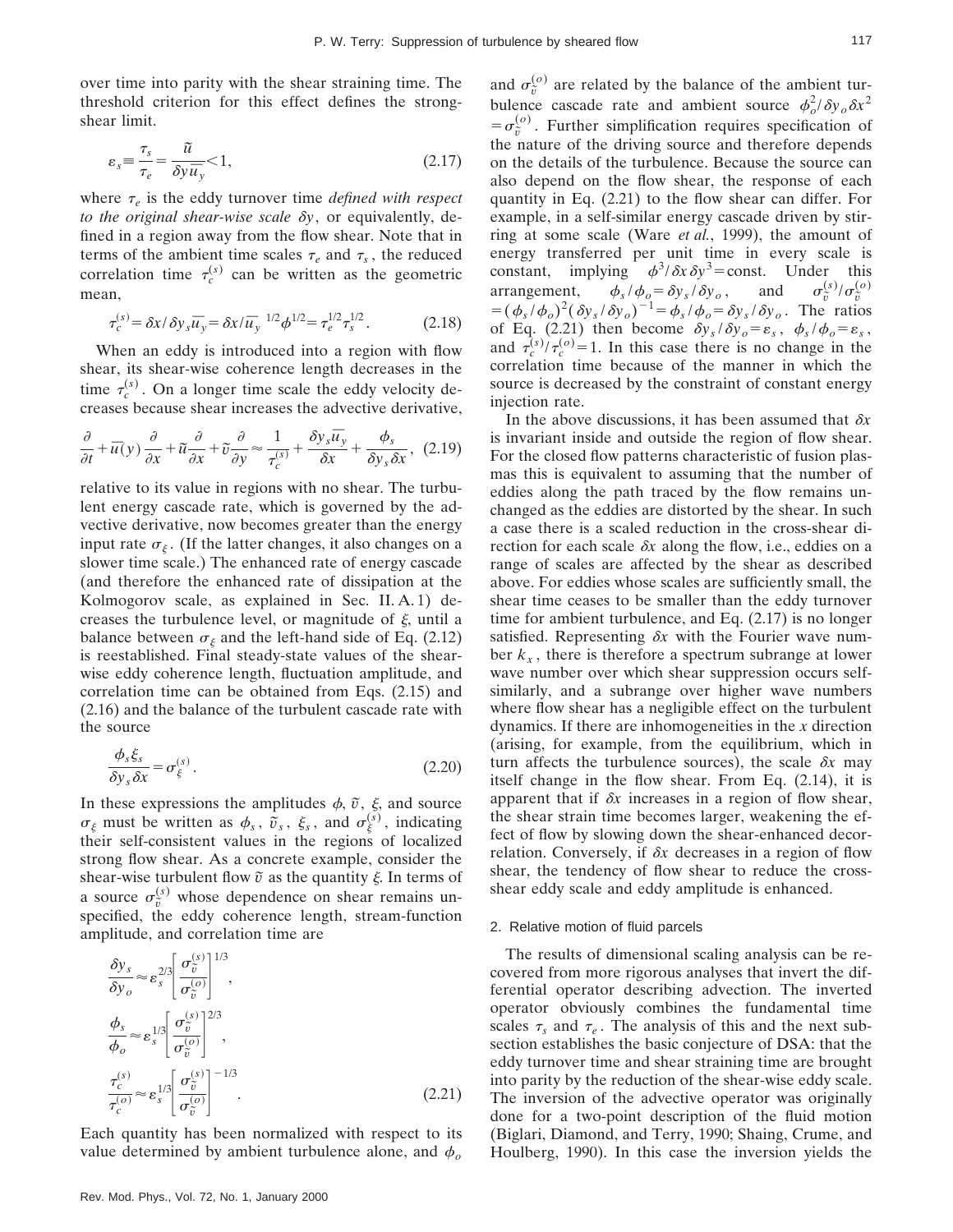relative trajectory of two fluid parcels in the turbulent flow. This method determines eddy scales and the eddy coherence time from the difference in the character between relative trajectories of fluid parcels that are in the same eddy and whose motion is correlated, and fluid parcels that are in different, comparable-sized eddies, and whose motion is therefore uncorrelated.

The evolution equation of the two-point correlation  $\langle \xi(1)\xi(2)\rangle$  is constructed by taking the product of  $\xi(2)$ with Eq. (2.12) written for  $\xi(1)$ , adding it to the product of  $\xi(1)$  with Eq. (2.12) written for  $\xi(2)$ , and taking an ensemble average. If the equation is expressed in terms of relative  $(-)$  and center-of-mass  $(+)$  coordinates defined by  $(x_+, y_+) = (x_1 \pm x_2, y_1 \pm y_2)$ , its form is given by

$$
\left[\frac{\partial}{\partial t} + \bar{u}_y y - \frac{\partial}{\partial x} - \frac{\partial}{\partial y} D_-(x_-, y_-) \frac{\partial}{\partial y_-}\right] \langle \xi(1) \xi(2) \rangle
$$
  
=  $\zeta$ , (2.22)

where  $\bar{u}_y = \delta \bar{u}/\delta y_+, \zeta = \langle \xi(1)\sigma_{\xi}(2) + \xi(2)\sigma_{\xi}(1) \rangle$  is the two-point source, and  $D_{-}$  is a nonuniform eddy diffusivity whose precise form (Terry and Diamond, 1985) is obtained by application of a systematic procedure known as a statistical closure. Under the statistical closure, the eddy diffusivity and the eddy decorrelation rate on which it depends are functions solely of quadratic correlations. The diffusivity is dimensionally equivalent to the eddy turnover rate  $(D_{-}/\delta y^2 \approx \tilde{v}/\delta y)$  in a strongturbulence (high-Reynolds-number) regime. In a twopoint description, the diffusion describes the scattering apart of fluid parcels under advection by the random flow. The relative diffusion process is dominated by diffusion in the *y* direction, because it is the direction of inhomogeneity. Both the equilibrium flow and the equilibrium profile of  $\langle \xi \rangle$  (which contributes to the source) are nonuniform in this direction. The usual difficulty with eddy diffusivities, i.e., that they destroy invariance symmetries of the original evolution equation, is averted in the two-point closure used in Eq. (2.22) (Dupree, 1972; Boutros-Ghali and Dupree, 1981). Specifically, the inertial range conservation of the energy  $\langle |\xi|^2 \rangle$  under turbulent advection is guaranteed by the variation of  $D_{-}$  with relative separation:  $D_{-} \sim D_{0}(x_{-}^{2}/\delta x^{2})$  $(y^2 + y^2)/\delta y^2$  as  $x^2 \to 0$  and  $y^2 \to 0$ . For  $x^2 > \delta x^2$  and  $y^2 \to 0$  $> \delta y^2$ , *D*<sub>-</sub> approaches the constant *D<sub>o</sub>* asymptotically. The vanishing of  $D_{-}$  as  $x_{-}^{2}$  and  $y_{-}^{2}$  go to zero reflects the coherent flow pattern within the eddy, i.e., fluid parcels separated by a fraction of the eddy scales  $\delta x$  and  $\delta y$ essentially move together. Parcels whose separation is greater than the eddy scale diffuse apart with a random walk whose rate is governed by  $D<sub>o</sub>$ . These properties of the relative motion of parcels emerge from the solution of Eq. (2.22) when  $\bar{u}_y = 0$ . The scales  $\delta x$  and  $\delta y$  are natural coherence lengths for the relative motion. In the presence of flow shear, coherence lengths for relative motion change: a new shorter scale emerges as the shear-wise separation at which fluid parcels move apart in an uncorrelated fashion.

To compare the results of two-point theory with the heuristic dimensional scaling analysis predictions of the prior section, it is necessary to formulate the DSA predictions for a statistical closure model, which contains a diffusivity instead of the advective derivative  $\mathbf{u} \cdot \nabla \mathbf{u}$ . The predictions of DSA take a slightly different form for statistical closure theory than for the primitive equation because different powers of  $\delta y$  appear in the turbulent decorrelation rate: in closure theory, the turbulent decorrelation rate has the diffusivity  $D<sub>o</sub>$  divided by the shear-wise scale squared, while in the primitive equation the decorrelation rate is the velocity  $\tilde{v}$  divided by the shear-wise scale to the first power. In the closure model the shear straining time is unchanged and is given by  $\omega_s^{-1} = \frac{\partial x}{\partial y \bar{u}_y}$ . (Here, time scales are expressed as rates, i.e.,  $\omega_s = \tau_s^{-1}$ , in order to distinguish the DSA predictions of this and the prior section.) The turbulent decorrelation time is  $\omega_e^{-1} = \frac{\delta y^2}{D_o}$ . The contracted shear-wise scale is obtained from  $\omega_e = \omega_s$ , yielding  $\delta y_{Ds} = (D_o \delta x / \bar{u}_y)^{1/3}$ . With the equality  $v' / \delta y_s$  $= \phi/\delta x \, \delta y_s = D_o/\delta y_{D_s^2}$ , Eq. (2.14) is recovered. The shortened correlation time in regions of flow shear is

$$
\omega_c^{(s)-1} = \frac{\delta y_{D_s}^2}{D_o} = \frac{(D_o \delta x / \bar{u}_y)^{2/3}}{D_o}
$$

$$
= \left(\frac{\delta y^{2/3}}{D_o^{1/3}}\right) \left(\frac{\delta x^{2/3}}{\delta y^{2/3} \bar{u}_y^{2/3}}\right) = \omega_e^{-1/3} \omega_s^{-2/3}.
$$
(2.23)

The corresponding expression from the prior section, Eq. (2.18), involves the geometric mean. The extra factor of  $\delta y$  in the diffusion term leads here to a stronger weighting on the shear term.

Returning to the two-point calculation, the trajectories of relative motion are extracted from the Green's function  $G(x_-, y_-, t | x_-, y_-, t')$  that inverts the spatiotemporal operator of Eq. (2.22) (Dupree, 1972; Terry and Diamond, 1985). Spatial moments of the Green's function define stochastic trajectories. The  $\langle y_+^2 \rangle$  trajectory, for example, is given by  $\langle y_{-}^{2} \rangle = \int dy'_{-} dx'_{-} dt'$   $y_{-}^{'2}$  $G(x_-, y_-, t | x_-, y_-, t')$ . Evolution equations for these moments are derived from the operator and can be solved for  $\omega_c^{(s)} t < 1$  in terms of initial separations  $y_-$  and  $x_$ , yielding

$$
\langle x_{-}^{2} \rangle \approx \frac{1}{3} [2 \varepsilon_{s}^{-2/3} (\delta x / \delta y)^{2} y_{-}^{2} + x_{-}^{2}
$$
  
\n
$$
-2 \varepsilon_{s}^{-1/3} (\delta x / \delta y) x_{-} y_{-} ] \exp[\omega_{c}^{(s)} t], \qquad (2.24)
$$
  
\n
$$
\langle y_{-}^{2} \rangle \approx \frac{1}{3} [(1 + 2^{1/3} \cdot 3 \varepsilon_{s}^{2/3}) y_{-}^{2} + 2^{1/3} \varepsilon_{s}^{2/3} (\delta y / \delta x)^{2} x_{-}^{2}
$$
  
\n
$$
-2^{-1/3} \cdot 6 (\delta x / \delta y) y_{-} x_{-} ] \exp[\omega_{c}^{(s)} t], \qquad (2.25)
$$

where  $\varepsilon_s = \omega_e / \omega_s$  as before, and  $\omega_c^{(s)} = (2 \omega_e \omega_s^2)^{1/3}$ . Apart from the factor of  $2^{1/3}$  this expression is identical with the results of dimensional scaling analysis.

Fluid parcels become decorrelated when the relative separation reaches the eddy scales  $\delta y$  and  $\delta x$ . This defines the parcel correlation time  $\tau_{pc}$ , which can be obtained by inverting the trajectory expressions,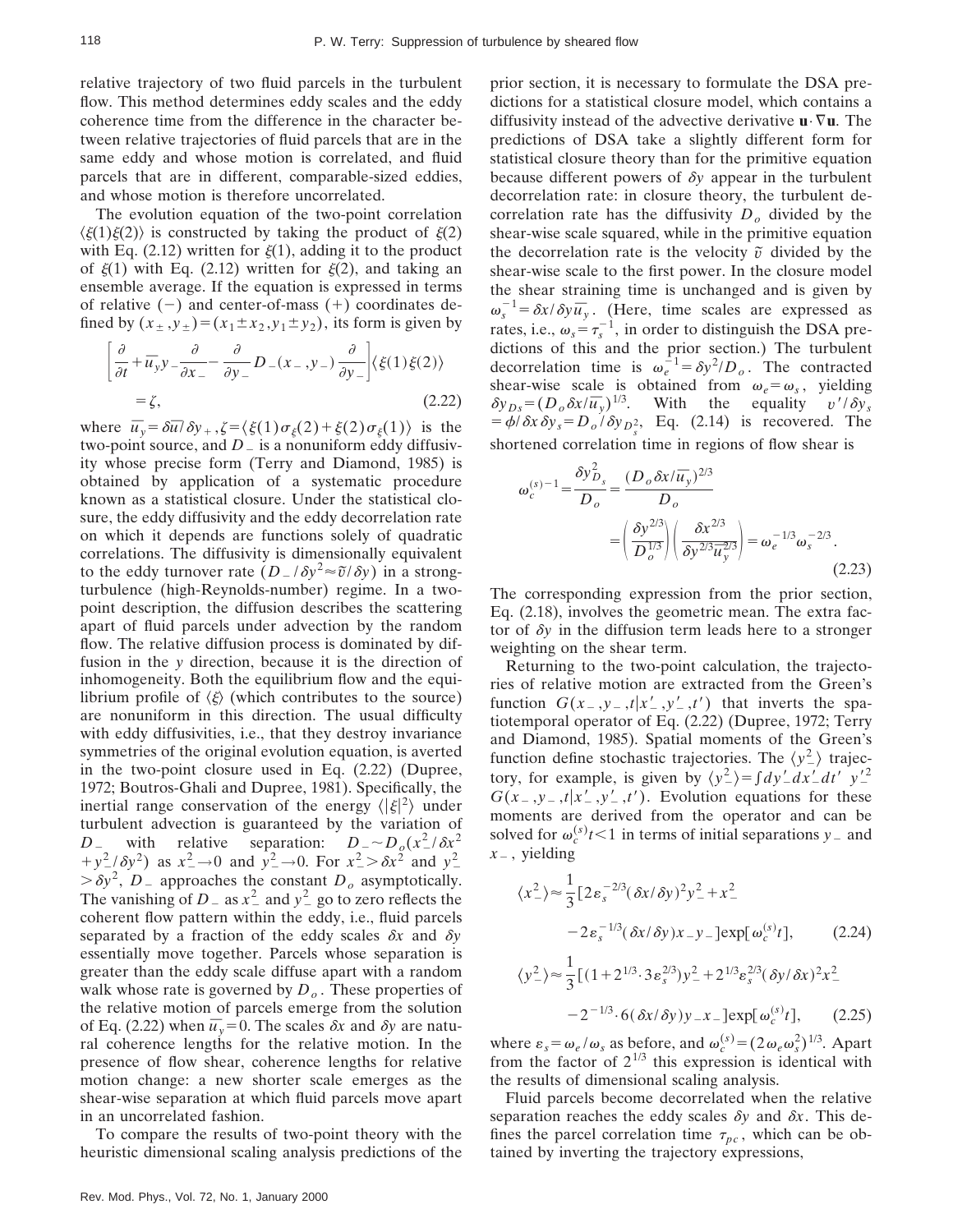$$
\tau_{pc} \approx \omega_c^{(s)-1} \ln \left[ \left( \frac{y}{\varepsilon_s^{1/3} \delta y} \right)^2 - \frac{2}{3} (1 + 2^{1/3}) \frac{x - y}{\varepsilon_s^{1/3} \delta x \delta y} + \frac{1 + 6 \cdot 2^{1/3}}{3} \left( \frac{x}{\delta x} \right)^2 \right].
$$
\n(2.26)

From this it is clear that the shear-wise coherence length is

$$
\delta y_s = \varepsilon_s^{1/3} \delta y = (D_o \delta x / \overline{u}_y)^{1/3}
$$
 (2.27)

while the coherence time is

$$
\tau_{pc} \approx \omega_c^{(s)-1} = (2 \omega_e \omega_s^2)^{-1/3}
$$
  
=  $(D_o / \delta y_{Ds}^2)^{-1} = (\delta y_{Ds} \bar{u}_y / \delta x)^{-1}$ . (2.28)

The coherence length along the flow remains  $\delta x$  in the presence of strong flow shear, as postulated in the previous section. The above analysis reproduces the results of the DSA, to wit, the shear-wise scale contracts, bringing the turbulent correlation time and shear straining time into parity. From the expression  $\omega_c^{(s)} = (2\omega_e \omega_s^2)^{1/3}$ , and from other expressions of the two-point theory, it is apparent that fluctuation suppression by flow shear is independent of the sign of the flow shear or the flow. This is confirmed experimentally by varying the sign in a single device (Weynants *et al.*, 1991) or by comparing barriers in two devices having opposite signs (Levinton *et al.*, 1995; Strait *et al.*, 1995).

## 3. Asymptotic analysis

The advective derivative with strong flow shear, under a statistical closure, has also been inverted using asymptotic analysis to construct the leading-order contribution to the Green's function in the asymptotic limit  $\varepsilon_s \leq 1$  (Terry, Newman, and Mattor, 1992). Asymptotic analysis allows determination of the unique combination of terms that dominates the advective operator in the asymptotic limit and therefore controls the spatiotemporal structure of the turbulence in the presence of the inhomogeneity of the background shear flow. Terry *et al.* (1992) consider an incompressible vortical 2D mean flow with symmetry in the azimuthal direction, defined with reference to a polar coordinate system whose origin is the center of the vortex. Adopting this coordinate system, we specify  $(r, \theta)$  as the radius and angle, and  $(v, u)$  as the flow velocities in the radial and azimuthal directions. The mean flow  $\bar{u}(r)$  is stable and purely azimuthal, with radial shear. For simplicity, the shear is treated as linear in the region of interest.

As in the previous section, a statistical closure is applied to the advective derivative. The quantity  $\xi$  satisfies

$$
[\gamma_n - i(r - r_o)n(\bar{u}/r)_r]\xi_{n,\gamma} - \frac{1}{r \partial r} \left(rD_n \frac{\partial \xi_{n,\gamma}}{\partial r}\right) + \frac{n^2}{r^2}D_n \xi_{n,\gamma} = \sigma_{\xi} - \xi_n(t=0),
$$
 (2.29)

$$
\xi_{n,\gamma} = \int_0^\infty dt \exp(-\gamma t) \int_0^{2\pi} d\vartheta \exp(in\vartheta) \xi(r,\vartheta,t).
$$

Here  $\xi_n(t=0)$  is the Fourier amplitude at the initial time,  $(\bar{u}/r)$ <sup>*r*</sup> =  $\partial(\bar{u}/r)/\partial r|_{r_o}$  is the shear of differential rotation near some position  $r_o$ ,  $\gamma_n = \gamma + i n \bar{u}/r \vert_{r_o}$  is the Laplace frequency Doppler shifted by the mean vortical flow at  $r_o$ , and  $D_n$  is the turbulent diffusivity. As before,  $D_n$  is dimensionally consistent with turbulent advection  $(D_n\partial^2/\partial r^2 \approx v \partial/\partial r)$ . Note that in this calculation there is diffusion in both the radial and the azimuthal directions. The quantity  $n/r<sub>o</sub>$  is the azimuthal wave number. Its inverse is the azimuthal eddy size, with *n* being the number of same-sized eddies that can be placed adjacent to one another in the circle of radius  $r<sub>o</sub>$ .

Equation (2.29) is formally inverted using a Green's function  $\xi_{n,\gamma} = \int r' dr' G_n(r|r') D_n^{-1} [\sigma_{\xi} - \xi_n(t=0)],$ where  $G_n(r|r')$  is the impulse response of the left-hand operator of Eq. (2.29) and with the source describes the spatiotemporal structure of turbulence in the presence of the differential rotation of the mean flow. To determine this structure, it is sufficient to examine the properties of the eigenmodes  $\psi_{n,y}$  of the Sturm-Liouville problem corresponding to the homogeneous equation

$$
\frac{\partial^2 \psi_{n,\gamma}}{\partial \hat{r}^2} + \frac{1}{\hat{r} + r_o} \frac{\partial \psi_{n,\gamma}}{\partial \hat{r}} - \frac{\gamma_n}{D_n} \psi_{n,\gamma} \n+ \frac{in}{D_n} (\bar{u}/r)_r \hat{r} \psi_{n,\gamma} - \frac{n^2}{(\hat{r} + r_o)^2} \psi_{n,\gamma} = 0,
$$
\n(2.30)

where  $\hat{r} = r - r_o$ . The limit of arbitrarily strong flow shear is particularly useful. In this limit, asymptotic analysis (Bender and Orszag, 1978) reveals the dominant balance between terms of Eq. (2.30) responsible for the structure of the advected field. The asymptotic limit of strong shear is parametrized by  $\varepsilon_s^{-1} = n(\bar{u}/r)_r r_o^3/D_n$  $\rightarrow \infty$ , i.e., by the limit in which the shear straining time becomes arbitrarily short relative to the turbulent diffusion time at the scale  $r<sub>o</sub>$  of the mean flow.

In the strong-shear limit there are two possible balances among the terms of Eq. (2.30). For stationary turbulence ( $\gamma \rightarrow 0$ ), Eq. (2.30) becomes singular in the reference frame of the flow at  $r_o$  as  $\varepsilon_s^{-1} \rightarrow \infty$ . Here singularity refers to the fact that the highest derivative of Eq. (2.30) drops out of the equations unless a singular layer develops allowing  $\psi_{rr}$  to become as large as  $n \psi \hat{r} (\bar{u}/r) r D_n^{-1}$ . Other potential balances lead to inconsistencies and therefore do not dominate. Note that this balance implies a shrinkage of the radial (shear-wise) scale to make  $\psi_{rr}$  of the same order as the shear term. If advection in the sheared mean flow has started as an initial-value problem, this balance is established only after an eddy turnover time. Prior to that time the advectant responds transiently to the flow shear and  $\gamma_n \psi/D_n$  balances the shear term. This second balance represents the initial response of the advectant during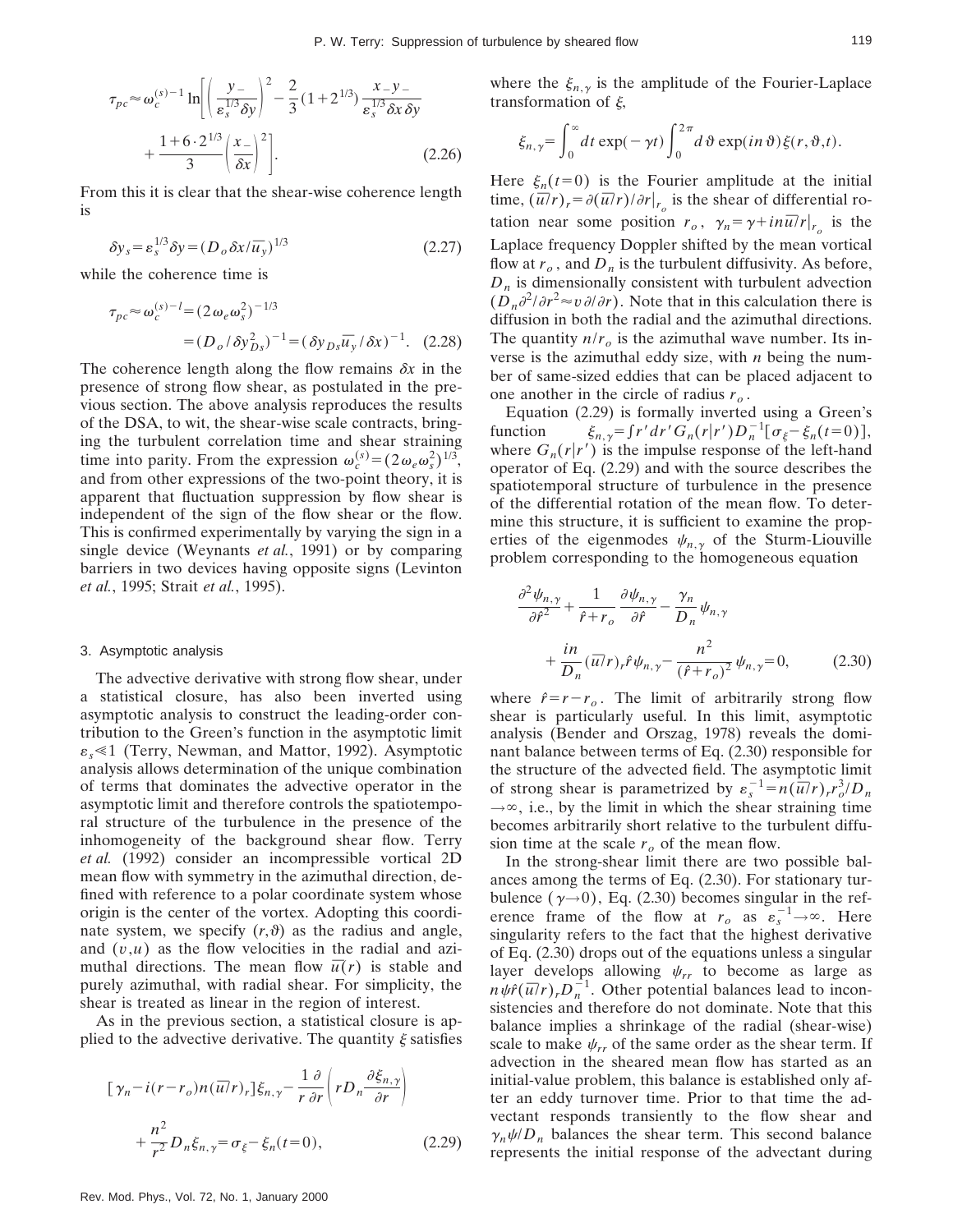the first eddy turnover time, or for situations in which the advectant is carried through a localized zone of strong flow shear and out before an eddy turnover time. The latter does not apply in the present case of a vortical mean flow that closes on itself, but does apply to other types of flows, for example, the flow inside a nozzle. For this short time response the diffusivity can be ignored, i.e., the problem can be linearized. This is the domain of rapid-distortion theory (RDT; Hunt, Carruthers, and Fung, 1991). For the longer-time response, linearization is not possible and the balance of the diffusive term and shear straining term must be considered. Because the turbulence is also distorted under this balance, analysis in the longer time limit can be called balanced-distortion theory.

The solution of Eq. (2.30) in the limit of balanced distortion is obtained systematically using a WKB expansion and a formal ordering in terms of the large parameter  $\varepsilon_s^{-1} = n(\bar{u}/r) r^3 / D_n = \omega_s / \omega_e$ . In order to determine the time scale over which the dominant asymptotic balance is established we also take  $\gamma_n$  as order  $\varepsilon_s^{-1}$ . The WKB expansion is  $\psi_{n,\gamma} = \exp[\delta^{-1} \Sigma_m \delta^m S_m(\hat{r})]$ , where  $S_m$ is the WKB eikonal of order *m* in the expansion. The dominant balance occurs in a singular layer of width  $\delta$  $=\varepsilon_s$ . Substituting this form into Eq. (2.30) and solving for the eikonals to second order, we find the eigenfunctions to be Airy functions modified by the cylindrical geometry,

$$
\psi_{n,\gamma} \sim (\pm 1)^{-1/2} (\hat{r} + r_o)^{-1/2} \left( \frac{\gamma_n}{D_n} - \frac{i\hat{r}(\bar{u}/r)_r}{d_n} \right)^{-1/4}
$$

$$
\times \exp \left[ \pm \frac{2}{3} \left( \frac{-in(\bar{u}/r)r_r}{D_n} \right)^{1/2} \left( \hat{r} + \frac{i\gamma_n}{(\bar{u}/r)_r} \right)^{3/2} \right],
$$

$$
(\varepsilon_s^{-1} \to \infty).
$$
(2.31)

The Airy function behavior is a direct reflection of the essential balance between the diffusion  $\psi_{rr}$  and the linear profile of differential rotation assumed in this model. From the argument of the exponential in Eq. (2.31) the shear-wise variation occurs on a spatial scale

$$
\delta r = \left[\frac{D_n}{n(\bar{u}/r)_r}\right]^{1/3}.\tag{2.32}
$$

Note that this is equivalent to the shear-wise coherence length [Eq. (2.27)] of the previous section. Equation (2.31) also indicates that the response is maximum when  $\left|\gamma_{n}\right|\approx rn(\bar{u}/r)_{r}\approx\delta rn(\bar{u}/r)_{r}=\omega_{s}^{2/3}\omega_{e}^{1/3}$ in accordance with Eq. (2.28).

The eigenfunction  $\psi$  describes the response of the advectant  $\xi$  in the sheared turbulence subject to the constraints of the formal asymptotic ordering analysis. The balances and scalings of dimensional scaling analysis are recovered here from the unique dominant asymptotic balance in the limit of large shear. This analysis has also illustrated the distinction between rapid and balanceddistortion theories, a topic to which we return in Sec. III.

#### **C. Role of flow shear in linear instabilities**

The suppression of turbulence by stable flow shear appears to be robust and quasiuniversal in magnetized plasmas, a property stemming from the central role of advection in 2D turbulence. It is tempting to examine linear instabilities using heuristic arguments like those of the section on dimensional scaling analysis. The term linear instability refers to a collective plasma mode whose amplitude *e* folds at the weak intensities under which linearization of the governing equations is permissible. Although linear instabilities are widely investigated, there is not always a simple connection between the properties of turbulence and those of an underlying instability. The spatial and temporal scales of a linear instability often change once growth is arrested at finite amplitude by nonlinear effects and turbulence (for example, see Garcia *et al.*, 1985). Notwithstanding these caveats, heuristic treatments of linear stability have been formulated, yielding estimates for the level of flow shear required to modify instabilities (Hassam, 1991; Waltz, Kerbel, and Milovich, 1994).

Flow shear enters the advective derivative as a shear strain rate. The simplest hypothesis for linear stabilization is that the shear strain rate exceeds the inverse time scale of the instability,

$$
\tau_s^{-1} > |\omega|,\tag{2.33}
$$

where  $\omega$  is the larger of the real mode frequency or the growth rate (Hassam, 1991). In a variant of this criterion,  $|\omega|$  is the linear growth rate, calculated assuming no shear flow, regardless of the magnitude of the real frequency (Waltz, Kerbel, and Milovich, 1994). These criteria suppose that a large shear strain rate deforms the advective pattern of the normal mode faster than the rate at which free energy is released into the instability, thus inhibiting its release. A simple test of this hypothesis is the Rayleigh-Taylor mode, an instability of a stratified atmosphere. This mode develops for unstable stratification, i.e., for higher-density fluid above (higher gravitational potential) lower-density fluid. The growth rate  $\gamma$  is given by the dimensional combination of the gravitational acceleration and density-gradient scale length  $L_n=n(dn/dz)^{-1}$ :  $\gamma = (g/L_n)^{1/2}$ . Here, *n* is the density. A flow *U* transverse to gravity with linear variation of flow speed in the vertical direction stabilizes perturbations whose wave vector is in the direction of the flow, provided the Richardson number,  $J = -(g/L_n)$  $\times (dU/dz)^{-2}$ , is greater than -2 (Kuo, 1963; Brown, 1980). For the flow *U* the shear strain rate is  $\tau_s^{-1}$  $= k_y \delta z dU/dz$ , where  $k_y$  is the wave number of the perturbation and  $\delta z$  is the scale of the perturbation in the direction of inhomogeneity. For this instability,  $\delta z$  $\sim k_y^{-1}$  and the criterion of Eq. (2.33) approximately reproduces the Richardson number criterion. Wave numbers transverse to the flow and gravity are not stabilized, but if there is a magnetic field in this direction, the mode is completely stabilized (Lehnert, 1966).

Comparison with careful calculations of the growth rates of several instabilities that are considered impor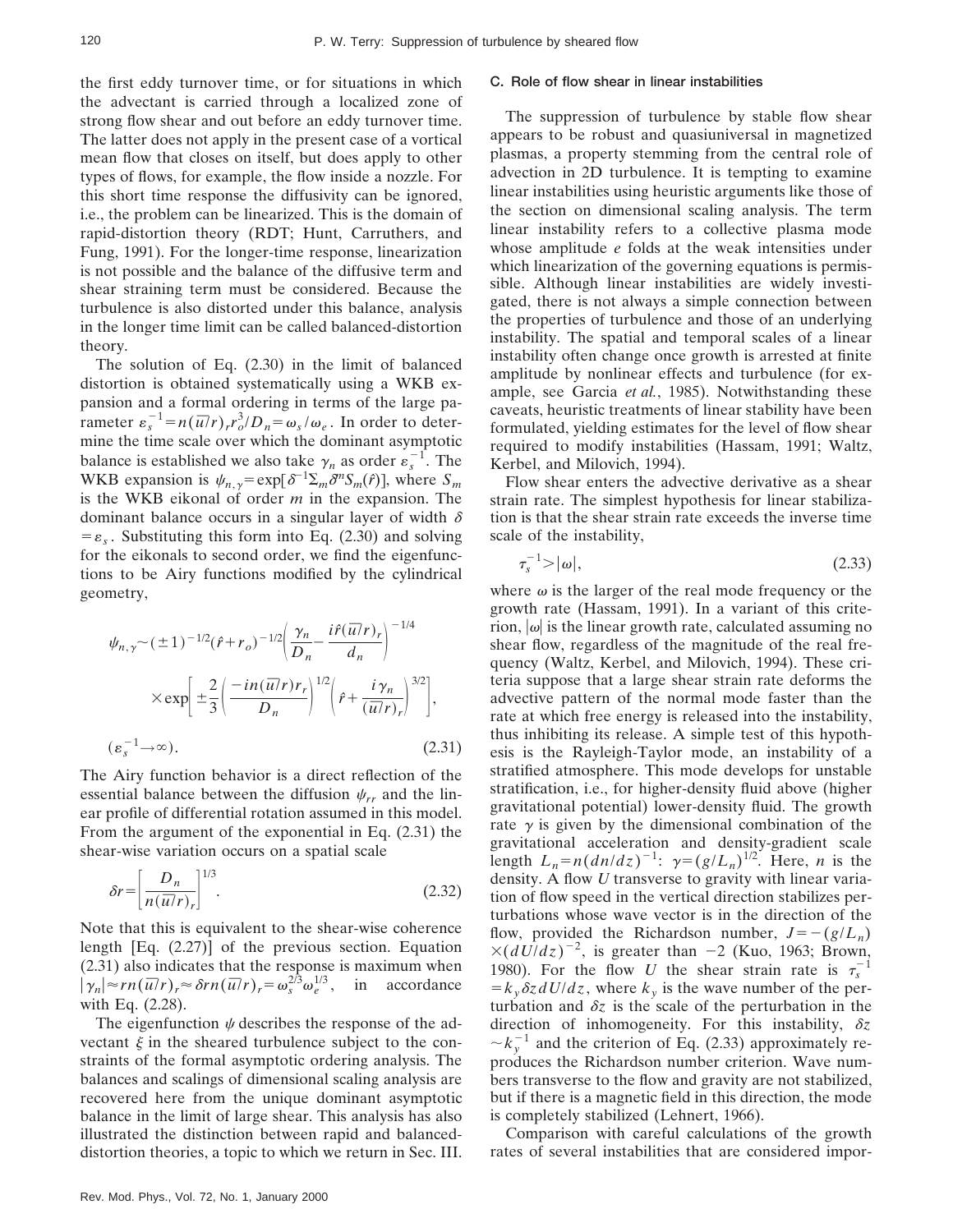tant in limiting the confinement of fusion plasmas indicates that Eq.  $(2.33)$  is not generally valid.<sup>2</sup> Strong flow shear often stabilizes collective modes driven by gradients of pressure or other equilibrium quantities, but weaker shear can be either stabilizing or destabilizing, depending on the collective mode. Moreover, the mechanisms involved are varied. In some cases, flow shear enhances the extraction of free energy by modifying eigenmode structure. In general, proper stability criteria must account for the effect of flow shear on eigenmode structure. This involves the combined effect of flow shear and other plasma inhomogeneities, introducing complications that are not included in Eq. (2.33). This issue is revisited in Sec. V. A. Despite these difficulties, simulation studies show the criterion of Waltz *et al.* (1994) to be a reasonable predictor to within a factor of 50% for the quenching of ion-temperaturegradient turbulence by flow shear (Waltz, Dewar, and Garbet, 1998).

#### **D. Observations of transport barriers in plasmas**

The first observations of a transport barrier in plasmas were made by Wagner *et al.* (1982), several years before it was realized that flow shear was present in the barrier. The appearance of the barrier coincided with a sudden increase in confinement time, typically by a factor of 2, and the steepening of the radial variation of temperature and density in a narrow layer 1–2-cm thick at the edge of the tokamak plasma. Direct measurement showing reduction of turbulence in the region of steepened gradients was not made until several years later in other devices. [It is evident in Fig. 2 of Taylor *et al.* (1989), and was reported in Burrell *et al.* (1990).] Barrier formation was triggered by the application of additional heating power during a distinct temporal transition. After the transition, the plasma energy and confinement time rose to higher values, the density and temperature gradients steepened in the barrier region, and emissions of hydrogen Lyman alpha  $(H_{\alpha})$  radiation promptly dropped, indicating a significant decrease in particle losses. The  $H_a$ emission was easily measured and, because its intensity was observed to undergo the most precipitous change of any quantity, it was adopted as the indicator of the transition time. The pre- and post-transition conditions were called *L* mode and *H* mode, for low and high confinement, respectively. Transitions were observed when the input power exceeded a threshold. The threshold was found to depend on a variety of plasma conditions, often in a complicated way. Through experiments in which the transition was triggered by a heat pulse propagating into the barrier region from a disturbance in the plasma core (Wagner *et al.*, 1984), it was established that power or



FIG. 3. Evolution of plasma properties through the transition from *L* mode to *H* mode. The transition is marked by the dashed line at  $t=1.28$  s. The density  $\bar{n}_e$  and plasma energy  $\beta_{p\perp}$ begin increasing abruptly at the transition, while hydrogen Lyman alpha radiation  $H_{\alpha}$  decreases. From ASDEX Team, 1989.

heat flux into the barrier region was a critical parameter and might therefore be equivalent to a critical temperature in this region.

Figure 3 shows time traces of plasma energy and the intensity of  $H_{\alpha}$  emissions with the transition marked. Figure 4 displays the radial variation, or profile, of density and temperature before and after the transition. The region of steepened gradients, about 1 cm in extent, is clearly evident. The *H* mode represents a fundamental change in the plasma, as indicated by changes in the empirical scaling of confinement time with plasma parameters (ITER Confinement Database and Modelling Working Group, 1997) and a reduction of radial correlation lengths (Costley *et al.*, 1993). In the *L* mode, the local diffusivity is governed by large global (machinesize) scales, whereas in the *H* mode the diffusivity is governed by the smaller scales of charged-particle gyromotion around magnetic-field lines (Petty *et al.*, 1995).

The evolution of the plasma energy and the profiles in the *H* mode is consistent with a local transport process in which heat and particle fluxes are proportional to local temperature and density gradients (Fick's law) and the barrier is created by a reduction in the diffusivities. Consider, for example, an equation for radial ion energy transport,

$$
\frac{\partial p_i}{\partial t} + \frac{\partial}{\partial r} Q_i = \hat{P}_i, \qquad (2.34)
$$

where the heat flux  $Q_i$  is related to the pressure gradient through a diffusivity  $\chi_i$ :

$$
Q_i = -\chi_i \frac{\partial}{\partial r} p_i, \qquad (2.35)
$$

and  $\hat{P}_i$  is the external power supplied to the ions. In steady state the input power and energy loss balance. If the energy loss (and therefore the diffusivity) diminishes suddenly at some radial position, the input power will exceed the loss, and the pressure will increase, thereby increasing the plasma energy. As the pressure increases inside the radius where  $\chi_i$  has diminished, the gradient of  $p_i$  steepens. Eventually the product of the reduced  $\chi_i$ and increasing pressure gradient grows until a balance is

<sup>&</sup>lt;sup>2</sup>See, for example, Chen and Morrison, 1990; Hassam, 1991; Staebler and Dominguez, 1991; Sugama and Wakatani, 1991; Carreras *et al.*, 1992; Hamaguchi and Horton, 1992; Wang, Diamond, and Rosenbluth, 1992; Waltz *et al.*, 1995.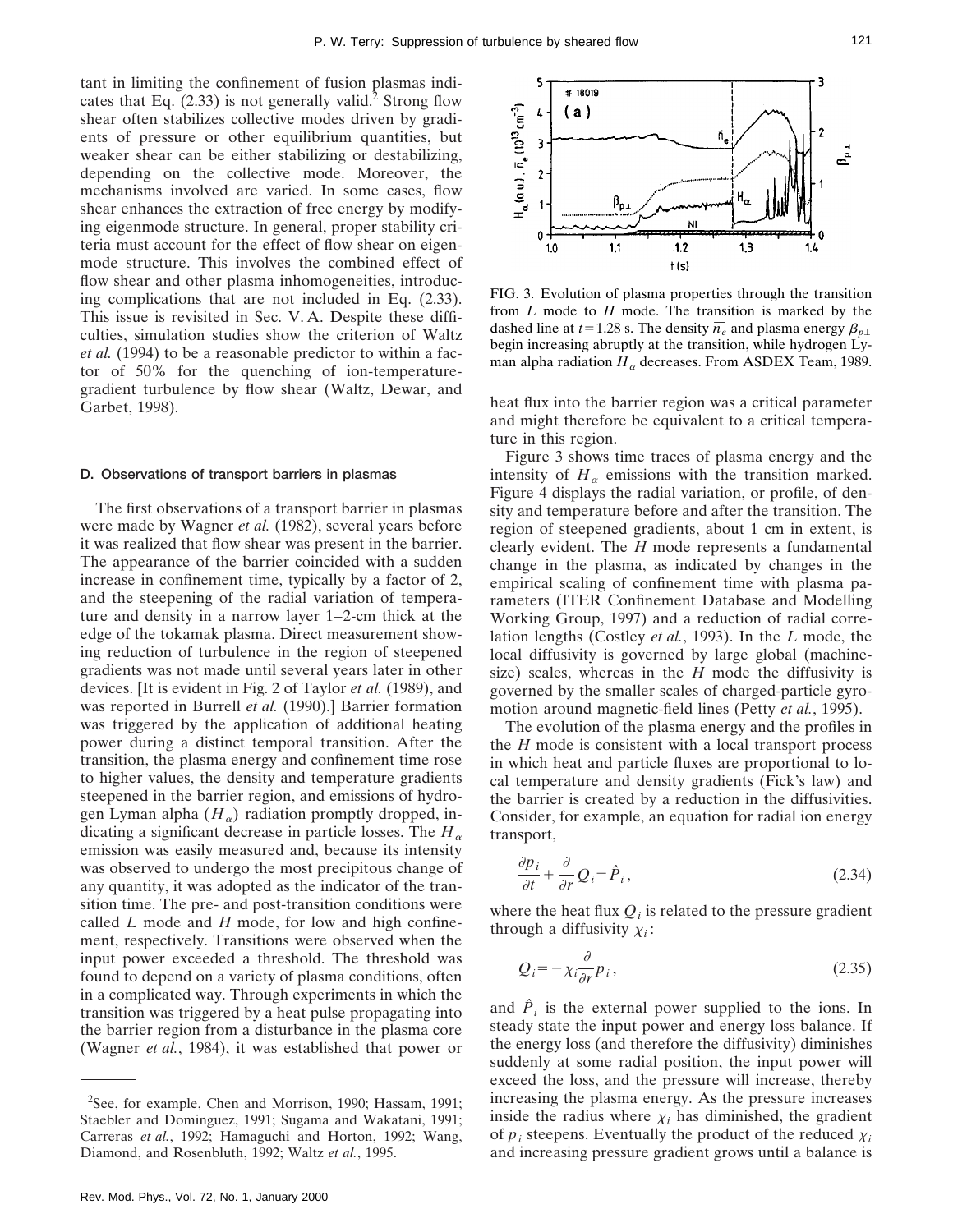

FIG. 4. Radial profiles of temperature and density in ohmic, *L*-mode, and *H*-mode discharges. The *H*-mode discharge has steeper gradients than the ohmic and *L*-mode plasmas, neither of which have a transport barrier. From ASDEX Team, 1989.

reestablished. Although the loss rate reaches its original value in this example, the plasma energy and confinement time have increased. If  $\hat{P}_i$  is switched off, the pressure will decay more slowly because  $\chi_i$  is smaller.

The creation of this type of transport barrier has been widely reproduced and studied in a large number of devices. Subsequent observations have established that sheared flows are spun up at the transition. The earliest observations showed that the radial profiles of the poloidal velocity of different ion species change dramatically at the transition (Groebner *et al.*, 1989). Subsequently it was shown that similar changes occur in the main ion flow, whose direction need not be the same as the flow of impurity species (Kim *et al.*, 1994), and in the  $E \times B$ flow. As discussed in Sec. IV, the  $E \times B$  flow is of primary interest as the flow that suppresses turbulence. Plasma flows are of secondary interest as contributors to the  $E \times B$  flow. The  $E \times B$  flow exhibits rapid radial variation in the barrier region where steepened gradients are present, with variations of 20 km/s over a centimeter. The radial variation of the radial electric field, which determines the  $E \times B$  flow, is shown in Fig. 5, before and after the transition. For reference, the ion temperature profile is also displayed, demonstrating that the large gradient forms in the same location as the region of strong flow shear. Measurement of fluctuation intensities shows a decrease in the level of potential, density, and magnetic-field fluctuations in the *H* mode. The decrease commences with the transition and is localized to the region of strong flow shear and gradient steepening. Note that if fluctuations dominate the transport losses, a decrease in fluctuations leads to a decrease in the transport fluxes, as is apparent in Eq. (2.9), for example, which in turn leads to a decrease in diffusivities and thermal conductivities.

# **E. Experimental and numerical tests**

Shortly after the development of the scaling theory for shear suppression, detailed measurements of turbulence properties in a plasma flow shear layer were made on a device known as the Texas Experimental Tokamak (TEXT; Ritz *et al.*, 1990). This device utilized a material surface inserted in the plasma edge to keep the plasma from the walls of the containment vessel. Near this surface there was a region of localized flow shear in which a poloidal  $E \times B$  flow changed sign from  $-3 \times 10^5$  km/s to  $3 \times 10^5$  km/s in a radial layer about 1.5 cm in thickness. This region of strong flow shear occurred in the cold edge plasma, making it accessible to electrostatic probes. These probes provided measurements of radial profiles of the  $E \times B$  flow, the mean density gradient, profiles of fluctuation amplitudes in the density and electrostatic potential (the latter relates to the fluctuating flow through the fluctuating  $E \times B$  drift), correlation lengths, and the correlation time.

The measurements showed that the mean density gradient steepened noticeably in the region of strong flow



FIG. 5. Radial electric field and ion temperature profile before (negative times) and after (positive times) the transition from *L* mode to *H* mode. (a) In *H* mode the radial electric field is seen to develop large radial variation in a narrow layer. (b) The ion temperature profile steepens in the region of the large variation. The reflectometer data indicate the decrease in fluctuation activity within the transport barrier. From Doyle *et al.*, 1993.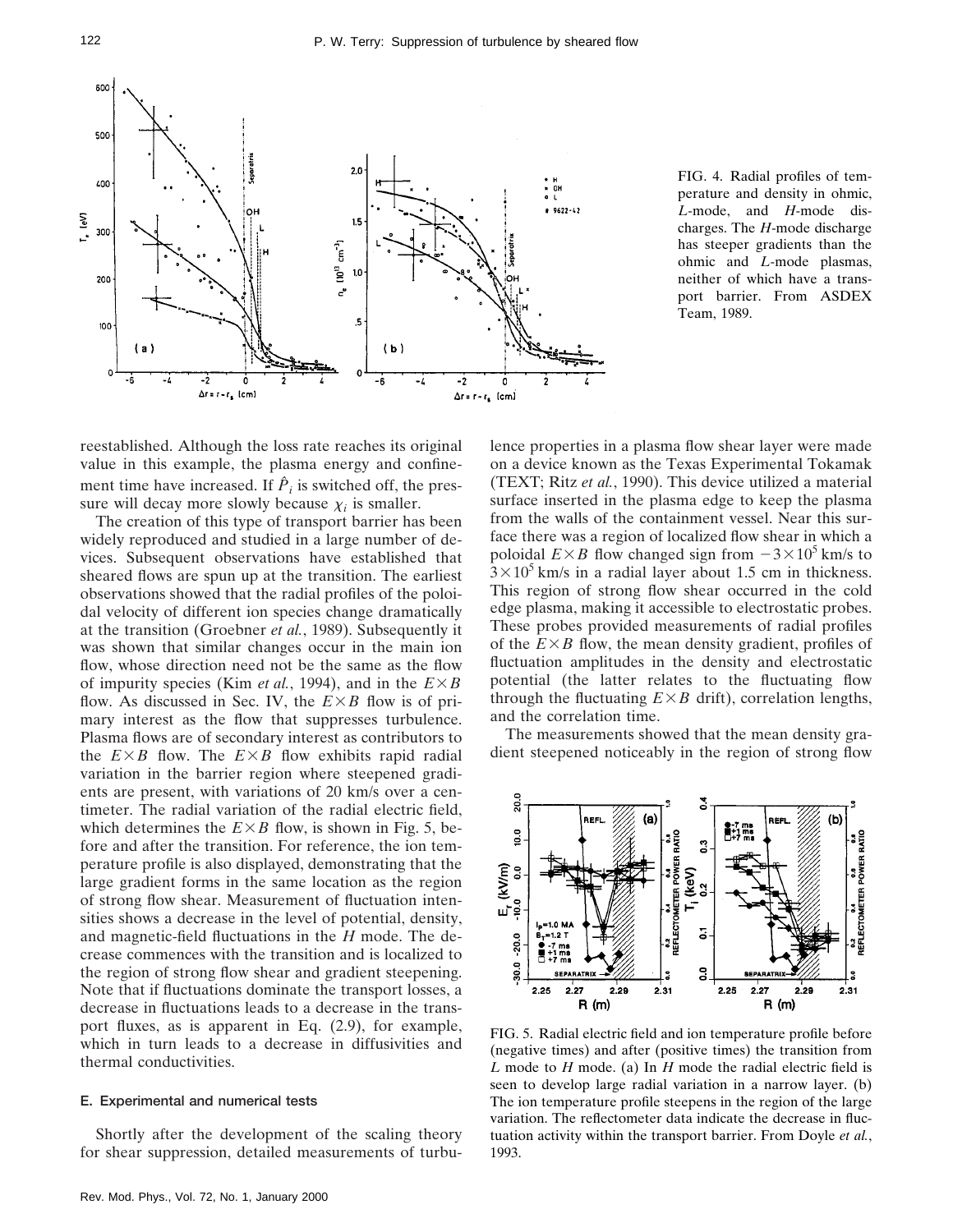

FIG. 6. Turbulent correlation and shear straining times at positions inside and outside a localized shear layer. Outside the layer the turbulent correlation time  $\tau_D$  is smaller than the shear straining time  $\tau_{\rm sh}$ . Inside the layer both times decrease and become equal, as predicted by theory [Eq. (2.16)]. From Ritz *et al.*, 1990.

shear. The magnitude of fluctuations in the electrostatic potential and density were observed to decrease as probes were moved from the central plasma region through the flow shear layer toward the plasma boundary. Both observations are consistent with a flow-shearinduced transport barrier. Of more direct significance to the theoretical predictions were observations that the radial (shear-wise) correlation decreased in the shear layer. Ritz *et al.* (1990) also saw indications of a decrease in the flow-wise correlation length. The shear straining and turbulent correlation times of the experiment, labeled as  $\tau_{\rm sh}$  and  $\tau_D$  to distinguish them from their theoretical counterparts  $\tau_s$  and  $\tau_e$ , were measured inside and outside the shear layer. Outside,  $\tau_{\rm sh} > \tau_D$ , indicating weak shear. The shear straining time dropped by an order of magnitude in the shear layer to a value below  $\tau_D$ as measured outside. The turbulent correlation time also dropped in the shear layer to the same value as the shear straining time, making  $\tau_c^{(s)} = \tau_s$ , as predicted by theory. The comparison of  $\tau_D$  and  $\tau_{sh}$  is plotted in Fig. 6. The time  $\tau_c^{\text{lab}}$  in Fig. 6 is the turbulent correlation time measured in the laboratory frame. It represents a lower bound on the turbulent correlation time in the plasma frame. In the shear layer the flow goes through zero, and  $\tau_c^{\text{lab}}$  is the same as the plasma frame correlation time  $\tau_D$ .

Moyer *et al.* (1995) measured the suppression of turbulent fluctuations in the *H*-mode flow shear layer of the Doublet III-D tokamak (DIII-D), examining the scaling of the density fluctuation amplitude with flow shear strength and comparing with theory. As a probe was moved through the shear layer from an interior position toward the boundary, a decrease in density fluctuations was registered. The fact that fluctuations were low in the extreme edge, where the shear became zero, probably reflects a change in the turbulence source that is coupled to boundary effects and the steep-gradient transport barrier region further in. The data were compared with the density suppression prediction of Biglari, Diamond, and Terry (1990), where  $n_s/n_o \sim \varepsilon_s^{2/3}$ , and an interpolation fit (Zhang and Majahan, 1992) between the strong-

shear scaling of  $\varepsilon_s^{2/3}$  and a weak-shear scaling of  $\varepsilon_s^2$  derived by Shaing, Crume, and Houlberg (1990) for the regime  $\varepsilon_s$  > 1. In the negative-shear region on the inner side of the shear layer the predicted strong-shear scalings are in close agreement with the observations for strong flow shear strengths that vary by a factor of 5. In the outer, positive-shear part of the shear layer the data are in disagreement with the suppression theory. With increasing shear, there is little change, or even an increase, in the density fluctuations. Moyer *et al.* (1995) speculate that this behavior may be caused by a local change of the plasma state from *L* mode to *H* mode or by an instability driven by the flow curvature.

Numerous experiments have probed the relationship between the observed confinement enhancements of *H* mode and the theoretical threshold for induced suppression of turbulence  $\varepsilon_s$ <1 (Burrell *et al.*, 1992; Matsumoto *et al.*, 1992; Doyle *et al.*, 1993; Ohdachi *et al.*, 1994; Tynan *et al.*, 1994). In these experiments the shear strain rate  $\omega_s = \tau_s^{-1}$  increases significantly as the plasma goes from *L* mode to *H* mode. (The shear strain rate is modified by toroidal geometry, as discussed in Sec. V.) In the *H* mode,  $\omega_s$  becomes considerably larger than  $\omega_e$ , indicating that  $\varepsilon_s$ <1. In a novel series of experiments, a technique referred to as magnetic braking (La Haye *et al.*, 1993) was used to apply an external torque to the plasma that slowed down the rotation and decreased the flow shear. The experiments showed a marked increase in the fluctuation-driven thermal conductivity in regions where the flow shear had been decreased by the magnetic braking (Burrell *et al.* 1995; La Haye *et al.*, 1995). Because the flow shear was manipulated externally, it could be concluded that there was a cause-and-effect relationship between the decreased flow shear and the increased thermal transport. The conclusion of a causal connection between the flow shear as agent and the decrease of turbulence and transport as response is more difficult to demonstrate in *L*-*H* transitions. There the spontaneous transition to a different plasma equilibrium brings numerous, nearly simultaneous changes affecting not just the magnitude of flow shear, but the profiles of mean quantities that enter the turbulence sources and the transport fluxes. The causality issue was further examined in *L*-*H* transitions that show an increase in flow shear prior to the transition. In these transitions the flow shear changed before the turbulence and transport, which in turn changed before the transition and its further modifications of both the equilibrium and the turbulence (Burrell *et al.*, 1995, 1996; Moyer *et al.*, 1995). The same conclusion was reached in an experiment in which the transition was induced by biasing the plasma with an inhomogeneous external electric field that grew slowly in time (Jachmich *et al.*, 1998). The slowly growing shear of the resultant  $E \times B$  flow led to a steepening of the density profile that began before the transition. Biasing experiments can also reverse the sign of the flow and flow shear. Suppression has been observed in both cases (Weynants *et al.*, 1991), in accordance with theory.

Suppression of turbulence and turbulent transport by flow shear is a common feature of numerical studies.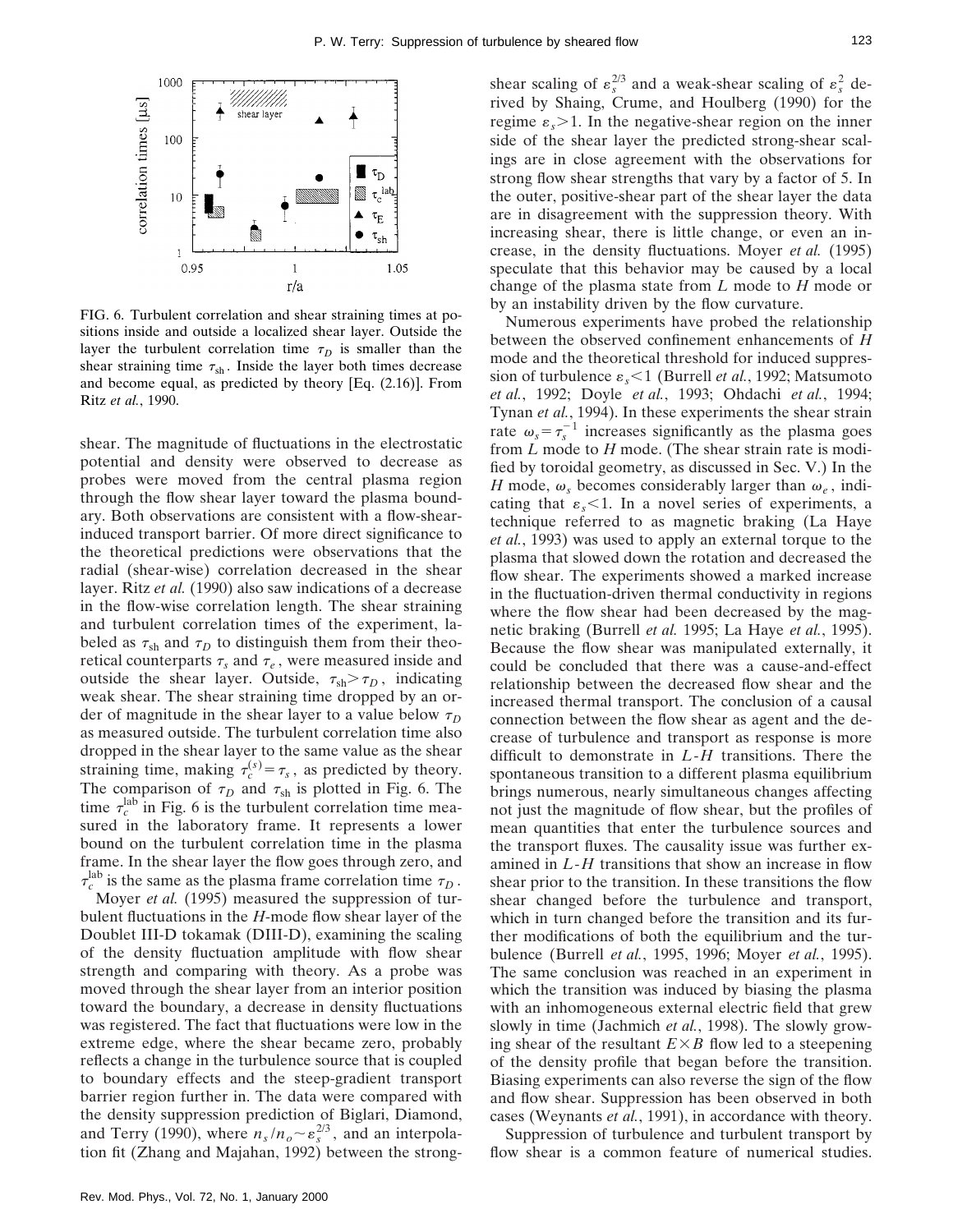

FIG. 7. Fluctuations in simulations of iontemperature-gradient turbulence in a torus: (a) contours of ion density fluctuation with no rotational shear present, and (b) with rotational shear. Structures have a smaller radial extent in case (b). From Waltz, Kerbel, and Milovich, 1994 [Color].



Such studies, by choice of model, are limited to particular types of collective fluctuations. All, however, show strong suppression at sufficiently large shear. A graphic illustration is provided by simulations of iontemperature-gradient turbulence in toroidal geometry (Waltz, Kerbel, and Milovich, 1994). Figure 7 shows a cross section of a torus for two cases, one with radially sheared rotation and one without. The structures clearly have a reduced radial extent when sheared rotation is present. In computations, multiple effects contribute to the suppression, including the balanced-distortion turbulent decorrelation mentioned in Sec. II. C, the stabilization of linear instabilities discussed in Sec. II. E, and the disruption of the transport flux cross phases, to be treated in Sec. V. B. For example, all three processes appear to contribute to the flow-shear-induced suppres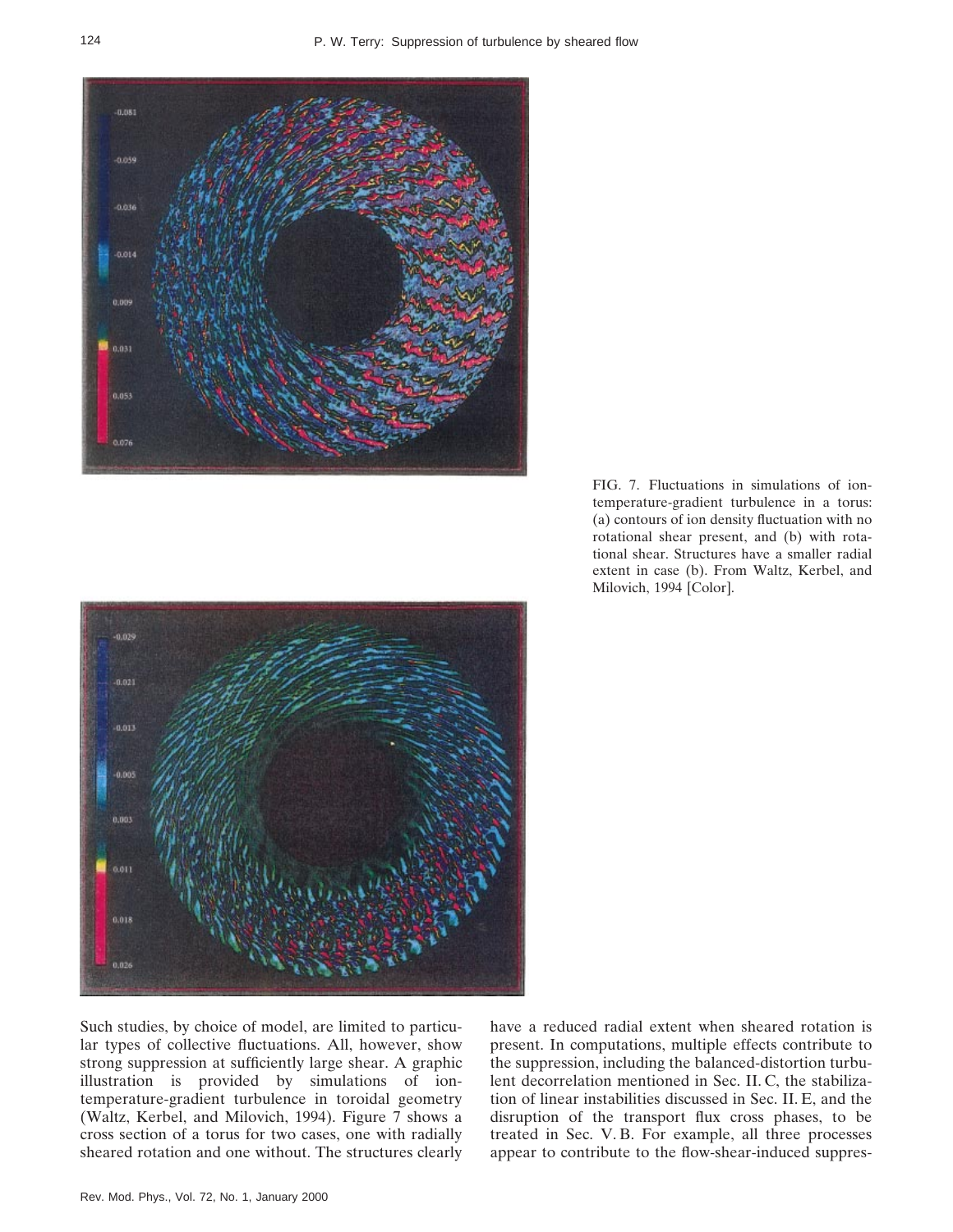sion of ion-temperature-gradient-driven turbulence studied by Hamaguchi and Horton (1992). In most numerical studies, flow shear is not a controlled parameter, but is determined self-consistently by the momentum transport dynamics to be discussed in Sec. IV. The Reynolds stress, Sec. IV. B, is a key element in the simulations of Carreras *et al.* (1991), (1992) Ware *et al.* (1992), and Guzdar *et al.* (1993). The nonsymmetry of transport, Sec. IV.B.5, is also a feature of the work of Guzdar *et al.* (1993). Despite these complications, specific aspects of the balanced-distortion theory are evident. The suppression threshold criterion, Eq. (2.17), predicts which fluctuations are suppressed by flow shear (Carreras *et al.*, 1991) and also emerges as the suppression condition when inhomogeneities in the magnetic field are considered (Carreras *et al.*, 1992). The effect of flow shear on the shear-wise eddy scales and the absence of an effect on the flow-wise scales are also observed (Guzdar *et al.*, 1993). Of current interest in simulations is the observed role of unsteady zonal flows in lowering the level of turbulent fluctuations (Das *et al.*, 1997; Lin *et al.*, 1998). Zonal flows are Fourier components of the fluctuating flow field with poloidal and toroidal wave numbers of zero. Analysis indicates that zonal flows are collisionally damped (Diamond *et al.*, 1998; Rosenbluth and Hinton, 1998). Details of the damping are still being investigated.

# **III. RELATED HYDRODYNAMIC PHENOMENA AND CONCEPTS**

There is a close relationship between hydrodynamics and plasma dynamics, the basis of which is the  $E \times B$ drift. As a common velocity for all charge carriers, it allows plasma to move as a flow continuum. If one considers a plasma in a magnetic field directed along the **z** axis, the charge continuity equation under the  $E \times B$ flow is  $\frac{\partial \rho_q}{\partial t^+} \nabla \cdot (\mathbf{u}_E \rho_q) = \frac{\partial \rho_q}{\partial t^-} \nabla \phi_q + \nabla \cdot (\mathbf{u}_E \rho_q) = \frac{\partial \rho_q}{\partial t^-} \nabla \phi_q$ =0, where  $\rho_q$  is the charge density,  $\tilde{\phi}$  is the electrostatic potential, and  $B_o$  is a constant magnetic field. Substitution of the Poisson equation,  $\nabla^2 \tilde{\phi} = -\varepsilon_o^{-1} \rho_q$ , then yields

$$
\frac{\partial \nabla^2 \widetilde{\phi}}{\partial t} - \frac{1}{\mathbf{B}_o} \nabla \widetilde{\phi} \times \mathbf{z} \cdot \nabla \nabla^2 \widetilde{\phi} = 0, \tag{3.1}
$$

an equation that is isomorphic to the vorticity evolution equation of 2D incompressible Navier-Stokes turbulence with a stream-function representation for the flow,  $\mathbf{u} = -B_o^{-1} \nabla \tilde{\phi} \times \mathbf{z}$ . It is thus possible to identify the electrostatic potential, charge density, and charge continuity equation with the scalar stream function, vorticity, and vorticity evolution equation of 2D Navier-Stokes turbulence. This simple picture is modified if the fluctuation scale exceeds the Debye length, the scale over which thermal electrons short out potential differences (Krall and Trivelpiece, 1973). In that case  $\rho_q = 0$ , but the continuity of ion density  $n_i$  under the polarization drift (a finite inertia correction to the  $E \times B$  flow) recovers Eq. (3.1) with the addition of  $\partial n_e / \partial t$  from the neutrality condition  $n_i = n_e$  (Hasegawa and Mima, 1977). The  $E \times B$ 

flow thus possesses vorticity by virtue of the ion polarization drift. Additional effects, particularly those due to electron dynamics, complicate Eq. (3.1) but do not supplant the basic dynamics of vorticity advection by the  $E \times B$  flow (Terry and Horton, 1982; Newman *et al.*, 1993).

Such similarities lead to the question of why suppression of turbulence by flow shear is not a familiar phenomenon in hydrodynamics. The answer is provided by three basic conditions for simple observation of the suppression effect: (1) the shear flow should be stable; (2) the turbulence should remain in the region of shear for longer than an eddy turnover time; (3) the dynamics should be 2D. These conditions are generally met in fusion plasmas but, as illustrated in the remainder of this section, are satisfied in neutral flows only under special circumstances. Shear flow stability is discussed in Sec. III. A, where it is shown that unstable shear flows, such as jets, can be stabilized by a rotation gradient. The condition is mathematically analogous to the condition for stabilization of shear flow in plasmas by the equilibrium magnetic-field inhomogeneity, as will be discussed in Sec. V. A. 1. Section III. B considers rapid-distortion theory, a theory widely used in hydrodynamics for strong-shearing regimes ( $\tau_s < \tau_e$ ), but only valid in the short time limit when  $\tau_e$  exceeds the time that turbulence remains in the region of shearing. Strongly sheared hydrodynamic flows are frequently well modeled by rapid-distortion theory, hence they do not satisfy the second condition. Rapid-distortion theory also illustrates why 2D dynamics are desirable for suppression, showing that common 3D shear flows lead to vortex tube stretching, which amplifies components of the vorticity instead of suppressing them. Two-dimensional turbulent flows are unusual in hydrodynamics, except under strong stratification or rotation. Section III. C introduces geostrophic flow, a hydrodynamic flow that satisfies the three conditions given above. Further examples are given in Sec. VIII.

## **A. Stable shear flow**

In hydrodynamics shear flows are often unstable, generating turbulence instead of suppressing it. A simple example is the Kelvin-Helmholtz instability. The instability problem is analytically tractable for a piecewise continuous mean flow with oppositely directed uniform flows connected by a region of linear shear:  $\bar{u}(y) = U_o$ for  $y>L$ ,  $\bar{u}(y) = -U_o$  for  $y < -L$ , and  $\bar{u}(y) = U_o y/L$ for  $-L < v < L$  (Chandrasekhar, 1961). Assuming homogeneity in the *z* direction, the evolution equation for vorticity governs the temporal growth of vorticity fluctuations,

$$
\left(\frac{\partial}{\partial t} + \overline{u}(y)\frac{\partial}{\partial x} + \nabla \widetilde{\phi} \times \mathbf{z} \cdot \nabla \right) \nabla^2 \widetilde{\phi} - \frac{d^2 \overline{u}}{dy^2} \frac{\partial \widetilde{\phi}}{\partial x} = \frac{\mu}{\rho} \nabla^4 \widetilde{\phi},\tag{3.2}
$$

where the fluctuating flow  $\mathbf{u} = \nabla \tilde{\phi} \times \mathbf{z}$  is expressed in terms of the stream function  $\tilde{\phi}$ , and  $z\nabla^2 \tilde{\phi} = \nabla \times \mathbf{u}$  is the vorticity. The last term on the left-hand side is required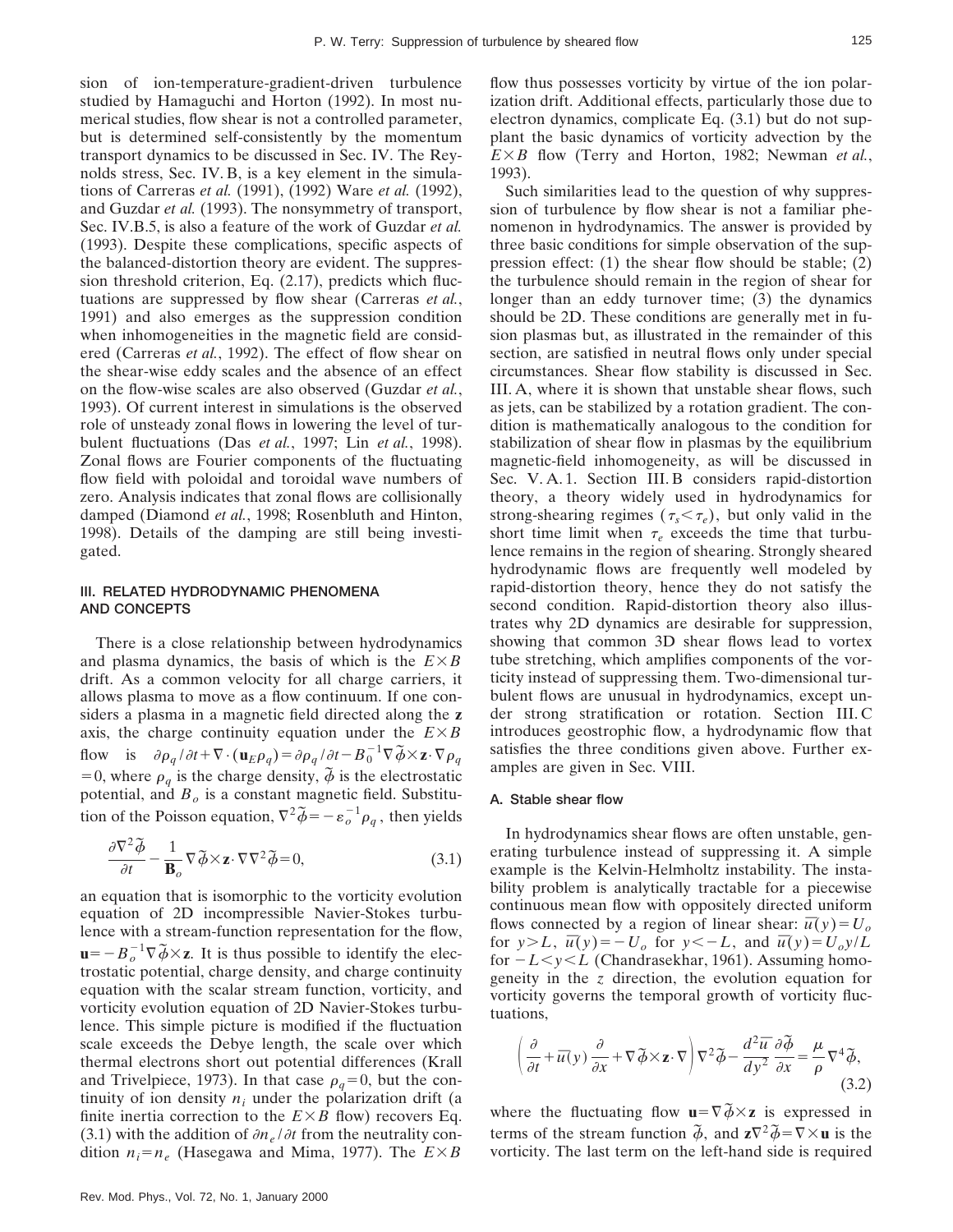for instability, i.e., the flow must have a second derivative, usually referred to as the curvature of the mean flow. For the piecewise continuous flow this is provided by the discontinuities in slope at  $x = \pm L$ . Fluctuations centered at the vorticity maximum  $y=0$  are unstable if  $k_x L \leq 1$ , where  $k_x$  is the Fourier wave number for the *x* direction. The growth rate (neglecting viscosity) is

$$
\gamma_k = U_o k_x \left( \frac{1}{k_x L} - 1 - \frac{1}{2k_x^2 L^2} \frac{\sinh(2k_x L)}{\exp(2k_x L)} \right)^{1/2} . \tag{3.3}
$$

For this and more general flow profiles, a necessary condition for instability is the existence of a vorticity maximum at the point of inflection of the mean flow (Lin, 1955).

Many flows are unstable, including jets, flow past objects, and wall flows (Poisseuille and Couette flows). Certain flows, however, are stable. Localized vortices in 2D with azimuthal symmetry and appropriate vorticity profiles are an example. An isolated 2D vortex strip is unstable, but if there is a background shear flow with a uniform shear of sufficient strength opposing the shear of the isolated vortex strip, the strip is stabilized (Dritschel, 1989). One realization of the background flow is the differential rotation of a circular vortex. More generally, rotation tends to stabilize flow-shear-driven instabilities (Lesieur, 1997). Geostrophic flows in rotating planetary atmospheres can be stabilized by planetary rotation. Two types of large-scale instability are thought to be important in the Earth's stratosphere (Andrews, Holton, and Leovy, 1987). Barotropic instability arises from large horizontal curvature of a zonal (east-west) flow,  $\frac{\partial^2 \overline{u}}{\partial y^2}$ , where positive  $\overline{u}$  is an eastward flow and *y* is the northward direction. Baroclinic instability basically arises from vertical curvature  $\partial^2 \bar{u}/\partial z^2$ , but also involves buoyancy and the vertical density stratification of the atmosphere. These instabilities require the curvature forces to exceed the stabilizing effect of rotation. Instability is governed by a quantity  $S_R$  representing the difference between the rotational and curvature effects:

$$
S_R = \beta - \frac{\partial^2 \bar{u}}{\partial y^2} - \frac{1}{\rho_o} \frac{\partial}{\partial z} \left( \rho_o \epsilon \frac{\partial \bar{u}}{\partial z} \right),
$$
 (3.4)

where  $\beta$  is the gradient of the projection of the planetary vorticity on the local vertical,  $\rho_o$  is the mass density at a reference height,  $\epsilon$  accounts for stratification and buoyancy effects, and  $S_R$  is the northward gradient of a quantity known as the potential vorticity. A necessary condition for instability is that  $S_R$  must change sign in the flow domain (Andrews, Holton, and Leovy, 1987). The barotropic part of this criterion is derived in Sec. III. C. Large-scale shear flows in the stratosphere, such as the equatorial jet (Trepte and Hitchman, 1992) and the Antarctic and Arctic polar vortices (Tuck, 1989; Tuck *et al.*, 1992), are stable most of the time. Occasionally they become unstable due to an episodic disturbance called a wave-breaking event (McIntyre and Palmer, 1984). This event redistributes the flow curvature, and stability is reestablished.

#### **B. Rapid-distortion theory**

Rapid-distortion theory describes the evolution of turbulence that transits through a region of strong mean flow shear. A typical application of this theory is the advection of turbulence into and through a region of strong shear, as occurs for example in a nozzle, or a constriction or bend in a pipe. Because rapid-distortion theory linearizes the evolution equations, its validity criterion is that the domain time, or the time during which turbulent structures are advected through the domain of sheared flow, be shorter than the time scale of the turbulent interactions (or eddy turnover time) for the largest eddies (Hunt, Carruthers, and Fung, 1991). When this holds, the nonlinearity has insufficient time to modify the flow, and the flow retains features of the initial state. Under the linearization, turbulence entering the region of strong flow shear is taken as an initial state and mapped under a kinematic ray tracing transformation to the evolving configuration at later times. The mapping is applied to quantities such as fluctuation intensities and scales, energies, and Reynolds stresses. Because the domain time is the time over which the strong flow shear interacts with turbulence, it is the shear straining time for finite-length domains. The criterion for rapid distortion theory therefore resembles the threshold condition for shear suppression, Eq. (2.17). However, plasma flows in fusion devices are circular, and the domain time becomes much longer than both the shear straining time and the nonlinear interaction time. In this situation linearization is not valid.

A lucid discussion of rapid-distortion theory is given by Townsend (1976). Following Batchelor and Proudman (1954), he treats the mean flow variation as linear and uses the method of characteristics to transform the inhomogeneity to a characteristic equation for Fourier wave numbers. With mean and fluctuating flow components  $U_i$  and  $u_i$ , the linearized Navier-Stokes equation is

$$
\frac{\partial u_i}{\partial t} + U_l \frac{\partial u_i}{\partial x_l} + u_l \frac{\partial U_i}{\partial x_l} = -\frac{1}{\rho} \frac{\partial p}{\partial x_i} + \mu \frac{\partial^2 u_i}{\partial x_l^2},\tag{3.5}
$$

where for incompressible flow the pressure and flow are related via  $2\rho(\partial U_l/\partial x_m)(\partial u_m/\partial x_l) = -\partial^2 p/\partial x_m^2$ , enabling Eq. (3.5) to be expressed solely in terms of the flows. The mean flow variation is linear, *Ul*  $=x_i(\partial U_l/\partial x_i)$ , where  $\partial U_l/\partial x_i$  is a constant. Introducing a Fourier expansion  $u_i = \sum_k a_i(k,t) \exp(i\mathbf{k} \cdot \mathbf{x})$ , one can transform the inhomogeneity to a derivative of  $a_i$  with respect to  $k_i$ ,

$$
U_{l} \frac{\partial u_{i}}{\partial x_{l}} = x_{j} \frac{\partial U_{l}}{\partial x_{j}} \frac{\partial u_{i}}{\partial x_{l}} = -\sum_{k} \frac{\partial U_{l}}{\partial x_{j}} \frac{\partial a_{i}}{\partial k_{j}} k_{l} \exp(i\mathbf{k} \cdot \mathbf{x}).
$$
\n(3.6)

The amplitude evolution equation is solved by the method of characteristics, writing  $da_i/dt \equiv \partial a_i/\partial t$  $+(\partial a_i/\partial k_j)(dk_j/dt)$ . The characteristic equation for wave-number evolution is obtained from the coefficient of  $\partial a_i / \partial k_i$  in the Fourier-transformed Navier-Stokes equation, yielding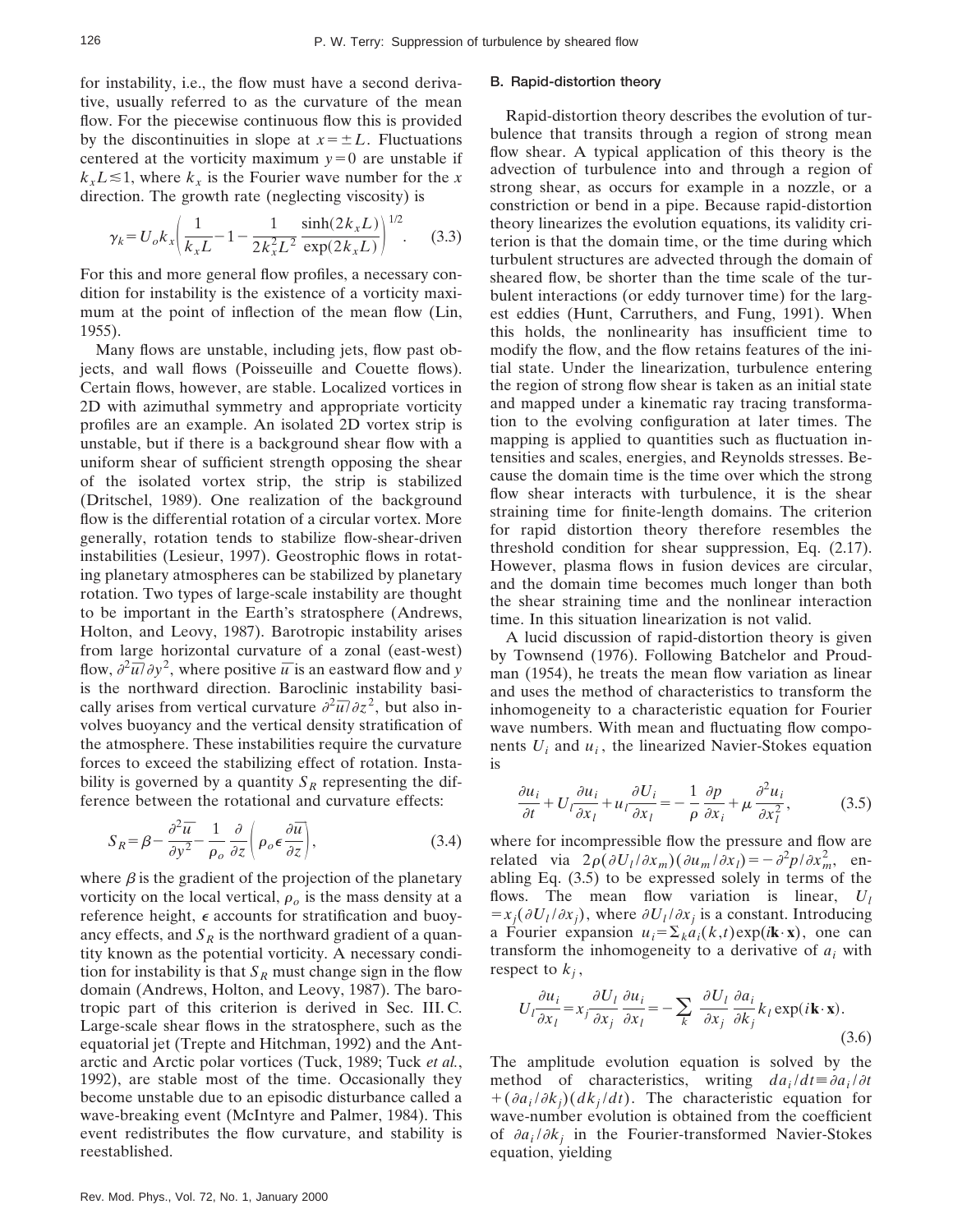$$
\frac{da_i}{dt} = -\mu k^2 a_i - \frac{\partial U_i}{\partial x_l} a_l + \frac{2k_i k_l}{k^2} \frac{\partial U_l}{\partial x_m} a_m, \qquad (3.7)
$$

$$
\frac{dk_j}{dt} = -\frac{\partial U_l}{\partial x_j} k_l.
$$
\n(3.8)

The amplitude  $a_i$  evolves from an initial value according to  $a_i(\mathbf{k},t) = a_i[\mathbf{k}_0(\mathbf{k},t),t_0]$ , where  $\mathbf{k}_0(\mathbf{k},t)$  is the timeinverted solution of Eq.  $(3.8)$ , with  $\mathbf{k}_0$  the initial value at  $t_0$  and **k** the value at time *t*.

Two examples of simple mean flow configurations illustrate how flow shear modifies intensities and scales for short times. The first is an irrotational flow  $U_1$  $= \alpha_1 x_1$ ,  $U_2 = \alpha_2 x_2$ ,  $U_3 = \alpha_3 x_3$ , where  $a_l$  can vary in time but not in space. This is a 3D flow that illustrates how vorticity is amplified by vortex tube stretching. Incompressibility constrains  $\alpha_l$  so that  $\alpha_1 + \alpha_2 + \alpha_3 = 0$ . This type of flow occurs in ducts with changing cross section. The clearest indication of the distortion is obtained by applying the method of characteristics to the vorticity equation,

$$
\frac{\partial \omega_i}{\partial t} + U_l \frac{\partial \omega_i}{\partial x_l} = \omega_l \frac{\partial U_i}{\partial x_l},\tag{3.9}
$$

where  $\omega = \nabla \times \mathbf{u}$  is the vorticity, and viscosity has been assumed to be negligible. Under the Fourier expansion  $\omega_i = \sum_k \Omega_i(k,t) \exp(i\mathbf{k} \cdot \mathbf{x})$ , the characteristic procedure yields

$$
\frac{d\Omega_l}{dt} = \alpha_1 \Omega_1, \quad \frac{dk_1}{dt} = -\alpha_1 k_1,\tag{3.10}
$$

with similar equations for the other two components. It is evident that along directions in which the flow moves outward from the origin, the vorticity intensifies and the wave number decreases. The opposite is true along directions in which the flow moves inward. This is a simple manifestation of a basic process known as vortex tube stretching (Tennekes and Lumley, 1972). The outwarddirected flow velocity increases with distance from the origin and thereby stretches vortex tubes whose axes align with the flow velocity. The increase of vortex tube length requires a decrease of cross-sectional area because the vortex volume must remain invariant. The smaller cross-sectional area requires an increase in vorticity to maintain the invariance of circulation (fu·*d*I=const for inviscid flow). In a flow with  $\alpha_1$  $=$   $-\alpha_3$ = const,  $\alpha_2$ =0, vorticity in the *x*<sub>1</sub> direction increases while its cross-sectional area, parametrized by  $k_3$ , decreases. This means that the wave number  $k_3$  increases. Similarly,  $\Omega_3$  and  $k_1$  decrease. Note that the intensification of vorticity is a 3D phenomenon. If the turbulence is 2D, the vorticity is solely in the  $x_2$  direction. With  $\alpha_2=0$ , the vorticity is unchanged. In this case only the scales are modified. In 3D flows, the intensification of vorticity aligned with the mean flow is a competing effect to the reduction of vorticity perpendicular to the flow, making suppression of turbulence, even in the long-time domain, difficult to detect.

A second example is unidirectional plane shearing, with  $U_1 = \alpha x_3$ ,  $U_2 = U_3 = 0$ . This flow can be viewed as the superposition of an irrotational plane straining flow  $U_1^{(i)} = 1/2\alpha x_3$ ,  $U_3^{(i)} = 1/2\alpha x_1$ , and a rotation about the  $x_2$ axis  $U_1^{(r)} = 1/2\alpha x_3$ ,  $U_3^{(r)} = -1/2\alpha x_1$ . The irrotational flow is like that of the previous example, but the axes of outward and inward flows are turned through 45°. The tendency of the irrotational flow to align and intensify vortex tubes along angles of 45° and 225° with respect to the  $x_1$  axis is counteracted by the rotational part of the flow, which turns vortex tubes away from these directions. Plane shear flow is therefore less efficient at transferring energy to turbulence than irrotational flow. Townsend (1976) examines rapid-distortion theory for unidirectional plane shearing of turbulence with an eddy viscosity, such as the diffusivity of statistical closure theory used in Eq. (2.29). It is tempting to view the presence of the eddy viscosity as an extension of rapiddistortion theory away from its traditional linearization of the dynamics. However, examination of wave-number evolution shows that rapid-distortion theory remains linear, even with an eddy viscosity in the model. The wavenumber evolution, specified by

$$
\frac{dk_1}{dt} = \frac{dk_2}{dt} = 0, \quad \frac{dk_3}{dt} = -\alpha k_1,
$$
\n(3.11)

does not depend on the eddy viscosity and is strictly reversible. The solutions,

$$
k_1 = k_{10}
$$
,  $k_2 = k_{20}$ ,  $k_3 = k_{30} - \alpha k_1 (t - t_0)$ , (3.12)

have secular evolution, implying no loss of correlation. The  $k_3$  solution describes the unbounded stretching of an eddy along the  $x_1$  axis. If some feature of the turbulence has an initial structure

$$
s(k_1, k_3, t_0) = \exp[-(k_1^2 + k_3^2)/2\Delta k^2],
$$
 (3.13)

at later times the envelope (irrespective of amplitude changes) becomes

$$
s(k_1, k_3, t) = \exp(-\left[k_1^2 + [k_3 + \alpha k_1(t - t_0)]^2\right]/2\Delta k^2). \tag{3.14}
$$

It is apparent that the width of the structure  $\langle k_1^2 \rangle$  in the  $k_1$  direction of wave-number space shrinks in time as  $\langle k_1^2 \rangle \approx \Delta k^2 / [\alpha^2 (t - t_0)^2 + 1]$ . The stretching with time along the  $x_1$  axis thus continues without bound. The eddy viscosity contributes to amplitude decay, but the extended structure maintains coherence indefinitely, both temporally and spatially.

The secularity and reversibility of the wave-number solution, Eq. (3.12), with its direct dependence on initial state, are striking given the presence of eddy viscosity and the essentially identical content of Eq. (3.5) and the models of the prior section, e.g., Eq. (2.29). Returning to Eq. (2.29), the rapid-distortion wave-number solution can be obtained by retaining the initial state in the Laplace transform, taking the turbulent diffusivity to zero and inverting the spatially inhomogeneous operator. The dominant asymptotic balance in Eq. (2.29) with  $D_n=0$  is

$$
-\gamma_n \psi_{n,\gamma} + i n(\bar{u}/r)_r \hat{r} \psi_{n,\gamma} = \psi_n(\hat{r}, t=0). \tag{3.15}
$$

Converting this equation to the Cartesian geometry of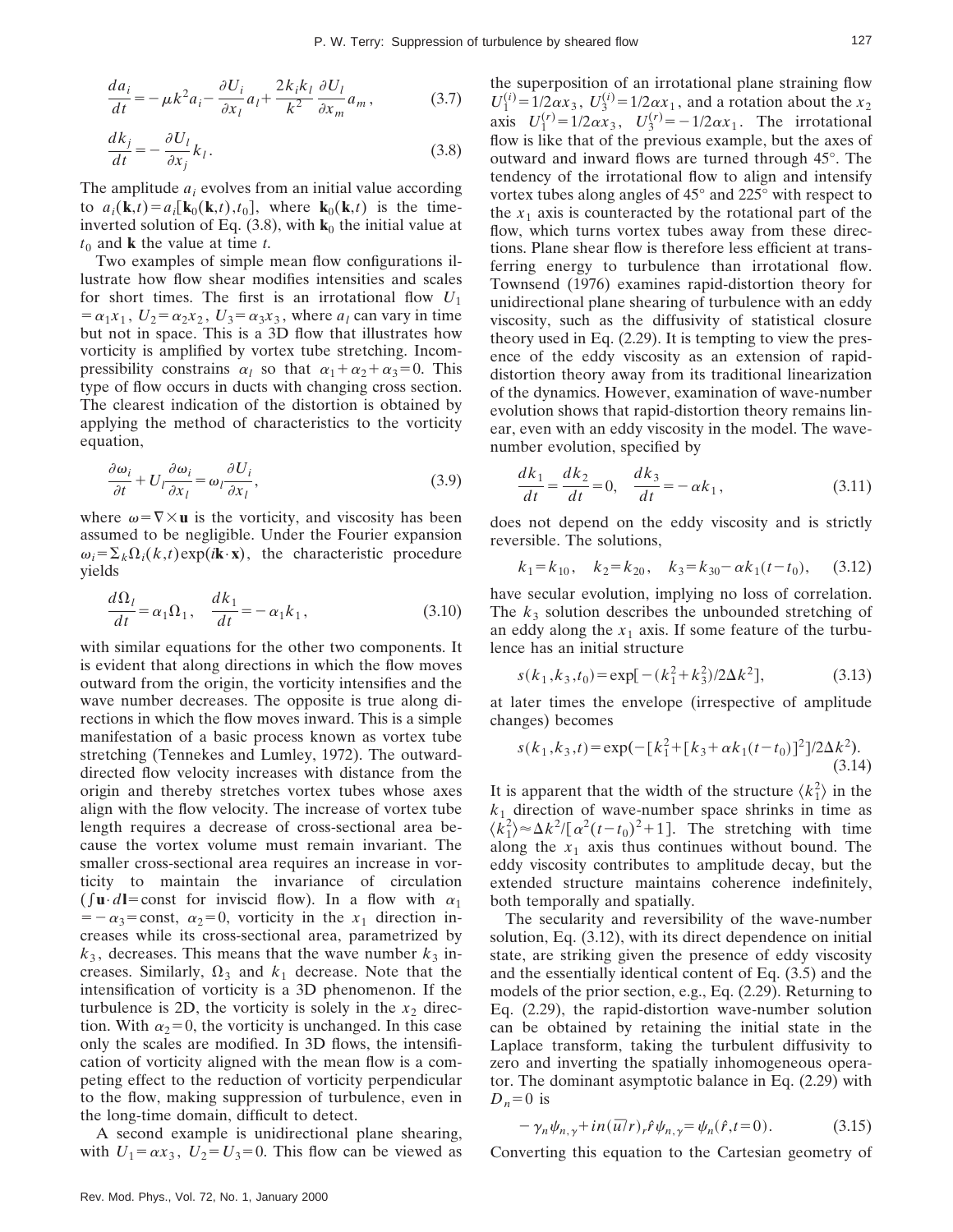the plane shearing example, with  $(\bar{u}/r)|_{r_0} = 0$ ,  $\hat{r} \rightarrow x_3$ , and  $in(\bar{u}/r)$ <sub>r</sub> $\rightarrow$ *i* $\alpha k_1$ , this balance is

$$
-\gamma \psi_{k_1,\gamma}(x_3) + i \alpha k_1 x_3 \psi_{k_1,\gamma}(x_3) = \psi_{k_1}(x_3,t=0). \tag{3.16}
$$

If the initial state is given by  $\psi_{k_1}(x_3,t=0)$  $=\exp[-1/2x_3^2\Delta k^2 - k_1^2/2\Delta k^2]$  [the equivalent of Eq.  $(3.13)$ ], the solution of Eq.  $(3.16)$  is

$$
\psi(x_1, x_3, t) = \exp\{-1/2[x_3^2 + (x_1 - \alpha x_3 t)^2] \Delta k^2\},\qquad(3.17)
$$

where the inverse Laplace transform has been used. Equation (3.17) is the Fourier transform of Eq. (3.14), up to a normalization factor, confirming the statement made in Sec. II.B.3 that rapid-distortion theory is the short-time asymptotic balance for the strong-shearing limit. For longer times, specifically when the elapsed time from the initial moment exceeds the eddy turnover time or turbulent correlation time,  $\gamma\psi$  becomes smaller than the turbulent diffusivity term neglected in Eq. (3.15), and it enters the balance that determines spatial structure.

The validity criterion given for rapid-distortion theory by Hunt, Carruthers, and Fung (1991) should thus be modified. They stipulated that  $\tau_D \leq \tau_N$ , where the domain time  $\tau_D$  is the time during which flow is advected through the domain of strong flow shear, and  $\tau_N$  is the turbulent correlation time of the largest eddies. The modified rapid-distortion criterion is

$$
\tau_S \le \tau_D < \tau_N. \tag{3.18}
$$

The distinction between the domain time and the shear time, which are normally equal in rapid-distortion theory, is introduced because the two times become distinct in fusion plasma transport barriers where the sheared flow is circular. The shear suppression criterion of balanced-distortion theory is therefore

$$
\tau_S < \tau_N < \tau_D. \tag{3.19}
$$

In this limit turbulent diffusivity enters asymptotic balances and affects both scales and intensities.

It is instructive to examine why the eddy diffusivity appears only in the amplitude evolution of rapiddistortion theory but never enters the wave-number evolution, while in the Green's-function techniques of the previous section, it affects both amplitudes and wave numbers for sufficiently long times. Eddy diffusivities are a dissipative representation of the energy lost at a given scale due to turbulent energy transfer, which in reality is a conservative process. If a conservative model of the turbulent transfer process is used, the characteristic method of Batchelor and Proudman (1954) leads to an eddy diffusivity dependence in the wave-number evolution equation. Conservative closures, such as the direct-interaction approximation (Kraichnan, 1959), which are derived in a Fourier space representation, produce spatially inhomogeneous diffusivities in real space (Boutros-Ghali and Dupree, 1981; Terry and Diamond, 1985). As described in Sec. II.B.2, the diffusivity vanishes quadratically as the separation of fluid parcels goes to zero. Using a method of characteristics to separate out the evolution of wave numbers, we see that the quadratic spatial variation of the diffusivity enters the wave-number evolution as an effective force that drives the second temporal derivative of the wave number. The analysis of Sec. II.B establishes that this force increases the shear-wise wave number (reduces the shear-wise scale), consistent with dimensional scaling analysis.

Balanced-distortion theory is thus an extension of rapid-distortion theory into a nonlinear regime. The extension, however, is for the simplest of situations and does not address many complexities that arise even in the linearized theory. These complexities include 3D behavior and boundary conditions. In fusion plasmas the magnetic field generally imposes 2D motion, and boundary conditions are often ignored for small-scale fluctuations because the inhomogeneity of the equilibrium magnetic field localizes fluctuations away from boundaries. In applications of rapid-distortion theory, there is also frequently a need to achieve highly accurate flow modeling, which requires mappings that preserve key symmetries of Reynolds stresses and other tensoral quantities (Reynolds and Kassinos, 1995).

#### **C. Geostrophic flows and other examples**

Hydrodynamic flows that satisfy the three conditions required for simple observation of turbulence suppression by flow shear do not usually include common types of shear flow. One that does is geostrophic flow. Consider the Earth's stratosphere, where mean geostrophic flows, such as the equatorial jet and the Arctic and Antarctic polar vortices, run zonally (east-west) and have shear in the meridional (north-south) direction. Provided that planetary rotation is sufficiently strong relative to the meridional curvature to prevent barotropic instability [Eq. (3.5)], these mean flows are stable. Because of planetary rotation, large-scale geostrophic turbulence is approximately 2D. As zonal flows, the mean flows close on themselves, making the domain time larger than any nonlinear time.

The simplest model for geostrophic turbulence is the quasigeostrophic  $\beta$ -plane model. The  $\beta$  plane is a tangent plane to the planetary surface. Fluid motions are 2D in this plane, provided that their eddy turnover time is larger than the local planetary rotation time, i.e.,  $\Omega \sin \theta \tau_e = R_o^{-1} \gg 1$ . Here  $\Omega$  is the planetary rotation rate,  $\theta$  is the latitude,  $\tau_e$  is the eddy turnover time, and *Ro* is the Rossby number. The total vorticity perpendicular to the  $\beta$  plane, which includes the planetary vorticity component  $2\Omega \sin\theta$ , is approximately conserved under these conditions, yielding  $d/dt(2\Omega \sin \theta - \nabla^2 \Phi)$ =0. The total flow vorticity  $\nabla^2\Phi$  is the curl of the incompressible 2D flow **u**, which can be expressed in terms of the stream function  $\Phi$ :  $\mathbf{u} = \nabla \Phi \times \mathbf{z}$ , where **z** is normal to the  $\beta$  plane. The stream function has mean and turbulent components  $\Phi = \Phi_0(y) + \phi(x, y)$ , yielding flow **u**  $= \bar{u}(y) \mathbf{x} + \nabla \phi \times \mathbf{z}$  with a zonal mean component with meridional shear  $\bar{u}(y) = \partial \Phi_0 / \partial y$  and a turbulent component  $\nabla \phi \times z$ . The  $\beta$ -plane coordinates *x* and *y* are zonal and meridional displacements from the tangency point of the  $\beta$  plane. In terms of the longitude  $\varphi$  and latitude  $\theta$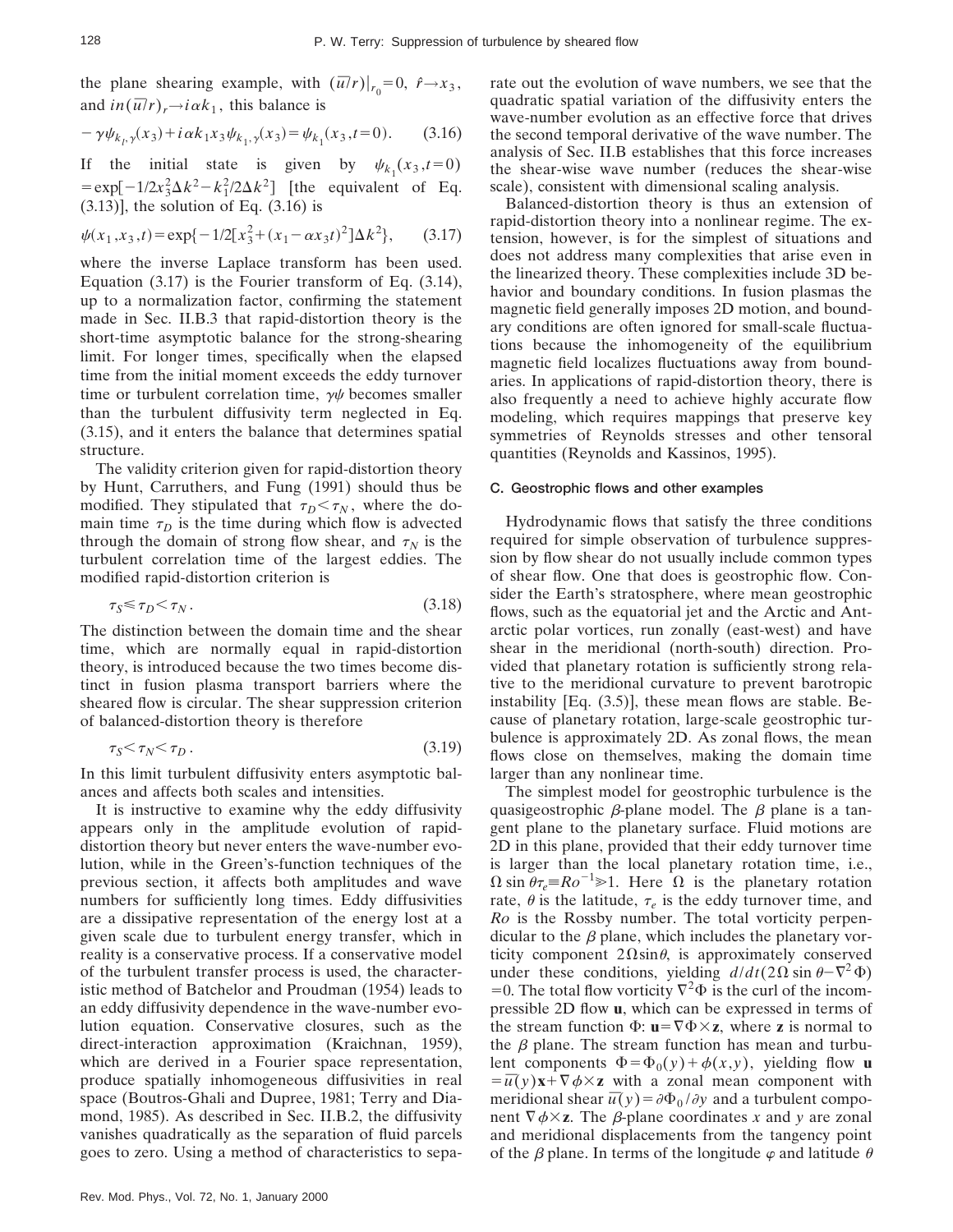of any point on the  $\beta$  plane,  $x = a \cos \theta_0(\varphi - \varphi_0)$  and *y*  $= a(\theta - \theta_0)$ , where  $\varphi_0$  and  $\theta_0$  are the longitude and latitude of the tangency point and *a* is the planetary radius. Making advection explicit in the total derivative  $\frac{d}{dt}$  $= \partial/\partial t + \bar{u}(y)\partial/\partial x + \nabla \phi \times \mathbf{z} \cdot \nabla$ , one finds the vorticity conservation expression

$$
\left(\frac{\partial}{\partial t} + \bar{u}(y)\frac{\partial}{\partial x} + \frac{\partial \phi}{\partial y}\frac{\partial}{\partial x} - \frac{\partial \phi}{\partial x}\frac{\partial}{\partial y}\right)\nabla^2 \phi
$$

$$
+ \beta \frac{\partial \phi}{\partial x} - \frac{\partial \phi}{\partial x}\frac{d^2 \bar{u}}{dy^2} = 0,
$$
(3.20)

where the northward gradient of the locally vertical component of planetary vorticity defines  $\beta$ :

$$
d/dy[2\Omega \sin(\theta_0 + y/a)] = 2\Omega a^{-1} \cos \theta_0 + O(y/a)
$$
  
=  $\beta + O(y/a)$ .

The stabilizing effect of  $\beta$  is evident in its creation of an effective zero-point shift of the mean flow curvature. If  $\beta - d^2 \bar{u}/dy^2$  does not change sign, there is no point of inflection. The barotropic instability condition [Eq. (3.5)] is thus a form of the Lin (1955) criterion. The quasigeostrophic  $\beta$ -plane model is closely related to the Hasegawa-Mima (1977) model of magnetized plasma turbulence, a relationship that originates with an isomorphism between the Coriolis force in a rotating neutral fluid and the Lorentz force in a magnetized plasma. From the respective momentum equations,  $\rho \frac{d\mathbf{u}}{dt}$  $+2\Omega\times\mathbf{u}=-\nabla p$  and  $\rho d\mathbf{u}/dt=e\rho m^{-1}(\mathbf{u}\times\mathbf{B})-\nabla p$ , the dynamical equivalence of  $2\Omega$  and  $em^{-1}$ **B** is evident. This has two consequences of relevance to present considerations: (1) rotation gradient and magnetic-field inhomogeneity play analogous roles in stabilizing shear flow (the latter is developed in Sec. V.A. 1), and (2) rotation and magnetic field enforce 2D dynamics.

The effect on geostrophic  $\beta$ -plane turbulence of a large-scale mean zonal flow with meridional shear has been considered by Shepherd (1987) and Ware *et al.* (1999). Part of Shepherd's analysis employs rapiddistortion theory and describes shear straining of Rossby wave packets in the absence of nonlinear interactions. Wave numbers evolve according to Eq. (3.11), and the unbounded zonal stretching of eddies eventually converts wave energy into the zonal mean flow. The discussion of nonlinear effects focuses on the tendency of the turbulence to isotropize eddies. While the shear suppression mechanism is not identified, it appears to be operating. In a simulation of driven, stationary geostrophic turbulence, the near absence of enstrophy (mean-squared vorticity) in regions of strongest basic shear is pointed out by Shepherd (1987). This is apparent in a plot of contours of constant enstrophy (meansquared vorticity), shown in Fig. 8. Where the flow shear is zero in horizontal bands at  $y=0$ ,  $\pi$ , and  $2\pi$ , enstrophy fluctuations are strong, as indicated by closed contours with three and four contour levels for either positive (solid line) or negative (dotted line) contours. Where the shear is maximum in bands at  $y = \pi/2$  and  $3\pi/2$ , the enstrophy fluctuations are weak, as indicated by the ap-



FIG. 8. Enstrophy contours in simulations of geostrophic turbulence in a  $\beta$  plane with a large-scale sheared zonal jet. Enstrophy is reduced in the regions of large shear at  $y = \pi/2$  and  $3\pi/2$ . From Shepherd, 1987.

pearance of few structures with closed contours, and, when such structures do occur, the existence of at most a single contour level. In simulations of decaying turbulence, plots of turbulent energies as a function of the meridional coordinate (Fig. 15 of Shepherd, 1987) also show energy minima where the shear is maximum. The enstrophy contour plots suggest that the ratio of meridional to zonal scale is reduced in regions of strong shear relative to regions of no shear for the larger scales. For smaller scales the fluctuations are isotropic. These tendencies are consistent with a reduction of shear-wise scale for the larger eddies, as indicated by Eqs. (2.15) and (2.17). In the simulations of Shepherd the suppression of turbulence is marginal because the shear is not very strong. In Sec. VII  $\beta$ -plane turbulence is revisited to examine stronger shear and confirm the predictions of balanced-distortion theory.

The  $\beta$ -plane model, Eq. (3.20), also has linear wave solutions called Rossby waves. Linearization of Eq. (3.20) for  $\bar{u}(y) = 0$  yields the Rossby wave dispersion

$$
\omega_R = \frac{-k_x \beta}{(k_x^2 + k_y^2)},
$$
\n(3.21)

where  $\omega_R$  is the Rossby wave frequency, and  $k_x$  and  $k_y$ are wave numbers in the zonal and meridional directions. When a coherent Rossby wave couples to pressure fluctuations to become a thermal Rossby wave and produce a heat flux [Eq. (2.9)], flow shear can suppress the transport (Azouni, Bolton, and Busse, 1986; Or and Busse, 1987). Flow shear changes the complex phase between the fluctuations of pressure and flow, reducing the transport. Flow shear also changes the complex phase between pressure and flow in turbulence, as described in Sec. V. B.

Another class of turbulent flows, referred to as slowly changing turbulence, has the opposite limit,  $\tau_N < \tau_D$ , and thus involves the nonlinearity (Hunt, Carruthers, and Fung, 1991). Unconfined turbulent flows, such as wakes, jets, and shear layers, lack confining boundaries and nominally belong to this class. Observations for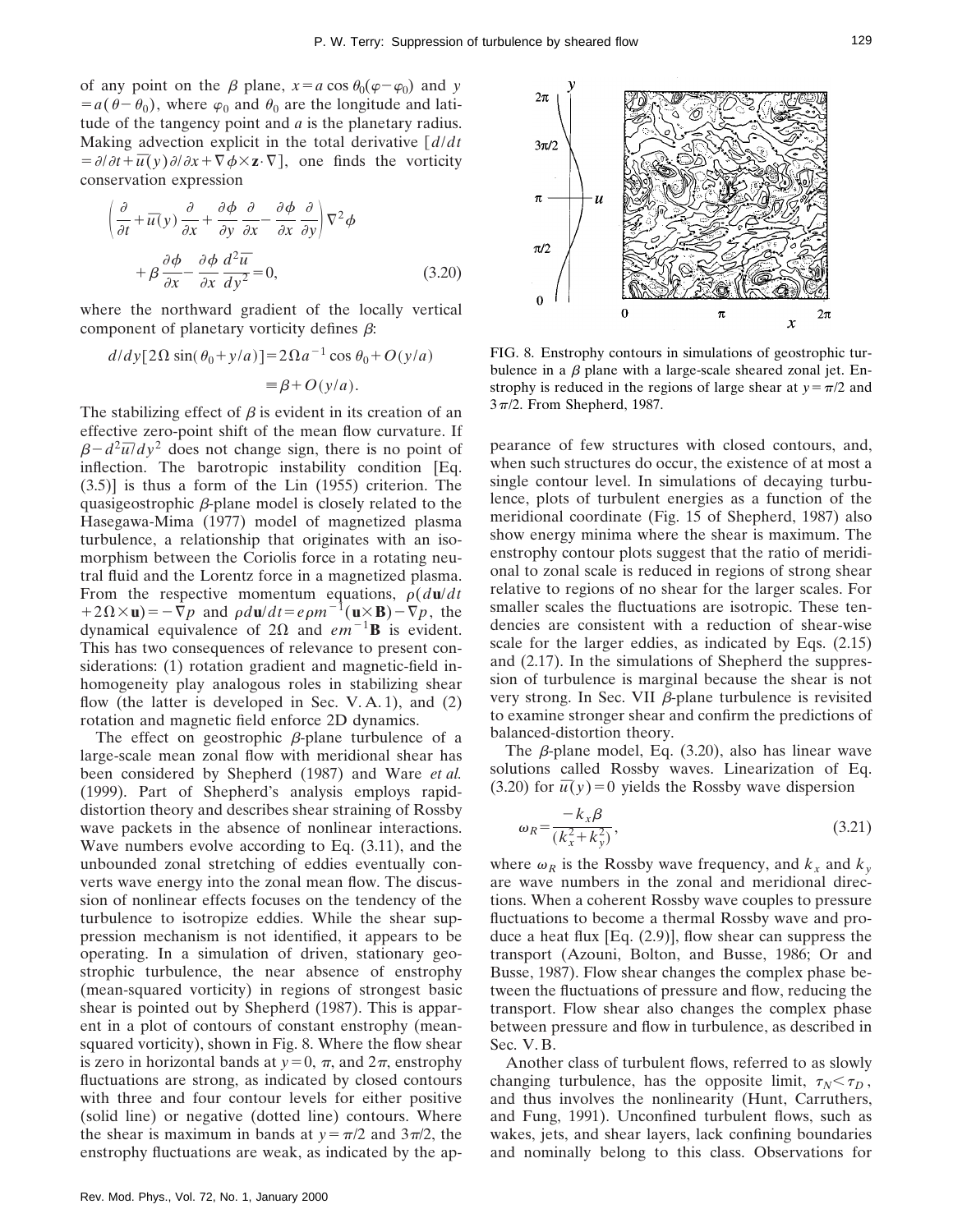nearly a dozen cases of unconfined turbulent flows establish that  $\tau_N = \tau_D$ , suggesting that the turbulence adjusts in some way to achieve this balance. This adjustment is postulated by Hunt, Carruthers, and Fung (1991) to involve an increase in the largest turbulence scales to the size of the inhomogeneity in order to bring the nonlinear time into balance with the domain time. Note that the plasma flows of balanced-distortion theory are unconfined in the sense that the domain time becomes large. However, the domain time and shearing time, unlike rapid-distortion theory, are distinct. The large domain time allows the nonlinearity to force adjustments, but the inhomogeneity originates with the shear straining. The nonlinearity thus adjusts the turbulent flow to bring the nonlinear and shear straining times into balance. In this sense balanced-distortion theory is a hybrid of slowly changing and rapidly changing turbulence, created by the decoupling of the shearing time and domain time.

An example in which shearing and nonlinear times balance is flow over an undulating surface. Changes in the drag force caused by surface undulations are shown by Belcher, Newly, and Hunt (1993) to arise from a thickening of the turbulent boundary layer leeward of the undulation. Sufficiently far above the surface, the flow can be modeled with rapid-distortion theory, but nonlinear interactions become important near the surface in an inner layer. The boundary layer thickening is caused by the turbulent Reynolds stress in a region where it is in balance with the shear straining force, i.e., *where the turbulent correlation time balances the shear straining time*, as in Eq. (2.16); Hunt, Leibovich, and Richards (1988). The shear-wise spatial variation consistent with this balance differs from Eq. (2.15) only in its details, which reflect the structure of the boundary layer and the asymptotic matching analysis used to solve the problem. The scalings, however, evince the same general features as those of Eq. (2.15): the layer width is proportional to a positive power of the turbulence strength and a negative power of flow shear strength. Leeward of the undulation, the shear strength diminishes relative to the turbulence strength, and the layer thickens.

# **IV. GENERATION OF SHEARED** *E*3*B* **FLOW**

Although a variety of flows appear in plasma continuum descriptions, the  $E \times B$  flow is responsible for the observed suppression of turbulent fluctuations in plasmas. This statement is rooted in empirical observations and theoretical calculations that show that the  $E \times B$ flow is the sole advectant of fluctuations in density, temperature, and flow. For example, the diamagnetic flow  $\mathbf{u} = (B^2 e n)^{-1} \nabla p \times \mathbf{B}$  does not advect fluctuations because it is canceled by a part of the gyroviscous tensor (see Kim *et al.*, 1991; Chang and Callen, 1992; and the references to earlier work cited therein). Given the unique status of  $E \times B$  flow in plasmas, it is essential to understand its generation. It involves processes that differ dramatically from those of shear-driven hydrodynamic turbulence. In the turbulent boundary layer of a nonionized fluid, for example, the flow shear is determined by the momentum input and the transversemomentum transport arising from the Reynolds stress. Flow shear drives turbulence, which greatly increases the drag relative to that of a laminar boundary layer by increasing the momentum transport to the wall. This transport regulates the momentum gradient and therefore feeds back on the turbulence drive. Increases in free energy cause an increase in fluctuation energy, enabling momentum transport to keep pace with the momentum input.

In plasmas, an increase in free energy can lead to a *decrease* in fluctuation energy because the free energy that normally drives turbulence can drive flow shear instead. The result is a decrease in turbulence and turbulent transport, which leads to a further increase in the gradients providing the free energy (the free energy itself does not necessarily increase because of the suppressing and stabilizing effect of the flow shear). The generation of mean  $E \times B$  flow shear involves any of a number of processes affecting momentum, including external momentum sources from the injection of energetic beams of neutral particles or intense rf waves, the Reynolds stress, mean electric and magnetic fields through the Lorentz force, the pressure, and dissipative processes. Turbulence directly participates in the momentum balance governing the generation of  $E \times B$  flow shear through the Reynolds stress, but also enters indirectly, because turbulent transport affects the pressure profile and fields.

# **A. Radial force balance**

The problem of determining the mean  $E \times B$  flow in most plasmas is essentially the problem of determining the radial component of the mean electric field. The mean magnetic field can generally be treated as a known and fixed parameter, because most of the field is produced by external windings or is part of a relaxed state with a known and robust magnetic field. The electric field is specified by a mean radial force balance. The radial component is the relevant component because for the plasma to be radially confined, both the magnetic field and the  $E \times B$  flow must lie on the nested tori of Fig. 2, i.e., they must be perpendicular to the radial direction.

The fundamental equation governing the electric field is the Poisson equation,  $\nabla \cdot \mathbf{E} = \rho_q / \varepsilon_0$ . The large polarizability of a plasma and the difficulty of directly measuring charge density in fusion plasmas have led to the development of other methods for inferring the electric field. The Poisson equation is closely related to the momentum, as illustrated in Eqs. (3.1) and (3.2), because flow is the primary arbiter of charge density through the charge continuity equation. Consequently, to determine the radial electric field, it is often sufficient to specify and solve the radial force balance. It is the ion radial force balance that is of interest. Ions dominate the plasma momentum because of their large mass relative to electrons. The equilibrium radial force balance for ions is given by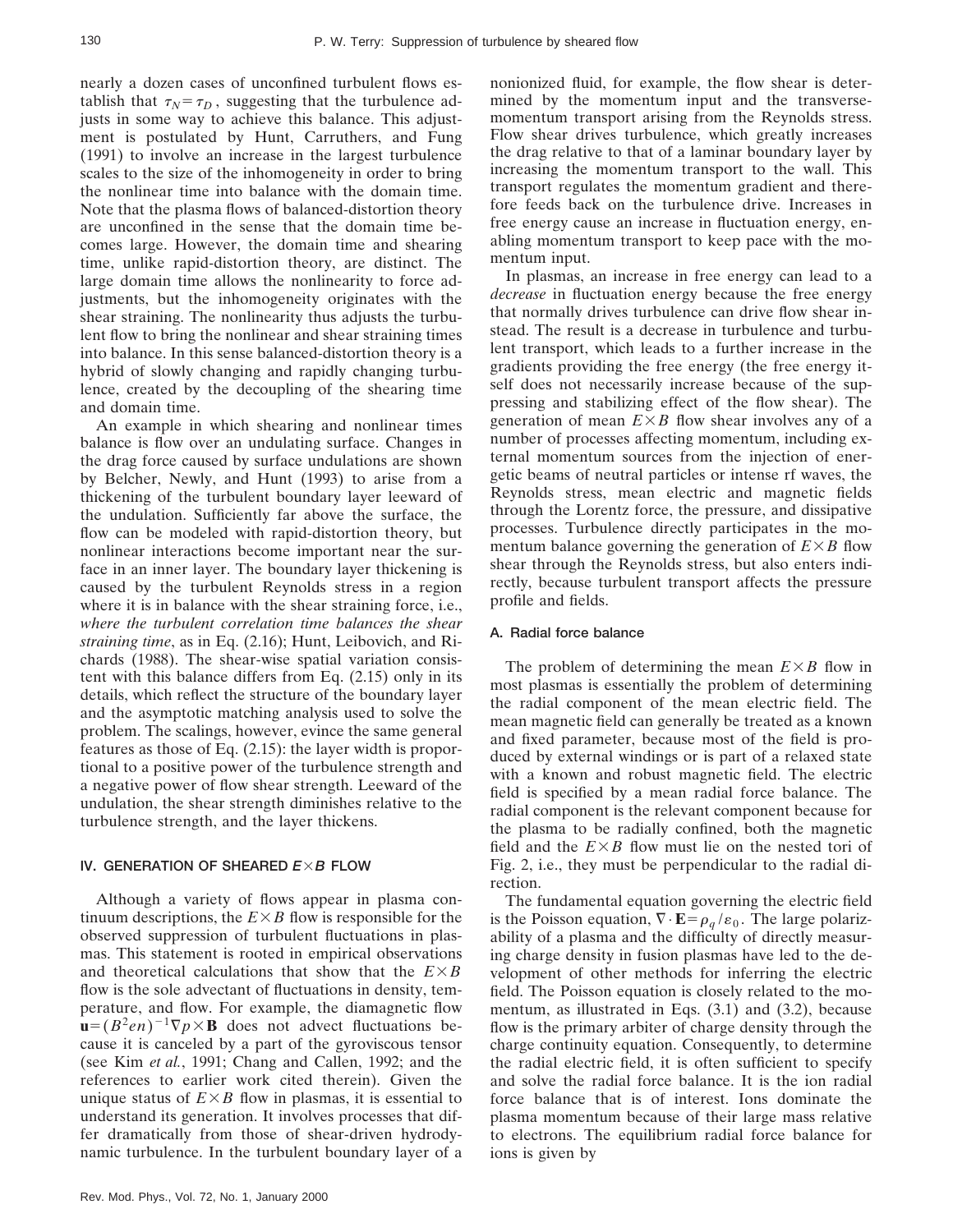$$
E_r = \frac{1}{Z_i e n_i} \frac{\partial}{\partial r} p_i + \frac{m_i}{Z_i e} \frac{\partial}{\partial r} \langle \tilde{u}_{ri} \tilde{u}_{ri} \rangle - u_{\theta i} B_{\varphi} + u_{\varphi i} B_{\theta}, \quad (4.1)
$$

where  $Z_i$  is the charge state of the ions,  $e$  is the electronic charge,  $n_i$  is the ion number density,  $p_i$  is the ion pressure,  $m_i$  is the ion mass, and the subscripts  $\theta$  and  $\varphi$ indicate the components of the mean poloidal and toroidal ion flow and magnetic field. In Eq. (4.1) all quantities have been averaged over magnetic-flux surfaces, i.e., the surfaces of Fig. 2. Equation (4.1) is comparable to the Reynolds momentum equation, Eq. (2.10), except for the absence of dissipation, which is negligible for the radial momentum component, and the addition of the electric and Lorentz forces. Two components of the Reynolds stress are fluxes of radial momentum on magnetic-flux surfaces and, for incompressible flow, vanish upon averaging. All terms from the advective derivative of the mean flow vanish because, by design, there is no mean radial flow in magnetically confined plasmas on the time scales of dynamical evolution. (Transport produces mean radial displacements on longer time scales, but the effect enters in higher order.) The diagonal Reynolds stress contribution to the radial force balance appearing in Eq. (4.1) is often neglected. Its ratio with the first term of the Lorentz force is  $k_{\theta}^{2} k_{r} \rho_{i}^{3} (Z_{i} e_{\phi} / T_{e})^{2} (T_{e} / T_{i})^{2} (u_{Ti} / u_{\theta i}),$  where  $u_{Ti}$  $=(T_i/m_i)^{1/2}$  is the ion thermal speed and  $\rho_i$  $=(T_i m_i)^{1/2}/Z_i e B_0$  is the ion radius of gyration in the magnetic field. The poloidal and radial wave numbers  $k_{\theta}$ and  $k_r$  are typically smaller than  $\rho_i^{-1}$  by an order of magnitude; the electrostatic fluctuation amplitude  $Z_i e \phi / T_e$  typically ranges from a few to ten percent, but is never larger than 1; the ratio of electron to ion temperature  $T_e/T_i$  is of order unity; and the ratio of the ion thermal velocity to the poloidal flow ranges from 10 to 100. The neglect of the Reynolds stress in the radial force balance is justified in most situations, although it could be important in cases in which fluctuations are of large amplitude and short wave length, and the poloidal flow is small. Looking at the ratio of the Reynolds stress to the two other terms on the right-hand side of Eq. (4.1) leads to similar conclusions. For the ratio with the pressure term, the same ratio expression given above applies with  $u_{\theta i}$  replaced by the ion diamagnetic flow  $u_{*i} (1 + L_n/L_T) = T_i (Z_i e B_0 L_n)^{-1} (1 + L_n/L_T)$ , where  $L_n$  and  $L_n$  are the scale lengths of the ion density and pressure. For the ratio with the toroidal flow term of the Lorentz force,  $u_{\theta i}$  is replaced by  $u_{\phi i} B_{\theta} / B_{\phi}$ . Reynolds stress components in the toroidal and poloidal force balances are proportionately much more important because parallel forces are weaker than the radial forces, which mediate confinement balances. Parallel force balances are examined in Sec. IV. B.

Ignoring the Reynolds stress in Eq. (4.1), it is evident that the radial electric field is governed by the ion pressure force and, in conjunction with the mean magnetic field through the Lorentz force, by the toroidal and poloidal ion flows. Depending on the circumstance, any of these forces, either individually or jointly, can play an important role in generating and sustaining the large radial electric fields of transport barriers. Measurements indicate that both the pressure gradient and the poloidal ion flow become large in the *H* mode (Figs. 4 and 5). From experimental observations the ion pressure gradient is unimportant in the initial stages of the *H* mode but subsequently becomes the dominant driver of the radial electric field as reduced transport fluxes steepen the pressure profile (Burrell, 1994). In core transport barriers, depending on device, the radial electric field is either negative, consistent with a large pressure gradient, or because of large toroidal rotation it is positive. Observations indicate that poloidal flow is the dominant driver of the electric field in the initial stages of the *H* mode (Moyer *et al.*, 1995). Poloidal flow is also the dominant driver of the electric field in externally induced transport barriers. In barriers induced by the injection of rf waves, poloidal flow is directly driven by ion Bernstein waves (LeBlanc *et al.*, 1995). In barriers induced with biased electrodes, a radial current responding to an induced voltage drives a poloidal flow, which in turn drives the radial electric field (Cornelis *et al.*, 1994). The toroidal flow is observed to play an important role in core transport barriers (Greenfield *et al.*, 1993; Burrell, 1997) and in the reversed-field pinch (Fiksel, 1998).

The radial force balance represents a constitutive equation for the radial electric field. Other relations must be introduced to determine the pressure gradient and ion flows. As described by Eq. (2.35), the pressure gradient is governed by a balance of an energy source and the heat flux produced by turbulence. The toroidal and poloidal ion flows are specified from toroidal and poloidal momentum balances. Because these flows are key elements of the transition theories that describe the generation of the radial electric field, the momentum balances that govern flows must be considered in detail.

## **B. Mean ion flows**

To describe ion flows let us consider first the momentum equation for particle species  $\alpha$ ,

$$
m_{\alpha}n_{\alpha} \left( \frac{\partial \mathbf{u}_{\alpha}}{\partial t} + \mathbf{u}_{\alpha} \cdot \nabla \mathbf{u}_{\alpha} \right)
$$
  
=  $q_{\alpha}n_{\alpha}(\mathbf{E} + \mathbf{u}_{\alpha} \times \mathbf{B}) - \nabla \cdot \tilde{\mathbf{p}}_{\alpha} + \mathbf{R}_{\alpha},$  (4.2)

where  $\mathbf{R}_{\alpha}$  is the mean momentum transfer between unlike particles due to the friction of collisions and  $\vec{p}_\alpha$  is the total pressure tensor, with isotropic and anisotropic pressures  $p_{\alpha}$  and  $\Pi_{\alpha}$  according to  $\vec{p}_{\alpha} = \Pi_{\alpha} + p_{\alpha} \vec{I}$  (Freidberg, 1982). Adding ion and electron momentum equations to eliminate the electric field **E** yields

$$
m_i \left( \frac{\partial \mathbf{u}_i}{\partial t} + \mathbf{u}_i \cdot \nabla \mathbf{u}_i \right) - \frac{1}{n_i} (\mathbf{J} \times \mathbf{B} - \nabla p)
$$
  
= 
$$
- \frac{\nabla \cdot \tilde{\Pi}}{n_i} - m_e \left( \frac{\partial \mathbf{u}_e}{\partial t} + \mathbf{u}_e \cdot \nabla \mathbf{u}_e \right),
$$
(4.3)

where  $\mathbf{J} = e(n_i \mathbf{u}_i - n_e \mathbf{u}_e)$  is the plasma current,  $p = p_i$  $+p_e$  is the total pressure,  $\vec{\Pi} = \vec{\Pi}_i + \vec{\Pi}_e$  is the total aniso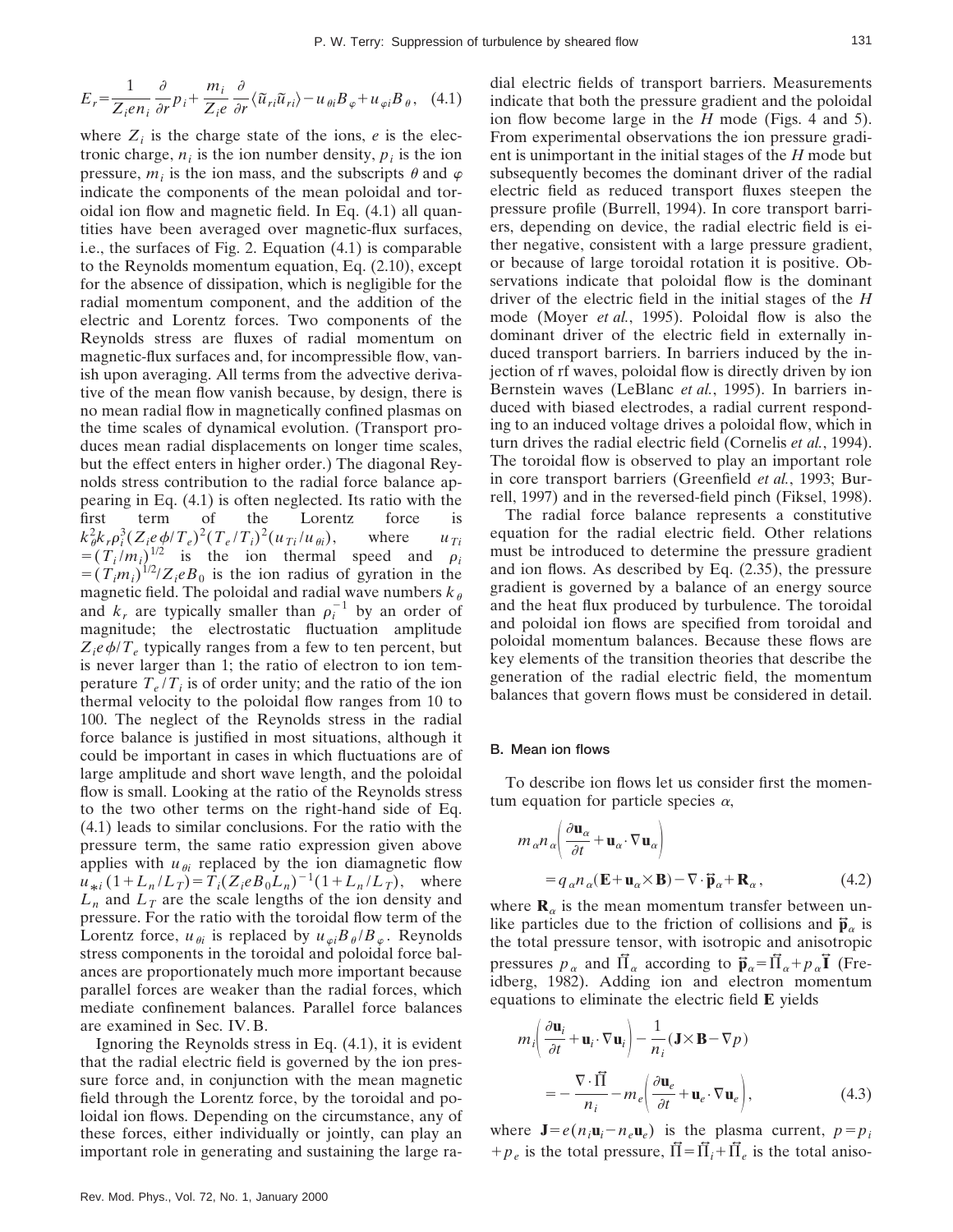tropic pressure tensor, and charge neutrality  $n=n_i=n_e$ has been assumed. Equation (4.3) is essentially the plasma flow equation of MHD plus an electron inertia term. Electron inertia effects are generally neglected because of the smallness of the ratio of the electron-to-ion mass. The three remaining terms, the Reynolds stress, the Lorentz force, and the pressure force (isotropic and anisotropic), drive mean ion flows. The Reynolds stress is the primary arbiter of momentum redistribution in neutral fluid turbulence. In plasmas it plays a central role in second-order critical theories of the *L*-*H* transition (Sec. VII. B. 3). Because measurements of the Reynolds stress in plasmas have been limited, its contribution to flows in fusion experiments is poorly understood. When mean flow is driven by injected rf waves, the Reynolds stress of the fluctuating wave field drives the flow. There is a mean Lorentz force due to mean current when a radial current is driven in the plasma by a biased electrode. The resulting mean flow triggers a transition to the externally driven *H* mode (Sec. VII. B. 1). The Lorentz force due to the fluctuating current and magnetic field is important in rf-driven flow and in the transition to the enhanced confinement mode of the reversed-field pinch (Sec. VI. C). The anisotropic pressure tensor involves the most complicated effects in mean flow drive. It includes viscous damping (Hirshman and Sigmar, 1981) of mean flows driven by radial pressure gradients in tokamaks (Hinton and Hazeltine, 1976) and the flow drive associated with differential loss of charge near plasma boundaries. In the following subsections, flow drive associated with the forces of Eq. (4.3) is discussed in more detail.

# 1. Reynolds stress

If the isotropic pressure is constant on a flux surface, the flux-surface-averaged toroidal and poloidal pressure forces vanish. (The case of pressure with poloidal variation is considered in Sec. IV. B. 5.) For incompressible flow, the toroidal and poloidal components of  $\mathbf{u}_{\alpha} \cdot \nabla$  vanish upon averaging, and there are no radial components of  $\langle \mathbf{u}_{\alpha} \rangle$ ,  $\langle \mathbf{J} \rangle$ , or  $\langle \mathbf{B} \rangle$  to lowest order. The only surviving components of the advective derivatives are Reynolds stresses. If there are no external currents (external currents are considered in Sec. VII. B. 1), the resulting form of the poloidal flow equation (Craddock and Diamond, 1991; Diamond *et al.*, 1994) is

$$
\frac{\partial \langle u_{\theta i} \rangle}{\partial t} = -\frac{\partial}{\partial r} \bigg[ \langle \tilde{u}_{ri} \tilde{u}_{\theta i} \rangle - \frac{1}{m_i n_i \mu_0} \langle \tilde{b}_r \tilde{b}_{\theta} \rangle \bigg] - \mu_{\theta} \langle u_{\theta i} \rangle, \quad (4.4)
$$

where  $\mu_0$  is the magnetic permeability,  $\mu_\theta$  is the poloidal flow-damping rate, and the fluctuating current has been expressed in terms of the fluctuating magnetic field using Ampère's law. In Eq. (4.4), the Reynolds stress,

$$
\tau_{r\theta} = \langle \tilde{u}_{ri}\tilde{u}_{\theta i} \rangle - \frac{1}{m_i n_i \mu_0} \langle \tilde{b}_r \tilde{b}_\theta \rangle, \tag{4.5}
$$

is generalized to include the effect of the Lorentz force. The poloidal flow damping originates with the anisotropic pressure force; in a torus with toroidal symmetry, there is no viscous damping of toroidal flow. The poloidal flow damping, called the neoclassical viscosity or magnetic pumping, arises from ion-ion collisions and the asymmetry of poloidal variation in a torus (Shaing and Hirshman, 1989). The poloidal asymmetry is evident in the variation with poloidal angle of the length of a toroidal arc subtended by a toroidal angle. The arc length is larger at the outside of a torus ( $\theta=0$ ) than the inside  $(\theta = \pi)$ . There is no asymmetry in the toroidal angle. The form and magnitude of the neoclassical viscosity depends sensitively on kinetic effects, and its representation in a fluid description is an area of current investigation (Morris, Haines, and Hastie, 1996; Rosenbluth and Hinton 1998). Equation (4.4) indicates that, in a toroidal plasma, the balance of Reynolds stress and neoclassical viscous drag determines the radial transport of poloidal momentum. Clearly it is important to identify the circumstances under which the Reynolds stress is nonzero and therefore produces changes in the mean momentum.

This question has been extensively studied in the stratosphere, where the Reynolds stress  $\rho \langle \tilde{u}_i \tilde{u}_j \rangle$  frequently plays an important role in the structure of largescale mean flows. A particularly useful form of the turbulent momentum flux in the stratosphere is the Eliassen-Palm flux (1961). It is a form of the Reynolds stress valid for geostrophic flows. Its meridional component in a  $\beta$  plane is simply  $F_{\theta} = -\rho_0 \langle u_x u_y \rangle$ , where  $\rho_0$  is the mean density. The vertical component accounts for vertical momentum transport from the meridional advection of temperature fluctuations in a rotating atmosphere. The divergence of the Eliassen-Palm flux has a direct relationship to the properties of large-scale linear wave disturbances: for linear wave action that is steady, frictionless, and adiabatic, and for conservative mean flow, the Eliassen-Palm flux divergence vanishes and there is no acceleration of the mean flow (Andrews, Holton, and Leovy, 1987). An example of mean flow acceleration by wave disturbances occurs at a critical surface, where a mean flow  $\bar{u}(y)$  with transverse variation is equal to the phase velocity  $\omega/k$  of a propagating wave. At such a surface the total derivative of the flow,  $\omega - k\bar{u}$ , vanishes. This allows transience, dissipation, or nonlinearity, effects that are generally smaller than  $\omega$  $-k\bar{u}$  away from the critical surface, to become important and violate the nonacceleration conditions of the Eliassen-Palm theorem. The result is a conversion of wave momentum into mean flow. The momentum deposition can change  $\bar{u}(y)$  and alter the position of the critical surface. This process is believed responsible for generation of mean zonal flow from vertically propagating Kelvin waves and Rossby-gravity waves in models of an observed periodic zonal flow in the stratosphere known as the quasibiennial oscillation (Holton and Lindzen, 1972; Plumb, 1977). It also figures in the generation of the seasonal easterly and westerly flow regimes of the stratosphere (Andrews, Holton, and Leovy, 1987).

In plasmas a similar set of conditions governs the acceleration of mean poloidal flow by the radial derivative of the Reynolds stress  $\partial/\partial r\langle\tilde{u}_{ri}\tilde{u}_{\theta i}\rangle$ . To have net mean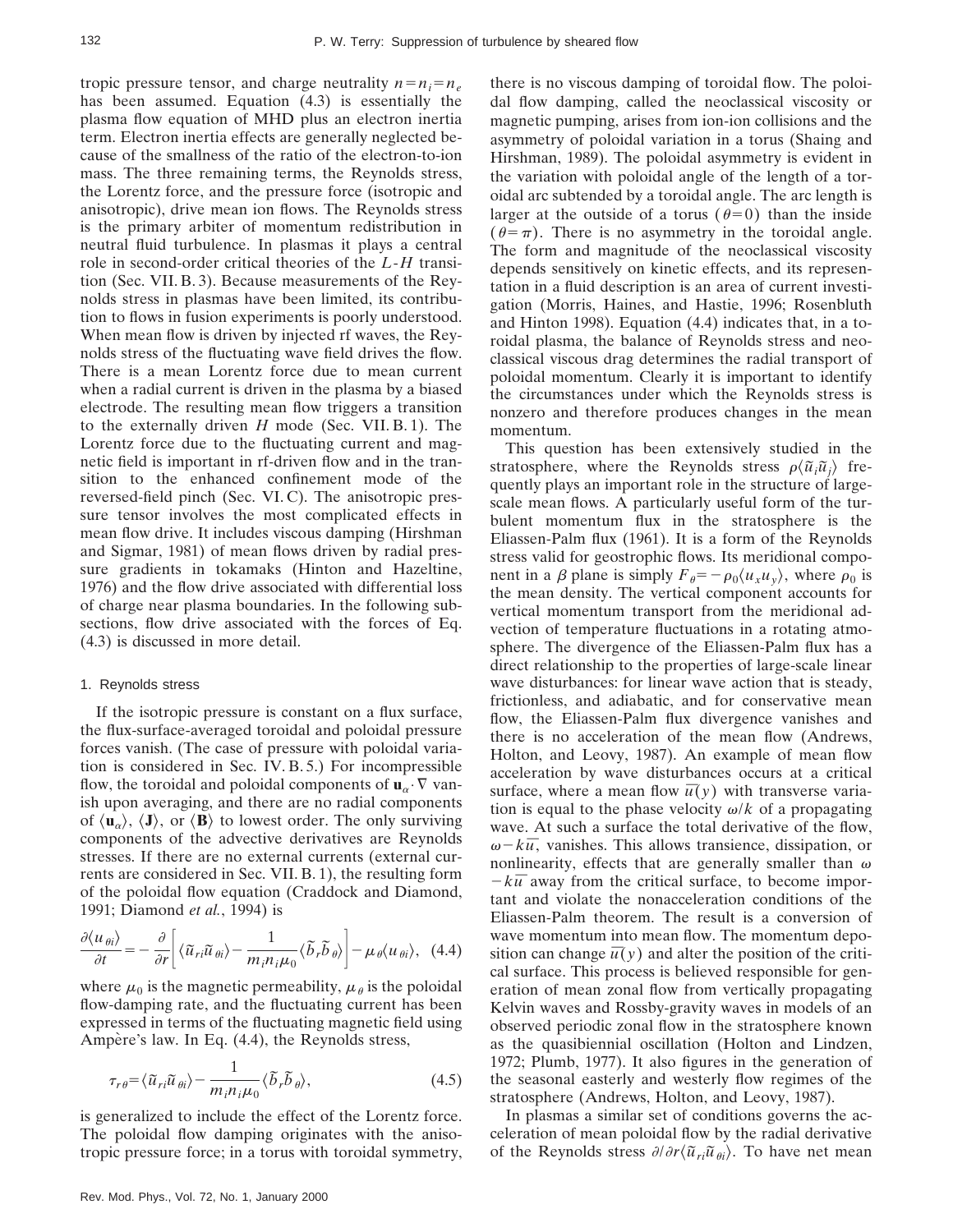flow, acceleration, radial wave propagation, and radial asymmetry are required. This is readily apparent for fluctuating  $E \times B$  flow, in which case  $\tilde{u}_{ri} = B_0^{-1} i k_\theta \phi_k$  and  $\tilde{u}_{\theta i} = B_0^{-1} \partial \phi_k / \partial r$ . With radial propagation,  $\partial/\partial r \rightarrow i k_r$ , and the Reynolds stress is real; otherwise, it is purely imaginary. Radial asymmetry is required for the radial momentum convergence that drives acceleration in a region of interest. Both conditions have corresponding constraints in the Eliassen-Palm theorem. The plasma case has been analyzed to delineate circumstances under which these conditions are met (Diamond and Kim, 1991). In a plasma, radial asymmetry is assured for large-scale waves, which sample the variation of equilibrium density and temperature on the largest scale (Hasegawa and Wakatani, 1987; Carreras, Lynch, and Garcia, 1991), for wave structures within a radial correlation length of the plasma boundary or some other significant boundary (Diamond and Kim, 1991) and for waves in regions where there is strong variation of the mean density, temperature, or flow. The full plasma Reynolds stress  $\tau_{r\theta}$  has been examined for electromagnetic Alfven waves (Craddock and Diamond, 1991). In analogy with flow acceleration in the atmosphere at the critical surface, the wave number of radially propagating Alfven waves goes to zero at the resonant surface defined by  $\omega = k_{\parallel}v_A$ , where  $k_{\parallel} = \mathbf{k} \cdot \mathbf{B}$  is the wave vector along the equilibrium magnetic field, and  $v_A = B/(\mu_0 m_i n_i)^{1/2}$  is the Alfvén velocity. In this region there is strong resonant absorption of the wave energy and strong radial variation or asymmetry. The two components of the Reynolds stress nearly cancel for electromagnetic waves. For kinetic shear Alfvén waves an imbalance is provided by ion inertia in the form of the polarization drift (Craddock and Diamond, 1991).

The radial asymmetry required for finite Reynolds stress can arise from flow shear through its distortion of fluctuations (Diamond *et al.*, 1994; Terry *et al.*, 1994) or from other inhomogeneities such as the pressure. For example, turbulence in an infinite, homogeneous medium has a zero Reynolds stress because advection across any surface is equally likely to carry both signs of momentum. This property is traceable to the lack of a gradient in mean flow, i.e., the lack of an asymmetry in some direction. Likewise, the Reynolds stress of global magnetic turbulence in the reverse-field pinch edge is measured to be zero under most conditions (Fiksel, 1998), a property that can be attributed to the lack of radial propagation of simple resistive MHD instabilities when there is no background shear flow (Diamond and Kim, 1991). The notion of eddy viscosity follows directly from the dependence of the Reynolds stress on flow shear. The eddy viscosity is derived from the Reynolds stress using Prandtl's mixing-length hypothesis to model the turbulent flow as linearly proportional to the flow shear (for a simple derivation, see Tennekes and Lumley, 1972). Eddy viscosity is an oversimplification of the dynamics, but it illustrates the property that flow shear leads to mean flow acceleration by turbulence. This is an important element of second-order phase transitions, as discussed in Sec. VII. B. 3. From the above discussion,

The Reynolds stress is difficult to measure in fusion plasmas and consequently has figured more prominently in theory than in the interpretation of experiment. Measurements in stellarators (Matthews *et al.*, 1993; Hidalgo *et al.*, 1997) indicate that the Reynolds stress in those plasmas is of comparable magnitude to mean flow accelerations. These measurements provide insufficient detail to establish a causal relationship. Reynolds stresses are easily measured in simulations and are found to produce flows of sufficient magnitude to decrease turbulence levels in accord with the principles of Sec. II (Carreras, Lynch, and Garcia, 1991). The generation of flows by the Reynolds stress is particularly noticeable in simulations of ion-temperature-gradient-driven turbulence in tokamak plasmas (Waltz, Kerbel, and Milovich, 1994). Reynolds-stress-driven flows play a significant role in saturating the instability. A like process associated with an instability of flow parallel to the equilibrium magnetic field is also illustrated in Fig. 16 of Charlton *et al.* (1994).

## 2. External biasing

In external biasing experiments, the Lorentz force drives flows through the balance in Eq. (4.3) of  $J \times B$  $= \nabla \cdot \vec{\Pi}$ , where **J** is the radial current injected by the probe. The flow is proportional to the current when the anisotropic pressure force is dominated by viscous dissipation (e.g.,  $\mathbf{B} \cdot \nabla \cdot \vec{\Pi} \propto n_i m_i \mu_i \mu_i$ ). The radial current flows in response to an applied voltage difference between the vessel wall and a surface inside the plasma (Sakai, Yasaka, and Itatani, 1993) or an electrode inserted into the plasma (Taylor *et al.*, 1989; for a review see Weynants and Oost, 1993). When the current from the electrode to the wall is plotted as a function of the voltage between these points, a bifurcation of the plasma equilibrium is evident, manifested as an abrupt change in the effective radial plasma resistance (Taylor *et al.*, 1989). The bifurcation occurs at a critical value of the current. Above the critical current the plasma resistance increases sharply, allowing a larger radial electric field for a given radial current. The current-voltage response for a biased plasma is shown in Fig. 9, along with the inferred plasma resistance. The jump to a larger field yields a jump in the magnitude of the  $E \times B$  flow and flow shear, with concomitant reductions in fluctuations and transport (Taylor *et al.*, 1989; Weynants *et al.*, 1991; Tynan *et al.*, 1992; Askinazi *et al.*, 1993). The bifurcation produces changes in plasma transport and equilibrium profiles that are similar to those that occur in the *H*-mode transition (Sec. II. B). This behavior is consistent with a simple model of the flow dynamics that balances the external poloidal force of the biasing with a nonlinear flow-damping process that, as a function of flow speed, first increases to a maximum (at a flow speed of order the relevant sound speed) and then strongly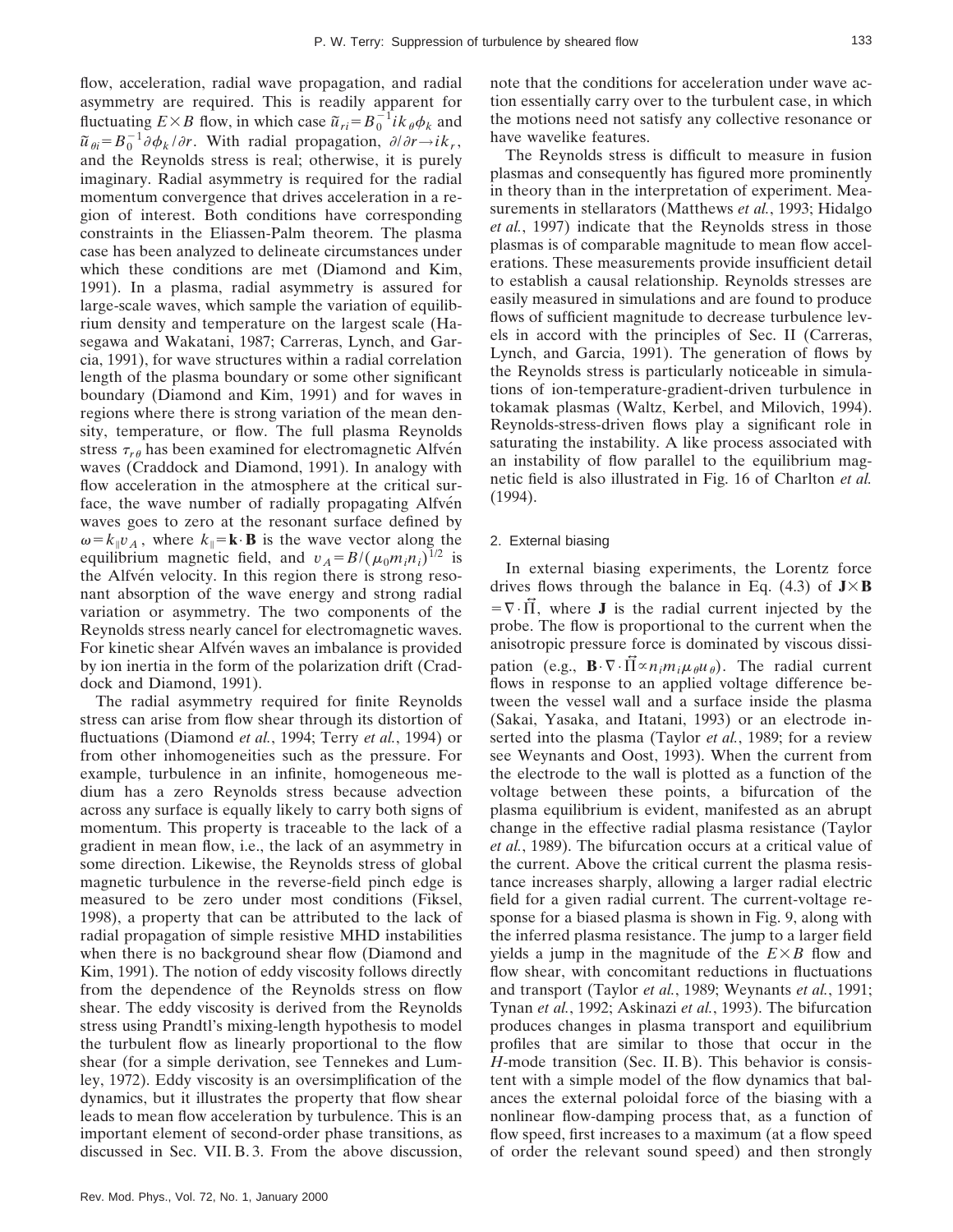

FIG. 9. Electrode current vs bias voltage in plasma biasing experiment. The current has a linear response until the point labeled bifurcation, after which the current actually decreases and then rises slowly. The inferred plasma resistance is also plotted. From Taylor *et al.*, 1989.

decreases (Weynants *et al.*, 1991). This allows for two markedly different flows for the same forcing or external current. The neoclassical viscosity has a nonlinear form with a peak near  $u_{\theta} = u_{Ti} B_{\theta} / B_{\varphi}$  (Shaing and Crume, 1989). Above this critical speed, ions rarely suffer Coulomb collisions and the dissipation of poloidal momentum becomes weak. It is not known if the Reynolds stress contributes to the force balance or is overwhelmed by the external poloidal force in biasing experiments. Biasing experiments also have been conducted in a variety of nontokamak devices, including the stellarator (Isler *et al.*, 1992), reversed-field pinch (Craig *et al.*, 1997), and tandem mirror (Sakai, Yasaka, and Itatani, 1993). All observe reduced transport, but a bifurcation has not been observed in the reversed-field pinch. Features of bias-induced transport barriers are discussed in Sec. VI. A. 2.

## 3. Injected radio-frequency waves

Earlier in this section it was noted that the fields of electromagnetic waves can generate flow through the Reynolds stress, Eq. (4.5), where it is understood that the fluctuating flow  $\tilde{u}$  of the Reynolds stress is the *E*  $\times$ *B* flow created by the electric field of the wave. Such waves can be externally injected into a plasma using an rf antenna. Fluid analyses of the rf force arising from kinetic shear Alfvén waves (Craddock and Diamond, 1991) and ion Bernstein waves (Biglari *et al.*, 1991) suggest that it may be feasible to excite flow shear in this fashion. A recent kinetic treatment of the rf force finds that ion Bernstein waves are less efficient at driving flows than originally thought, but that fast magnetosonic waves can drive significant flows at power levels like those used to heat plasmas (Berry, Jaeger, and Batchelor, 1999). Using rf waves to drive flows is not a simple procedure. Reflection, scattering, dispersion, mode conversion, dissipation, and differing frequency-dependent interactions with electrons and ions all enter the problem.

Evidence that a flow-shear-induced transport barrier can be produced in a core plasma using injected rf waves has been reported by LeBlanc *et al.* (1995). This work, conducted in the Princeton Beta Experiment Modification (PBX-M), involved the resonant absorption of an ion Bernstein wave (IBW) in the core of a plasma that was already in *H* mode. It was observed that in the region of IBW absorption, steep gradients developed in the electron density and ion and electron temperature profiles. Inside these gradients, the density and temperature reached higher values than those of comparable plasmas without the IBW. These features suggest a transport barrier in the region of wave absorption. The increase of temperature associated with an IBW, and a concomitant increase in neutron production rate, abruptly began some time after the IBW power was applied. This time was labeled as the onset time for the barrier, which was designated as the CH mode (core H mode). The toroidal flow and toroidal flow shear also increased with the IBW. There was no diagnostic for measuring the poloidal flow. (Toroidal flow contributes to the radial electric field and  $E \times B$  flow shear, but its contribution is smaller by a factor of  $B_{\theta}/B_{\varphi}$  than that of a poloidal flow of the same magnitude.) Energy balance calculations indicated that the transport of toroidal momentum and ion energy diminished at the *H*-mode transition with a further decrease beginning at the onset of the CH phase. There was no change in electron energy transport with either transition. Values for the ion thermal conductivity, toroidal momentum diffusivity, and particle diffusivity have since been reported as lower than collisional diffusivities calculated for a toroidal plasma (Ono *et al.*, 1997). Other devices have had difficulty producing core barriers with rf flow drive, raising questions as to the robustness of the method. Experiments conducted on the Tokamak Fusion Test Reactor (TFTR) indicated that shear flow was driven by an ion Bernstein wave, but no evidence of a transport barrier was seen, presumably because the flow strength was insufficient to reach the suppression threshold (LeBlanc *et al.*, 1999). The desirability of controlling the location and strength of internal shear layers in plasmas warrants further work on this technique.

# 4. Orbit loss

In a toroidal plasma, a radial electric field can build up due to differential charge loss (Itoh and Itoh, 1988) and differences in the way ion and electron orbits intercept material surfaces in the edge region (Shaing and Crume, 1989). The latter is referred to as ion-orbit loss and it provides the basic flow drive in the two-step models of the *H*-mode transition described in Sec. VII. Here the physics of the ion-orbit loss mechanism is presented heuristically. Mathematically, the orbit loss drive can be included as part of the anisotropic pressure force  $\nabla \cdot \Pi$  in certain regions of the plasma, e.g., in the vicinity of a magnetic-field-line separatrix. The separatrix is a flux surface that separates an outer region of the plasma volume, in which diverted magnetic flux intersects material surfaces, from an inner region in which it does not. The separatrix and flux surfaces typical of diverted tokamaks are depicted in Fig. 10. The separatrix geometry is intentionally introduced into fusion plasmas in order to channel the outflow of hot plasma particles. This is achieved with a device known as a divertor, which consists of external magnetic coils to produce the field geometry, the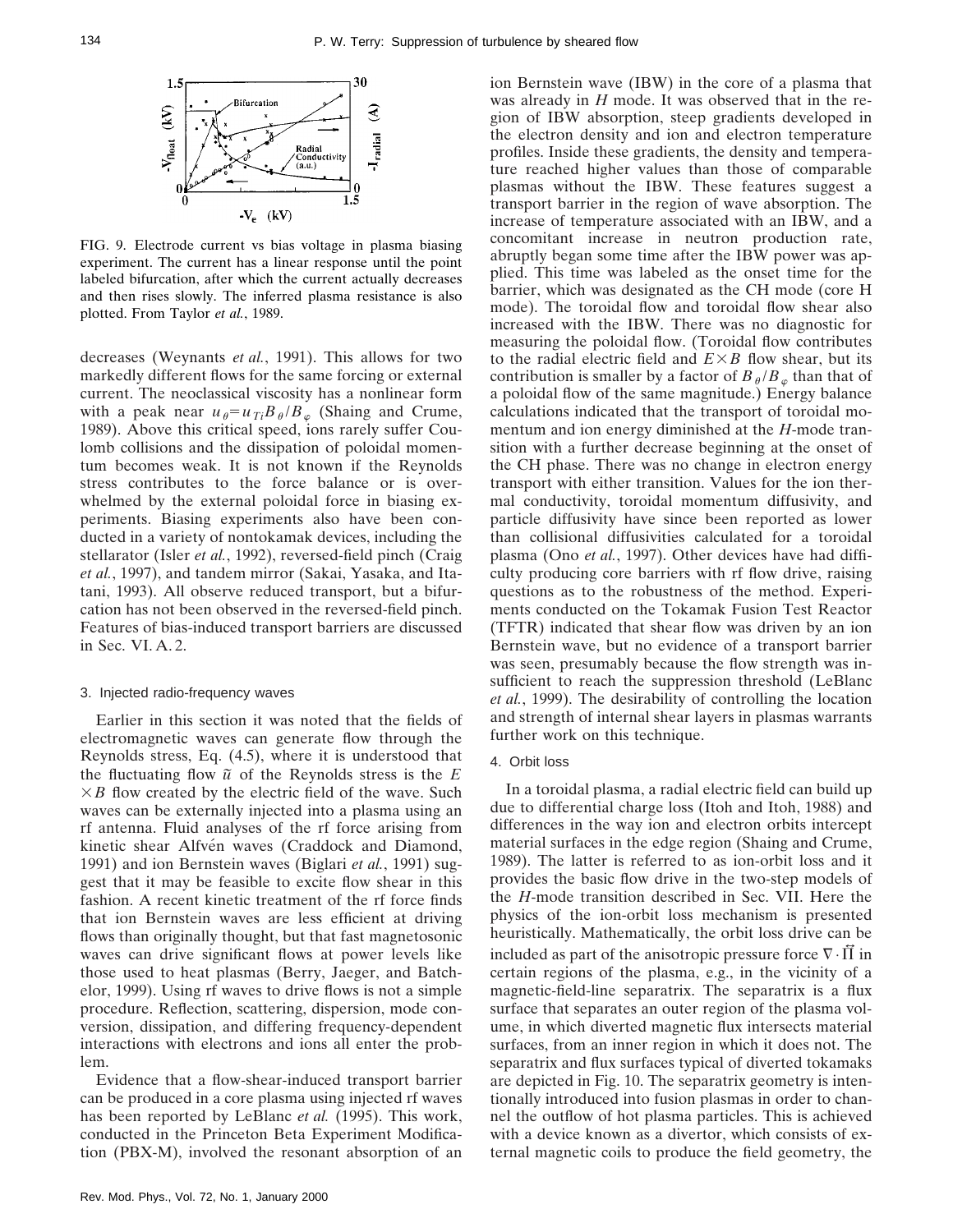

FIG. 10. Cross section of flux surfaces in a diverted tokamak plasma. A surface known as the separatrix crosses itself at a null point of the poloidal field. Particles moving along field lines on the separatrix hit a material surface known as a strike plate. A projection onto a plane of constant toroidal angle of a banana orbit about one of the flux surfaces is indicated for illustration.

strike plates on which field lines terminate, and pumping ducts for edge pressure control.

The loss of particles near a separatrix relates to the average motion of charged particles trapped in the magnetic field well along magnetic-field lines in a torus. If the circular motion of charged particles in planes perpendicular to magnetic-field lines is averaged over, the resultant average motion of charge follows orbits called guiding centers. The curvature and gradient of the magnetic field cause the guiding centers to drift off the field lines (Krall and Trivelpiece, 1977). The projection of the guiding-center orbit onto a cross section at fixed toroidal angle traces out a banana shape (depicted in Fig. 9) whose maximum radial thickness is given by

$$
\rho_{\theta} = \frac{2u_{\parallel}m_j}{|e|B_{\theta}},\tag{4.6}
$$

where  $u_{\parallel}$  is the guiding-center velocity along the field.  $u_{\parallel}$ scales with the thermal velocity, making the ion banana width larger than the electron banana width by the square root of the ion-to-electron mass ratio. The radial gradient of the steady  $E \times B$  drift created by a mean electric field significantly reduces the larger ion banana width (Berk and Galeev, 1967). However, the squeezed ion radius remains much larger than the electron radius. A collision between trapped particles on banana orbits shifts a particle on the outside of a banana to the inner side of a new banana whose inner side is at the position of the outer side of the old banana. The collision has thus moved the particle one banana width in the radial direction, i.e., the Brownian motion random-walk step size of trapped particles in a magnetic field is the banana width. Trapped particles within one banana width of the separatrix move across it upon colliding, and onto field lines that intersect material surfaces. If the collision detraps the particle, it moves out of the mirror and along the field to the strike plate, where it is lost from the plasma. Because the electron banana width is essentially negligible in comparison to the ion banana width, the region within one ion banana width of the separatrix suffers a net loss of ions and becomes negatively charged.

Orbit loss also occurs in nondiverted tokamaks near material surfaces called limiters. The poloidal limiter is an annular disk placed at a particular toroidal position. Its outer edge is fixed to the wall, and its inner edge protrudes radially into the plasma. Because ion banana orbits can reach behind the limiter without hitting it, the region one banana width behind the limiter becomes positively charged (Hazeltine, 1989; Tendler and Rozhansky, 1992), producing a positive sheath potential (Ritz *et al.*, 1984). Orbit loss is only capable of producing a radial electric field within one banana width of a material surface such as a limiter, or of a divertor separatrix, and is therefore intrinsically an edge effect.

#### 5. Nonsymmetric transport

Transport fluxes that are asymmetric in poloidal angle have been postulated to produce poloidal rotation. The original hypothesis (Stringer, 1969) predicted flow acceleration that was too weak to overcome neoclassical flow damping. It has been argued that the fluctuation-driven fluxes of present-day tokamaks are of sufficient magnitude to drive robust poloidal rotation in the presence of neoclassical viscosity (Hassam *et al.*, 1991). There is some evidence of poloidal asymmetries in experiment, inferred from poloidal variations of the edge plasma density (Brower, Peebles, and Luhmann, 1987; LaBombard and Lipschultz, 1987) and the observation of large flows along the equilibrium magnetic field (Vershkov, 1989). Poloidally asymmetric particle transport, poloidal variation of the density, and parallel flows are directly linked in the theory.

Poloidal flow arises as part of a collective plasma mode that couples to the asymmetry of the particle flux and is uncovered in an ordering scheme based on the smallness of the inverse aspect ratio  $a/R_0$  (see Fig. 2). At lowest order there is a poloidally uniform equilibrium density but no steady poloidal flow. Higher order yields an exponentially growing normal mode with poloidally nonuniform perturbations in  $u_{\parallel}$  and *n*, matching the variation of the particle flux, and a uniform perturbation in  $u_{\theta}$ . The growth rate is proportional to the  $\frac{1}{3}$ power of the asymmetric part of the steady parallel flow and is thus proportional to the same power of the asymmetric part of the particle flux. To obtain large poloidal flows it is not sufficient to have a large particle flux; a large asymmetry is required. This process represents a collective excitation coupling multiple equations, and it is more complicated than any single force like the Reynolds stress. It has not been determined from experiment if this collective mode is excited in fusion plasmas.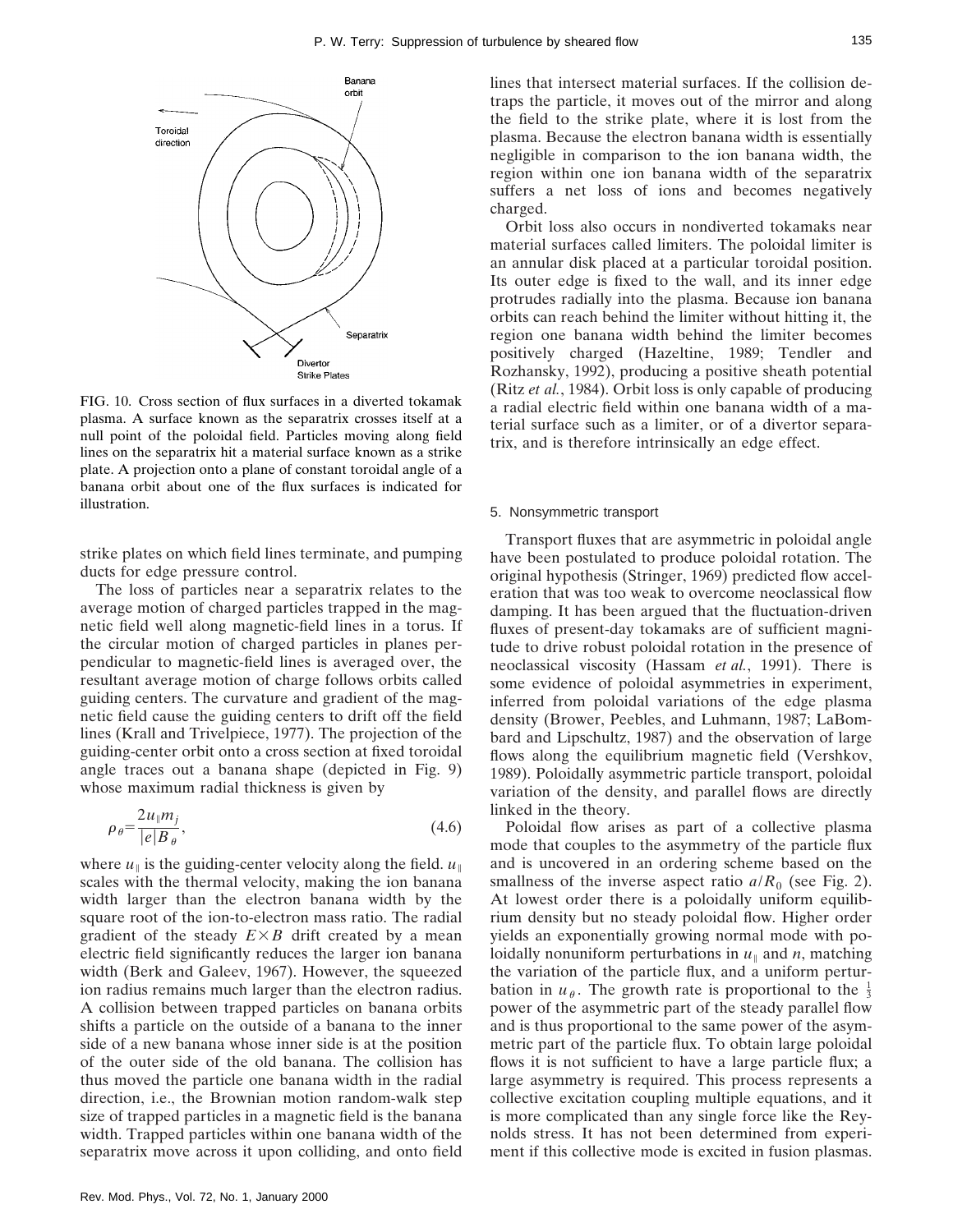## **C. Miscellaneous processes**

The time derivative of the Poisson equation and the evolution equations for the average ion and electron densities [e.g., Eq. (2.5)] lead to an expression that may be evaluated for the radial electric field if the radial fluxes of ions and electrons are known (Itoh and Itoh, 1988, 1996). In steady state, the dependence of the fluxes on the electric field must be specified in order to determine the field. The effects of Sec. IV. B may be expressed as contributions to the net difference between electron and ion fluxes. Any additional process that contributes to the difference of fluxes can affect the radial electric field, in principle. One such process is the particle transport induced by a slight variation in magneticfield strength with toroidal angle. This variation, called magnetic-field ripple, is caused by a corresponding variation in the external current density that produces the toroidal field. It occurs, for example, because the external current is driven in a discrete set of coils surrounding the plasma at different toroidal locations. Another process is charge exchange, i.e., the exchange of an electron between ions and neutrons, or ions and ions. These contributions to the flux difference have been included in general expressions (Itoh and Itoh, 1996). The penetration depth of neutrals has been considered in connection with the location of the *H*-mode transport barrier (Carreras *et al.*, 1998), and ripple losses have been invoked in a transition model for core transport barriers (Shaing *et al.*, 1998).

## **V. SUPPRESSION IN TOROIDAL PLASMAS**

The basic notion of shear suppression of fluctuations was presented in Sec. II in a simple form, using a model in which the only temporal scales were the shear straining and turbulent decorrelation rates, and the geometry was rectilinear. In this section complications related to magnetically confined plasmas are addressed. The most important of these are the inhomogeneity of the magnetic field and toroidal geometry. These issues allow further examination of several distinct mechanisms by which shear suppresses turbulence, viz., through its effect on turbulent decorrelation, on linear stability, and on the cross phase of transport fluxes.

## **A. Plasma geometry and magnetic topology**

In a toroidal plasma the magnetic field is not uniform. Its magnitude varies both along and transverse to the field lines. The longitudinal variation traps particles (the orbit loss mechanism of Sec. IV. B.4 is caused by trapped particles) while the transverse variation, referred to as magnetic shear, has a strong stabilizing effect on collective instabilities. Hence magnetic shear is utilized to gain stability. Generally, magnetic shear is the most significant inhomogeneity affecting the eigenmode structure of collective instabilities. One component of the magnetic field typically changes its magnitude more



FIG. 11. Magnetic-field lines at two radial locations relative to a radially extended collective plasma eigenmode whose displacement is represented as a sinusoidal sheet. The field line at *r* is perpendicular to the wave vector *k*, so there is no projection of *k* on *B*. At  $r + \Delta r$  magnetic shear has twisted the field line, producing a nonzero projection of *k* on *B*.

than the other, so that shear is seen as a change in fieldline direction or pitch from one flux surface to another (see Fig. 2).

Magnetic shear is stabilizing because collective motions, which extend radially in order to tap the free energy of gradients, experience enhanced damping from the variation of field-line pitch with radius. This damping is associated with parallel motion, which is efficiently dissipated by collisions because of the ease of motion along the field. To couple to parallel motion, collective modes must have variation along the field, i.e., there must be a nonzero wave number  $k_{\parallel}$  along the field. A collective mode cannot avoid parallel damping if there is magnetic shear. The mode can arrange for  $k_{\parallel}$  to be zero at one radial location, but it will extend to other radial locations, where  $k_{\parallel}$  is nonzero, and there is parallel damping. This is illustrated in Fig. 11, which shows a radially extended sinusoidal fluctuation with a symmetry direction parallel to the magnetic-field line at  $r[\mathbf{B}(r) \cdot \mathbf{k}]$  $=k_{\parallel}(r)=0$ ]. Because of the twist of the field line,  $k_{\parallel}(r)$  $+(\Delta r) \neq 0$ , i.e., **B** $(r + \Delta r) \cdot \mathbf{k} \neq 0$ .

The parallel wave number is calculated from the fieldaligned gradient,

$$
\frac{\mathbf{B} \cdot \nabla}{|\mathbf{B}|} = \nabla_{\parallel} = \frac{1}{|\mathbf{B}|} \left\{ \frac{B_{\varphi}}{R} \frac{\partial}{\partial \varphi} + \frac{B_{\theta}}{r} \frac{\partial}{\partial \theta} \right\},\tag{5.1}
$$

where the coordinates *R*, *r*,  $\theta$ , and  $\varphi$  are those of Fig. 2(b). Introducing the Fourier transform in toroidal and poloidal angles,  $f(r, \theta, \varphi) = \sum_{m,n} f_{m,n}(r) \exp(in\varphi - im\theta),$ we find the parallel wave number, obtained from  $(2\pi)^{-2} \int \exp(in\varphi - im\theta) \nabla_{\psi} f(r,\theta,\varphi) d\theta d\varphi = ik_{\psi} f_{m,n}(r)$ , given by

$$
k_{\parallel} = \frac{1}{|\mathbf{B}|} \left\{ \frac{i B_{\varphi} n}{R} - \frac{i B_{\theta} m}{r} \right\}.
$$
 (5.2)

In tokamaks with  $a/R_0 < 1$ , the variation of  $B_{\varphi}$  and *R* with *r* is weak compared to that of  $B_\theta$ . At a certain radius  $r_s$ , where  $B_{\varphi} n/R = B_{\theta}(r_s) m/r_s$ ,  $k_{\parallel}$  vanishes. The toroidal surface with  $r=r_s$  is called a rational surface, because the ratio of the two terms in Eq. (5.2),

$$
q(r_s) \equiv \frac{B_\varphi r_s}{B_\theta(r_s)R} = \frac{m}{n},\tag{5.3}
$$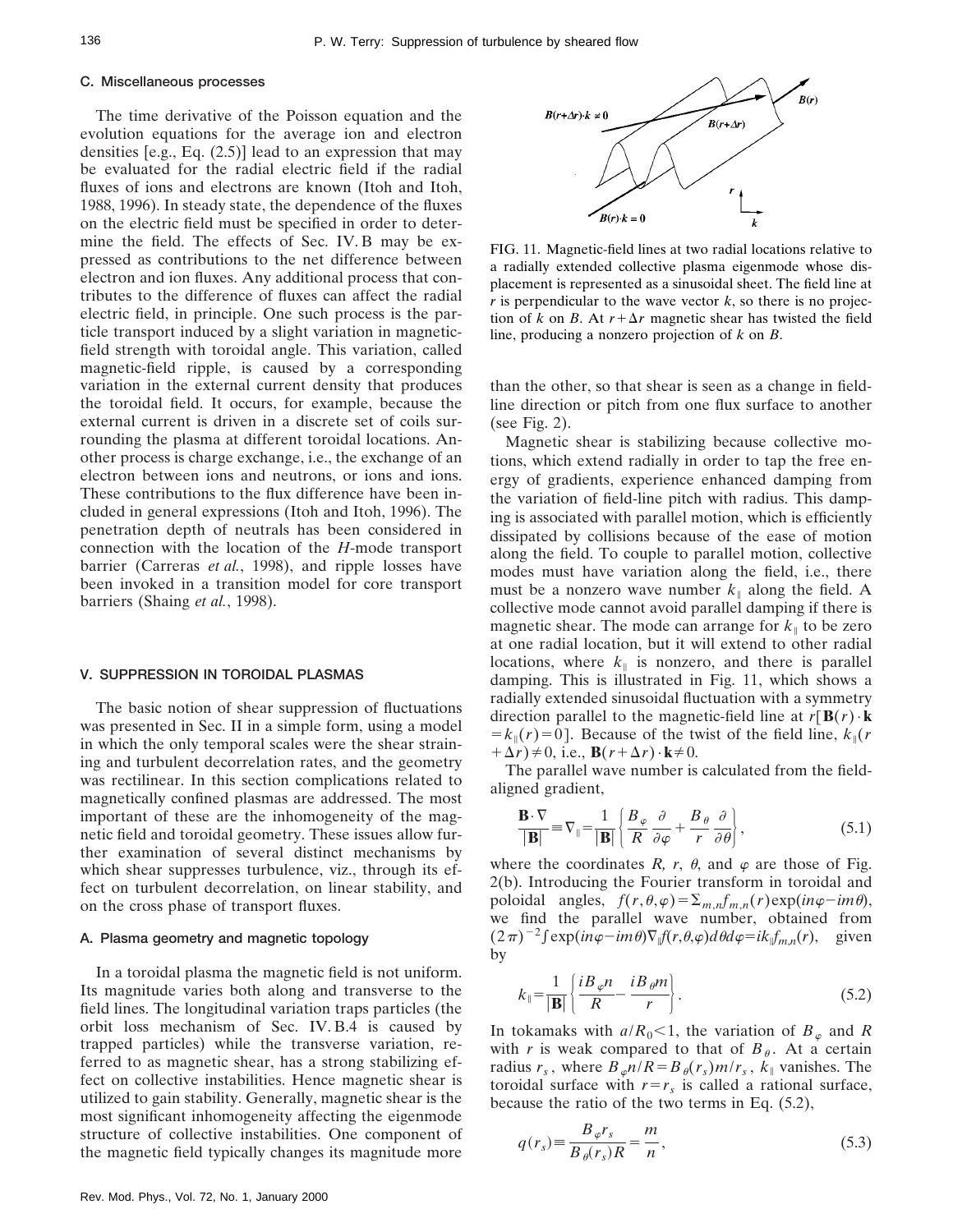is a rational number on that surface. The quantity  $q(r)$ is the winding number of magnetic-field lines on any given flux surface, i.e., the ratio of displacement in toroidal angle to displacement in poloidal angle between two points on a field line. [The use of polar coordinates for the toroidal cross section and the assumption  $a/R_0$  $\leq$ 1, adopted for simplicity of presentation, make Eq. (5.3) valid only for large-aspect-ratio, circular crosssection flux surfaces. Generalizations of *q* exist for the finite-aspect-ratio, noncircular cross-section toroidal plasmas in common use.] Away from the rational surface  $B_\theta$  can be expanded in a Taylor series. Keeping only the lowest-order nonvanishing term,

$$
k_{\parallel} = \frac{(r - r_s)}{L_s} \frac{m}{r_s} = \frac{(r - r_s)}{L_s} k_{\theta},
$$
\n(5.4)

where  $k_{\theta}$  is the poloidal wave number,  $L_s = Rq/\hat{s}|_{r_s}$  is the magnetic-shear scale length, and  $\hat{s} = rq^{-1}dq/dr$ . From Eq. (5.4) the parallel wave number is proportional to the poloidal wave number and has a radial variation away from the rational surface that is linear with a scale length  $L_s$ . The scale length is of the order of the major radius *R* and is large compared to the radial scales of fluctuations.

In the absence of complicating effects such as flow shear, fluctuations tend to have maximum amplitude at the rational surface where the damping of parallel motion is zero. The amplitude decays away from the rational surface on a scale that is set by the tradeoff of enhanced dissipation at finite  $k_{\parallel}$  and the efficient extraction of gradient free energy. Instabilities are often analyzed in the so-called slab reduction of toroidal geometry, where

$$
r-r_s \to x,
$$
  
\n
$$
m/r = k_{\theta} \to k_y,
$$
  
\n
$$
n/R = k_{\varphi} \to k_z.
$$
\n(5.5)

Note that *x* is the direction of inhomogeneity, by the convention of fusion literature. (Up to this point in the review, the convention of fluid dynamics and atmospheric literature has been followed, making *y* the direction of inhomogeneity. Both conventions will be used hereafter, depending on the context.) The effect of magnetic shear on plasma instabilities is illustrated by the Kelvin-Helmholtz instability, which is driven by flow shear, but can be stabilized by magnetic shear.

## 1. Shear flow stability with magnetic shear

The Kelvin-Helmholtz instability (Sec. III. A) is flowshear driven, drawing free energy by the exchange of vortex filaments about a vorticity maximum. Recalling from Eq. (3.1) that vorticity is equivalent to charge density, the exchange of vortex filaments produces electric fields that drive current and dissipate energy according to Ohm's law. In the presence of an equilibrium magnetic field, reduced MHD equations (Strauss, 1976) provide a convenient description of this process. Like MHD, reduced MHD consists of an equation for Ohm's

Rev. Mod. Phys., Vol. 72, No. 1, January 2000

law and a vorticity evolution equation that is essentially the curl of Eq. (4.3) without the small electron inertia terms. However, the mean magnetic field leads to dynamics that are nearly 2D, with the perturbed flow and magnetic field perpendicular to the mean field. Along the field there is an ohmic current and its driving electric field. The reduced MHD equations are

$$
\rho \frac{d}{dt} \nabla_{\perp}^2 \frac{\Phi}{B_0} = B_0 \nabla_{\parallel} J_{\parallel} + \nabla_{\perp} A_{\parallel} \times \mathbf{z} \cdot \nabla_{\perp} J_{\parallel},
$$
\n(5.6)

$$
\frac{d}{dt}A_{\parallel} = -B_0 \nabla_{\parallel} \frac{\phi}{B_0} - \eta J_{\parallel},
$$
\n(5.7)

where  $\rho$  is the plasma mass density,  $\nabla_{\perp}^2 \Phi B_0^{-1}$  is the total vorticity,  $J_{\parallel}$  is the plasma current along the equilibrium field  $B_0$ ,  $A_{\parallel}$  is the magnetic vector potential of the perturbed field along  $B_0$ , and  $\eta$  is the resistivity. The derivative *d*/*dt* includes advection by the equilibrium flow  $\overline{u}(x) = -B_0^{-1} \nabla \Phi_0 \times \mathbf{b}$  and fluctuating flow  $-B_0^{-1} \nabla \Phi$  $\times$ **b**, where **b** is the unit vector along  $B_0$ . Note that the left-hand side of Eq. (5.6) is identical in form to the neutral-fluid case [Eq. (3.2)]; the right-hand side is the curl of the Lorentz force. The first and second terms of Ohm's law are the inductive and electrostatic electric fields of the Lorentz gauge.

For the Kelvin Helmholtz instability magnetic-field fluctuations are negligible, allowing terms with  $A_{\parallel}$  to be dropped (Chiueh *et al.*, 1986). The parallel current gradient of the vorticity equation couples to resistive dissipation, introducing the stabilizing magnetic-shear effect discussed above. Dropping the nonlinearity and combining these equations by eliminating  $J_{\parallel}$ , we obtain the vorticity equation

$$
\left(\frac{\partial}{\partial t} + ik_y \overline{u}(x)\right) \left(\frac{\partial^2}{\partial x^2} - k_y^2\right) \frac{\phi_{k_y}}{B_0} - ik_y \frac{d^2 \overline{u}}{dx^2} \frac{\phi_{k_y}}{B_0}
$$

$$
= \frac{B_0^2}{\rho \eta L_s^2} k_y^2 x^2 \frac{\phi_{k_y}}{B_0},\tag{5.8}
$$

where Eq.  $(5.4)$  and the slab reduction [Eq.  $(5.5)$ ] have been used. The last term of Eq. (5.8) is the sink associated with ohmic dissipation. Unlike dissipation in neutral fluids [Eq. (3.2)], which is negligible at high Reynolds number, this sink becomes weak when dissipation (plasma resistivity) is large, because a weaker parallel current is induced when resistivity is large. The dissipation is also large when *x* is large, forming a quadratic eigenmode potential well. At  $x=0$ , the location of the rational surface, the electric field has no component along  $B_0$ , and there is no parallel current or ohmic dissipation. The effect of dissipation on the instability depends on how the instability eigenmode varies with *x*. If the fluctuation must extend to large *x* in order to draw free energy from the flow shear, the growth rate will be reduced. This happens either because the fluctuation structure is broad or because the mean vorticity peaks at  $x\neq0$  (fluctuations grow in the region of maximum vorticity). However, even a narrow structure centered on  $x=0$  is stabilized by magnetic shear if  $\eta$  is sufficiently small or  $k_y$  is large.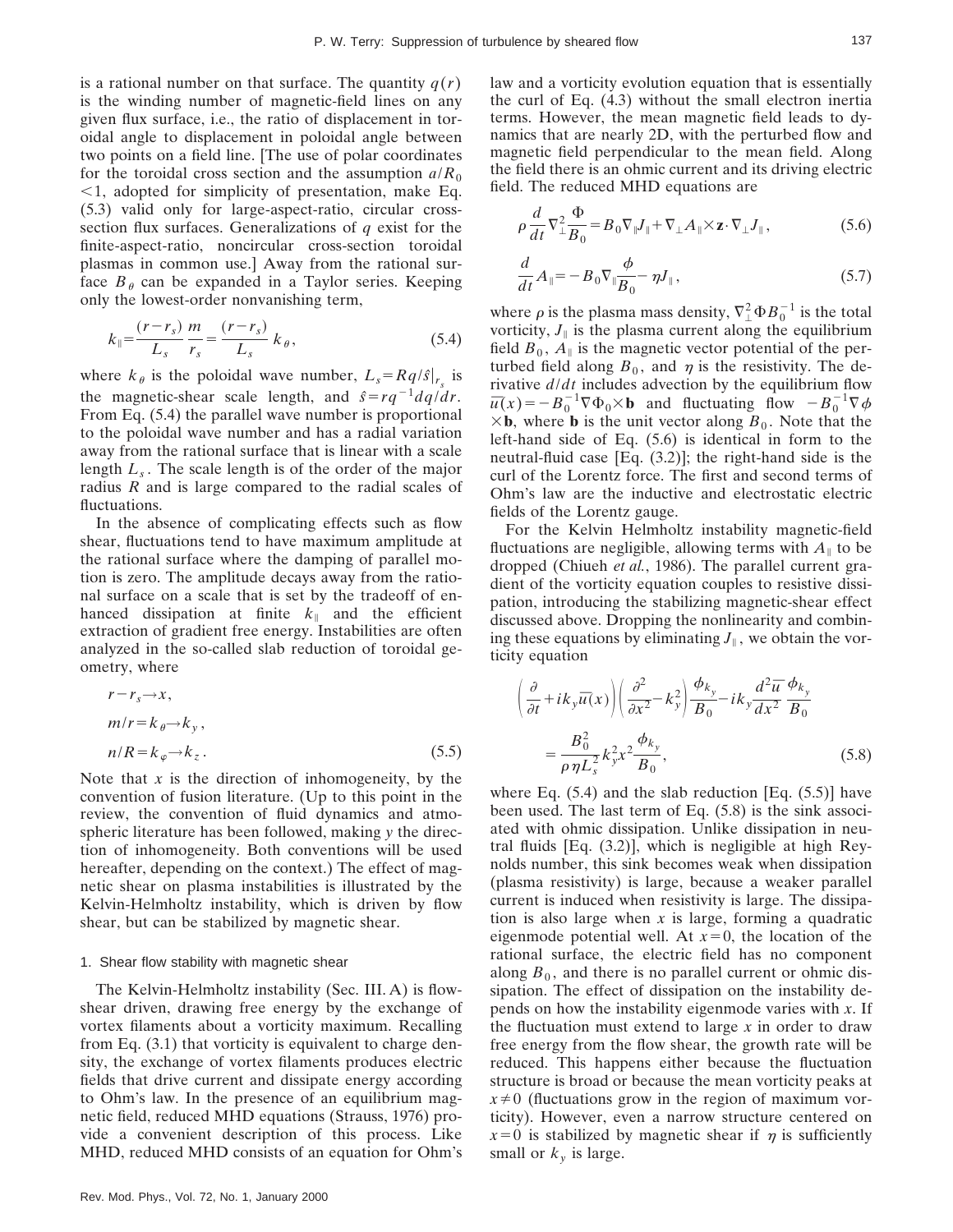Numerical evaluation of Eq. (5.8) for a model flow profile  $\bar{u}(x) = V_0 \tanh(x/L_E)$  indicates that the mode is stabilized for all wave numbers of the system if the dissipative term is larger than the drive term (last term of the left-hand side) at  $x \approx L_E$  for  $k_y$  evaluated at the minimum poloidal wave number of the system (Chiueh *et al.*, 1986; Sugama and Wakatani, 1991). Thus stability requires

$$
\frac{d^2 \bar{u}/dx^2}{\bar{u}} \approx \frac{1}{L_E^2} < \left(\frac{B_0^2 k_{\text{min}}}{\rho V_0 \eta L_s^2}\right)^{1/2} \n= (\text{Lu})^{1/2} (\text{Al})^{1/2} a^{-1} L_s^{-1},
$$
\n(5.9)

where  $Lu = \mu_0 a v_A / \eta$  is the Lundquist number, Al  $=v_A/V_0$  is the Alfve<sup>n</sup> number, and  $k_{\text{min}}$  is taken to be the inverse minor radius  $a^{-1}$ . This condition is cited by Burrell (1997), but  $V_0 k_{\text{min}}$  is replaced by  $\Delta \omega_D$ , the turbulence decorrelation rate. Equation (5.9) omits a multiplier of order unity and thus is not a precise threshold criterion, but it does identify the vicinity of the instability threshold. Because the stabilizing dissipative term of Eq. (5.8) is quadratic in *x*, it dominates the driving term at large *x*. A necessary condition for instability is that the stabilizing term become weak at some value of *x*, i.e., that  $S_M = B_0^2 k_y x^2 / \rho \eta L_s^2 - d^2 \overline{u}/dx^2$  change sign in the domain of *x*. This is equivalent to the instability criterion of Eq. (3.4), which for barotropic instability requires that  $S_R = \beta - \frac{\partial^2 \bar{u}}{\partial y^2}$  change sign in the flow domain (the meanings of *x* and *y* are exchanged in the standard notations of plasma and atmospheric literature). Comparison of these criteria indicates that the planetary rotation gradient  $\beta$  and magnetic shear  $B_0^2 k_y x^2 / \rho \eta L_s^2$  play comparable roles in stabilizing flow shear instability. For typical tokamak parameters, Eq. (5.9) is satisfied and the Kelvin-Helmholtz modes are stable.

# 2. Instabilities in a nonuniform magnetic field

In Sec. II. C it was pointed out that flow shear can stabilize certain plasma collective modes. The criterion of Eq. (2.33) is too simple to provide a predictive stabilization threshold, in large part because it fails to account for inhomogeneities such as magnetic shear. In the presence of magnetic shear, each unstable mode has a different eigenmode structure, resulting in a different interaction with the flow shear inhomogeneity. Hence, in contrast to turbulent decorrelation [Eq. (2.17)], there is no single criterion for the effect of flow shear on linear stability. In this subsection the effect of flow shear on several instabilities is described.

The drift wave is an electrostatic fluctuation involving perturbations of the flow and electron density that is closely related to the atmospheric Rossby wave. Advection of the mean density by the perturbed  $E \times B$  flow induces wave propagation at a rate known as the diamagnetic flow speed. In a neutrally stable drift wave, the rapid motion of electrons along the magnetic-field line enforces a Boltzmann condition,  $n_e = n_0 e \phi / T_e$ , making the perturbed density proportional to the potential. Dissipative electron effects [e.g., Landau damping (Krall and Trivelpiece, 1973), other resonances, and collisions] shift the phase of the density perturbations relative to the potential and destabilize the wave. Dissipation of ion motion along the field lines (e.g., Landau damping and viscosity) damps wave motion and opposes the instability. A basic model for unstable drift waves in the presence of flow shear and magnetic shear in a slab geometry is given by Carreras *et al.* (1992):

$$
\frac{d}{dt} (1 - \rho_s^2 \nabla_{\perp}^2) \phi + U_D \frac{\partial \phi}{\partial y} + D_0 \frac{\partial^2 \phi}{\partial y^2} \n- L_n D_0 \left[ \nabla_{\perp} \left( \frac{\partial \phi}{\partial y} \right) \times \mathbf{z} \right] \cdot \nabla_{\perp} \phi - \frac{C_s^2}{v_i} \nabla_{\parallel}^2 \phi = 0. \quad (5.10)
$$

In Eq. (5.10),  $d/dt = \partial/\partial t - B_0^{-1} \nabla \Phi \times \mathbf{z} \cdot \nabla$  is the advective derivative of the equilibrium  $E \times B$  flow,  $\rho_s$  $=(T_e m_i)^{1/2}/eB_0$  is the ion radius of gyration in the magnetic field (evaluated at the electron temperature), *Cs*  $=(T_e/m_i)^{1/2}$  is the ion sound speed,  $U_D = C_s \rho_s L_n^{-1}$  is the diamagnetic flow speed,  $L_n^{-1} = n_0^{-1} d n_0 / dx$  is the inverse scale length of the equilibrium density,  $D_0$  is the strength of the electron dissipation coupling, producing both the destabilizing term  $D_0\partial^2\phi/\partial y^2$  and the nonlinearity (Terry and Horton, 1982), *v<sup>i</sup>* is the collisional dissipation rate of parallel ion momentum, and  $\phi$  has been normalized by  $T_e/|e|$  ( $T_e$  is the electron temperature times the Boltzmann constant). The flow profile is assumed to be stable; hence the curvature term is neglected. The first and last terms are almost identical to the first and last terms of Eq. (5.8). Here there is the addition of  $d\phi/dt$ , from  $dn_e/dt$  (with  $n_e = n_0e\phi/T_e$ ), and the magnetic-shear damping term arises from parallel ion motion instead of parallel current. (Parallel momentum is modeled by the equation  $n_0 v_i u_{\parallel} = -C_s^2 \nabla_{\parallel} n_i$ , describing the balance of collisional drag with parallel ion pressure. This equation couples to ion momentum through parallel compression of the flow.)

Under linearization and a Fourier transform in *y* and *t*, Eq. (5.10) becomes an eigenmode equation in *x*, the direction of inhomogeneity of both the mean flow and the parallel damping term. In the absence of the mean flow, the least stable eigenmode peaks about the rational surface with a width that is determined from the balance of the time derivative of vorticity and the parallel damping term, yielding  $\Delta = (\omega \rho_s^2)$  $\frac{2}{s}v_{i}L_{s}^{2}/C_{s}^{2}k_{y}^{2})^{1/4}$  $\approx \rho_s (L_s/L_n)^{1/2} (v_i/k_yU_D)^{1/2}$ . With linear flow shear,  $-B_0^{-1}\nabla \Phi \times \mathbf{z} = U_y(x) = U_y(0) + xU'_y(0)$ , the peak of the eigenmode structure is shifted off the rational surface by the linear inhomogeneity of the flow shear. The shift *S* is proportional to the shear strain rate  $\omega_s$  normalized to the drift-wave propagation frequency Doppler shifted by the mean flow speed at the rational surface, i.e., *S*  $= k_y U'_y(0) \Delta / [\omega - k_y U_y(0)] \approx \omega_s / k_y U_D$ . The shift forces the eigenmode into a region of stronger parallel damping, causing a reduction of growth rate. In the expression for the growth rate, flow shear enters as an additive reduction to the linear instability drive. Complete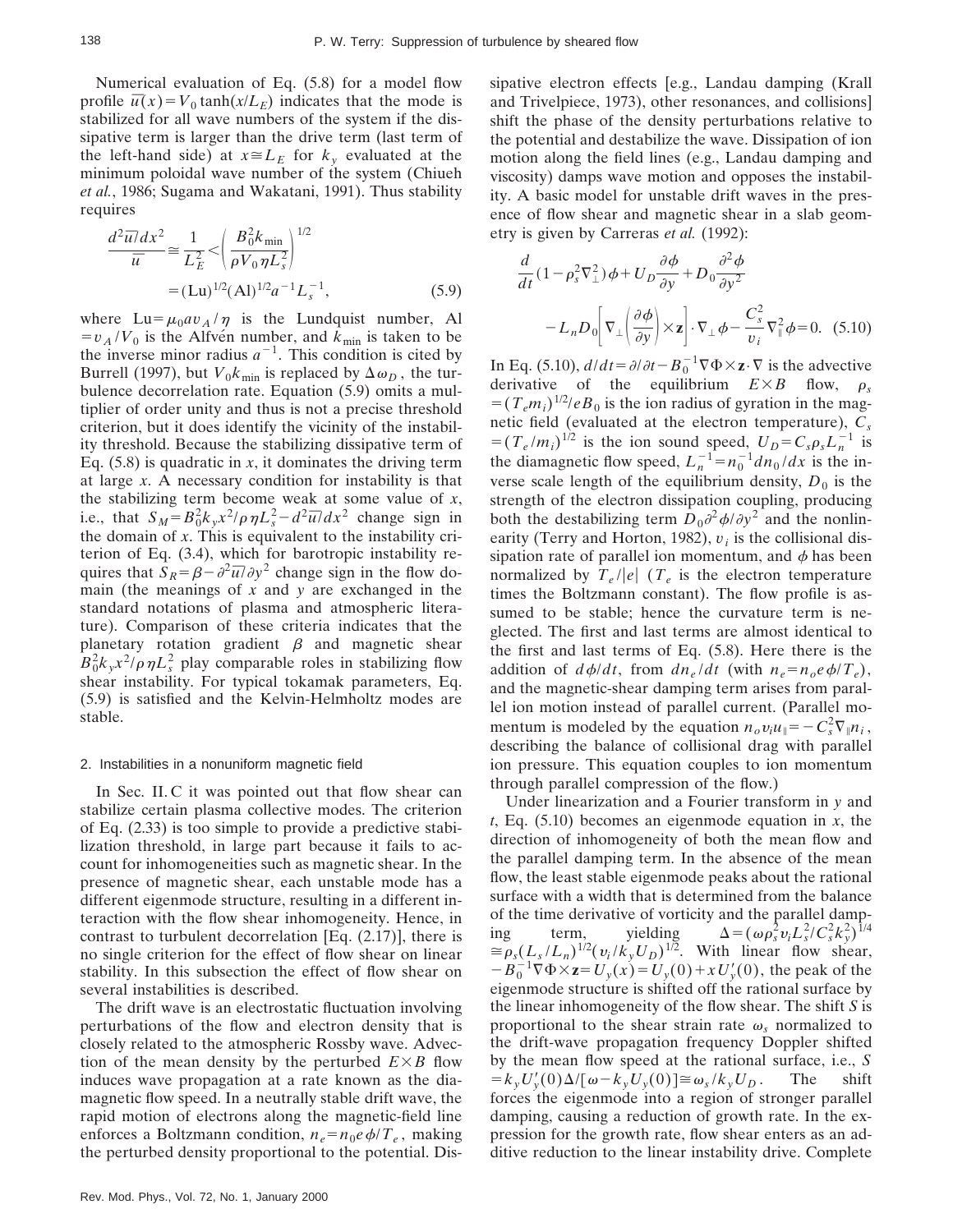stabilization occurs when the shear term is larger than the difference of the drive term and the parallel damping term:

$$
\omega_s > 2k_y U_D \frac{\rho_s}{W} \left[ \frac{k_y^2 D_0}{k_y U_D} - \frac{\rho_s^2}{\sqrt{2} W^2} \right]^{1/2},
$$
 (5.11)

where *W* is the mode width  $\Delta$  evaluated at  $\omega = k_y U(0)$  $+k_yU_D$ . The factor  $\rho_s/W \sim (L_n/L_s)^{1/2}$  and the term in brackets are both considerably less than unity, indicating that the mode is stabilized at a flow shear strength far below the linear stability estimate of Eq. (2.33), which yields  $\omega_s > k_v U_D$ . However, Eq. (5.11) is comparable to the nonlinear suppression criterion, Eq. (2.17), because saturated turbulence adjusts to make the turbulence decorrelation rate essentially equal to the growth rate, particularly for long wavelengths  $(k_v\rho_s < 1)$  where there is little dispersion.

Ion-temperature-gradient modes are a drift-wave instability believed to be an important source of turbulence in tokamaks. Free energy for the instability is provided by the ion temperature gradient. At the instability threshold, where the temperature gradient scale length just exceeds a critical value, the gradient free energy is accessed through a resonance of the mode with the guiding-center motion of individual ions under the drifts produced by the gradient and curvature of the magnetic field. Correct modeling of the threshold requires kinetic theory. Well above the instability threshold, the mode frequency becomes larger than the frequency of drift motion, and fluid equations can be used to model the instability and the turbulence it drives (Lee and Diamond, 1987). The spatial structure of the fluctuations has different forms in a slab and a torus. Moreover, in toroidal geometry, there are two branches, one whose structure is like that of a slab, and one whose structure is uniquely toroidal, with a tendency for the fluctuations to be much larger at  $\theta=0$  than at  $\theta=\pi$ . Because of these and other complexities, there are numerous models and growth-rate calculations for ion-temperature-gradient modes (for a review, see Horton, 1999).

In the ion-temperature-gradient mode, flow shear is destabilizing at weak levels and becomes stabilizing when it is stronger. This feature is related to the effective eigenmode potential and is most easily illustrated using a fluid model (Wang, Diamond, and Rosenbluth, 1992). In addition to vorticity and parallel flow equations, the fluid model has an ion pressure evolution equation,

$$
\frac{d}{dt}(1-\nabla_{\perp}^{2})\phi + U_{D}\left[1+\left(\frac{1+\eta_{i}}{T}\right)\nabla_{\perp}^{2}\right]\frac{\partial\phi}{\partial y} + \nabla_{\parallel}u_{\parallel} = 0, \tag{5.12}
$$

$$
\frac{d}{dt}u_{\parallel} = -\nabla_{\parallel}\phi - \nabla_{\parallel}p,\tag{5.13}
$$

$$
\frac{d}{dt}p + U_D \left(\frac{1+\eta_i}{T}\right) \frac{\partial \phi}{\partial y} + \frac{\Gamma}{T} \nabla_{\parallel} u_{\parallel} = 0, \tag{5.14}
$$

where  $\phi$ ,  $u_{\parallel}$ , and *p* are normalized by  $T_e/e$ ,  $C_s$ , and  $n_o T_e$ , spatial scales are normalized by  $\rho_s$ ,  $T = T_e / T_i$ ,

 $\eta_i = d \ln T_i / d \ln n_o$ , and  $\Gamma$  is the ratio of specific heats. Under linearization, the derivative *d*/*dt* includes advection by the equilibrium flow  $\bar{u}(x) = -B_0^{-1} \nabla \Phi_0 \times \mathbf{z}$ . The drift terms (those with  $U_D$  dependence) come from  $E$  $\times B$  advection of the equilibrium pressure in the ion momentum and pressure evolution. When  $\eta_i$  is the instability is driven primarily by the temperature gradient contribution to the pressure gradient.

In Eq. (5.12) the parallel compression term  $\nabla ||u||$ couples the dynamics of parallel ion motion to the vorticity. Unlike the prior example, in which the parallel motion was purely dissipative, here parallel motion is driven by the pressure, which through the advection of the mean pressure gradient drives the instability. Consequently larger values of  $\nabla^2_{\parallel}$  away from the rational surface produce stronger drive. However, this tendency is limited by the parallel electric field in Eq. (5.13), which acts as a dissipative sink in this model. At sufficiently large distances from the rational surface this dissipation overcomes the drive, and the fluctuation structure becomes evanescent. This feature is evident in the behavior of the growth rate as a function of the radial eigenmode number in the  $\bar{u}=0$  case. The eigenmode number is a measure of the rms displacement from the rational surface. With increasing eigenmode number, the growth rate first increases as the coupling to the pressure drive becomes stronger, and then decreases as the dissipation associated with the parallel electric field overcomes the gradient drive (Terry *et al.*, 1988).

When flow shear with a linear profile is added to the equations, it shifts the fluctuation structure further from the rational surface. Thus weak shear can enhance the coupling to the pressure drive and thereby increase the growth rate, while stronger shear favors compressional damping and lowers the growth rate (Hamaguchi and Horton, 1992; Wang, Diamond, and Rosenbluth, 1992). Strong shear also introduces a wave absorption resonance that further damps fluctuations (Wang, Diamond, and Rosenbluth, 1992). Kinetic treatments of the iontemperature-gradient instability in slab geometry show the same behavior, with a growth rate that increases with weak shear and decreases with stronger shear (Staebler and Dominguez, 1991; Wang, Diamond, and Rosenbluth, 1992). In toroidal geometry, flow shear strongly affects eigenmodes because of their large radial extent (Connor, Taylor, and Wilson, 1993). In simulation of ion-temperature-gradient turbulence in toroidal geometry the shear flow is typically generated selfconsistently by the Reynolds stress. When the shear strain rate is larger than the linear growth rate, there is a significant reduction of turbulence and a tenfold reduction of transport (Waltz, Kerbel, and Milovich, 1994). The effect of shear flow on the ion-temperature-gradient mode has also been investigated experimentally in a linear plasma device (Song and Sen, 1994). This mode, which appears as a quasicoherent feature in the fluctuation spectrum, was observed to increase in amplitude with weak shear and decrease with stronger shear. This behavior was attributed to the fact that the same external control, i.e., the voltage on an rf heating grid, affects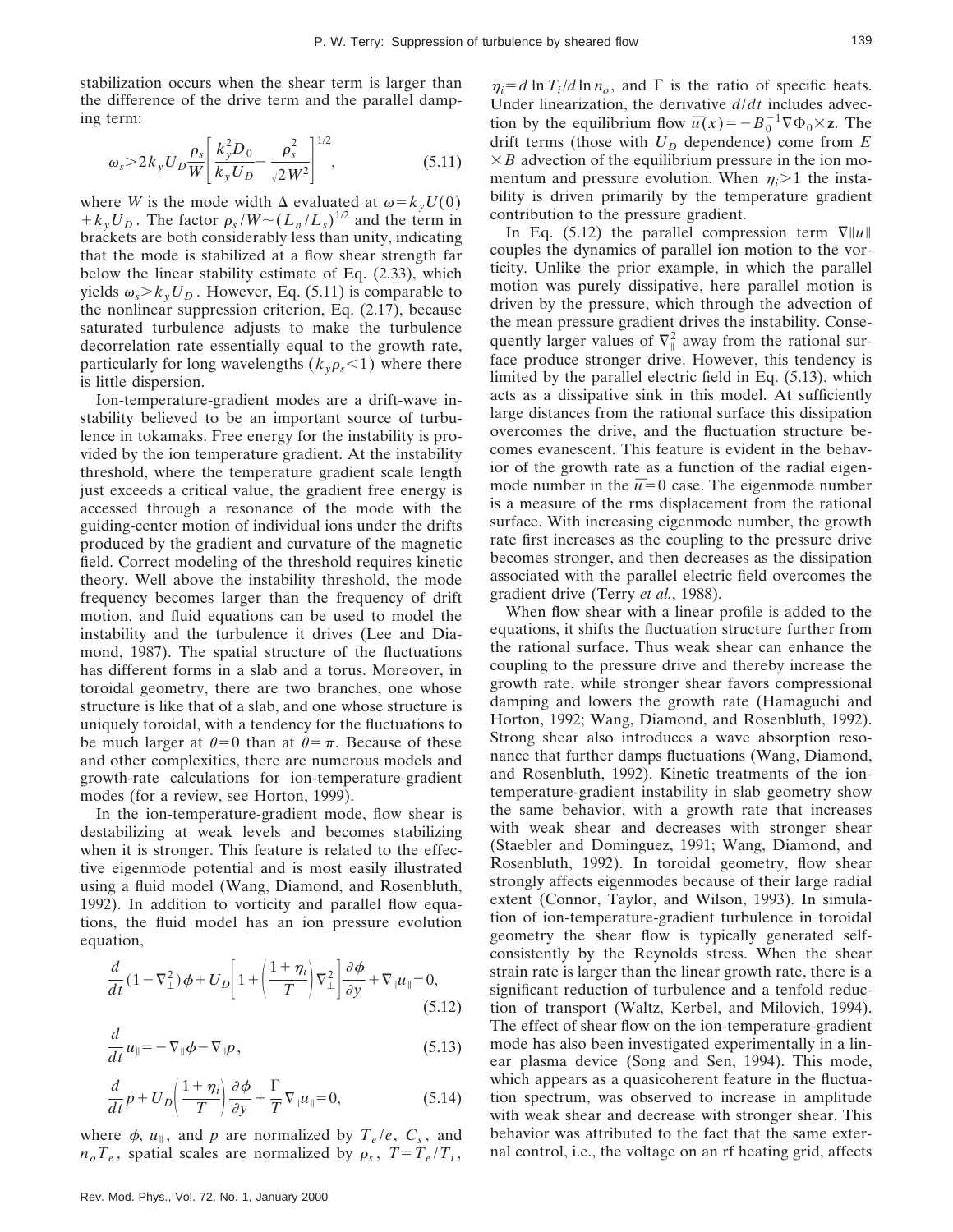both the ion-temperature-gradient drive and the flow shear. It was postulated that the rf voltage favors the ion-temperature-gradient drive at lower values and the generation of sheared flow at higher values. Complete stabilization of the mode required considerably larger flow shear than the theoretically predicted values.

The resistive interchange instability is a pressuredriven interchange mode that is closely related to the Rayleigh-Taylor-instability. It is unstable when the pressure gradient is parallel to the curvature of the equilibrium magnetic field. The field-line curvature therefore acts as an effective gravity. The instability is described by the reduced MHD equations, Eqs. (5.6) and (5.7), and is damped by the dissipation of parallel current excited by the flow, just as with the Kelvin-Helmholtz instability. Pressure couples to the vorticity evolution through the pressure interchange torque (Sugama and Wakatani, 1991),  $\kappa \times \nabla p \cdot z$ , where  $\kappa$  is the curvature of magnetic-field lines. With this term the vorticity equation is

$$
\rho \frac{d}{dt} \nabla_{\perp}^{2} \frac{\Phi}{B_{0}} = B_{0} \nabla_{\parallel} J_{\parallel} - \kappa \frac{\partial p}{\partial y}.
$$
\n(5.15)

As with the Kelvin-Helmholtz instability, the interchange mode is dominantly electrostatic, allowing the Lorentz term involving the inductive field  $A_{\parallel}$  to be dropped. The parallel current is governed by the righthand side of Ohm's law, Eq. (5.7). A simple pressure evolution equation,  $dp/dt = -(dp_0/dr) \partial/\partial y(\phi/B_0)$ , describing advection of perturbed pressure by the equilibrium flow and advection of the equilibrium pressure by the perturbed flow, closes the system. The linear eigenmode equation is like the Kelvin-Helmholtz eigenmode equation, Eq. (5.8), with the addition of the curvature drive:

$$
[-i\omega + ik_{y}\bar{u}(x)]\left(\frac{\partial^{2}}{\partial x^{2}} - k_{y}^{2}\right)\frac{\phi_{k_{y}}}{B_{0}} - ik_{y}\frac{d^{2}\bar{u}}{dx^{2}}\frac{\phi_{k_{y}}}{B_{0}}
$$

$$
= \frac{B_{0}^{2}}{\rho\eta L_{s}^{2}}k_{y}^{2}x^{2}\frac{\phi_{k_{y}}}{B_{0}} - \frac{\kappa k_{y}^{2}}{\rho[-i\omega - ik_{y}\bar{u}(x)]}\frac{\phi_{k_{y}}}{B_{0}}\frac{dp_{0}}{dr},
$$
(5.16)

where the temporal Fourier transform has been introduced. The advective pressure response in the denominator of the curvature drive complicates the eigenmode structure; hence a simple characterization of the effect of flow shear is not possible. Clearly large flow shear weakens the curvature drive, but large shear flow also triggers the Kelvin-Helmnoltz instability. There is a regime where flow shear stabilizes the resistive interchange instability, but the system is Kelvin-Helmnoltz stable (Sugama and Wakatani, 1991; Tajima *et al.*, 1991; Carreras *et al.*, 1993). For smaller resistivity, Kelvin-Helmholtz stability is possible with stronger flow shear, and the resistive interchange mode is stable at larger values of the curvature. The real part of the stabilized interchange eigenmode remains centered at the rational surface, but the eigenfunction develops a significant imaginary part (Sugama and Wakatani, 1991). The eigenfunction can be modeled as a shifted Gaussian with an imaginary shift proportional to the flow shear magnitude (Carreras *et al.*, 1995).

The above examples demonstrate that strong (Kelvin-Helmholtz-stable) flow shear frequently stabilizes collective plasma instabilities. Unlike the nonlinear decorrelation process of Sec. II, the details and mechanism vary from case to case. Hence there is no universal criterion for stabilization, and in some cases flow shear, particularly weak flow shear, can be destabilizing. Moreover, the ideal of a collective linear mode in the presence of a prescribed flow shear, though convenient for analysis and interpretation, is not generally realized in plasmas. A variety of numerical studies in which the fluctuations are allowed to act on the shear flow through the mechanisms of Sec. IV show that there is a strong feedback, and the effect of flow shear on fluctuations must be treated self-consistently (Carreras, Lynch, and Garcia, 1991; Ware *et al.*, 1992; Guzdar *et al.*, 1993; Waltz, Kerbel, and Milovich, 1994). The feedback mechanisms of these simulations are nonlinear, also indicating that the effect of flow shear on fluctuations likely involves some combination of the physics of linear stabilization and nonlinear decorrelation.

## 3. Shear straining in a torus

Observations of fluctuation suppression in tokamaks are consistent with the shear suppression criterion, Eq. (2.17), provided it is modified for the tokamak geometry. In this section, the  $E \times B$  shearing rate appropriate for tokamak fluctuations is derived. Consider a sheared poloidal flow driven by the  $E \times B$  drift of a radial electric field in a torus. For the Fourier transform of toroidal and poloidal angles introduced just prior to Eq. (5.2), the rate of poloidal advection is

$$
\omega_{E \times B} = -\frac{E_r}{B_\varphi} \frac{im}{r}.\tag{5.17}
$$

A wide class of fluctuations are sufficiently localized in the vicinity of the rational surface that the expression  $m=qn$ , which is precisely true only on a rational surface, remains approximately true over the radial extent of the fluctuation. Using this and the definition of *q* in Eq. (5.3), we obtain the advection rate  $\omega_{E \times B}$  $\overline{F} = -i n(E_r /RB_\theta)$ . The shear straining rate is the difference of advection rates at two radial locations separated by a radial correlation length  $\Delta r$ ,

$$
\omega_s = \frac{\Delta r}{\Delta \hat{\varphi}} \frac{\partial}{\partial r} \left( \frac{E_r}{RB_\theta} \right),\tag{5.18}
$$

where  $\Delta \hat{\varphi} = \Delta \varphi / 2\pi = (i n)^{-1}$  is the toroidal correlation length (wavelength) normalized by  $2\pi$ . The difference has been expanded in a Taylor series, retaining only the first term. From Eq. (5.18) the shearing rate depends on variations of both the radial electric field and the poloidal magnetic field.

In a torus, the flux surfaces need not have circular cross sections, and a radial coordinate that uniquely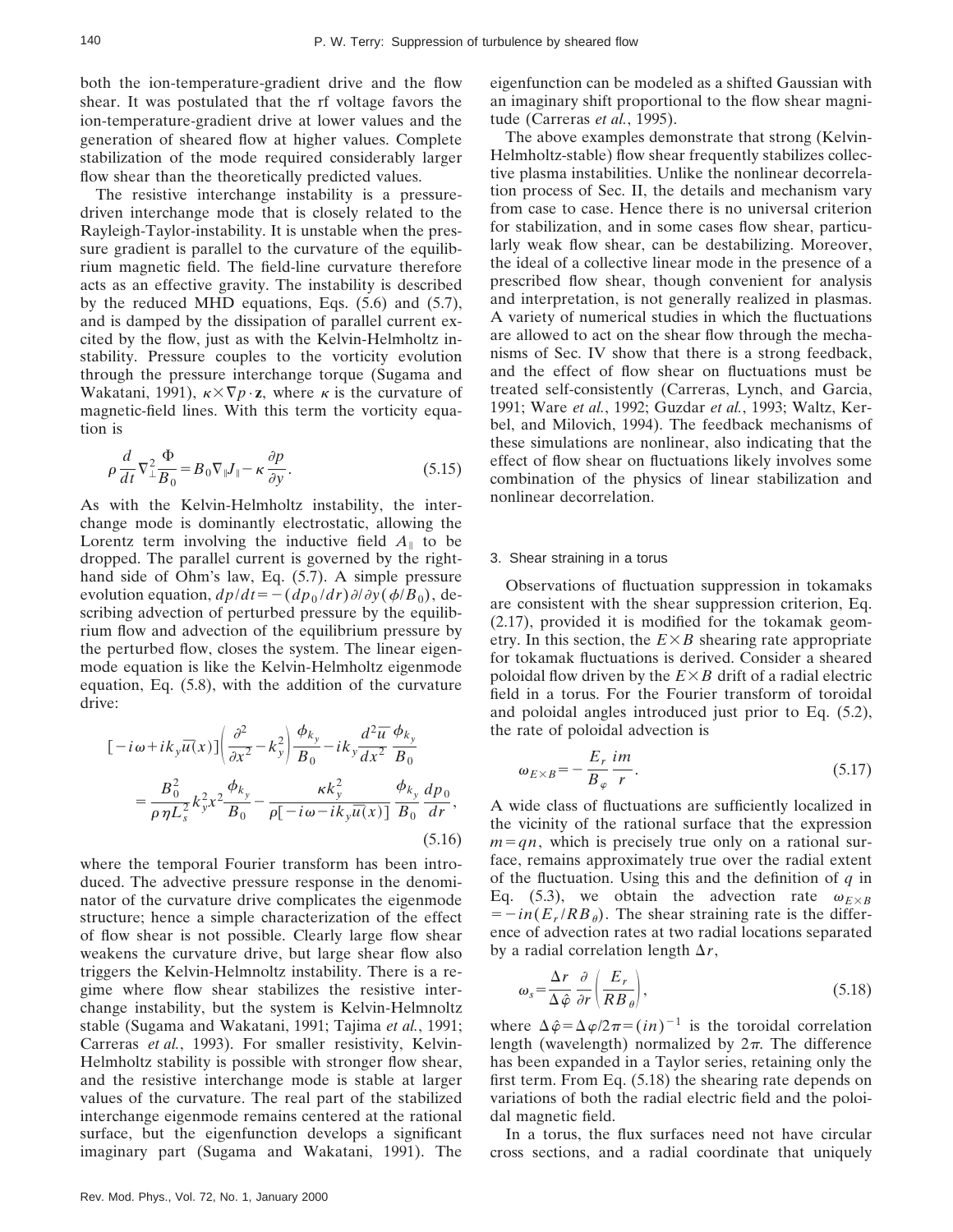identifies individual flux surfaces is advantageous. Such a coordinate can be defined from the poloidal flux through a toroidal annulus of width  $dr$  and radius  $2 \pi R$ in the toroidal symmetry plane,

$$
d\psi = 2\pi RB_{\theta} dr,\tag{5.19}
$$

where  $\psi$  is the flux coordinate. The toroidal symmetry plane is the plane of  $\theta=0$  and  $\theta=\pi$ , i.e., the plane in which a bagel is sliced. A flux coordinate normalized by  $2\pi$  is often used:  $\hat{\psi} = \psi/2\pi$ . In terms of the normalized flux coordinate,  $\Delta r \partial/\partial r \rightarrow \Delta \hat{\psi} \partial/\partial \hat{\psi}$ , and the shearing rate is

$$
\omega_s = \frac{\Delta \hat{\psi}}{\Delta \hat{\varphi}} \frac{\partial}{\partial \hat{\psi}} \left( \frac{E_r}{RB_\theta} \right). \tag{5.20}
$$

This is the expression given by Burrell (1997) for the shearing rate in a tokamak. It is general, despite our use in the present context of the circular form of *q* [Eq. (5.3)]. An equivalent expression is given by Hahm and Burrell (1995) by transforming  $E_r = -\partial \Phi_0 / \partial r$  to flux coordinates. Under this transformation,  $E_r$ this transformation,  $E_r$  $=$   $(\partial \Phi_0 / \partial \hat{\psi}) d\hat{\psi} / dr = (\partial \Phi_0 / \partial \hat{\psi}) R B_\theta$ , and

$$
\omega_s = \frac{\Delta \hat{\psi}}{\Delta \hat{\varphi}} \frac{\partial^2}{\partial \hat{\psi}^2} (\Phi_0).
$$
\n(5.21)

Since the mean electrostatic potential  $\Phi_0$  is constant on a flux surface, the shear parameter of Eq. (5.20),  $\partial/\partial \hat{\psi}(E_r/RB_\theta)$ , is also constant on a flux surface. Isolating which parts of an expression vary over a flux surface and which parts do not is important in addressing the origin of asymmetries with respect to  $\theta$ . In the case of Eqs. (5.20) and (5.21), asymmetries in poloidal angle originate with the ratio of correlations  $\Delta \hat{\psi}/\Delta \hat{\varphi}$ .

This ratio can be expressed in terms of the magnetic field and the major radius *R* (Burrell, 1997) as follows: From the flux coordinate definition, Eq. (5.19),  $\Delta \hat{\psi}$  is related to a radial correlation by  $\Delta r = (B_{\theta}R)^{-1}\Delta \hat{\psi}$ . The toroidal correlation  $\Delta \hat{\varphi}$  is related to the correlation length  $L_{\perp}$  perpendicular to the magnetic field in a flux surface. The latter is determined from the perpendicular gradient in a flux surface,  $L_{\perp}^{-2} = |\hat{\psi}^{-1} \nabla \hat{\psi} \times \nabla_{\perp}|$  $=|\hat{\psi}^{-1}\nabla \hat{\psi} \times (\nabla - B^{-1}\mathbf{B} \cdot \nabla)|$ . In terms of the Fourier transform of toroidal and poloidal angles,

$$
L_{\perp}^{-1} = \left| \frac{in}{R} \left( 1 - \frac{B_{\varphi}}{B} \right) \hat{\varphi} + \frac{im}{r} \left( 1 - \frac{B_{\theta}}{B} \right) \hat{\theta} \right|,
$$
 (5.22)

where  $\hat{\varphi}$  and  $\hat{\theta}$  are unit vectors in the toroidal and poloidal angles, respectively. In a tokamak the toroidal field component is an order of magnitude larger than the poloidal component. Therefore the second term of Eq. (5.22) dominates and  $L_{\perp}^{-1} \cong m/r = nq/r = B_{\varphi}/\Delta \hat{\varphi} R B_{\theta}$  $\cong B/\Delta \hat{\varphi} R B_{\theta}$ . Observations (Fonck *et al.*, 1992) and simulations (Parker, Lee, and Santoro, 1993; Waltz, Kerbel, and Milovich, 1994) indicate that to a good approximation  $\Delta r \cong L_{\perp}$ , from which

$$
\frac{\Delta \hat{\psi}}{\Delta \hat{\varphi}} \approx \frac{R^2 B_{\theta}^2}{B}.
$$
\n(5.23)

Substituting Eq. (5.23) into the shear strain rate, Eq.  $(5.20)$  yields

$$
\omega_s = \frac{R^2 B_\theta^2}{B} \frac{\partial}{\partial \hat{\psi}} \left( \frac{E_r}{RB_\theta} \right). \tag{5.24}
$$

In this expression, the factor  $R^2 B^2_{\theta} / B$  is not a constant along the flux surface. The magnitude of *B* varies as  $R^{-1}$ and  $R = R_0 + r \cos \theta$  varies significantly from  $\theta = 0$  to  $\theta$  $=\pi$ .

A variation of the shear straining rate from the outside midplane ( $\theta=0$ ) to the inside midplane ( $\theta=\pi$ ) is consistent with observations of fluctuations in the Doublet III-D (DIII-D) tokamak in the *H* mode (Burrell *et al.*, 1992; Doyle *et al.*, 1992) and for a core transport barrier (Burrell, 1997). In the latter the shear straining rate is calculated to increase by a factor of 7 from the inside midplane to the outside midplane. Scattered light from a far-infrared laser diagnostic indicates that density fluctuations are larger at the inside midplane than at the outside midplane. This observation is striking because the outside midplane is a region of unfavorable magnetic-field curvature and therefore enhanced susceptibility to interchange-driven turbulence. In the absence of flow shear, the outside midplane generally has stronger fluctuation activity. This poloidal asymmetry is also reflected in the spatial and temporal behavior of the transport barrier induced by biased probes. The rise in the total number of electrons and electron kinetic energy associated with flow-shear-induced suppression commences at the outside midplane (Jachmich *et al.*, 1998). The factor  $E_r / R B_\theta$  in the derivative is also significant in understanding other observations. In a type of enhanced confinement mode called the *VH* mode, the *H*-mode transport barrier broadens inward to include a larger plasma volume, as indicated by the region of fluctuation reduction and steepened pressure gradient. In some cases the confinement improvement covers all of the plasma volume. Shear in the  $E \times B$  velocity  $E_r / B$  is significant only in the outer part of the region of improved confinement, whereas shear in  $E_r / RB_a$  extends over the entire region of improved confinement (Lao *et al.*, 1996).

# **B. Effect of flow shear on transport fluxes**

The fluctuation-induced transport fluxes of density and heat, Eqs. (2.8) and (2.9), depend on the amplitudes of turbulent fluctuations  $\phi_{-\mathbf{k}}$ ,  $\tilde{p}_{\mathbf{k}}$ , and  $\tilde{n}_{\mathbf{k}}$ , but they also depend on the complex phase angle between each of the two fluctuations that compose the correlation. In terms of a phase representation of the complex Fourier fluctuation amplitudes, the heat flux can be written

$$
\operatorname{Re} Q_e = -B_0^{-1} \sum_{\mathbf{k}} k_y |\tilde{\phi}_{-\mathbf{k}}| |\tilde{p}_{\mathbf{k}}| \sin \alpha_{\mathbf{k}} \Theta_{\mathbf{k}},
$$
 (5.25)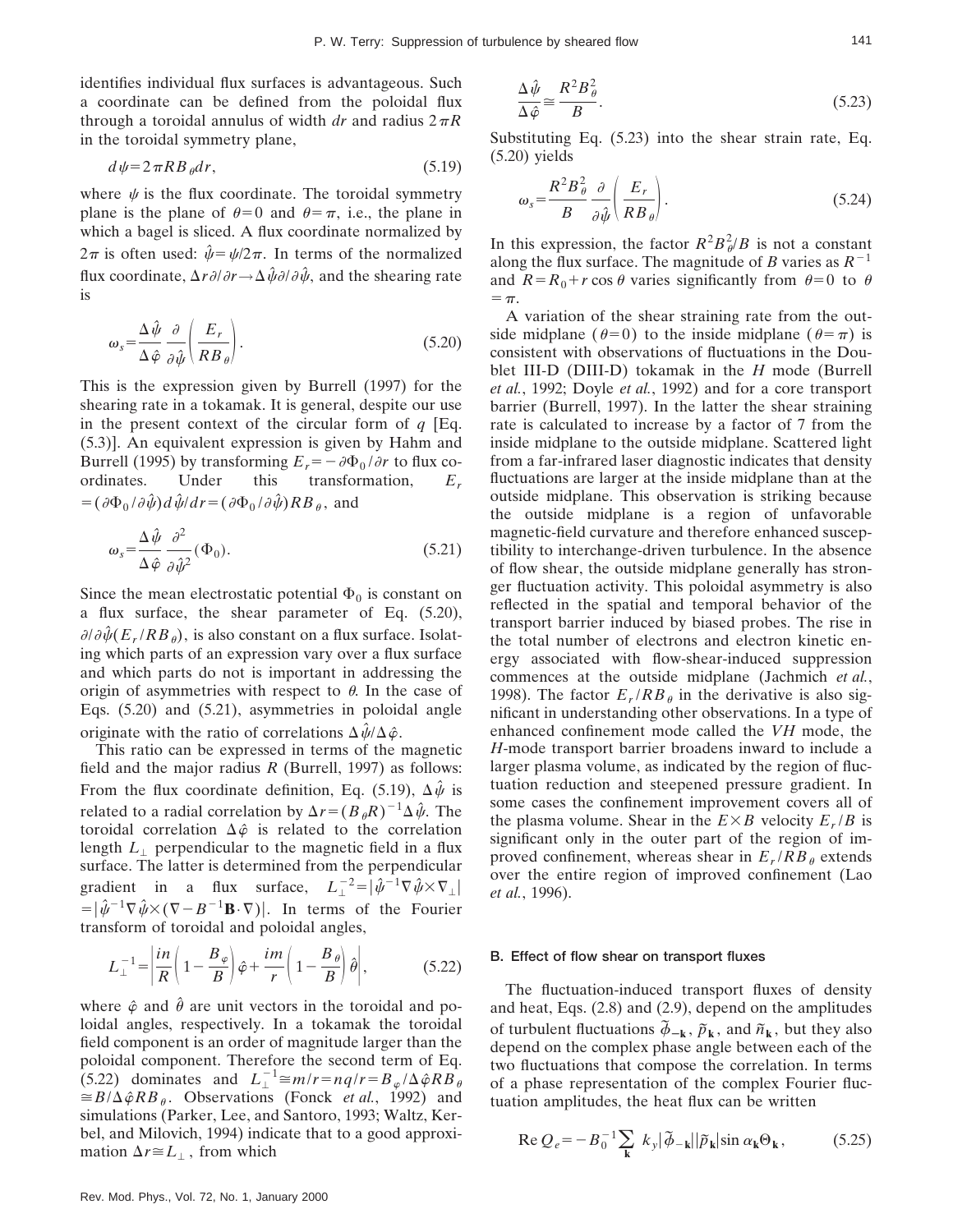where the cross phase  $\alpha_k$  is defined as the difference of the phase angles of  $\tilde{\phi}_{-\mathbf{k}}$  and  $\tilde{p}_{\mathbf{k}}$  in the complex plane,

$$
\exp(i\alpha_{\mathbf{k}}) \equiv \frac{\langle \tilde{\phi}_{-\mathbf{k}} \tilde{p}_{\mathbf{k}} \rangle}{|\tilde{\phi}_{-\mathbf{k}}||\tilde{p}_{\mathbf{k}}|},
$$
(5.26)

and  $\Theta_k$  is the coherency (Bendat and Piersol, 1986). The coherency, defined by  $\Theta_{\mathbf{k}} = |\tilde{\phi}_{-\mathbf{k}} \tilde{p}_{\mathbf{k}}| \{ |\tilde{\phi}_{\mathbf{k}}|^2 | \tilde{p}_{\mathbf{k}}|^2 \}^{-1/2}$ , is a measure of noise. If the fluctuations are perfectly correlated but out of phase,  $\Theta_k = 1$  and  $\alpha_k = \pi$ . We have discussed in Sec. II. B the effect of flow shear on turbulence amplitudes. Here its effect on the cross phase  $\alpha_k$  is discussed.

A simple illustration of the effect of flow shear on the cross phase can be drawn from the pressure evolution equation of the resistive interchange instability, given just prior to Eq. (5.16). If there is no flow, linearization yields

$$
p_k = \frac{\phi_k}{B_0} \frac{k_y}{\omega} \frac{dp_0}{dr}.
$$
\n(5.27)

The unstable root of the dispersion relation has a purely imaginary frequency (growth rate),

$$
\omega = i \gamma_k = i \left( \frac{\kappa^2 k_y^2 L_s^2 \eta (dp_0/dr)^2}{B_0^2 \rho} \right)^{1/3}.
$$
 (5.28)

Therefore, for the linear instability,  $(k_v/\omega) = -ik_v/\gamma_k$ , and  $\alpha_{\mathbf{k}} = -\pi/2$ . The flux  $\text{Re } Q_e = \sum_k |\tilde{\phi}_{\mathbf{k}}|^2 [k_y^4 (dp_0 /$  $dr$ ) $\rho B_0^{-4} \kappa^{-2} L_S^{-2} \eta^{-1}$ ]<sup>1/3</sup> is positive, and heat is transported outward (the coherency  $\Theta_k$  has been ignored). If there is an equilibrium flow and advection dominates the pressure response  $(k_yU_y \ge \omega)$ , the pressure is given by

$$
p_{\mathbf{k}} = -\frac{\phi_{\mathbf{k}}}{B_0} \frac{k_y}{k_y U_y(x)} \frac{dp_0}{dr}.
$$
 (5.29)

If the frequency of advection  $k_yU_y$  is real, the crossphase angle is  $\alpha_k = \pi$ , and there is zero transport. This illustration only suggests how flow affects the cross phase because it relies on gross simplifications. The flow  $U_y(x)$  extends from the rational surface, and the correlation  $\langle \phi_{-\mathbf{k}} \tilde{\rho}_{\mathbf{k}} \rangle$  therefore samples the eigenmode. Because the eigenmode becomes complex in the presence of flow shear, the phase angle is neither  $\pi$  nor  $\pi/2$ . Moreover, at finite amplitude, the nonlinear pressure response must also be considered, and the eigenmode itself is nonlinear. These effects decrease the phase factor  $\sin \alpha_k$  from its maximum value of unity in the case of the linearly unstable mode, but quantifying the decrease is difficult and requires approximation.

Analytic studies of the effects of flow shear on the cross phase have been largely limited to resistive interchange turbulence. The first discussion (Carreras *et al.*, 1995) included the turbulent diffusivity *D* in the advection of pressure, representing the pressure equation as  $[ik_yU_y(x) - D\frac{\partial^2}{\partial x^2}p_k = -ik_yB_0^{-1}\phi_kdp_0/dr$ . This equation was inverted heuristically,

$$
\operatorname{Im} \frac{ik_y}{[ik_y U_y(x) - D \frac{\partial^2}{\partial x^2}]}\n\to \frac{-D/2W^2}{(k_y^2 U_y^2 + D^2/4W^4)^{1/2}} = \sin \alpha_{\mathbf{k}},
$$
\n(5.30)

accounting for the eigenmode width *W* in the turbulent diffusion, but not accounting for the shifted, complex eigenmode structure in the form of the flow shear term. A subsequent study (Ware *et al.*, 1996) dealt with the nonlinear eigenmode problem in a more consistent fashion. This study also considered a renormalized model (Carreras, Garcia, and Diamond, 1987), i.e., one in which the advection of vorticity and pressure was replaced by an amplitude-dependent viscous diffusion operator and a turbulent pressure diffusivity, respectively. The nonlinear eigenmode problem was solved approximately, using an eigenfunction ansatz with an undetermined mode width and imaginary shift. Moments were taken in order to determine the mode width, the shift, the magnitudes of the turbulent viscosity and diffusivity, and the appropriate form of the operator inversion in Eq. (5.30). The cross phase in the weak shear limit was found to be

$$
\sin \alpha_{\mathbf{k}} = -\left(1 - \frac{5k_y^2 U_y'(0)^2 \Delta_{\mathbf{k}}^6}{4D^2}\right),\tag{5.31}
$$

where *D* is the turbulent pressure diffusivity,  $U'_y(0)$  is the flow shear rate at the rational surface,  $\Delta_{\bf k}$  $W(\mu/W^2\gamma_k)^{1/6}$  is the nonlinear mode width,  $\gamma_k$  is the linear growth rate [Eq. (5.28)],  $\mu$  is the turbulent viscosity, and  $W = [\rho \eta^2 L_s^4 \kappa (dp_0/dr) B_0^{-4} k_y^{-2}]^{1/6}$  is the linear mode width. Both Eqs. (5.30) and (5.31) indicate that in the limit of no flow,  $\sin \alpha_k = -1$ , as in the case of the linear instability with no flow, while nonzero flow decreases the value of  $\sin \alpha_k$ , independent of any amplitude effects. Both results yield a reduction of cross phase, independent of the sign of the flow shear. Flow curvature has also been examined in the weak limit (Kelvin-Helmholtz stable) and was found to reduce the cross phase (Ware *et al.*, 1996).

An extension of the resistive interchange model shows that in circumstances in which the conduction of heat along the magnetic field is important in the turbulent dynamics, shear flow can lead to a marked decrease in the particle flux with almost no reduction in the heat flux (Ware *et al.*, 1998). The effect is sensitively dependent on the relationship between flow shear and the cross phase through the inversion of the relevant advective operators, indicated heuristically by Eq. (5.30). To address both heat and particle transport the pressure equation is split into two equations, one for density and one for temperature. Temperature fluctuations are subject to heat conduction along the magnetic field, carried by rapidly streaming electrons. The parallel thermal conductivity goes as the square of the electron thermal speed divided by the electron collision frequency. In the density equation, parallel dissipation involves the propagation of sound waves, with an effective diffusivity that scales as the square of the sound speed divided by the ion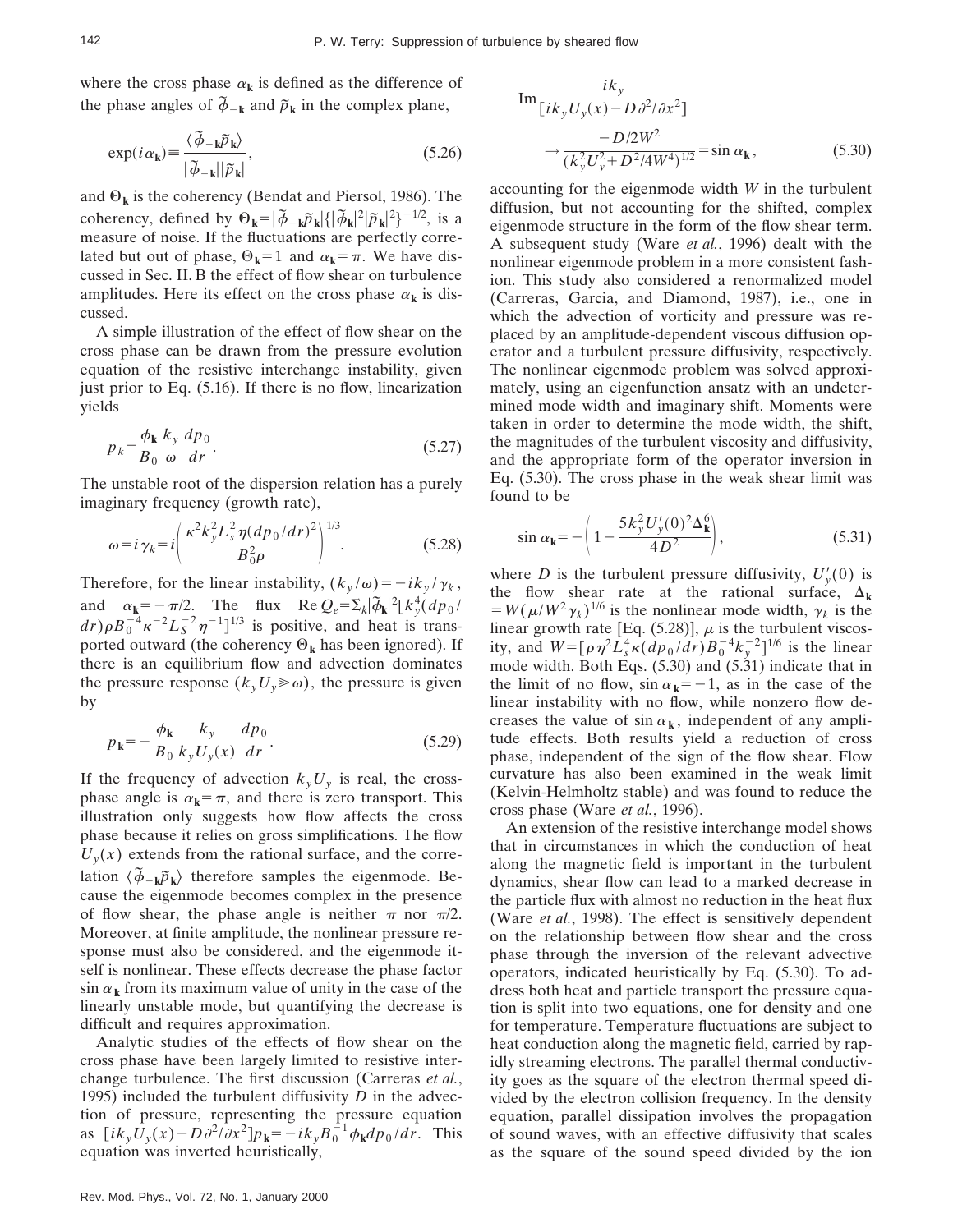collision rate. This diffusivity is smaller than the parallel thermal conductivity by the square root of the electronto-ion mass ratio and is easily smaller than the linear and nonlinear time scales in the density evolution. The same is not true for the temperature evolution. In the edge of fusion plasmas it is possible to have a regime in which the temperature evolution,  $[U_y(x)\partial/\partial y - \mathbf{u}\cdot\nabla$  $-\chi_{\parallel} \nabla_{\parallel}^2 T = -B_0^{-1} \partial \phi / \partial y dT_0 / dr$ , is dominated by the balance of the thermal conduction with the advection of the mean temperature, even in the presence of a mean shear flow. Under such a circumstance there is no effect of flow shear on the cross phase. In the density equation,  $[U_y(x)\partial/\partial y - \mathbf{u} \cdot \nabla]n = -B_0^{-1}\partial \phi/\partial ydn_0/dr$ , flow shear diminishes cross phase as discussed in the previous paragraph. This effect provides an explanation for the observed behavior of heat and particle transport in edge shear flows in the Continuous Current Tokamak (Tynan *et al.*, 1996) and the Madison Symmetric Torus Reversed-Field Pinch (Craig *et al.*, 1997). In both cases, shear flows induced by biased probes produced a marked decrease in particle transport with virtually no change in the heat flux. The heat and particle fluxes calculated from the model for the parameters of these devices show the same features (Ware *et al.*, 1998). In contrast, the edge plasmas of the TEXTOR tokamak have a higher mean density, leading to a parallel thermal conduction rate that is smaller than the turbulence decorrelation rate and shear strain rate. There, a reduction of both the temperature fluctuations and the heat flux is observed (Boedo *et al.*, 1998).

Measuring the cross phase is difficult because two fluctuations must be measured simultaneously in the same spatial location. Such measurements are most frequently carried out with Langmuir probes, from which the fluctuations in plasma density and potential can be inferred. Langmuir probe measurements do not directly measure the fluctuating plasma potential  $\phi_k$ . They require assumptions about temperature fluctuations, which are often not measured, in order to infer the potential fluctuations. This limitation should be borne in mind in assessing Langmuir probe data. A reciprocating Langmuir probe has been employed to measure the cross phase and fluctuation amplitudes of the particle flux in DIII-D (Moyer *et al.*, 1995). To accommodate a probe, colder pre-*H*-mode and *H*-mode plasmas were produced by limiting auxiliary heating to a short neutral beam pulse that triggered the *H* phase. Several aspects of these measurements are of interest. The particle flux is observed to decrease much more dramatically than the fluctuations, which remain at finite amplitude. The flux is reduced by 1–2 orders of magnitude over a range of radial positions in which the flow shear varies from strongly positive to strongly negative. There is no peaking of the particle flux even where the flow shear goes through zero. In qualitative agreement with shear suppression, the amplitudes  $\tilde{\phi}_{-k}$  and  $\tilde{n}_k$ , normalized to their pre-*H*-mode values, are larger in the region of zero flow shear than outside it, where shear is large. The fact that the flux remains small suggests that the cross phase is near an integer multiple of  $\pi$ . Indeed, a direct measurement of the phase angle at this location reveals that  $\alpha_k$  changes from  $\pi/2$  to  $-\pi$  in going from the pre-*H*mode to the *H* mode. This establishes that the cross phase can be modified independently of the amplitudes. It also suggests that the cross phase is sensitive to features of the flow other than its shear, e.g., the flow curvature. The cross phase has also been measured in an *H* mode induced by external biasing, again using Langmuir probes (Boedo *et al.*, 1998). In the region where the flow shear changes sign, the cross phase causes the particle flux to shift from outward to inward.

# **VI. FLOW SHEAR AND ENHANCED PLASMA CONFINEMENT**

The importance of confinement in fusion devices has encouraged the discovery of numerous modes of operation with improved confinement (Carreras, 1997). Strong flow shear is present in those enhancedconfinement modes that have a universal character, i.e., that are reproducible under diverse conditions and occur in a large variety of distinct magnetic confinement configurations. It is also conjectured to be present in other enhanced-confinement modes (Carreras, 1997). Although observational details remain to be understood, particularly those that relate to how transport barriers are generated, flow-shear-induced suppression of turbulence and transport is the leading explanation for the improvement of confinement. This follows from the observed temporal and spatial coincidence of transport reduction with the region of strong flow shear; from numerous features of the reduction that are in agreement with theory, as discussed in previous sections; and, importantly, from the requisite universality of the flow shear suppression mechanism. Other explanations have lacked this universality. This section reviews the salient features of enhanced confinement in fusion devices.

# **A. Tokamak**

The most extensive body of knowledge on enhancedconfinement operation comes from the tokamak. In this device, transport barriers are either formed spontaneously or induced by external means. Moreover, they occur in both the core and the edge regions of the plasma.

#### 1. Spontaneous edge transport barrier

The spontaneous formation of a transport barrier in the plasma edge is generally regarded as a transition to the *H* mode. The *H* mode is remarkable for its universality. Every auxiliary heated divertor tokamak since 1982 has reproducibly created *H* modes (auxiliary heating and divertors are discussed in subsequent paragraphs). References to the extensive number of diverted tokamaks reporting *H* mode can be found in the reviews of Stambaugh *et al.* (1990), Groebner (1993), and Burrell (1997). The *H* mode has also been achieved in other tokamaks and in nontokamak magnetic confinement devices. Other modes of tokamak operation involving en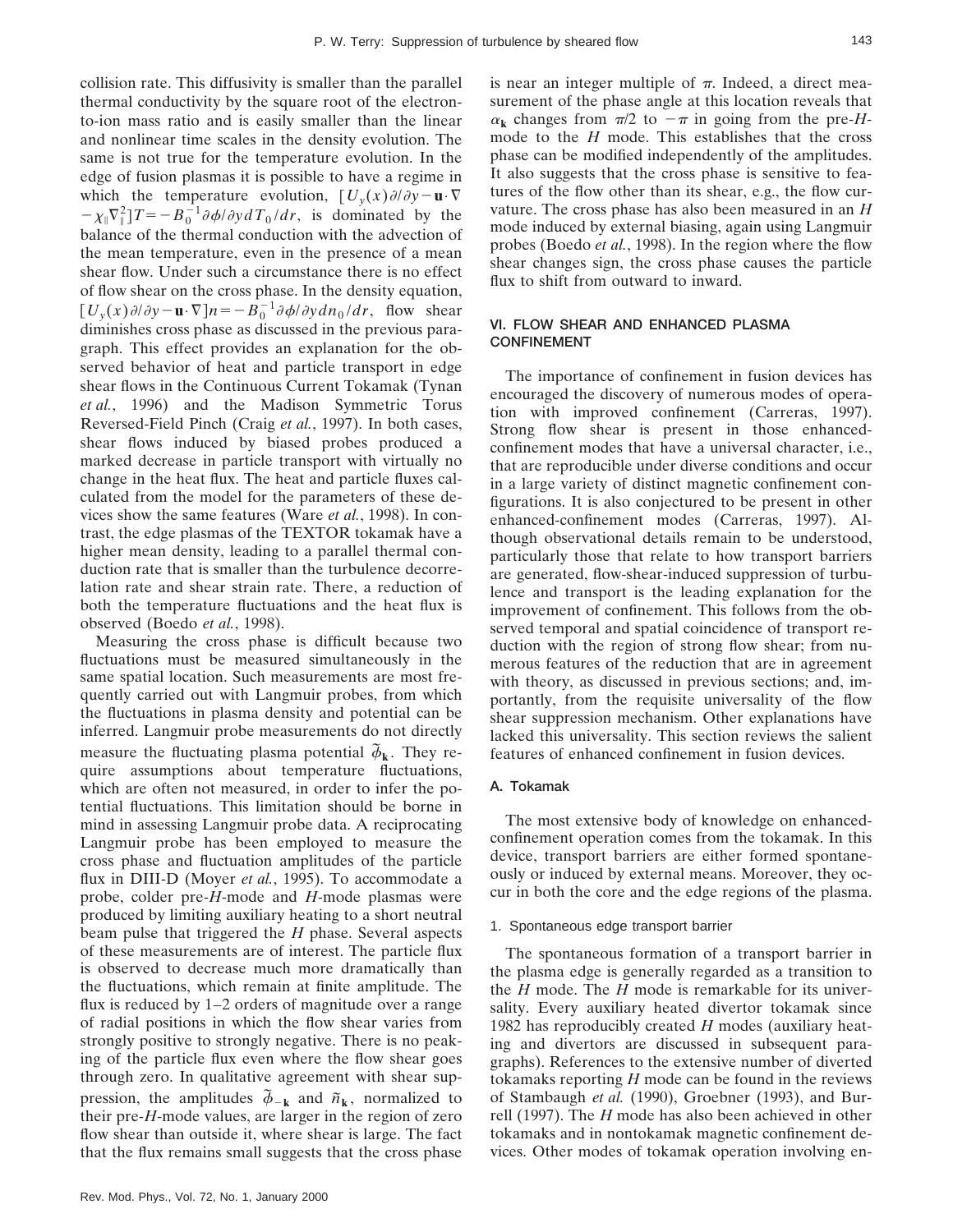hanced confinement in conjunction with edge processes, such as radiation, have been reported. These are peculiar to individual machines (Lazarus *et al.*, 1985; Ongena *et al.*, 1993; Messiaen *et al.*, 1997) and thus lack the universality of the *H* mode.

The general properties of the *H* mode, outlined in Sec. II. D, occur in all discharges and devices, providing an operational definition of the *H* mode. The underlying physical process is robust, and while affected by the complexities and highly variable conditions of the plasma edge, it transcends these conditions as a universal phenomenon. The universal aspects of the *H* mode are

(1) The requirement of heating power to the plasma above a threshold. Heating power increases the heat flux through the edge, which has been linked to the transition. It also increases the edge temperature.

(2) The existence of a transition or bifurcation to a new plasma state as manifested by changes in the profiles of temperature and density and local heat and particle fluxes. The transition occurs when a threshold value of plasma heating or edge temperature is reached.

(3) The presence of strong  $E \times B$  flow shear.

(4) The other features described in Sec. II. D, such as confinement time increase and  $H_{\alpha}$  decrease.

The *H* mode occurs over a wide range of plasma conditions. In particular,

(1) The heating power required for the transition can be provided by any of an assortment of techniques with widely varying effects on the energy distributions and temperatures of electrons and ions. The *H* mode has been produced with the injection of energetic neutral beams, a method employed in numerous devices; with the injection of *rf* power at the electron cyclotron resonance (Hoshino *et al.*, 1989), the ion cyclotron resonance (Steinmetz *et al.*, 1987), and the lower hybrid resonance (Tsuji *et al.*, 1990); and by ohmic heating (Osborne *et al.*, 1990). Ohmic (resistive) heating is associated with the production and maintenance of plasma current. (For additional references on heating in the *H* mode see Burrell, 1997).

(2) While it is desirable to have edge control with regard to concentrations of impurities and neutrals, radiation, and the recycling of plasma particles through ionization and charge exchange, a particular form of control is not required. It can be achieved with either divertors or limiters, devices that lead to widely differing magnetic and electric fields in the plasma edge region. The divertor is a set of external magnetic-field coils that modifies the topology of the edge magnetic field, producing a singularity in the magnetic shear at the *x* point of the separatrix. The divertor channels heat and particle outflows away from the plasma-facing wall, thereby controlling the concentrations of impurity ion species and neutrals. In limiter discharges the plasma edge is manipulated by a material surface protruding inward from the walls. Limiter discharges tend to have a higher impurity content at the edge, and/or a higher concentration of neutrals, both of which cool the edge and make triggering the *H* mode more difficult. Consequently, divertors are used routinely for *H*-mode plasmas, but the *H* mode also has been achieved with limiters (Odajima *et al.*, 1987; Sengoku *et al.*, 1987; Bush *et al.*, 1990; and Refs. 90–92 of Burrell, 1997).

(3) The transition power threshold varies from device to device. It is sensitive to the heating mechanism, whether a divertor or limiter is used, the location of the divertor, whether particle drifts are away from or toward the divertor, and other plasma parameters.

(4) The magnitude of the changes in profiles, confinement time, the time required for the transition to the *H* mode, and the other changes described in Sec. II. D all vary when plasma conditions are changed.

(5) The *H* mode occurs in the widely different magnetic geometries of nontokamak devices.

The large variability of plasma conditions associated with the *H* mode requires a physical mechanism of considerable generality. A variety of proposed models have been tied to a particular collective instability, geometry, or field topology. They did not have the requisite generality and failed in experimental comparisons. However, stable flow shear provides a universal mechanism for turbulence reduction. This mechanism applies under all the observed variations of the *H* mode. The identification of this mechanism does not mean that the *H* mode is fully understood. A predictive theory of the *H* mode that accounts for generation of shear flow under all of the variable circumstances of the transition does not at present exist.

# 2. Externally induced edge transport barrier

The external biasing technique discussed in Sec. IV. B. 2 produces an edge transport barrier by externally driving  $E \times B$  flow shear. These transport barriers share many common features with the spontaneous *H* mode, including a bifurcation of the plasma equilibrium, the subsequent formation of steep gradients in the region of flow shear, a decrease in  $H_\alpha$  emission, and an increase in plasma energy. Thus the edge transport barrier produced by external biasing is regarded as an induced *H* mode. Several aspects of induced *H* modes are noted here. Particle confinement is generally observed to increase, indicating a decrease in the particle flux. In some cases the energy confinement also increases, although weakly in comparison to the particle confinement (Weynants *et al.*, 1991). In other cases there is virtually no change in energy confinement (Tynan *et al.*, 1996; Craig *et al.*, 1997). Differences in the response of heat and particle fluxes to flow shear can be understood if collisional heat conduction along the magnetic field is important (see Sec. V. B). Where measured, the fluctuation levels of density and potential also decrease (Tynan *et al.*, 1992). The improvement of particle confinement with biasing can be obtained without the bifurcation (Weynants and Van Oost, 1993). This indicates that favorable changes in particle confinement are attributable to the flow shear and not simply changes in equilibrium that occur with bifurcation. In the reversed-field pinch, a bifurcation with biasing has not been observed (Craig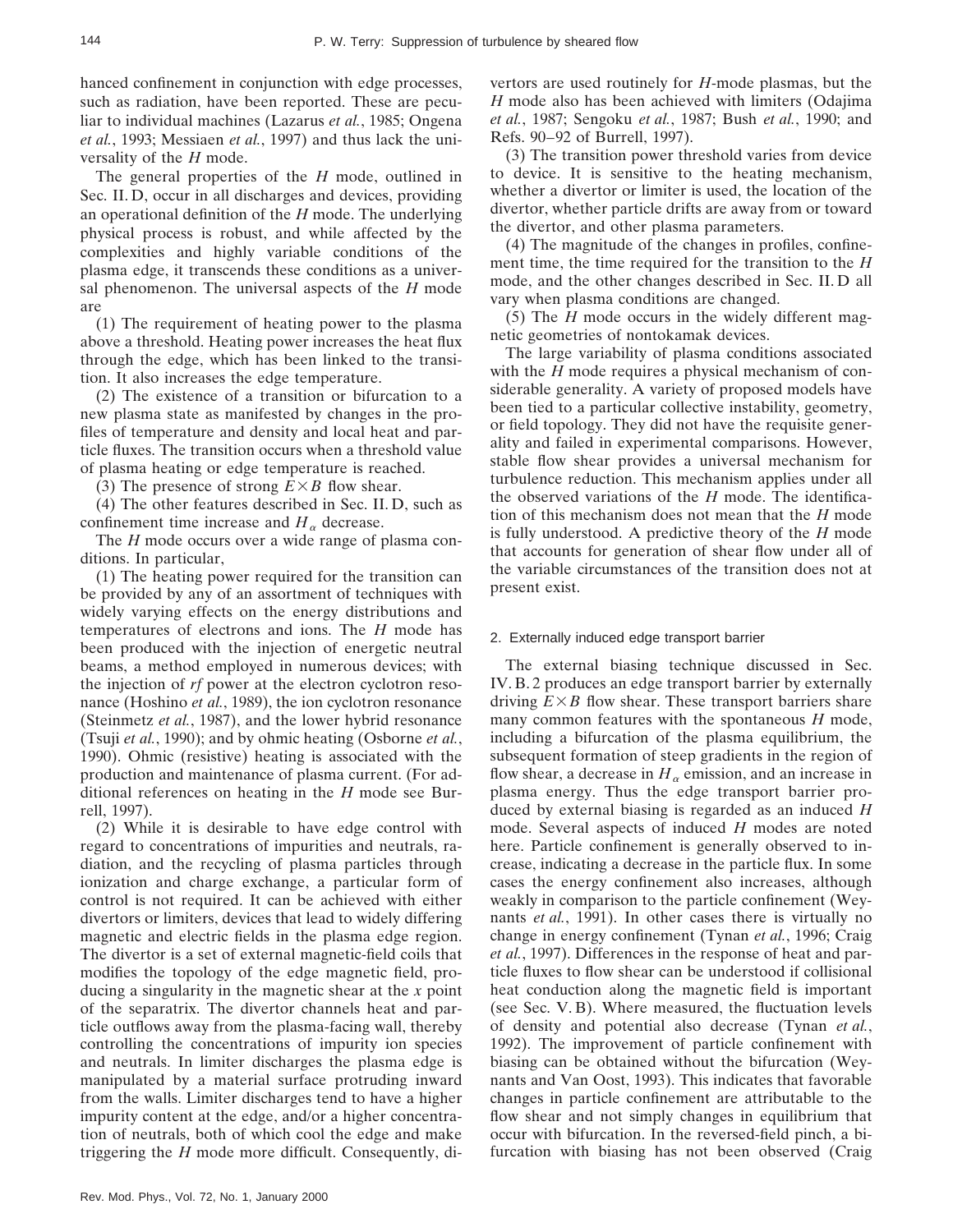*et al.*, 1997). In the biasing experiments, unlike the spontaneous *H* mode, the sign of the electric field can be varied from positive to negative. While the increases in particle confinement time differ for the two cases, there is an increase for both signs (Weynants *et al.*, 1991), consistent with shear suppression (Secs. II. B and V. B).

#### 3. Spontaneous internal transport barriers

The existence of several distinct internal transport barriers has been reported. In many cases internal barriers have led to greater gains in confinement time than from the *H* mode alone. In the most notable internal barrier, ion thermal and particle transport rates fall to the irreducible minimum arising from collisions in a nonequilibrium plasma.

The internal barrier that has the most direct connection with the *H* mode is the *VH* mode (Jackson *et al.*, 1991; Greenfield *et al.*, 1993). The designation *VH* is for ''very high,'' a reference to the enhancement of confinement time by a factor of 2 beyond that of the *H* mode, as observed in DIII-D. The *VH* mode occurs as an inward expansion of the region of steepened density and temperature gradients, coinciding with an inward penetration of the region of strong flow shear, decreased ion thermal conductivity, and decreased density fluctuations. In the Joint European Torus (JET), the toroidal flow and its radial shear are observed to increase throughout the *VH* mode. The *VH* mode requires a quiescent *H* mode, free of coherent edge fluctuations known as edgelocalized modes (ELM's) that sometimes appear in the *H* mode. More recently, internal transport barriers with no connection to the *H* mode have been reported. In the JT-60U tokamak, a barrier forms spontaneously at an internal radial location, as manifested by a marked steepening of the gradients of ion temperature and electron density and the inferred decrease in the local ion thermal diffusivity (Koide *et al.*, 1994). The barrier formation temporally coincides with a large increase in the  $E \times B$  flow due to poloidal rotation. This barrier is not created as an extension of the *H* mode. On the contrary, MHD activity driven at the barrier by a steepened pressure gradient can produce a heat pulse that propagates to the edge and triggers an *H*-mode transition.

The most impressive transport barrier from the standpoint of its effect on global confinement is a barrier that links favorable magnetic-shear configurations (Hugon *et al.*, 1992) with flow shear suppression. This barrier (Levinton *et al.*, 1995; Strait *et al.*, 1995; Koide *et al.*, 1997) has come to be referred to simply as an internal transport barrier (ITB). Internal transport barrier were first created in a magnetic-shear configuration in which the generalization of the magnetic winding number  $q(r)$ decreased as a function of radius in the center of the tokamak. Between the center and the edge, *q* reached a minimum and increased further out. This type of *q* variation requires a current profile that peaks away from the center of the plasma cross section, and therefore tends to be transient because of inward current diffusion. In ITB's, the turbulent diffusion of ion heat can



FIG. 12. Electron and ion thermal conductivities in a discharge with an internal transport barrier. The ion conductivity falls below a theoretical estimate for the collisional conductivity, indicating that turbulent losses are extremely small. For reference, the shear straining rate  $\omega_{E \times B}$  is compared with  $\gamma_{ni}$ , the linear growth rate for the ion-temperature-gradient instability with zero flow shear. The latter is an estimate for the turbulent correlation rate. From Burrell, 1997.

diminish to the rate established by collisional processes. This is illustrated in Fig. 12, which shows the experimental ion and electron thermal conductivities compared with a standard theoretical prediction for the collisional conductivity. The measured conductivity is actually below the predicted collisional conductivity in the central region. (The standard theoretical expression used in making Fig. 12 overestimates the true collisional conductivity because it was not formulated for the steep gradients and strong electric field of the ITB and is not valid when the distance to the center of the plasma is comparable to a banana orbit width.) The comparison is taken as an indication that the turbulence-driven conductivity is smaller than the collision-driven conductivity. With heat and particles continually supplied by neutral beams, the pressure gradient can become so steep that global instabilities may set in. It is possible to tailor the plasma parameters so that pressure profile steepening is distributed over the entire plasma, locally avoiding pressure-gradient thresholds for instability, while achieving transport reduction throughout the plasma.

The negative magnetic shear in the core (*dq*/*dr*  $\leq$ 1), in conjunction with *q*>1 throughout the plasma, reduces the growth rate of key instabilities and suppresses coherent core fluctuations known as sawtooth oscillations to an extent allowing a bifurcation of the plasma equilibrium to a new state with strong flow shear. The flow shear suppresses turbulence and transport as described in Sec. II. The transition or bifurcation that produces the flow shear is necessary for enhanced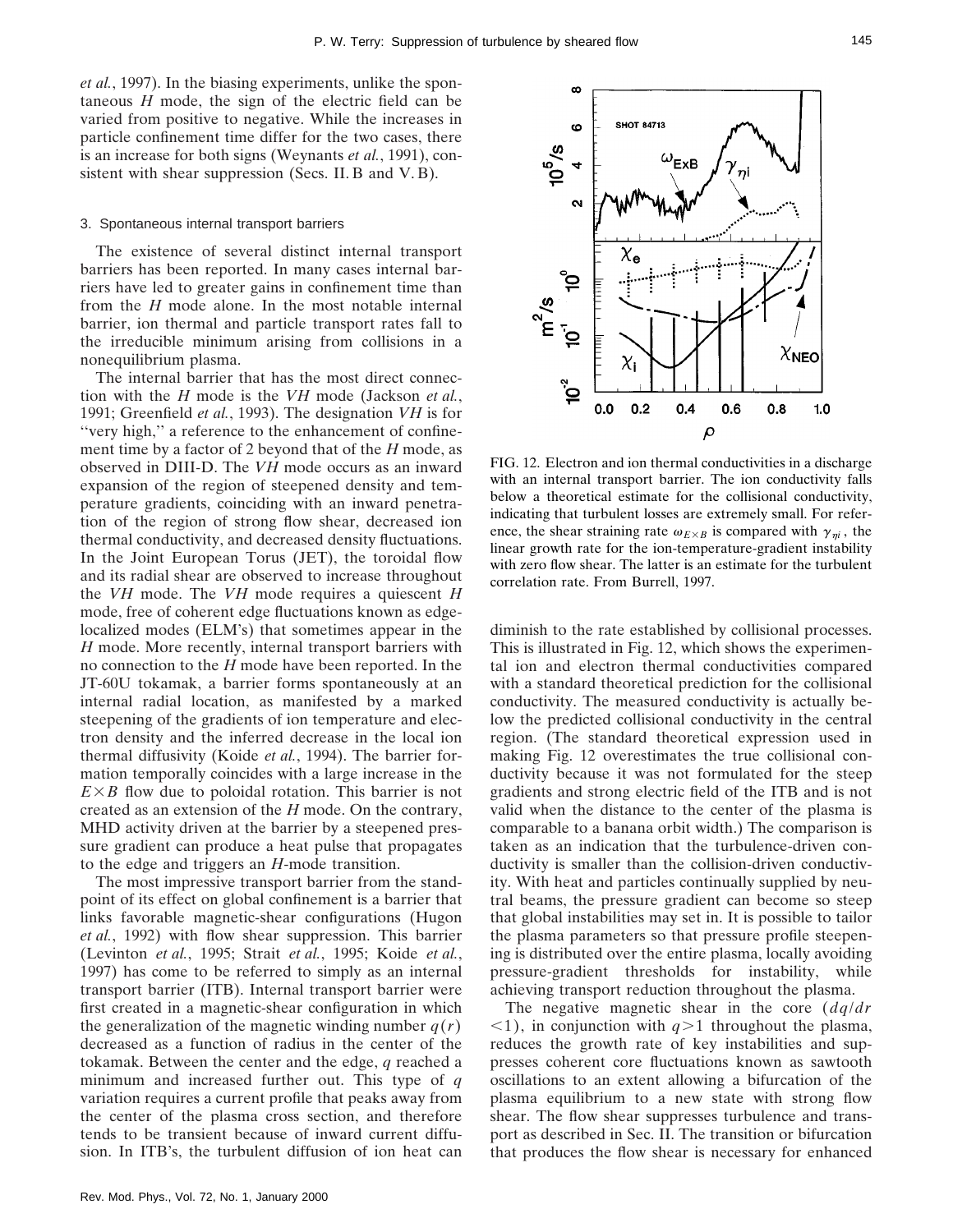confinement, and there is a heating or power input threshold required for the transition. However, the negative magnetic-shear configuration, while helpful, does not appear to be necessary (Koide *et al.*, 1996; Burrell *et al.*, 1998) if some other method is used for suppressing sawtooth oscillations. There is a temporal and spatial correlation between an estimate of the suppression parameter  $\varepsilon_s$ , Eq. (2.17), and the transport barrier. In the experiments,  $\varepsilon_s$  is not measured directly because the turbulence correlation time is typically not available. In its place, the instability growth time is used, calculated from kinetic linear stability codes in toroidal geometry that employ measured profiles for density, temperature, and current, but assume zero flow. Such codes accurately reproduce the linear behavior of a large number of plasma collective instabilities. The replacement of the turbulence correlation time with the linear growth time is based on the approximate equality of these times, which holds because turbulent energy transfer saturates the instability. Although the equality is not exact, experience indicates that the approximation is often quite good. Before the transition, the shear straining rate and linear growth rate are comparable. Immediately after the transition, and throughout the enhanced confinement mode, the shear straining rate exceeds the linear growth rate. Likewise the shear straining rate exceeds the linear growth rate in the regions where density fluctuations are suppressed and the transport fluxes are reduced. Ion transport is strongly reduced in all devices that have studied this enhanced-confinement mode, while electron transport has been modestly reduced in some cases and not significantly reduced in others. The weaker effect on electron transport is not understood.

There are other enhanced-confinement modes that involve transport reduction in the core. In the high internal inductance discharges of DIII-D, characterized by a transient highly peaked current profile, confinement improvement is correlated with an increased  $E \times B$  flow shear (Lao *et al.*, 1993). The most intensively studied enhanced-confinement mode in the Tokamak Fusion Test Reactor (TFTR) was the supershot (Strachan *et al.*, 1987). This discharge was characterized by strongly peaked pressure profiles in the core. The plasma was heated with nearly zero-momentum input. From recent analysis and modeling, Ernst *et al.*, (1998) have argued that the steep ion pressure gradient produces a significant radial electric field [see Eq. (4.1)] and associated  $E \times B$  shear flow. The flow shear is localized in the core, yielding enhanced confinement in that region. Outside the shear layer, confinement is degraded. Other enhanced-confinement modes that steepen profiles, such as the pellet enhanced-performance mode (Hugon *et al.*, 1992), may also produce a radial electric field in the region of a large pressure gradient (Carreras, 1997).

## 4. Externally induced internal transport barrier

Given the confinement improvements attained with core transport barriers, particularly when produced in combination with the *H* mode, a technique for externally inducing transport barriers is highly desirable. Externally induced barriers offer the possibility of controlling transport, e.g., placing the barrier at desired locations to obtain turbulence-free operation, maintaining barriers in a steady state, or transiently weakening barriers to reduce pressure gradients or exhaust the helium ash of fusion. The *CH* mode (LeBlanc *et al.*, 1995) discussed in Sec. IV. B. 3 represents an initial demonstration that externally induced transport barriers can be formed using injected rf waves to produce an internal flow shear layer. In the final experiments on the TFTR tokamak at Princeton Plasma Physics Laboratory, the formation of the *CH* mode was attempted on the larger, hotter TFTR plasma using an rf injection scheme similar to that of the PBX-M. The limited time available for the experiment before shutdown of the device did not permit adjustments and optimization. A flow shear layer was successfully created in the core, but the rf power was insufficient to reach the suppression threshold, as given by Eq. (2.17) (LeBlanc *et al.*, 1999). This result is encouraging and suggests that external transport control may be possible in fusion-grade plasmas.

# **B. Stellarator**

The stellarator and its variants (torsatron, heliotron) are toroidal devices in which helical external current windings produce both toroidal and poloidal field components. It is thus possible to operate a stellarator with no plasma current, although in practice a plasma current may exist. Because the helical windings break toroidal symmetry, the radial electric field (as opposed to its radial derivative) has long been known to affect collisional transport rates in stellarators (Mynick and Hitchon, 1983). Notwithstanding, the *H* mode has been observed in the current-free Wendelstein 7-AS (W7-AS) stellarator (Erckmann *et al.*, 1993) and in the CHS torsatron/ heliotron (Toi *et al.*, 1994). The observation of the *H* mode in stellarators is significant because it indicates that the physics of the *H* mode is not dependent on the high plasma currents of tokamaks and it suggests that the radial derivative of the radial electric field is important in stellarators, as in tokamaks. The stellarator evinces all the *H*-mode signatures of tokamaks.  $H_a$  and  $D_{\alpha}$  (alpha line of deuterium) emissions drop at the transition, fluctuations drop, gradients steepen, and the confinement time rises. The increase in confinement time is weaker in a stellarator than it is in a tokamak. The maximal increase of 30% in W7-AS was attributed to the presence of a limiter, which in tokamaks is known to result in smaller confinement time increases. In W7-AS the poloidal rotation rate of the BIV impurity species also rises dramatically just preceding the *H*-mode transition. In a back transition to the *L* mode the poloidal rotation rate returns to its lower *L*-mode value. Flow shear, already sizable in the *L* mode, was not observed to increase in the CHS. In the CHS, however, the confinement improvement was only 15%. In W7-AS, the *H* mode occurs only for a narrow range of values of the inverse winding number [the generalization for stellara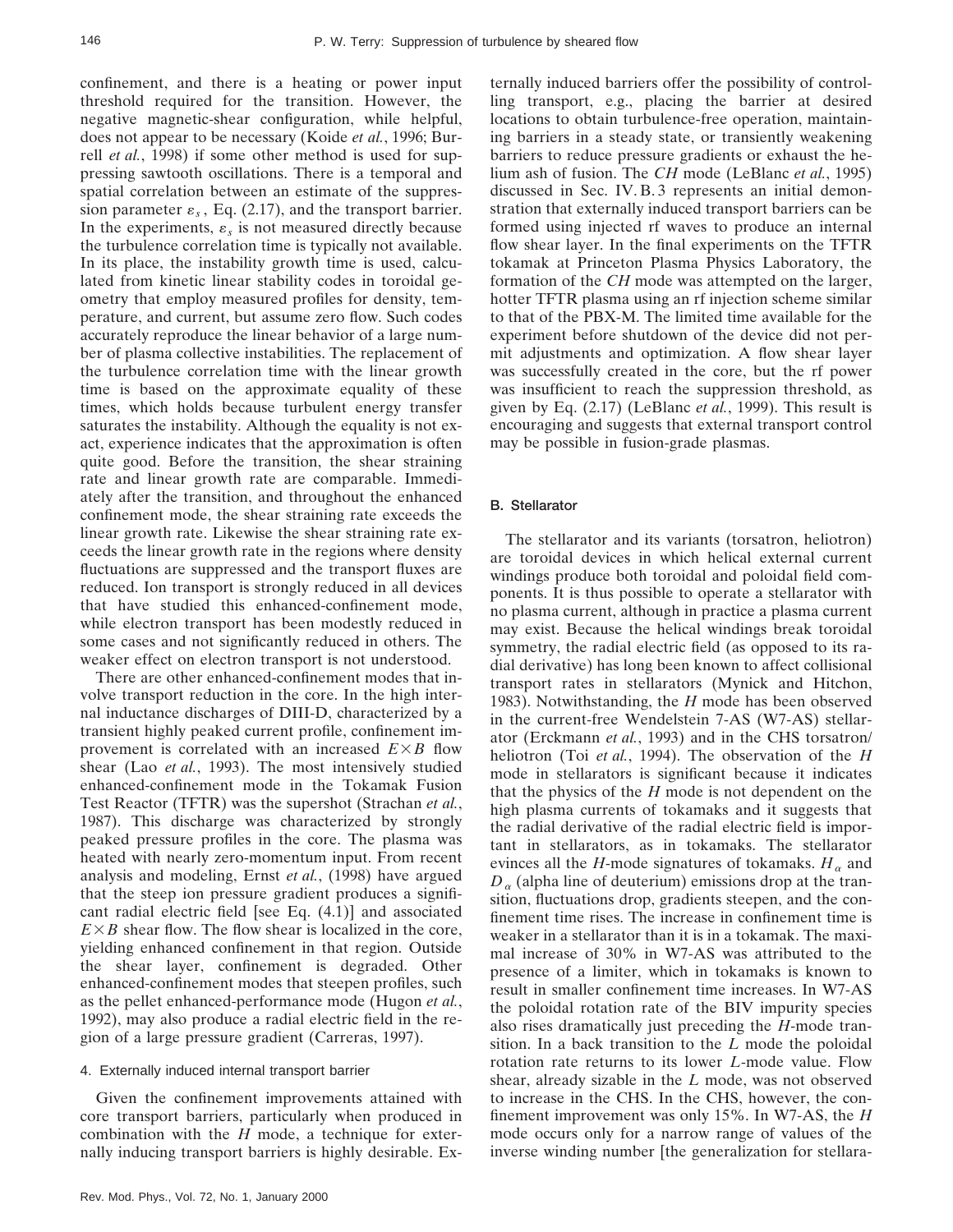tors of  $q^{-1}$  from Eq. (5.3)]. For the observed range a velocity shear layer already exists prior to the transition, and neoclassical flow damping is minimum (Hirsch *et al.*, 1997). This narrow operational window is consistent with a suppression of transport by flow shear. However, the stellarator results overturn *H*-mode theories based on specific current profiles or the large magnetic shear at the edge of diverter tokamaks.

# **C. Reversed-field pinch**

The reversed-field pinch (RFP) is a toroidal device in which the toroidal and poloidal magnetic fields are comparable in magnitude (Taylor, 1986). The radial profile of *q* decreases monotonically, starting at a few tens of percent in the core and decreasing through zero to a negative value of a few percent at the wall. In this configuration global tearing modes are unstable and dominate the core transport of heat and particles. The RFP thus differs from the tokamak in two significant ways, both of which have potential impact on suppression of turbulence by flow shear. First, the turbulence in the RFP is magnetic, whereas tokamak fluctuations are thought to be dominantly electrostatic. Second, the turbulence in the RFP is global in scale, whereas in the tokamak radial fluctuation scales are a few centimeters. The latter distinction is particularly important since flow shear in the *H* mode is confined to a narrow layer. These differences have led to strategies for confinement enhancement in the RFP that have focused on reducing the global magnetic turbulence by removing its freeenergy source, the current gradient. The injection of current into the edge to flatten the current gradient has led to increases in confinement time by a factor of 4–5 (Sarff *et al.*, 1997).

Recent observations indicate that a sheared  $E \times B$ flow is present in plasmas of the RFX experiment (Antoni *et al.*, 1997) and the Madison Symmetric Torus (MST; Chapman, Almagri, *et al.*, 1998; Chapman, Chiang, *et al.*, 1998). In the MST, a shear flow occurs with a pulsed current drive technique and is generated spontaneously in other discharges labeled enhancedconfinement discharges. The contribution of flow shear to confinement enhancement in the pulsed current drive discharges has not been assessed precisely because the current flattening effect is also present. In enhancedconfinement plasmas there is no current drive and the confinement time increases by as much as a factor of 3 relative to a standard case with no flow shear and no current drive. Both temperature and particle confinement times increase. Like the *H* mode, the flow shear is confined to a narrow layer of approximately 1-cm width in the edge. The presence of flow shear is correlated temporally and spatially with a reduction in fluctuations. The enhanced-confinement phase is initiated with a sawtooth crash, after which fluctuations of the magnetic field and electrostatic potential decrease. The decrease occurs over a broad frequency range that includes the unstable global tearing modes. The spatial region of suppression extends throughout the edge, but suppression is most pronounced in the region of flow shear. Some steepening of the temperature and density gradients in the edge is observed or inferred. These observations complement the studies of confinement changes in the reversed-field pinch with biasing (Craig *et al.*, 1997).

The observation of turbulence suppression with flow shear in the RFP raises issues that have not been confronted in tokamak research, including the effect of a narrow shear layer on global fluctuations and the generation of flow by a magnetic Reynolds stress of turbulence that is predominantly nonpropagating. Initial work on the effect of a narrow flow shear layer in the external region of a tearing mode indicates that localized external flow shear can suppress a global tearing mode, provided it is sufficiently strong (Hegna *et al.*, 1998). However, there is also electrostatic edge turbulence in the RFP, and its suppression may lower the edge resistivity, indirectly diminishing tearing-mode instability. The magnetic Reynolds stress is typically zero in the RFP, as expected for global tearing modes, but becomes very large in sawtooth events (Fiksel, 1998). The latter are precursors for the enhanced-confinement phase. Flow in the RFP is mostly toroidal, and, unlike the tokamak, there is no significant neoclassical viscosity. These properties suggest flow generation and transition processes that differ in crucial ways from those of other devices.

#### **D. Linear magnetic configurations**

Linear devices represent the greatest variation of geometry from that of the tokamak, where flow-shearinduced transport barriers were first observed. In linear devices, magnetic-field lines may terminate on material surfaces, e.g., the end plates of a cylindrical vacuum vessel, and plasma can be lost by axial motion.

The tandem mirror is a cylindrical device with an axial magnetic field whose strength increases toward the cylinder ends. Particles are trapped in the magnetic mirror thus formed, but only those with velocities along the field that are not sufficient to overcome the mirror barrier. End cells with electrostatic potentials inhibit the loss of particles that escape the magnetic mirror. The *H* mode has been achieved on a tandem mirror by biasing an annular limiter placed midway along the cylinder axis (Sakai, Yasaka, and Itatani, 1993). The transport barrier so formed arrests radial losses, but not axial losses. In the *H* mode, neutral emissions abruptly decrease, the bulk density and energy rise, fluctuations decrease, and gradients steepen in the region of  $E \times B$  flow shear. The confinement time increases by a factor of 2.5. The voltage-current characteristic of the limiter exhibits a bifurcation like that of tokamak biasing experiments, with a sharp drop in current for a given voltage just above the bifurcation threshold. Also, as observed in other experiments, the reduction of transport begins with the flow shear created before the bifurcation, indicating that the transport reduction is intrinsic to the flow shear and not the bifurcation. The standard interpretation of the bifurcation in tokamaks involves the nonlinear dependence of the neoclassical viscosity on flow speed. Because the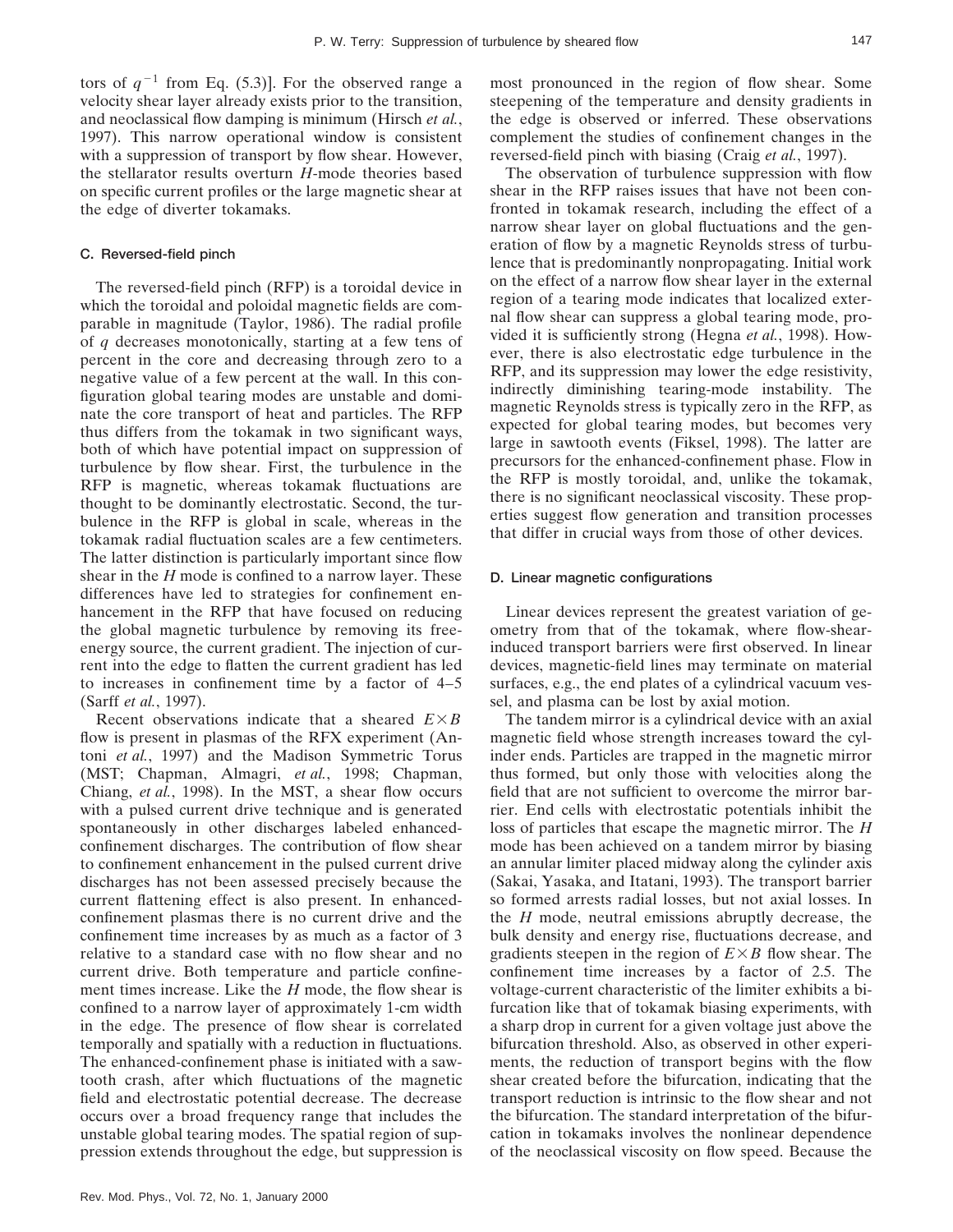neoclassical viscosity is intrinsic to toroidal geometry (Sec. IV. B), the mechanics of the bifurcation in mirrors remains to be understood.

Another linear device is the *Z* pinch. The *Z* pinch is cylindrical, but the magnetic field is azimuthal, created by the axial plasma current (Freidberg, 1982). The *Z*-pinch configuration represents a solution of the ideal MHD equilibrium model, either for a steady state or under implosion by the radial Lorentz force produced by a large axial current. The *Z* pinch is susceptible to a number of rapidly growing Alfvén-time-scale instabilities. Following up on experimental indications of improved performance in the presence of flow, Shumlak and Hartman (1995) found that a sheared axial flow stabilizes the  $m=1$  kink mode, provided the equilibrium is stable to the  $m=0$  mode and the flow shear strength  $dU_z/dr$  exceeds  $0.1kv_A$ . ( $U_z$  is the axial equilibrium flow and *k* and *m* are the axial and azimuthal mode numbers.) If the pressure profile does not satisfy the precondition for  $m=0$  stability, stabilization of ideal MHD modes requires supersonic flows as large as Mach 4 (Arber and Howell, 1996a). It has also been argued that flow shear stabilizes the Rayleigh-Taylor instability in imploding *Z*-pinch plasmas (Shumlak and Roderick, 1998). Given the existence of certain numerical issues (Arber and Howell, 1996b; Shumlak and Hartman, 1996) and the indirect connection between infinitesimalamplitude linear stability analyses and experimental conditions, further experimental work is needed to ascertain whether flow shear can provide the benefits for the *Z* pinch that exist with the tokamak.

## **VII. TRANSITION TO ENHANCED-CONFINEMENT STATES**

## **A. Bifurcation of plasma state**

Sections II and IV effectively treated as independent the suppression of turbulence by flow shear and the generation of flow shear by a variety of mechanisms, including turbulence. In reality, the two processes are coupled and must be treated self-consistently. For illustration, consider a closed set of equations, taken from prior sections, that describes some of the couplings:

$$
\frac{\partial \xi}{\partial t} + u_E(x) \frac{\partial \xi}{\partial y} + \tilde{u}_{xi} \frac{\partial \xi}{\partial x} + \tilde{u}_{yi} \frac{\partial \xi}{\partial y} = \sigma_{\xi},\tag{7.1}
$$

$$
u_E(x) = \frac{E_r}{B_\varphi} = \frac{1}{B_\varphi Z_i e n_i} \frac{\partial}{\partial x} p_i - \langle u_{yi} \rangle,\tag{7.2}
$$

$$
\frac{\partial \langle u_{yi} \rangle}{\partial t} = -\frac{\partial}{\partial x} \langle \tilde{u}_{xi} \tilde{u}_{yi} \rangle - \mu_{\theta} \langle u_{yi} \rangle, \tag{7.3}
$$

$$
\frac{\partial p_i}{\partial t} + \frac{\partial}{\partial x} Q_i = \hat{P}_i. \tag{7.4}
$$

Equation (7.1) is the equation for turbulent fluctuations  $[Eq. (2.12)]$ , and in this system includes both ion flow  $\tilde{u}_i$ and ion pressure  $p_i$ . Each fluctuation has a source  $\sigma_{\xi}$ , and the shear flow  $u_E(x)$  is a poloidal  $E \times B$  flow with shear in the radial  $(x)$  direction. The  $E \times B$  flow is deter-- mined by Eq. (7.2) [Eq. (4.1) divided by the magnetic field]. The magnetic field is taken as toroidal. For simplicity, there is no mean toroidal flow. The poloidal ion flow is governed by Eq.  $(7.3)$  [Eq.  $(4.4)$  without magnetic fluctuations]. The mean pressure  $p_i$  is governed by Eq. (7.4) [Eq. (2.34)], where the ion heat flux  $Q_i$  is the correlated product of fluctuations of the ion flow and pressure,  $Q_i = \langle \tilde{u}_{x,i} \tilde{p}_i \rangle$ , and  $\hat{P}_i$  is the external input power density to the ions.

In systems of equations such as Eqs.  $(7.1)$ – $(7.4)$ , quantities feed back on themselves through the couplings. For example, (1) from Eqs. (7.2), (7.1), and (7.4),  $\nabla p_i$ drives  $u_F(x)$ ,  $u_F(x)$  suppresses  $\tilde{u}_i$  and  $\tilde{p}_i$ , lower values of  $\tilde{\mathbf{u}}_i$  and  $\tilde{p}_i$  reduce  $Q_i$ , reduced  $Q_i$  increases  $\nabla p_i$ , which further drives  $u_E(x)$ ; (2) when poloidal flow dominates the pressure force equation (7.2),  $\langle \tilde{u}_{xi} \tilde{u}_{vi} \rangle$  drives  $\langle u_{vi} \rangle$ , which drives  $u_E(x)$ , and through Eq. (7.1),  $u_E(x)$ , determines the value of  $\partial/\partial x \langle \tilde{u}_{x} \tilde{u}_{y} \rangle$ . The feedbacks of Eqs.  $(7.1)$ – $(7.4)$  are nonlinear and spatiotemporal and give rise to the striking phenomenon of dynamic transitions between different mean states of the system. These transitions are generally referred to as bifurcations because small changes in an externally controlled parameter lead to abrupt and large changes in the character of the plasma state.

Bifurcations have been observed in the external biasdriven *H* mode in tokamaks, stellarators, and mirrors, where the bifurcation is driven by increasing the bias voltage and is evident in both the *I*-*V* curve of the electrode and the plasma equilibrium. In a reversed-field pinch, biasing leads to improved confinement, but a bifurcation has not been observed. A bifurcation occurs in the spontaneous *H* mode, in the spontaneous enhancedconfinement mode of the RFP, in the internal transport barrier, and in the core barrier in JT-60U. These bifurcations are induced by increasing the input heating power. From the above statement it is evident that bifurcated states entail fluctuation suppression, but suppression is not always accompanied by bifurcation. Backward transitions can also be induced by reversing the direction of changes in the external parameter that controls the transition. Hysteresis is generally evident, i.e., the threshold values of the control parameter are different for forward and backward transitions.

This section describes aspects of the phenomenology and modeling of transitions in order to illustrate the rich nonlinear dynamics that underlie transport barriers in fusion plasmas. The current state of transition modeling is primitive and heuristic. At present, no transition theory captures every relevant detail of experimental transitions, making it difficult to assess their validity. Nevertheless, a variety of transition models have been disproved by experiment, or their dominant processes found to be of marginal importance. Other models, including some discussed here, have known shortcomings, but may include physics of importance in the actual transition.

# **B. Transition modeling**

Analytic transition models can be separated into twostep and single-step models. In two-step models, flow is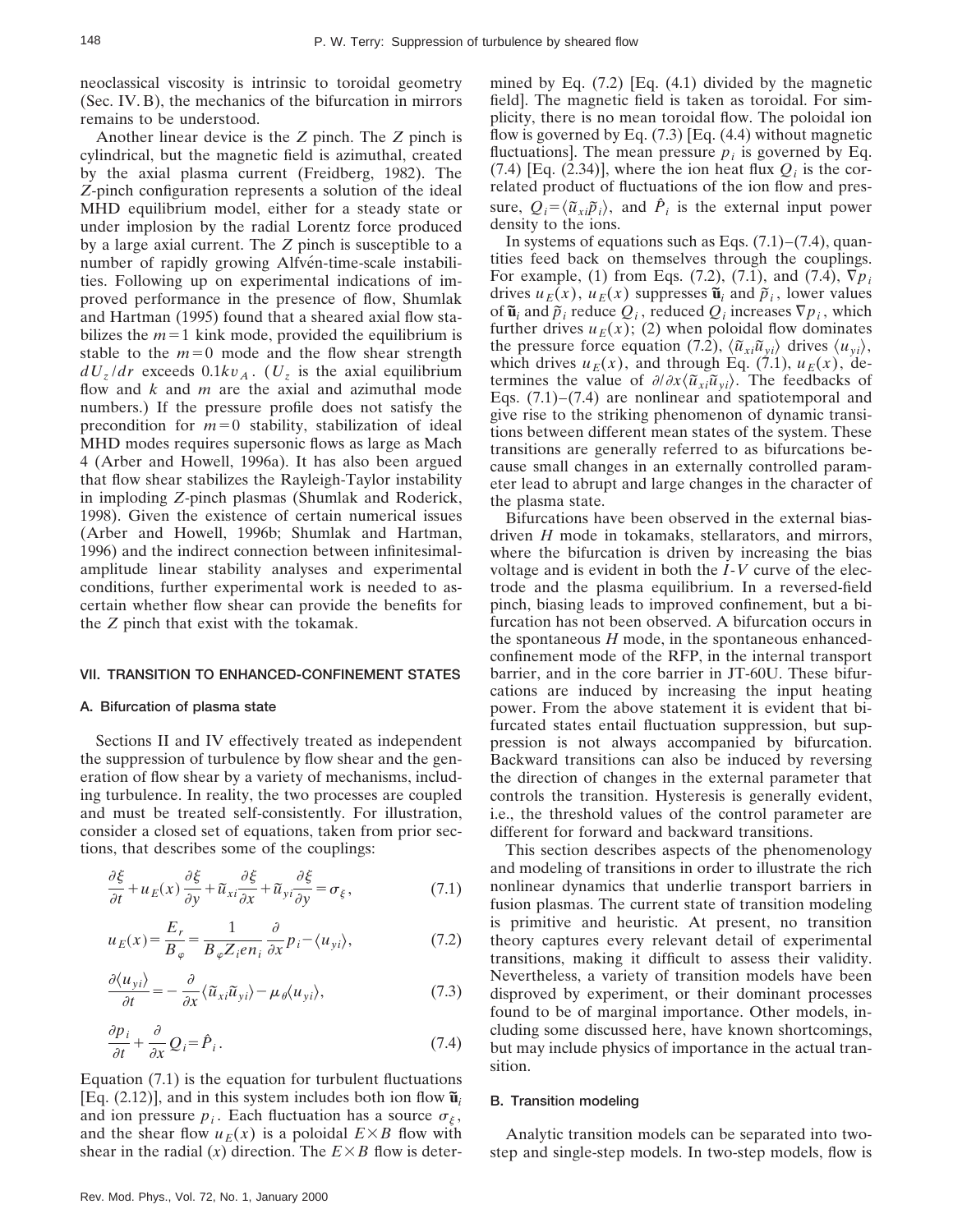first driven through a bifurcation that relies on the nonlinear variation of the neoclassical poloidal flow damping with flow speed. In the second step there is suppression of turbulence, profile steepening, and increased confinement. These result from the increased flow speed that accompanies the bifurcation, but do not contribute causally to the bifurcation. In single-step models, flow generation and turbulence suppression evolve as integral parts of the transition and cannot be separated. Nonlinear poloidal flow damping is not required. Singlestep transitions are divided into first- and second-order critical transitions. Transitions have recently been reported in the direct numerical simulation of edge fluid models (Rogers, Drake, and Zeiler, 1998). It has not been ascertained how these results compare with theoretical models.

#### 1. Two-step transition models

When a radial electric field and  $E \times B$  flow are externally driven, as in biased electrode experiments, the transition is intrinsically a two-step process (Cornelis *et al.*, 1994). A two-step scenario has also been proposed for the *H*-mode and internal barrier transitions, invoking a plasma drive mechanism for flow shear generation (Shaing and Crume, 1989; Shaing *et al.*, 1998). Because these models rely on nonlinear poloidal flow damping for bifurcation, they apply only to situations in which the dissipation is dominated by poloidal flow dynamics.

The transition observed in biased electrode experiments was modeled with the ion momentum and electric-field equations [Eqs. (4.3) and (4.1)] using experimental data to supply equilibrium quantities, such as the pressure gradient, at any desired time during the transition (Cornelis *et al.*, 1994). These two equations combine to yield a radial Ohm's law with an effective radial conductivity that depends on neoclassical flow damping. The Ohm's law is obtained by first noting that an equilibrium plasma current flows in the radial direction in response to a current injected into the plasma from the electrode. The plasma current enters the ion momentum balance [Eq.  $(4.3)$ ] through the  $J \times B$  force. The other contributors to the balance are the neoclassical viscous damping and ion-neutral friction, yielding

$$
\frac{1}{n_i}(J_r \hat{\mathbf{r}} \times \mathbf{B}) = \frac{\nabla \cdot \vec{\Pi}}{n_i} + m_i v_{i0} \mathbf{u}_i.
$$
 (7.5)

where  $n_i^{-1} \nabla \cdot \vec{\Pi}$  can be cast as the neoclassical viscous force  $m_i \mu_i \mu_i$  and  $v_i$  is the ion-neutral damping rate. This equation can be solved for **u***<sup>i</sup>* and substituted into the equation for the radial electric field [Eq. (4.1)] to yield Ohm's law. The conductivity is equal to a linear combination of the neoclassical flow-damping rate and the ion-neutral collision rate. As noted in Sec. IV. B. 2, the neoclassical flow-damping rate  $\mu_{\theta}$  has a maximum value at  $u_{\theta} = u_{Ti} B_{\theta} / B_{\varphi}$  (see the dotted curve in Fig. 1 of Shaing and Crume, 1989). Above this critical flow, which corresponds to the critical electrode current and bias voltage, the neoclassical viscosity drops, leading to a larger flow and smaller electrode current. Cornelis *et al.* (1994) compare measured and predicted radial electricfield profiles, using a variety of theoretical models for the neoclassical viscosity. All agree qualitatively with the experimental data, but there are distinct quantitative differences.

The two-step model for a spontaneous *H*-mode transition invokes ion-orbit loss to drive a radial electric field within a banana orbit of the separatrix (Sec. IV. B.4). Through orbit squeezing, the width of the banana orbit depends on the  $E \times B$  flow shear, becoming smaller as the shear increases. If, through a similarity relation, the flow shear is proportional to the flow, the torque supplied by orbit loss is maximum for zero flow and falls to zero at higher flow speeds due to the squeezing effect. The torque goes as  $v_{*i}(v_{*i} + \alpha^4 u_{pm}^4)^{-1/2} \exp[-(v_{*i} + \alpha^4 u_{+i}^4)^{-1/2}]$  $+\alpha^4 u_{pm}^4$  <sup>1/2</sup>], where  $v_{\ast i}$  is the rate at which ions are collisionally scattered across the separatrix from a trapped orbit to an untrapped orbit,  $\alpha$  is the form factor that relates the flow shear to the flow speed (Shaing and Crume, 1989), and  $u_{pm} = (u_{Ti}B_\theta)^{-1} \left[ u_\theta B_\varphi \right]$  $-(Z_i en_i)^{-1} \nabla p_i$  is the poloidal flow, normalized and adjusted by the pressure contribution in the radial momentum balance equation. The collision rate  $v_{\ast i}$  is normalized to the bounce rate, or inverse time for an ion to move between the turning points in the magnetic mirror. For an ion to be trapped in the mirror field, and therefore have a banana orbit,  $v_{\star i}$  must be less than unity, i.e., the ion must not scatter from its trapped orbit before reaching a turning point. The neoclassical viscous force is linear at small flow velocities, where it behaves like a standard viscous drag. Above  $u_E = u_{Ti} B_\theta / B_\varphi \approx 1$ , it turns over and falls to zero. The viscosity also has an overall proportionality to the collision rate  $v_{*i}$ , because the drag involves collisional friction between untrapped and trapped ions.

The steady-state  $E \times B$  flow is determined from the balance of the applied torque and the viscous force. When the collision rate  $v_{\star i}$  is large, the torque and the drag balance at a small flow speed, in the parameter region where the viscous force is linear in flow speed. This balance corresponds to the *L* mode. As the collision rate decreases, three solutions become possible. One continues the branch with small flow speed and two occur for a larger flow speed, in the parameter region where the viscous force becomes weaker with increasing flow speed. The branch with the largest flow speed is stable (as is the *L*-mode branch) and represents the *H* mode. At still weaker collision rates, the *H*-mode branch is the only solution yielding a steady flow. The appearance of the *H*-mode branch allows for a bifurcation of the equilibrium to a state with large flow shear.

In this transition model, the transport barrier is formed within approximately one poloidal gyroradius (ion banana width)  $[Eq. (4.6)]$  of the separatrix or limiter. The width of the barrier region is squeezed by *E*  $\times B$  flow, so the poloidal gyroradius is an upper limit. For electric-field generation,  $v_{\star i}$  must be less than unity, and the poloidal Mach number should change from less than one to greater than one as the plasma goes from *L* mode to *H* mode. Experimental data on the *H*-mode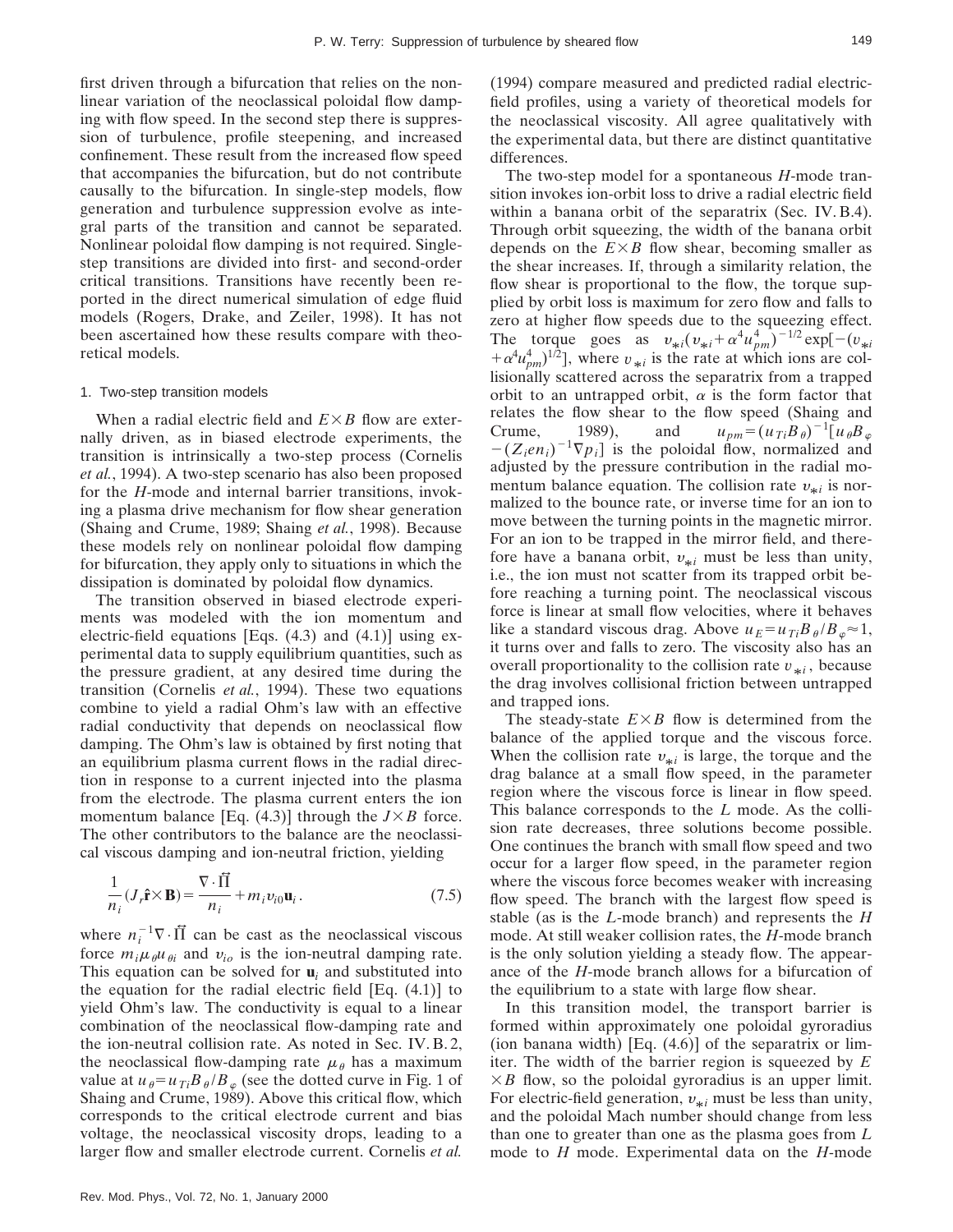transition have been examined for evidence of these features. While the model reproduces qualitative features of the *H* mode, there are serious quantitative discrepancies related to these theoretical constraints. Measurement of  $u_{nm}$  before and after the transition shows that it passes through the critical value of unity, consistent with theory (Burrell *et al.*, 1992). However, the barrier width does not change under variation of the poloidal field and can be as large as six times the poloidal gyroradius. The normalized collision rate  $v_{\ast i}$  is more than an order of magnitude larger than unity in JFT-2M (Ida *et al.*, 1990) and can vary from 1 to 14 in DIII-D (Carlstrom and Groebner, 1996).

A two-step transition theory has also been proposed for the transition to the internal transport barrier in TFTR (Shaing *et al.*, 1998). The ion-electron flux difference created by the large toroidal ripple of TFTR (Sec. IV.C) is invoked to create a radial electric field in the core. Although the plasma rotation is principally toroidal, the dominant dissipation process is the damping of poloidal flow. Like two-step edge bifurcation models, the nonlinear variation with flow of the neoclassical poloidal viscosity produces the bifurcation. The internal transport barrier transition in TFTR produces a rapid poloidal spinup with a subsequent return to pretransition rotation rates on a slightly longer time scale (Bell *et al.*, 1998). (As the flow relaxes, the pressure gradient, steepened by suppression of the heat flux, takes over as the driving mechanism for the radial field.) Because twostep transitions are governed by the nonlinearity of the poloidal flow damping, the decay of the flow transient is predicted to occur over a collisional relaxation time, which is much longer than that observed in TFTR.

## 2. First-order critical transition theory

In first- and second-order critical transition models, the suppression of turbulence by  $E \times B$  flow shear is an integral part of the transition dynamics. In analogy with the Landau theory of phase transitions (Landau and Lifshitz, 1980), the flow shear is the order parameter. In the simplest first-order model (Hinton, 1991), equilibrium balances from Eqs. (4.1) and (4.3) are combined with a model for the heat flux that incorporates shear suppression heuristically. The radial electric field is governed by Eq. (4.1) with the poloidal flow term dominating the right-hand side,  $E_r = -u_\theta B_\varphi$ . The poloidal flow is governed by Eq. (4.3) from a balance of terms that make up the anisotropic pressure force  $(n_i)^{-1} \nabla \cdot \vec{\Pi}$ . Using the standard neoclassical evaluation of  $\nabla \cdot \vec{\Pi}$  (Hinton and Hazeltine, 1976), we find that the flow is proportional to the ion temperature gradient,  $u_{\theta} = -\left(eB\right)^{-1} \mu \partial T/\partial r$ , where the dimensionless constant of proportionality  $\mu$  is given by  $\mu = 1.7 + \mu_1(v_{*i})^{-2}$  and  $\mu_1$  is a constant less<br>then unity. This model does not involve popliness veries than unity. This model does not invoke nonlinear variation of the flow damping above the poloidal sound speed. The radial shear in  $u_{\theta}$ , which directly relates to the  $E \times B$  flow shear, is given by

$$
\frac{\partial u_{\theta}}{\partial r} = -\frac{4\,\mu_l}{eB\,(v_{*i})^2 T} \left(\frac{\partial T}{\partial r}\right)^2,\tag{7.6}
$$

where the additional temperature-gradient factor arises from the dependence of  $v_{\ast i}$  on the temperature, and the second derivative of *T* is assumed to be smaller than the radial variation of  $v_{\ast i}$  that enters through the temperature gradient.

The local heat flux  $[Eq. (2.9)]$  is modeled by the expression

$$
Q = Q_n + \frac{Q_f}{1 + \gamma_f (\partial u_\theta / \partial r)^2},\tag{7.7}
$$

where  $Q_n$  is the neoclassical (collisional) heat flux,  $Q_f$  is the fluctuation-induced heat flux in the absence of flow shear effects, and the denominator is a model representation of shear suppression with  $\gamma_f$  a constant. For illustration, assume a Fick's law variation for the fluxes  $Q_n$ and  $Q_f$ , making both linear functions of the temperature gradient. The fluctuation-induced heat flux dominates the collisional heat flux when there is no shear flow, so the linear rise of  $Q_f$  with the temperature gradient is steeper than that of  $Q_n$ . The shear suppression factor introduces additional dependence on the temperature gradient through Eq. (7.6), yielding

$$
Q = Q_n + \frac{Q_f}{1 + \lambda_f (\partial T / \partial r)^4},\tag{7.8}
$$

where  $\lambda_f = \gamma_f (4\mu_1 / eBT)^2 (v_{*i})^{-4}$ . For reasonable values of the parameters  $\lambda_f$  and  $Q_n/Q_f$ , the net variation of the total local heat flux is as follows. For  $\partial u_{\theta}/\partial r$  $\langle \lambda_f^{-1/4}, \rangle$  the local heat flux is dominated by the fluctuation-induced flux with negligible shear suppression,  $Q \cong Q_f$ . For gradients just larger than  $\lambda_f^{-1/4}$ , the total local heat flux decreases with increasing gradient as a result of shear suppression. At still larger gradients the suppression of the fluctuation-induced flux is so strong that the local heat flux goes as the collisional flux, *Q*  $\cong Q_n$ . This behavior is shown in Fig. 13.

The transition is manifested as a discontinuity of the temperature gradient. The discontinuity appears when the temperature gradient is determined by equating the local heat flux [Eq. (7.8)] to the heat flux at the boundary of the local region under consideration. When the auxiliary heating power is low, the boundary flux is low. Equating Eq. (7.8) with a small boundary flux yields a temperature gradient from the linear part of Eq. (7.8) where  $Q \cong Q_f$ . The boundary flux has a critical value when it is equal to the local heat flux at its maximum, where flow shear begins to suppress the fluctuationinduced heat flux. For a boundary flux slightly above the critical value, the intersection shifts discontinuously to the part of Eq. (7.8) where  $Q \cong Q_n$ , and the gradient is much larger than  $g_1$ . The flow shear also changes discontinuously as the boundary heat flux passes through the critical value. The temperature profile is determined by equating *Q* with the boundary heat flux at each point and integrating from the edge inward. If the boundary flux at the edge is above the critical value, the boundary flux deeper in the plasma falls below the critical value,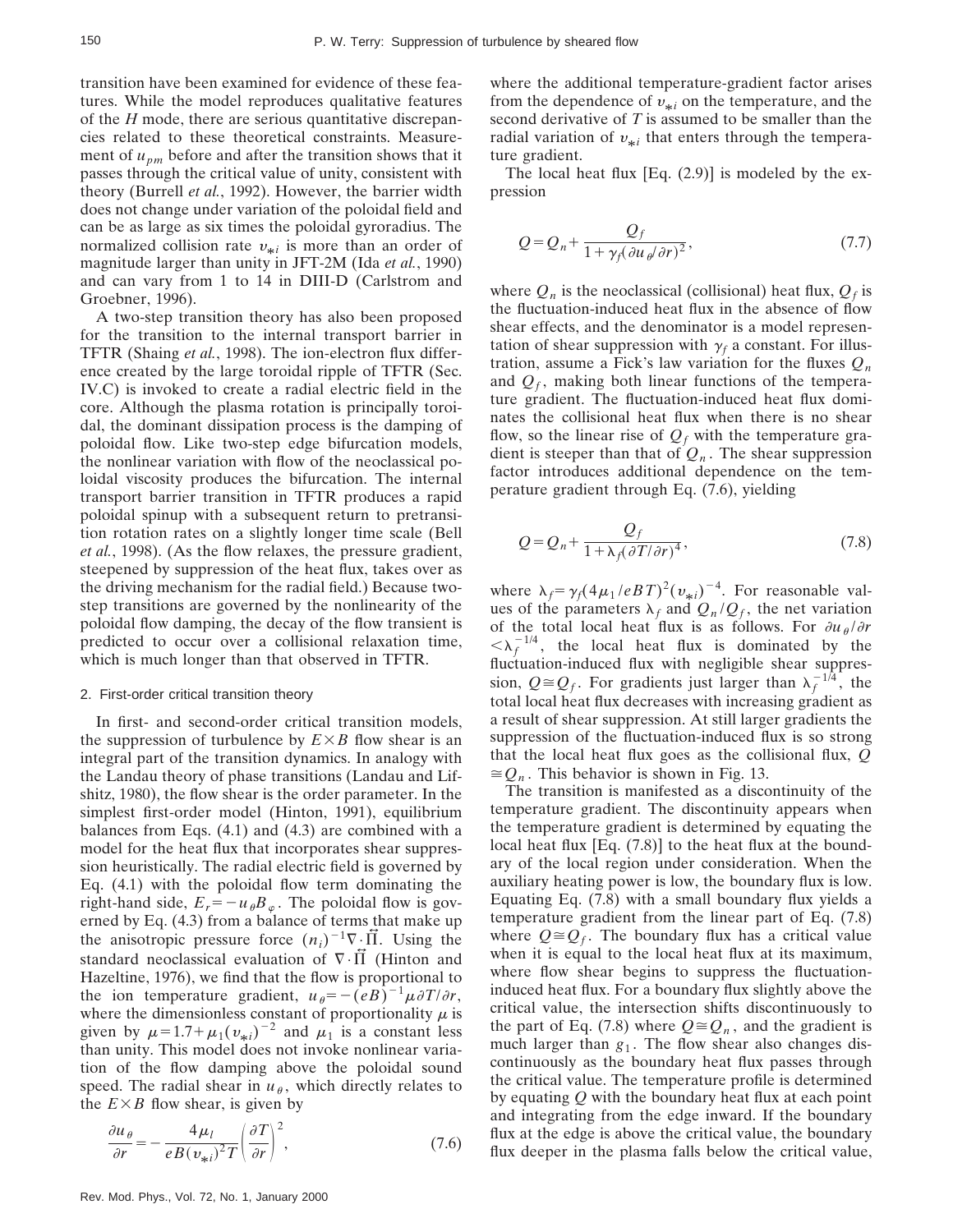

Flux

FIG. 13. Local heat flux as a function of the temperature gradient in a model for first-order critical transitions. For small values of the gradient the flux is dominated by turbulence  $(Q = Q_f)$ . For larger gradients, flow shear suppresses turbulent heat transport and approaches the collisional heat flux *Qn* asymptotically. The temperature gradient is determined by equating the local flux [Eq. (7.8)] with a boundary flux at the edge of the local region. When the boundary flux just exceeds  $Q_{\text{crit}}$ , the gradient shifts for  $g_1$  to a value near  $g_2$ . Adapted from Hinton, 1991.

and the gradients inside that point correspond to the part of the local flux curve where  $Q \cong Q_f$  and  $\partial T/\partial r$  $\leq g_1$ . A steep temperature gradient and strong flow shear thus form in an edge region, as in the *H* mode.

This transition is analogous to the first-order critical transition occurring, for example, between the liquid and gas phases of a fluid (Landau and Lifshitz, 1980). The order parameter can be chosen to be either the temperature gradient or the flow shear. The temperature parameter of the Landau phase transition is replaced by the boundary heat flux. As the boundary flux passes through the critical value, the order parameter jumps discontinuously. Figure 14 gives a schematic representation of this behavior. The jump in flow shear is analogous to the presence of latent heat in the liquid/gas phase transition. Characteristic of first-order phase transitions, there is hysteresis (Hinton, 1991). When the boundary heat flux is reduced from a large value through the critical point (*H-L* transition), the stable equilibrium on the  $Q \cong Q_n$  part of Eq. (7.7) remains stable down to the minimum of *Q*. For lower values, the gradient shifts discontinuously to smaller values where  $Q \cong Q_f$ . The critical flux for the back transition is thus lower than the critical flux for the forward transition.

An extension of the Hinton (1991) model incorporates both the particle and heat flux, yielding profiles for both density and temperature (Hinton and Staebler, 1993). Time-dependent effects associated with inward motion of the critical point in the *L-H* and *VH* transitions have also been modeled (Staebler *et al.*, 1994). A first-order transition model has been developed for the internal transport barrier transition (Diamond *et al.*, 1997). The local heat flux is replaced by an equation for the fluctuation energy. (These models do not account for the cross-phase effects of Sec. V.C, so the heat flux is simply proportional to the fluctuation energy.) The local fluctuation strength in the absence of flow shear has a spatial variation to account for the stabilizing effect of magnetic shear. The shear suppression factor is equivalent to that of Eq. (7.7). The poloidal flow is governed by the balance of pressure force and flow damping as in Hinton (1991), but the density profile is evolved instead of the temperature profile. This leads to an equation like Eq. (7.6), with  $\partial n/\partial r$  replacing  $\partial T/\partial r$ . The transition begins in the core where the fluctuation energy is minimum because of magnetic-shear stabilization and works its way outward until it stops at a position where the flow damping lowers the flow shear below the suppression threshold.

#### 3. Second-order critical transition theory

A second-order critical transition is possible when the Reynolds stress is larger than the ion pressure term in the ion momentum balance (Diamond *et al.*, 1994). The Reynolds stress drives a sheared poloidal flow against the dissipation of neoclassical flow damping. The sheared poloidal flow produces  $E \times B$  flow shear, which reduces fluctuations. The magnitude of the Reynolds stress depends on both the fluctuation energy and the flow shear. Two basic equilibrium states are possible under this coupling. There is a state in which the Reynolds stress is too weak to overcome the flow damping. Any perturbation of the flow decays to zero. The fluctuation energy is large because there is no flow shear. In the other state, the Reynolds stress is sufficient to drive a steady flow, whose shear suppresses turbulence. A transition to the second state represents a diversion of free energy from fluctuations into the mean flow, through the Reynolds stress.

A dynamical model for the second-order transition is derived from the poloidal momentum equation, Eq. (4.4), and an equation for the turbulent energy evolution. The latter is constructed from an appropriate turbulent amplitude equation by multiplying by the amplitude and taking an average over a suitable statistical ensemble. Equation (7.1) is a generic amplitude equation and Eq. (5.10) is a specific example for drift-wave turbulence. A statistical closure is applied so that the nonlinearity is proportional to the square of the turbulent energy. This process is detailed for Eq. (5.10) in Carreras *et al.* (1992). The form of the energy equation is

$$
\frac{1}{2}\frac{\partial E}{\partial t} = \gamma_0 E - \alpha_1 E^2 - \alpha_2 U E,\tag{7.9}
$$

where  $E$  is the fluctuation energy of the linearly unstable, energy-containing modes, and *U* is the square of a uniform mean flow shear strength in the region of the unstable modes. The first term on the right-hand side is the linear instability term, describing injection of energy at the rate  $\gamma_0$ . The second term represents spectral transfer of energy away from the unstable modes into damped modes at the rate  $\alpha_1 E$ . In a steady state without flow shear, the turbulent energy is fixed by the balance of the injection rate with the spectral transfer rate,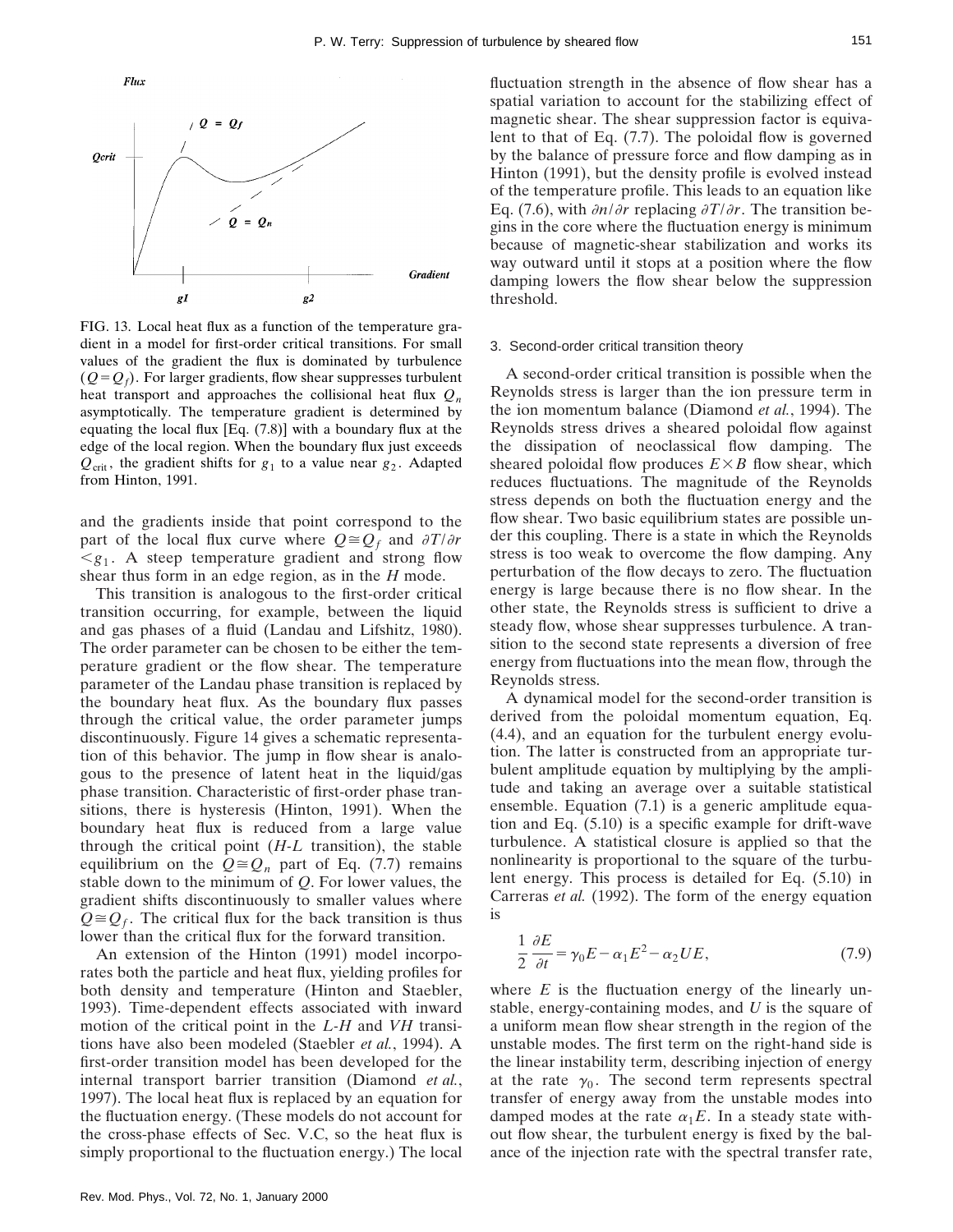yielding  $E = \gamma_0 / \alpha_1$ . The third term describes shear suppression, lowering the steady-state turbulent energy when *U* is nonzero. Specific forms for  $\gamma_0$ ,  $\alpha_1$ , and  $\alpha_2$  are given in Diamond *et al.* (1994) for a variety of turbulence models.

An equation for *U* is obtained by taking a radial derivative of the poloidal ion momentum balance and multiplying by the radial derivative of the mean poloidal flow. This equation must also be closed in order to express the Reynolds stress as a function of *U* and *E*. The equation for *U* is

$$
\frac{1}{2}\frac{\partial U}{\partial t} = -\mu U + \alpha_3 U E, \qquad (7.10)
$$

where  $\mu$  is the poloidal flow-damping rate and  $\alpha_3$  is a constant. The first term on the right-hand side is the neoclassical flow-damping rate, modeled in the linear regime below the poloidal sound speed, and the second term is the closure of the Reynolds stress. The definition of the Reynolds stress [Eq. (2.11)] directly leads to linear scaling with fluctuation energy. The linear dependence on *U* reflects the fact that the asymmetry required for a nonzero Reynolds stress can be induced by the flow shear (as it shears and tilts fluctuations). For example, consider the Reynolds stress of the linear eigenmode of the drift-wave equation (5.10). The eigenmode is (Carreras *et al.*, 1992)

$$
\phi_k = \phi_0 \exp\left(\frac{1+i}{\sqrt{2}} \frac{\xi_k^2}{W_k^2}\right) \exp\left[\frac{-1}{2\sqrt{2}W_k^2} (x - \xi_k)^2\right]
$$

$$
\times \exp\left[\frac{-i}{2\sqrt{2}W_k^2} (x + \xi_k)^2\right],
$$
(7.11)

where  $W_k$  is the mode width  $\Delta$  evaluated at the oscillation frequency  $\omega = k_y U(0) + k_y U_D$ , and  $\xi_k = \Delta^3 S / 2\rho_s^2$  is proportional to the flow shear. The other parameters were defined in Sec. V.A.2. When the flow shear is zero,  $\xi_k=0$ , and the radially symmetric Gaussian gives a zero Reynolds stress. The asymmetry induced by  $\xi_k$  leads to a nonzero Reynolds stress, whose radial derivative is (Terry *et al.*, 1994)

$$
\frac{\partial}{\partial x} \langle \tilde{u}_x \tilde{u}_y \rangle = C_s^2 \rho_s^2 \frac{\partial}{\partial x} \sum_{k_y} \left\langle -ik_y \phi_{-k} \frac{\partial \phi_k}{\partial x} \right\rangle
$$

$$
= C_s^2 \rho_s^2 \sum_{k_y} k_y \xi_k \Delta^{-3} |\phi_0|^2, \qquad (7.12)
$$

where  $\phi_k$  and  $\phi_0$  are dimensionless potentials under the normalization by  $T_e/|e|$  introduced with Eq. (5.10). The factor  $\xi_k$  leads to the linear scaling with respect to *U* of the third term of Eq.  $(7.10)$ . Equation  $(7.12)$  is a manifestation of the radial symmetry breaking required for a nonzero Reynolds stress, as discussed in Sec. IV.B.1.

Equations (7.9) and (7.10) have fixed points given by (1)  $E = \gamma_0 / \alpha_1$ ,  $U = 0$  and (2)  $E = \mu / \alpha_3$ ,  $U = (\gamma_0)$  $-\alpha_1\mu/\alpha_3/\alpha_2$ . The first fixed point corresponds to an *L*-mode state with no flow shear and a fluctuation energy given by the balance of linear growth rate and spec-



FIG. 14. First-order critical transition with  $dU_{\theta}/dr$  as the critical parameter and *Q*boundary as the effective temperature in the Landau theory. The order parameter is discontinuous at  $Q_{\text{crit}}$ .

tral transfer rate. It is stable when  $\gamma_0 \leq \alpha_1 \mu/\alpha_3$ . The second fixed point has finite flow shear and a suppressed fluctuation energy and thus corresponds to the *H* mode. It is stable for  $\gamma_0 > \alpha_1 \mu / \alpha_3$ . The control parameter can be taken as the linear growth rate  $\gamma_0$ , which increases when auxiliary heating is applied and gradients are steepened by the deposited power. (It could also be taken as the damping rate  $\mu$ , which decreases when auxiliary heating is applied and the edge temperature is increased.) When the control parameter  $\gamma_0$  increases, the *L*-mode fixed point becomes unstable and the system transits to the stable *H*-mode fixed point. The flow shear increases from zero to its *H*-mode value as the fluctuation energy drops from its *L*-mode value to the reduced *H*-mode value.

The flow shear is continuous across the transition, as can be seen by evaluating the *H*-mode flow  $U = (\gamma_0)$  $-\alpha_1\mu/\alpha_3/\alpha_2$  at the transition threshold  $\gamma_0 = \alpha_1\mu/\alpha_3$ . The derivative of *U* with respect to  $\gamma_0$  is discontinuous. This behavior is analogous to second-order critical transitions in the Landau theory. The order parameter can be chosen to be  $U^{1/2} \approx du_\theta/dr$ . The growth rate is the effective temperature parameter. The transition, illustrated in Fig. 15, can be directly compared to the firstorder transition of Fig. 14, as both have the same order parameter, and the temperature parameters are directly related through the dependence of the turbulent heat flux on the instability drive  $\gamma_0$ . As a second-order transition, there is no hysteresis in the transition threshold. However, the rate at which the system transits from one fixed point to the other is different in the forward and backward transitions (see Fig. 2 of Diamond *et al.*, 1994).

Second-order transition dynamics have been invoked to explain the transient poloidal spinup in the internal transport barrier transition (Newman *et al.*, 1999). The Reynolds stress generates a flow that initiates shear suppression and the steepening of the pressure gradient. As the pressure gradient increases, it becomes the primary driver of the radial electric field and the flow relaxes to its pretransition state. Both the spinup and relaxation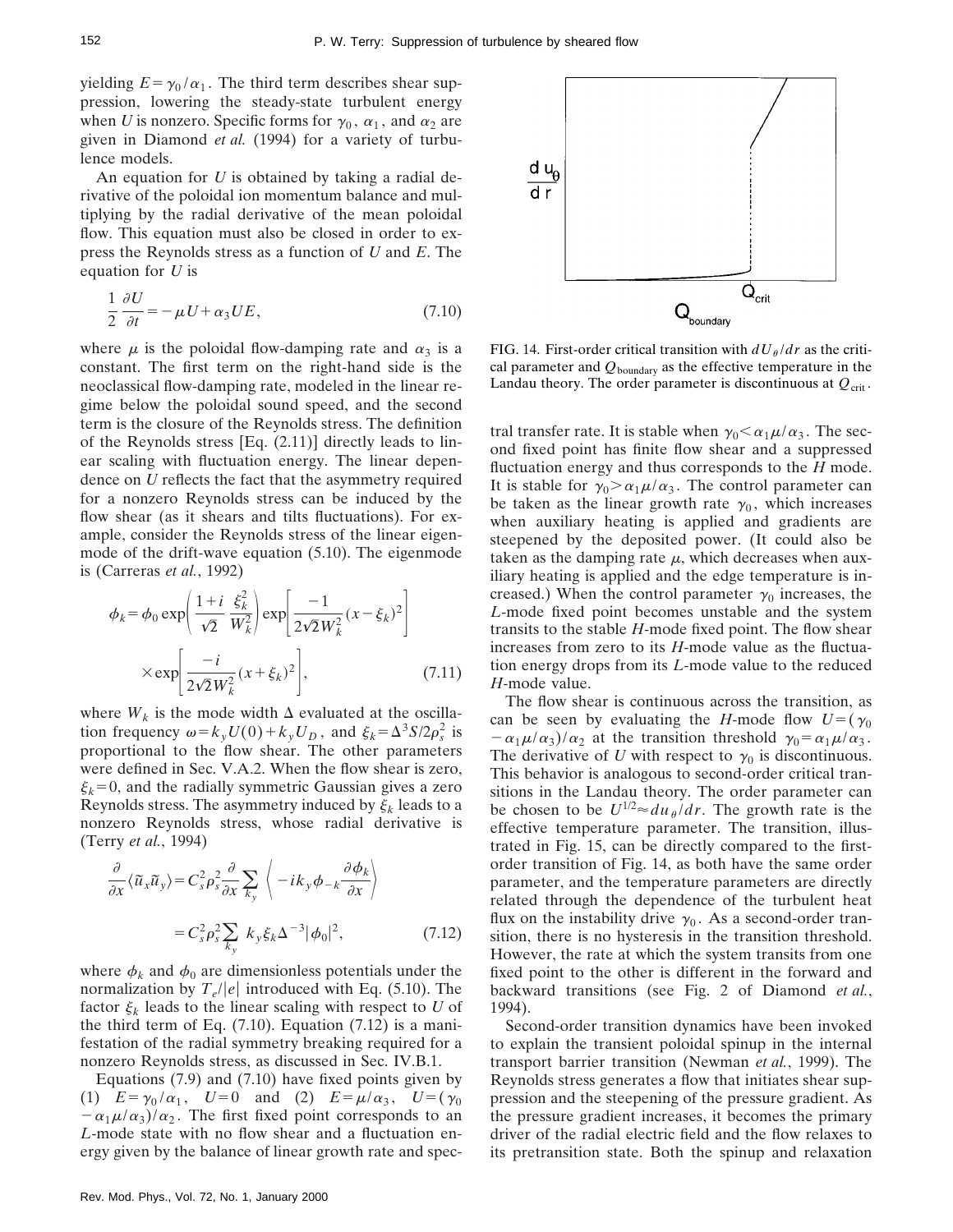

FIG. 15. Second-order phase transition associated with shear generated by the Reynolds stress. There is no discontinuity of the order parameter  $dU_{\theta}/dr \approx U^{1/2}$ , but its slope is discontinuous at the critical value of the effective temperature parameter.

are driven by the Reynolds stress and occur on similar time scales, as observed in experiment. A transient spike in the poloidal flow also occurs in models that include stabilizing flow curvature as the dominant agent for turbulence suppression (see Fig. 2 in Terry *et al.*, 1994). Both cases illustrate a reciprocity principle intrinsic to Reynolds stress-driven transitions. Whenever there is sufficient shear to suppress fluctuations, the Reynolds stress as modified by the shear is of sufficient magnitude to modify the flow shear. Even in first-order transitions, this holds for a few turbulent correlation times before reduced fluxes have steepened the pressure gradient to the point where it can dominate the radial force balance. Thus second-order transition dynamics are likely to apply on short time scales, with first-order transition dynamics entering on longer time scales of the pressure evolution. Second-order transition dynamics also play a role in bifurcation models based on Galerkin projections for quasicoherent nonlinear evolution close to a stability threshold (Beyer and Spatschek, 1996), complementing treatments that assume fully developed turbulence. Second-order transitions have elements in common with temporally and spatially evolving Reynolds stress-driven atmospheric flows such as the quasibiennial oscillation (Holton and Lindzen, 1972; Plumb, 1977).

# **C. Transient phenomena**

Fluctuation activity does not cease after transition. In addition to residual small-scale turbulence, the *H* mode has a class of fluctuations known as edge-localized modes (ELM's). There are several types of ELM's distinguished by gross features, including amplitude, frequency, and temporal characteristics relating to intermittent behavior. Large-amplitude ELM's can eject a fraction of the particles and heat stored in the plasma edge region without terminating the plasma discharge. They thus provide some control of edge gradients. In the future they may be useful in removing helium ash from a burning plasma. Under some circumstances ELM's behave as a transient return to *L* mode. This has led to modeling studies of ELM's based on limit-cycle solutions of transition models like the ones presented in this section. It is also possible that ELM's are a global instability driven by the steep gradients caused by transport reduction. While ELM's are an important issue in the use of transport barriers in fusion plasmas, they are beyond the scope of this review. A discussion of ELM's can be found in Itoh and Itoh (1996).

#### **VIII. GENERALIZATION TO RELATED SYSTEMS**

Previous sections have presented extensive experimental, analytical, and computational work describing the suppression of turbulence and transport by  $E \times B$ flow shear in fusion plasmas. As is apparent from the generality of Sec. II, shear suppression is a universal feature of advection of turbulence by stable, sheared mean flow. In this section generalizations and applications to nonplasma systems are considered. As in fusion plasmas, turbulence in these systems is approximately 2D, and the generalization carries over directly. The effect of stable flow shear on turbulent decorrelation in fully 3D systems remains to be investigated.

# **A. Coherent vortices in navier-stokes turbulence**

Suppression of turbulent vorticity transport by flow shear leads to spatial intermittency in decaying 2D Navier-Stokes turbulence (Terry, 1989; Terry, Newman, and Mattor, 1992). Intermittency manifests itself as the emergence of coherent vortices in simulations that initialize homogeneous turbulence from a Gaussian random distribution of vorticity with no mean flow (McWilliams, 1984). As the turbulence decays under a hyperviscous damping, certain eddies emerge as coherent vortices, avoiding mixing by ambient fluctuations and persisting for a large number of eddy turnover times. The vortices are patches of intense localized vorticity characterized by a particular variation within the vortex of a quantity called the Gaussian curvature. The Gaussian curvature is the difference of the mean squared shear stress,  $(\partial V/\partial x - \partial U/\partial y)^2 + (\partial U/\partial x)$  $(\partial V/\partial y)^2$ , and the mean squared vorticity. (Here *U* and *V* are the total flow velocities in the *x* and *y* directions.) The Gaussian curvature is strongly positive in the vortex core and strongly negative in the edge. Contours of Gaussian curvature for a coherent vortex are shown in Fig. 16. Because the coherent vortices avoid transferring their vorticity into the turbulent cascade, they persist long after ambient turbulence has been viscously dissipated through its cascade to the Kolmogorov scale (Sec. II.A.1). A central question in the physics of intermittency is what physical process or processes permit a coherent vortex to avoid the turbulent mixing that causes eddies to decay in an eddy turnover time. One such process is shear suppression of turbulence. Localized vorticity fluctuations have a flow profile in which flow shear is largest at their edges. Those whose initial vorticity is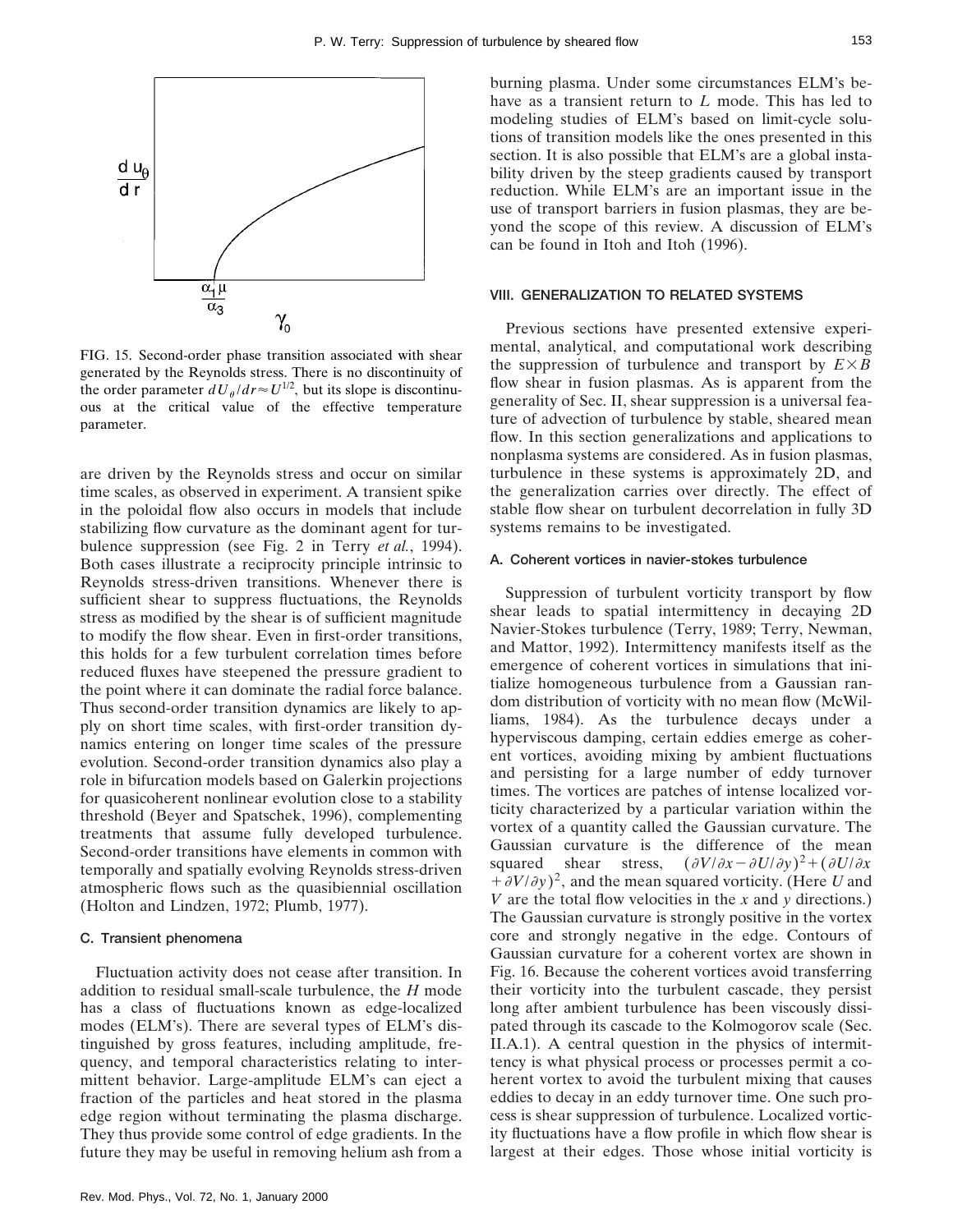sufficiently more intense than ambient fluctuations have an edge flow shear that satisfies Eq. (2.17), and ambient turbulence and its transport of vorticity are suppressed. Those whose initial vorticity is comparable to that of ambient turbulence cannot suppress ambient turbulence. They participate in the cascade of energy to the Kolmogorov scale and decay in an eddy turnover time.

The interaction of an intense symmetric vortex with the ambient turbulence can be described by a two-time scale analysis of the Navier-Stokes equation. The origin of a polar coordinate system is placed at the center of the vortex. With a Fourier-Laplace transform of the turbulent vorticity  $\xi(r,\theta,t)$ ,

$$
\xi_{n,\gamma} = \int_0^\infty dt \, \exp(-\gamma t) \int_0^{2\pi} d\vartheta \, \exp(in\vartheta) \xi(r,\vartheta,t). \tag{8.1}
$$

the  $n=0$  component is the symmetric vortex and  $n \ge 1$  is the turbulence. Turbulent vorticity fluctuations will be referred to as eddies. The  $n=0$  component evolves on a slow time scale under the action of turbulent mixing. On a rapid time scale the vortex can be treated as stationary. The evolution of the turbulence is identical to that of Sec. II.B.3 and is given by Eq. (2.29),

$$
[\gamma_n - i(r - r_0)n(\bar{u}/r)_r]\xi_{n,\gamma} - \frac{1}{r\partial r}\left(rD_n \frac{\partial \xi_{n,\gamma}}{\partial r}\right) + \frac{n^2}{r^2}D_n\xi_{n,\gamma} = -\frac{in}{r}\phi_{n,\gamma}\frac{\partial \Xi}{\partial r},
$$
(8.2)

where the terms on the left-hand side are defined after Eq. (2.29), the source is the turbulent advection of the vortex vorticity  $\Xi$ , and  $\phi$  is the turbulent stream function, related to the turbulent vorticity in the usual way with  $\nabla^2 \phi \rightarrow r^{-1} \partial/\partial r (r \partial \phi_{n,y}/\partial r) - n^2 r^{-2} \phi_{n,y} = \xi_{n,y}$ . The vortex flow has been Taylor expanded about a point  $r_0$ in the region near its edge where shear is strongest. Only the linear variation is retained. The turbulent velocity is  $\mathbf{u} = -\nabla \phi \times \mathbf{z}$ , where **z** is the unit vector perpendicular to the plane of variation. The slow-scale vortex evolution equation is

$$
\frac{\partial \vec{\Xi}}{\partial t} + \frac{1}{r} \frac{\partial}{\partial r} \bigg[ r \int_{-i\infty + \gamma_0}^{i\infty + \gamma_0} d\gamma' \sum_{n} \left( \frac{-in}{r} \phi_{-n, -\gamma'} \xi_{n, \gamma'} \right) \bigg] = 0,
$$
\n(8.3)

where the integral is the inverse Laplace transform of the turbulent vorticity flux, and the overbar on  $\Xi$  indicates an average over the rapid time scale.

Equation (8.2) is solved by inverting the operator of the left-hand side using a Green's function,

$$
\xi_{n,\gamma}(r) = \int dr' G_n(r|r') \frac{-in}{r'} \phi_{n,\gamma} \frac{\partial \Xi}{\partial r'} = 0, \quad (8.4)
$$

where  $G_n(r|r')$  is the solution of

$$
D_{n}\frac{1}{r}\frac{\partial}{\partial r}\left(r\frac{\partial G_{n}}{\partial r}\right)-\gamma_{n}G_{n}+i\Omega'_{n}(r-r')G_{n}
$$

$$
-\frac{n^{2}}{r^{2}}D_{n}G_{n}=\delta(r-r'), \qquad (8.5)
$$

and  $\Omega'_n = n(\bar{u}/r)_r = n\partial(\bar{u}/r)/\partial r|_{r_0}$  is the shear strain rate. When Eq. (8.4) is substituted into Eq. (8.3), an equation is obtained that describes the mixing of the vortex vorticity by the turbulence through an effective eddy viscosity  $D_{v}$ :

$$
\frac{\partial \vec{\Xi}}{\partial t} - \frac{1}{r} \frac{\partial}{\partial r} \left( r D_v \frac{\partial \vec{\Xi}}{\partial r} \right) = 0,
$$
\n(8.6)

$$
D_v = -\int_{-\infty+\gamma_0}^{i\infty+\gamma_0} d\gamma' \int dr' \sum_n \left(\frac{n^2}{rr'}\right) G_n(r|r')
$$
  
 
$$
\times \langle \phi_{-n,-\gamma'}(r) \phi_{n,\gamma'}(r') \rangle.
$$
 (8.7)

Note that  $D<sub>v</sub>$  is an integral operator and quantities to its right are understood to have  $r \rightarrow r'$ . From Eq. (8.7) the rate at which the vortex vorticity is mixed depends on the turbulence level  $|\phi_{n,y'}|^2$ . The Green's function also depends on the turbulent amplitude through the turbulent diffusivity  $D_n$ , and on the shear straining of turbulence by the shear of the vortex flow through  $\Omega'_n$ .

When the vortex flow has weak shear, the Green's function is dominated by the turbulent diffusivity and  $G_n \sim D_n^{-1}$ . This combines with the  $|\phi|^2$  factor to make the vortex mixing rate go as the eddy turnover time  $\left(\frac{\partial^2 D_v}{\partial r^2} \sim nu/r \sim n^2r^{-2}\phi\right)$ . In this case the vortex is indistinguishable from a turbulent eddy and it decays, like all eddies, on the eddy turnover time scale. When the vortex flow has strong shear, the Green's function is determined by the balance of the large shear strain rate  $\Omega'_n(r-r')$  and the turbulent diffusivity. As described in Sec. II.B, this balance is achieved by a reduction of the radial scale, yielding  $\tau_s = \tau_N$  [Eq. (2.16)] in the region of flow shear. The Green's function is thus proportional to  $\tau_s$ , i.e.,  $G_n \propto \Omega_n^{\prime - 1}$ , giving a reduction in the magnitude of  $D<sub>v</sub>$ . Consequently the vortex survives for many eddy turnover times. Moreover, the radial scale of ambient turbulence is reduced [Eq. (2.15)]. This means that diffusion of turbulence at the vortex periphery into the vortex is confined to a narrow layer whose width is given by Eq. (2.32). These features are reflected in the solution of  $D<sub>v</sub>$ , obtained from asymptotic boundary layer analysis in the limit of strong shear, or  $\varepsilon_s^{-1} = a^3 \Omega_n^{\prime}/D_n \gg 1$ , where *a* is the radius of the vortex. The effective viscosity  $D<sub>v</sub>$  is given by

$$
D_v \sim \int d\gamma \sum_n \left( \frac{-in^2 |\phi_{n,\gamma}|^2}{r^2} \right) \frac{S \Omega_n^{\gamma - 1}}{(r - r_0)^{1/4} (a - r_0)^{3/4}} \times \exp \left[ \frac{2}{3} \left( \frac{-i \Omega_n^{\gamma}}{D_n} \right)^{1/2} (r - r_0)^{3/2} \right],
$$
\n
$$
(\varepsilon_s^{-1} \gg 1), \tag{8.8}
$$

where *S* is a weakly varying structure function of order unity. Due to phase mixing in summing the exponential of a complex argument, the effective viscosity is dominated by  $n=1$ . Moreover, the real part of the argument of the exponential makes  $D<sub>v</sub>$  different from zero only within a narrow exponential layer of thickness  $(D_n/\Omega'_n)^{1/3}$  at the vortex edge. Stronger vortices (rela-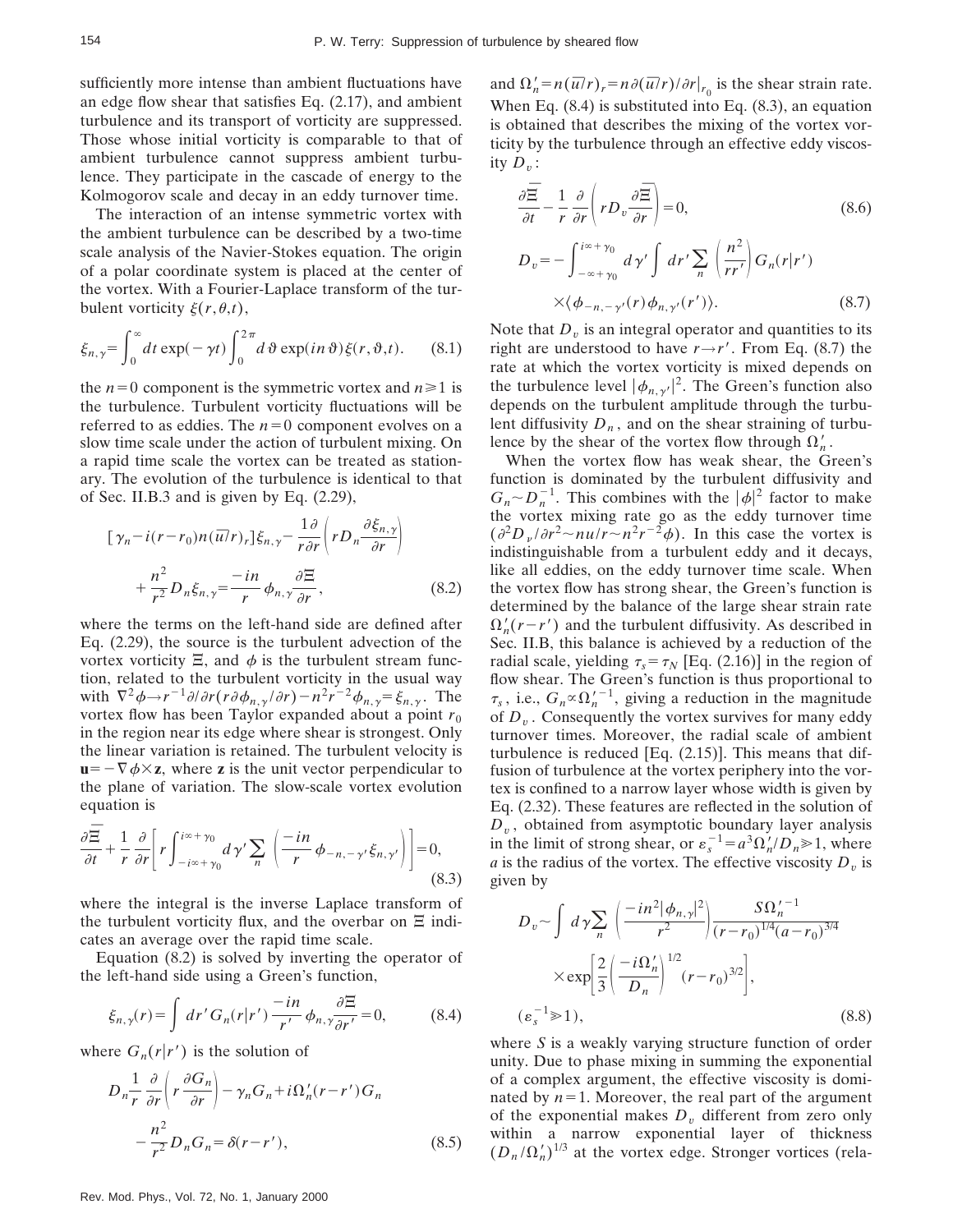tive to ambient fluctuations) have a larger value of  $\varepsilon_s^{-1}$ and therefore a smaller effective viscosity. For turbulence to mix the vortex, it must diffuse into the vortex, extending the edge layer inward. This process is greatly slowed by the weakness of the viscosity and its localization within a narrow layer.

The condition  $\varepsilon_s = D_n/a^3 \Omega'_n < 1$  is dimensionally equivalent to the condition that the vortex vorticity exceed the rms turbulent vorticity,

$$
\frac{\Xi_0}{\langle \xi^2 \rangle^{1/2}} > 1,\tag{8.9}
$$

where the rms average is computed for an ensemble of fluctuations in the vicinity of the vortex and  $\Xi_0$  is the vortex vorticity at  $r=0$ . Equation (8.9) indicates that a vorticity fluctuation becomes coherent if it lies in the tail of the vorticity probability distribution function. For decaying turbulence, fluctuations initially in the core of the probability distribution function, distinguished by  $\Xi_0/\langle \xi^2 \rangle^{1/2}$  < 1, decay as part of the Kolmogorov cascade. Fluctuations in the tail  $(\Xi_0 / \langle \xi^2 \rangle^{1/2} > 1)$  decay at a far slower rate, causing the tail probability to become enhanced with time. A Kolmogorov cascade with no coherent vortices implies a Gaussian probability distribution function. Thus an initial Gaussian distribution function will evolve so that its core remains Gaussian while its tail develops an enhanced non-Gaussian feature. This type of evolution is observed in intermittent turbulence. (Interactions between two coherent vortices, which also affect the probability distribution function, have not been treated.)

The observed Gaussian curvature profile in the region of a coherent vortex directly indicates that the shear suppression criterion  $\varepsilon_s$ <1 is satisfied. The Gaussian curvature of the vortex flow is  $C_v = r^2 n^{-2} \Omega_n^2 - \Xi^2$ , while the total Gaussian curvature is

$$
C_T = \frac{r^2 \Omega_n^2}{n^2} - (\Xi^2 + \langle \xi^2 \rangle). \tag{8.10}
$$

The turbulent vorticity is included in Eq. (8.10) to account for the total squared vorticity. It is of importance near  $r=a$ , where the vortex vorticity is zero. (The vanishing of vorticity at the vortex radius is implicit in the stipulation that the vortex be localized.) The turbulent shear stress is not included in Eq. (8.10) because it is dominated by the vortex shear stress in the edge, and fluctuations are small near the center. The observed negative Gaussian curvature near the centers of the coherent vortices (McWilliams, 1984) reflects the fact that  $r^2 \Omega_n^2 n^{-2}$  vanishes there. At the edge,  $\Xi^2$  vanishes and positive Gaussian curvature implies that  $a^2 \Omega_n^2 n^2 > \langle \zeta^2 \rangle$  $\approx D_n^2 a^{-4}$ , reproducing  $\varepsilon_s$ <1.

The emergence of coherent vortices in 2D decaying Navier-Stokes turbulence thus provides an example of shear suppression in a neutral fluid and at the same time the elucidation of one mechanism responsible for intermittency in fluid turbulence.

#### **B. Transport of stratospheric constituents**

The atmosphere contains many trace gases and particulates, which while advected by flows as passive sca-

Rev. Mod. Phys., Vol. 72, No. 1, January 2000

lars, play a crucial role in the other processes. Ozone and chlorofluorocarbons (CFC's) are examples. The transport of constituents is an important factor in their local concentrations. Significant transport occurs from convection in large-scale circulations and flow patterns. These flows are more coherent than turbulent, and the associated transport and mixing can be described by a process referred to as chaotic mixing (Pierrehumbert, 1991). Turbulence, though often not the dominant agent, also plays an important role in constituent transport. Turbulence is responsible for flattening constituent concentration gradients after wave-breaking instabilities in regions descriptively called surf zones (McIntyre and Palmer, 1984). Many observations do not resolve the turbulent fluctuations but their presence is inferred by other means. For example, global modeling of constituent concentrations using transport codes requires turbulent diffusivities to reproduce observed concentrations.

#### 1. Meridional transport across zonal flows

Localized barriers to meridional (north-south) transport of constituent concentrations are commonly ascribed to regions in the stratosphere with steep concentration gradients. The gradients can arise from a variety of processes, e.g., when rapid advection brings regions of lowered constituent concentration into immediate proximity with regions of elevated concentration. There is a transport barrier if the gradients persist where they would normally be mixed by dynamical processes. Such barriers are widely attributed to the stabilization of wave breaking, which otherwise leads to robust transport across the gradients. Wave breaking is stabilized by the gradient of potential vorticity, a quantity derived from the total vorticity and the vertical stratification of the atmosphere (Andrews, Holton, and Leovy, 1987). Some persistent steep gradients are observed where the *flow shear* is maximum and not the potential-vorticity gradient. These maxima do not coincide because they are proportional to first and second derivatives of the mean flow, respectively. If there is ambient turbulence in regions of strong shear, the shear will create a transport barrier if it is strong enough to impede turbulent mixing across the gradient.

There is evidence for a barrier coincident with maximum flow shear that impedes the turbulent transport of stratospheric constituents from the tropics to higher latitudes. Pronounced constituent gradients near  $\pm 20^{\circ}$  latitude are evident in all seasons, not just the winter when the potential-vorticity mechanism is in force. The location of the gradients corresponds to the edges of a zonal flow known as the equatorial jet. The equatorial jet is a stratospheric flow confined to tropical latitudes, generally between  $\pm 20^{\circ}$ . The flow is fairly uniform between those latitudes, and changes abruptly beyond them over  $\sim$ 5°–10°. Flow shear *du/dy* is therefore weak except at  $\pm 20^{\circ}$ , where it is strong. The equatorial jet does not extend into the troposphere. Contours of volcanic aerosol show poleward spreading beyond  $\pm 20^{\circ}$  in the troposphere, but distinct gradients form at  $\pm 20^\circ$  at higher el-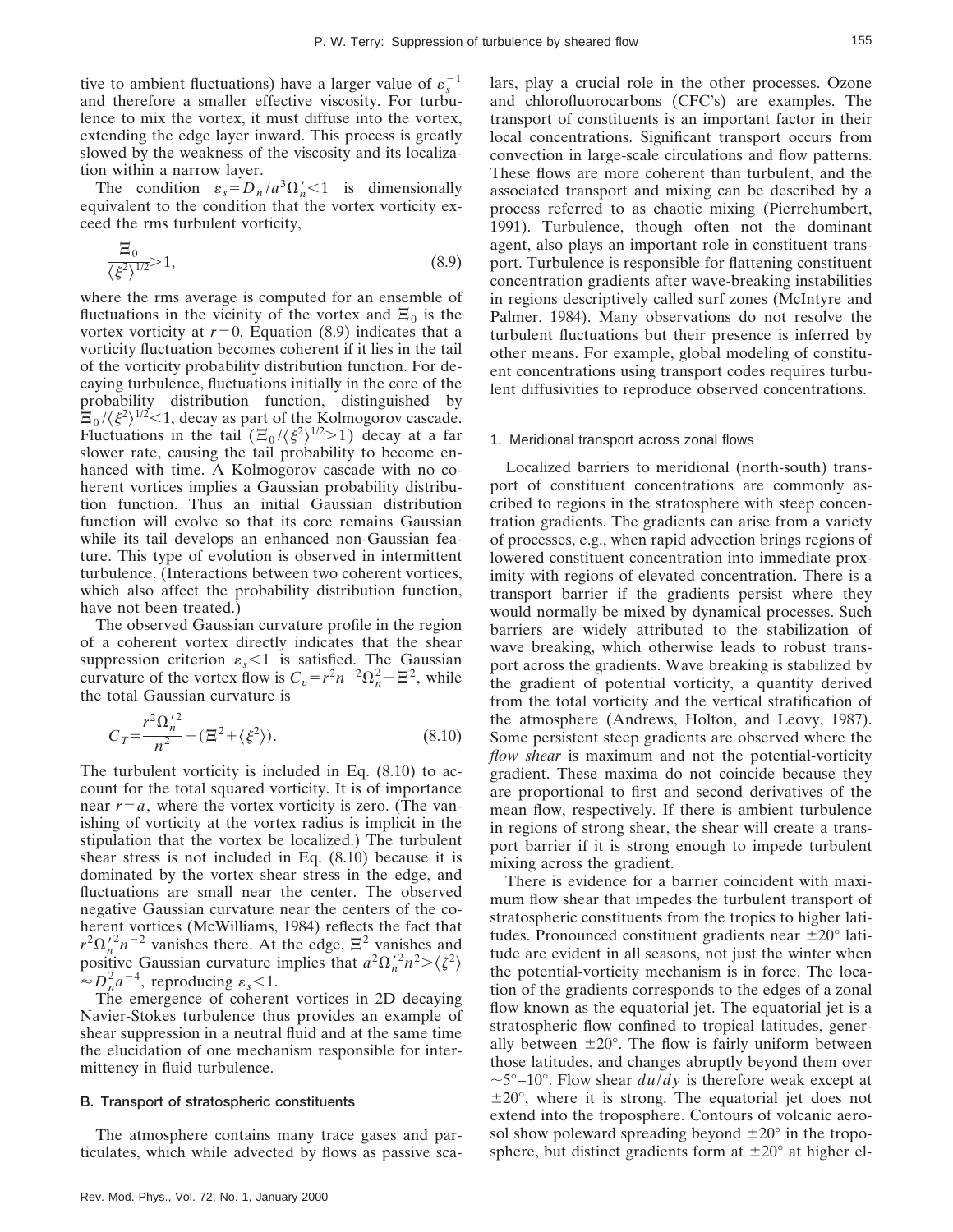

FIG. 16. Contours of Gaussian curvature for coherent vortices in simulations of decaying two-dimensional Navier-Stokes turbulence. The vortices consist of a central region of negative Gaussian curvature surrounded by a region of positive Gaussian curvature. Away from the vortices, the value of the Gaussian curvature fluctuates near zero. From McWilliams, 1984.

evations in the stratosphere (Trepte and Hitchman, 1992; Hitchman, McKay, and Trepte, 1994). The effect is particularly striking when large quantities of aerosols are injected into the atmosphere after a major volcanic eruption in the tropics. Aerosols injected into the stratosphere by Mt. Pinatubo in June of 1991 spread rapidly poleward, within a band between  $\pm 20^\circ$  and along the equator. Figure 17 shows the global distribution of stratospheric aerosols a little more than a month after eruption. A near homogenization of aerosol concentrations in the equatorial direction is already evident. Concentrations are nearly uniform within the tropical band between  $\pm 20^{\circ}$  and have steep gradients northward and southward. The persistence of these gradients is illustrated in the temporal record of aerosol concentrations following the eruption of Nevado del Ruiz in November of 1985. Figure 18 shows that these gradients persisted for four years after the eruption. (Eruptions of Mt. Kelut in 1990 and Mt. Pinatubo in 1991, which saturated the instruments, appear in the latter part of the record.) The steep concentration gradients closely coincide with the zone of steepest flow shear, as indicated in Fig. 6 of Trepte, Veiga, and McCormick (1993).

Zonal flows known as the Arctic and Antarctic winter polar vortices occur over the wintertime poles. These vortices extend from the poles to approximately 60°, with a zone of strong shear at the edge. The catalytic ozone depletion cycle of late winter leads to reduced and elevated concentrations of  $O_3$  and ClO, respectively, in the polar regions. These concentrations are quite uniform over the poles, implying mixing, but have sharp gradients at the edge of the polar vortex, suggesting a barrier to mixing and transport toward the equator. Hartmann *et al.* (1989) and Proffitt *et al.* (1989) note that the steep gradients occur in the region of maximum flow shear, which is distinctly poleward of the maximum potential-vorticity gradient (see Fig. 20 of Hartmann *et al.*, 1989). Similar features are evident in the data of Tuck (1989), collected in instrumented aircraft flights over the Arctic and Antarctic regions. In some cases fluctuations also appear to be smaller in the region of large flow shear (see Plate 5b of Tuck, 1989). These observations are anecdotal but suggestive, indicating that further analysis is warranted.

#### 2.  $\beta$ -plane model of meridional transport

Transport in situations like those of the prior subsection has been studied numerically with the quasigeostrophic  $\beta$ -plane model [Eq. (3.20)] (Shepherd, 1987; Ware *et al.*, 1995, 1999). In these studies a mean zonal flow with meridional shear was specified as a model for flows such as the equatorial jet and polar winter vortices. For computational simplicity, the mean flow profile was a one-period sinusoid, allowing periodic boundary conditions in both zonal and meridional directions. The turbulence was initialized and allowed to decay, or driven by an external force. In the simulations, turbulence is not driven by the mean flow because  $\beta$  is chosen sufficiently large relative to the second derivative of the mean flow to make the flow barotropically stable, as represented in the condition of Eq. (3.4). The largest scales of the turbulence were smaller than the meridional scale of the mean flow by a factor of  $\sim$ 5. This turbulence is representative of fluctuations created by wave breaking or driven by other processes, such as waves propagating upward from the troposphere.

Shepherd (1987) observed a reduction in turbulent vorticity where the zonal mean flow had maximum shear, but provided no explanation. The shear suppression criterion  $\varepsilon_s$ <1 was not a part of the analysis or interpretation, and it is difficult to determine how strongly it was satisfied. In Ware *et al.* (1999), parameters were chosen to make  $\varepsilon_s$  as small as 0.1 in the region of maximum shear. Figure 19 shows the mean flow profile and values of  $\varepsilon_s$  across the jet. (Large fluctuations of  $\varepsilon$ <sub>s</sub> arise from scatter in the turbulent correlation time.) The vorticity contours are shown in Fig. 20(a). There is a near absence of turbulence where  $\varepsilon_s$  < 1 and strong turbulence elsewhere. For comparison, Fig. 20(b) shows vorticity contours for a case with no jet  $(\varepsilon_s)$  $\rightarrow \infty$ ). There the turbulence is isotropic as expected. Figures 19 and 20 represent steady turbulence driven by an external force. Similar results were reported for damped turbulence. Ware *et al.* (1995, 1999) also examined passive scalar transport using tracer particles and calculating an effective spatial diffusivity from the separation of pairs of tracer particles as a function of time. Consistent with Fig. 20(a), the diffusivity was minimum where  $\varepsilon$ <sub>s</sub> was minimum. The diffusivity decreased with jet amplitude for fixed mean flow scale length  $({\sim} \varepsilon_s^{-1})$ . Above a critical amplitude, however, the jet became unstable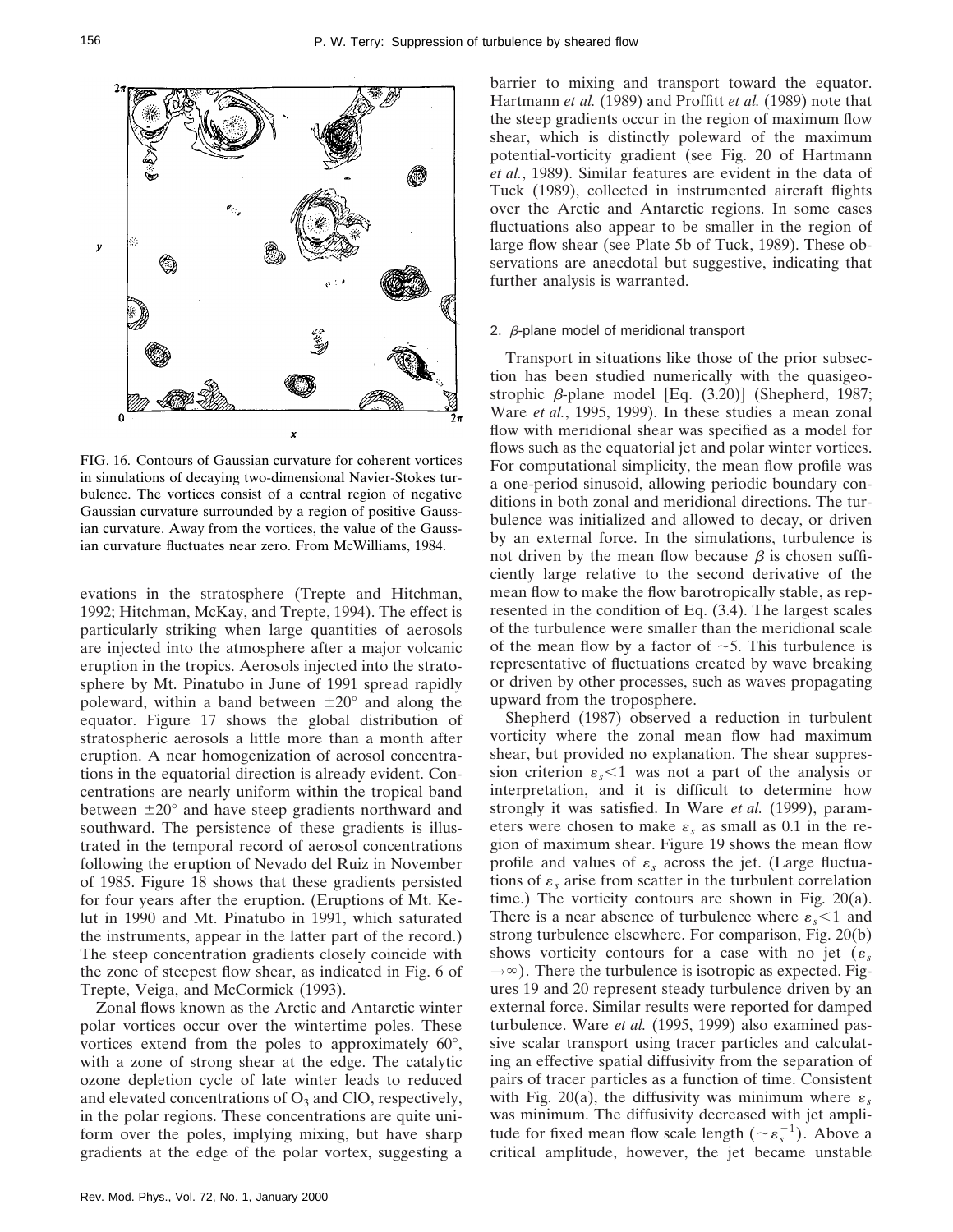

FIG. 17. Distribution of stratospheric aerosols approximately one month after the eruption of Mt. Pinatubo. Aerosol concentration is nearly homogeneous along the equator with sharp gradients around  $\pm 20^{\circ}$  latitude. From Trepte, 1993 [Color].



FIG. 18. Zonal averages of aerosol concentration at two altitudes in the stratosphere during the years 1985–1991. Large increases associated with the eruption of Nevado del Ruiz in November of 1985 persisted for years within the latitudes bounded by  $\pm 20^\circ$  but did not spread poleward beyond these latitudes in any significant way. From Trepte, 1993 [Color].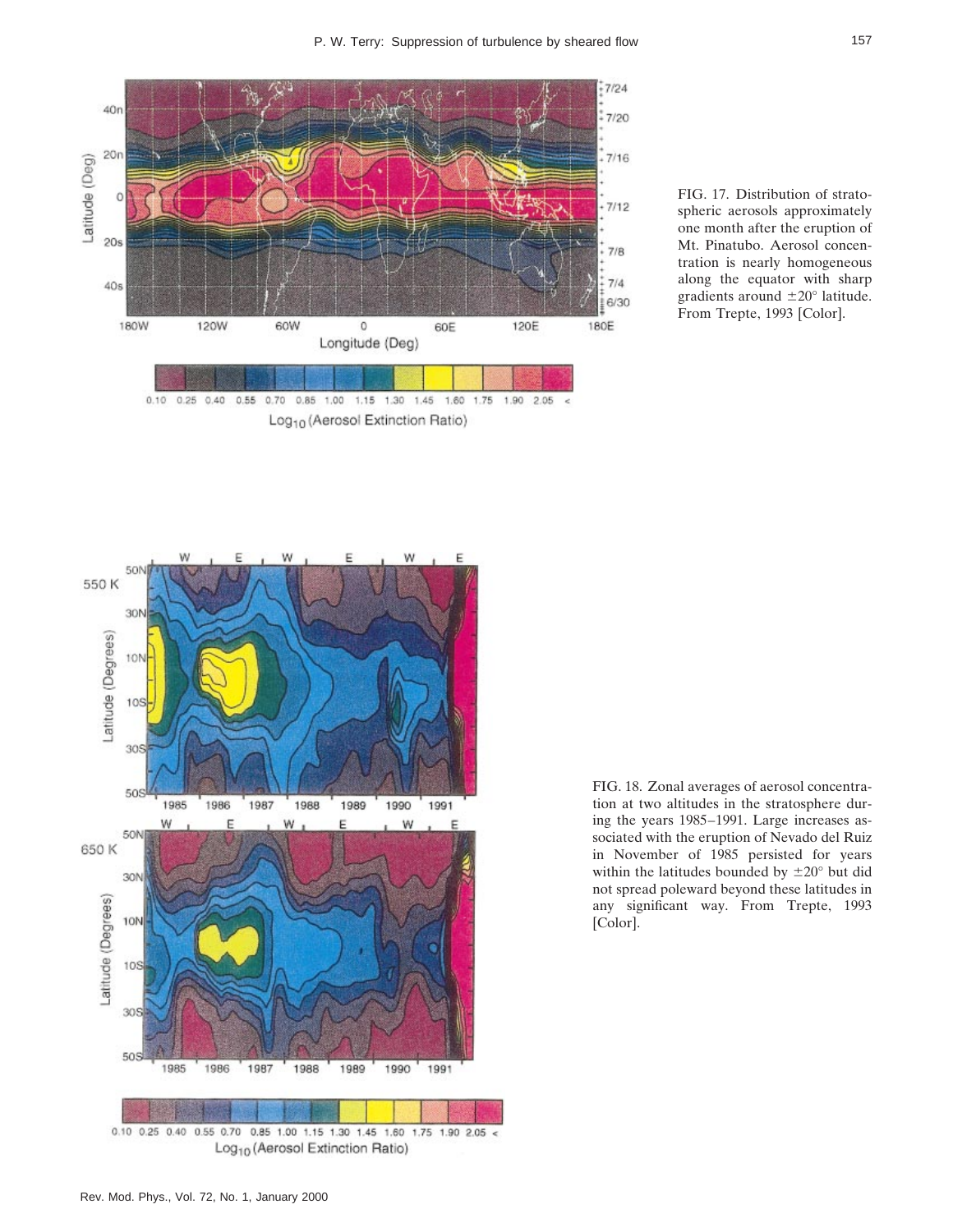$(\partial^2 \bar{u}/\partial y^2 > \beta)$ , and the diffusivity rose abruptly. Above the instability threshold diffusivities in the zonal and meridional directions were comparable, while below the threshold the meridional diffusivity was much smaller than the zonal diffusivity.

# **C. Shear flow in self-organized criticality**

The suppression of transport by flow shear has been observed in systems with self-organized criticality (SOC; Newman *et al.*, 1996). In such systems, a local flux induces transport at adjacent locations, leading in some cases to extended avalanche-like transport events whose correlation length and time exceed those of the fluctuation spectrum. Systems with self-organized criticality are not limited to flows, but have been used to model transport in granular media such as sandpiles (Bak, Tang, and Weisenfield, 1987, Nagel, 1992), networks, and even seismic faults. By adopting appropriate generalizations for flow shear, systems with self-organized criticality have provided the greatest potential to date for application of the notion of shear suppression to dynamical systems.

The paradigm of self-organized criticality was introduced to plasma physics to model the global transport caused by small-scale fluctuations in terms of a universal process transcending particular collective instabilities (Diamond and Hahm, 1995). In these models, transport organizes itself on a hierarchy of spatial scales, ranging from the fluctuation scale, which may be limited by the magnetic field to a gyroradius, to the system size. The organizing principle is a ''bucket-brigade'' effect linking discrete cells of spatially localized fluctuation activity. The arrival of transported material at a cell location induces local instability by pushing the gradient above its local instability threshold. The resulting instability transports the incident material to the next cell. If the local instability in each cell transports more than the incident material, the chain of transport events can grow in space and time and can become global in nature. Such largescale avalanche-like events lead to a characteristic frequency spectrum subrange with a power-law decay of  $f^{-1}$ . The fact that individual cells transport more than the incident material leads to a profile that is subcritical, i.e., the gradient is below the instability threshold, except during sporadic transport events.

A model realization of self-organized criticality is the sandpile automaton (Bak, Tang, and Weisenfield, 1987; Nagel, 1992). Transport of sand down the pile is forced by grains of sand randomly falling from above. When the sandpile gradient becomes too steep locally, sand slides down the pile. The process is modeled using a grid to track the amount of sand in each cell. At each time step, if the difference in the amount of sand between each cell and its neighbor exceeds a threshold, a fixed amount of it is removed from the cell and transported to the neighboring site. If the difference does not exceed the critical threshold, no sand is transported. The process is governed by the simple prescription:

If  $Z_n(t) \ge Z_{\text{crit}}$ 

$$
h_n(t+1) = h_n(t) - N_f,
$$
  
\n
$$
h_{n+1}(t+1) = h_{n+1}(t) + N_f,
$$
\n(8.11)

where  $h_n(t)$  is the amount of sand in the *n*th cell at time  $t, Z_n(t) = h_n(t) - h_{n+1}(t)$  is the local gradient,  $Z_{crit}$  is the critical gradient, and  $N_f$  is the amount of sand transported between adjacent cells in one time unit. A sample parameter set is  $Z_{\text{crit}}=8$ ,  $N_f=3$ , and  $Z_n(t_0)=7$ . If a grain of sand (one unit) is added to site *n*, the threshold gradient is exceeded and three grains of sand are passed to the next site. If adjacent sites are also near threshold, it is apparent that sites  $n-1$  and  $n+1$  could exceed the threshold at the next time step. In this way a single grain of externally incident sand can initiate a transport event that unfolds over many time steps and affects many sites both uphill and downhill from the initial site. On the other hand, if the same sample parameter set applies to a site *n* whose neighboring sites *n*  $-1$  and  $n+1$  are well below the threshold, the removal of three grains from site *n* to  $n+1$  may be the extent of the event. There is therefore a hierarchy of events, from those that affect only adjacent sites to those that affect the entire sandpile.

Shear flow can be introduced into the sandpile automaton as a flow transverse to the sandpile gradient with shear in the gradient direction (Newman *et al.*, 1996). The spatial grid of cell sites must now be two dimensional, describing, for example, a conical sandpile on a planar surface. At the top and bottom of the sand pile the sand flows at constant speed transverse to the gradient in opposite directions. Connecting these flows is an intermediate region where the flow is sheared, matching the oppositely directed flows at top and bottom, and passing through zero in the middle. The flow is added to the dynamics in the time advance step after moving any falling grains to their new positions. The sheared flow is observed to dramatically decrease the number of large-scale transport events, i.e., events involving sites across the entire shear zone. If the incident sand flux is the same for sandpiles with and without flow, the net transport of sand over time will be the same in both cases. Consequently in the sheared case there is an increase in small-scale events to compensate for the decrease in large-scale events. The diffusivity changes functional form as a result of the flow shear, although there is not a marked decrease in its magnitude. The mechanism for the decrease of large-scale events is the simple decorrelation of these events by the flow shear.

# **IX. CONCLUSIONS**

#### **A. Summary**

The suppression of turbulence and turbulent transport by stable flow shear is a robust process in plasmas and neutral fluids. The physical mechanism is the acceleration of turbulent decorrelation by mean flow shear, and it is in force whenever  $\tau_s < \tau_N < \tau_D$ , where  $\tau_s$ ,  $\tau_N$ , and  $\tau_D$  are the shear straining time, turbulent correlation time, and domain time, respectively. This hierarchy of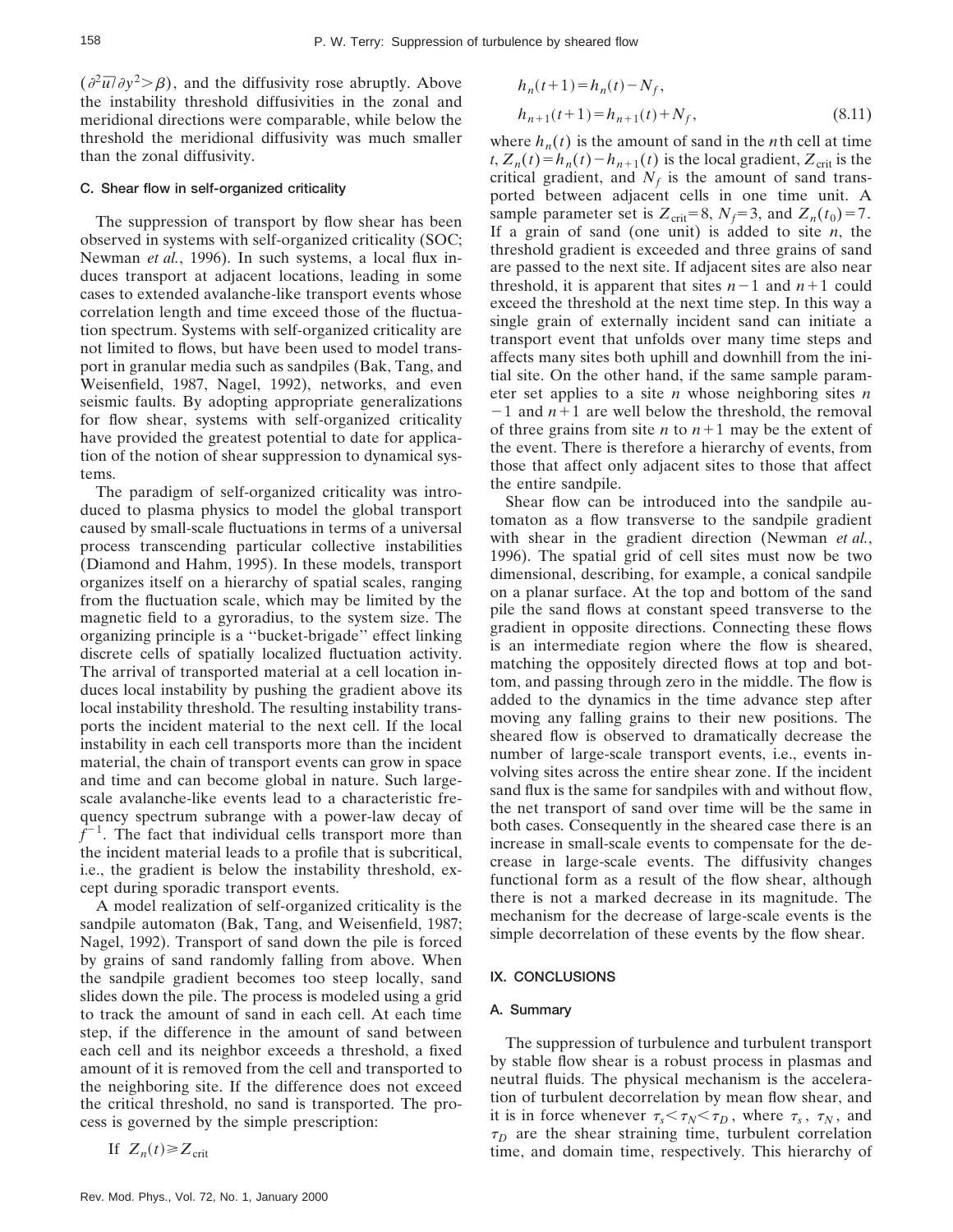

FIG. 19. Meridional profiles of a zonally averaged zonal flow and the shear suppression parameter  $\varepsilon_s$  in a simulation of geostrophic turbulence in a beta plane. According to the predictions of Sec. II, when the shear suppression parameter is less than unity, as it is in the regions of maximum flow shear, turbulence is suppressed. From Ware *et al.*, 1999.

time scales distinguishes the physics of shear suppression from rapid-distortion theory, which holds when  $\tau_s \leq \tau_D$  $\langle \tau_N$ . With the domain time shorter than the turbulent correlation time in rapid-distortion theory the dynamical equations can be linearized. The distinction between the theory of shear suppression and rapid-distortion theory is apparent in the analysis of the Fourier-Laplace expansion of the inverted advective operator for turbulence in a simple background flow with unidirectional plane shearing (Sec. II.B.3). These two theories emerge as the long-time and short-time asymptotic limits. As such the theory of shear suppression is a nonlinear extension of rapid-distortion theory. The dynamical importance of the turbulent correlation time in the theory of shear suppression causes the turbulence to adjust itself (as in slowly changing turbulence) to bring the shear straining time and correlation time into balance,  $\tau_s = \tau_N$ . This is accomplished by a reduction in the cross-shear scale length to make  $\tau_N$  as small as  $\tau_s$ . If the driving source remains invariant across the shear flow, the decrease in  $\tau_N$  directly leads to a decrease in the turbulent energy, hence to a suppression of turbulence.

The suppression of turbulence in shear flows has been observed in plasma experiments and in simulations of magnetically confined plasmas. It is a robust property of analytic theory ranging from simple dimensional scaling analysis to more rigorous asymptotic theory. As a dynamic phenomenon in fusion plasmas, this process is unusually universal. It occurs in regions of the plasma ranging from the edge to the core. These are regions in which the turbulence dramatically changes character because of different driving mechanisms and parameters, such as temperature (which can range over three orders of magnitude). This process also occurs in numerous plasma confinement devices, with widely varying geometries, magnetic topologies, and plasma conditions. The flow shear can arise from a variety of mechanisms, ex-



FIG. 20. Contours of constant vorticity in simulations of externally driven beta-plane turbulence, (a) with no mean zonal flow, and (b) with the mean zonal flow of Fig. 19. Suppression of the turbulence in the regions where  $\varepsilon_s$  < 1 is clearly evident. From Ware *et al.*, 1999.

ternal and internal. Moreover, shear suppression occurs in hydrodynamics and in more general transporting systems with self-organized criticality.

The use of flow shear to create transport barriers in fusion plasmas represents a major breakthrough in the ability to achieve fusion in magnetically confined plasmas. The seemingly irreducible transport associated with small-scale turbulence, driven by the large gradients of temperature and density in fusion plasmas, has long been an impediment to magnetic fusion. With flow shear, transport in some cases has been reduced to the absolute minimum associated with Coulomb collisions that occur because of thermal motion. A variety of present-day records have been set in magnetic fusion devices—for fusion power produced, fusion power efficiency, and confinement time—utilizing flow-shearinduced transport barriers.

The effect of flow shear in plasmas is not limited to the way it accelerates the nonlinear decorrelation process. Though the mechanisms are less general, flow shear can stabilize a variety of collective instabilities in fusion plasmas. Flow shear affects the complex phase angle between an advected fluctuation and the advecting flow. This produces a reduction factor in the transport flux that is independent of amplitude reduction. Flow shear also disrupts large-scale transport events in systems with self-organized criticality.

Shear flow is generated in plasmas by a variety of mechanisms in what is often a very complicated fashion. The radial electric field required for the  $E \times B$  flow can be driven externally by probes or internally by the pressure gradient, by ion flows in the toroidal and poloidal directions, or by differential charge loss. The ion flows, in turn, are driven by the Reynolds stress, by injected *rf* waves, or by asymmetries in the transport flux. The creation of shear flows in plasmas by internal mechanisms that are themselves modified by the flow shear and its associated reduction in transport has led to a new picture of the magnetically confined plasma as a selfregulated state. Shear suppression gives this state the curious feature that increases in free energy, in the form of greater external heat input, can lead to lower turbu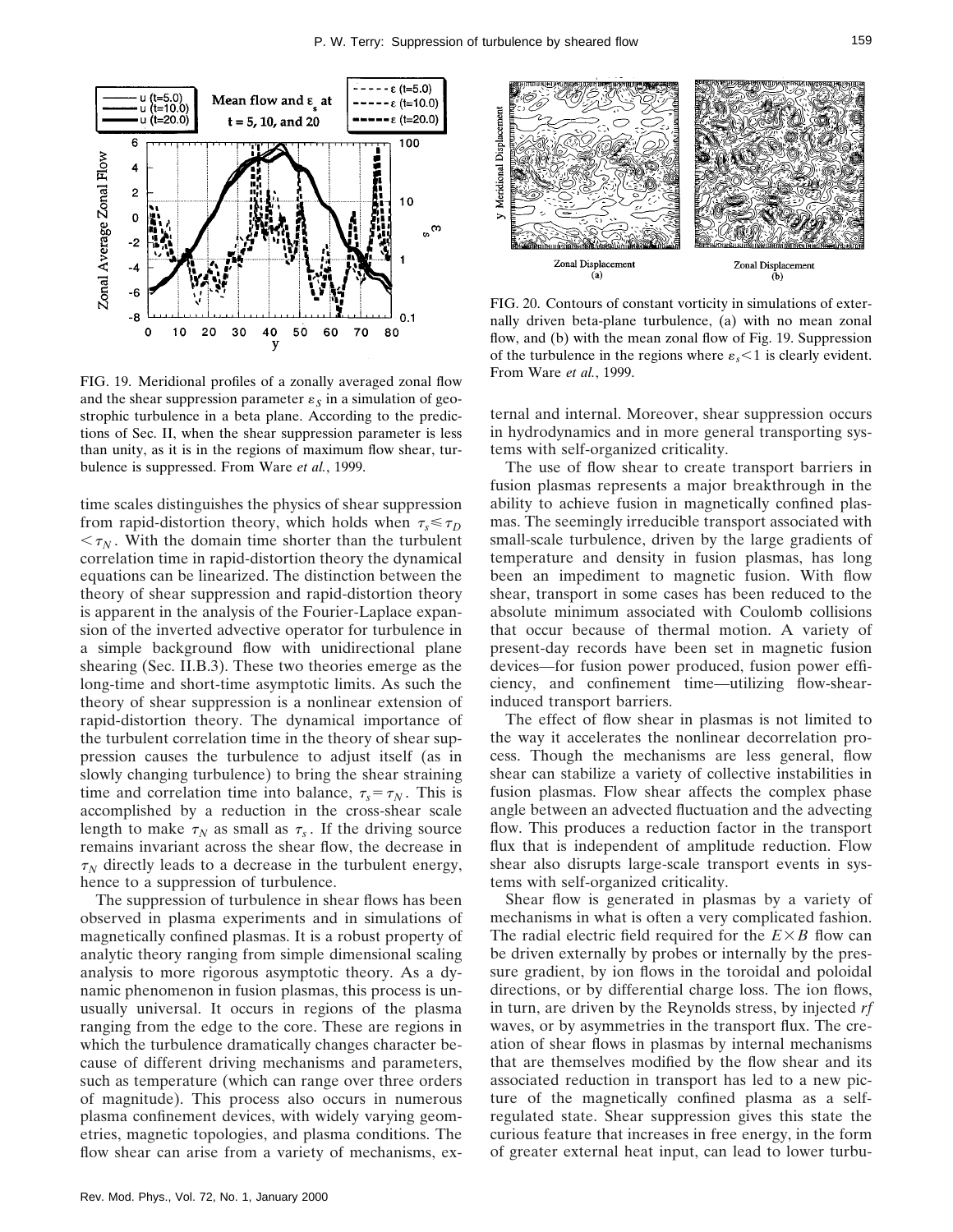lence and steeper gradients, rather than the opposite. The complicated nonlinear connections between internally generated flow shear, turbulence, and profiles of the mean quantities that drive turbulence and transport lead to bifurcations of the plasma state, the most universal being the transition from the *L* to the *H* mode.

At present, studies of shear suppression outside plasma physics have been limited but promising. These include a demonstration that flow shear in the edge of intense vortices in Navier-Stokes turbulence allows these vortices to greatly reduce or effectively eliminate the mixing of vorticity by ambient turbulence. This process provides an explanation for intermittency in decaying 2D Navier-Stokes turbulence and explains in a natural way the observed evolution of probability distribution functions and the Gaussian curvature. Shear suppression also affects geostrophic turbulence and its transport of constituents in the stratosphere. The observed presence of transport barriers in regions of strong flow shear at the edges of the equatorial jet and polar winter vortices may be associated with this mechanism. Systems with self-organized criticality are more general than the hydrodynamic flows of the Navier-Stokes equations and the related atmospheric turbulence models. The existence of a form of shear suppression in these systems, affecting the large-scale correlated transport events, represents an application to the broadest class of dynamical systems considered to date.

# **B. Open questions**

This review has examined the suppression of turbulence by flow shear, assuming flows that are stable, 2D, and steady on time scales that are long compared to the turbulent correlation time. What occurs under other conditions is, in many cases, an open question. For example, unstable shear flows drive turbulence rather than suppress it. However, if the instability is intermittent, driving and suppression may occur intermittently, leading to some reduction of turbulent energy in a timeaverage sense relative to a steady instability process. This situation ultimately applies to the stratosphere when the mean flow is periodically unstable to wavebreaking events, although if the time between wavebreaking events is longer than the turbulent correlation time, the flow can be treated as stable. Intermittent stability may also account for the reduction of turbulence observed in certain 3D atmospheric boundary-layer flows (Smedman, Bergström, and Högström, 1995). In general, 3D dynamics complicate the picture presented in this review. While flow shear may accelerate the decorrelation of eddies whose vorticity is not aligned with the flow, leading to a suppression of vorticity, aligned eddies are stretched and their vorticity is amplified. Alignment (or lack thereof) is itself a product of the turbulence, making it difficult to anticipate what role shear suppression ultimately plays in 3D shear flows.

Of recent interest, *unsteady* zonal flows (i.e., toroidally and poloidally symmetric flows) arise in simulations of ion-temperature-gradient turbulence in tokamaks (Sec. V.A.2) and are observed to lead to lower turbulent energy and transport (Lin *et al.*, 1998). Although this effect has been attributed to a suppression of turbulence by the shear in the zonal flows (Diamond *et al.*, 1998), the zonal flows are incoherent and appear in simulations to decorrelate on a time scale that is comparable to that of the turbulence. Other effects may also play a role, such as diminished efficiency of spectral transfer with zonal flows.

The suppression of turbulence by flow shear in plasmas generally involves turbulence excited by a collective instability. It is relatively easy to determine the effect of flow shear on the linear stability. How it affects saturated turbulence in an inhomogeneous magnetic field is more difficult to assess because the saturated state may involve nonlinear changes in the eigenmode structure. The nature of shear suppression in externally driven turbulence has not been explored beyond simple dimensional analysis. It was assumed in Sec. II.B that flowwise scales are not affected by the flow shear. The validity of this assumption depends on how incompressibility is maintained under the forcing, an issue that has not been examined.

There is a wide consensus within the magnetic fusion research community that flow shear is responsible for the transport barriers observed in experiment. At present there is no consensus on the mechanism responsible for generation of the shear flow. Despite the large number of mechanisms described in Sec. IV, none has been shown to be invalid or inoperative. This statement even applies to externally driven flow shear, where although there is clearly an external current as described in Secs. IV.B and VII.B.1, there are discrepancies between the observational details and model predictions, and the measurements do not account for all the forces, e.g., the Reynolds stress. Considerable work remains to be done, especially in measuring quantities of relevance to the proposed mechanisms and in producing predictive (as opposed to heuristic) models of flow generation. The same statements also apply to transition modeling. Again there are a large number of models (Sec. VII.B), none of which has been shown to be invalid.

Open questions remain concerning the details of transport suppression in fusion experiments. For example, in the internal transport barrier, the suppression of the ion heat and particle fluxes appears to be stronger in many cases than the suppression of the electron heat fluxes. This difference is not understood. Moreover, certain experiments, particularly those with probe-induced *H* modes, have temperature fluctuation and heat flux reductions with flow shear, while similar experiments in other tokamaks do not. This difference may be accounted for by the variation of the parallel thermal conduction from device to device, but has yet to be demonstrated. The existence of transport barriers in plasmas necessarily involves a reduction in plasma transport. Yet most theoretical work on shear suppression treats only the amplitude reduction, and not the effect of flow shear on the cross phase (Sec. V.B). Theories that describe the latter have been restricted to a weak-flow-shear regime,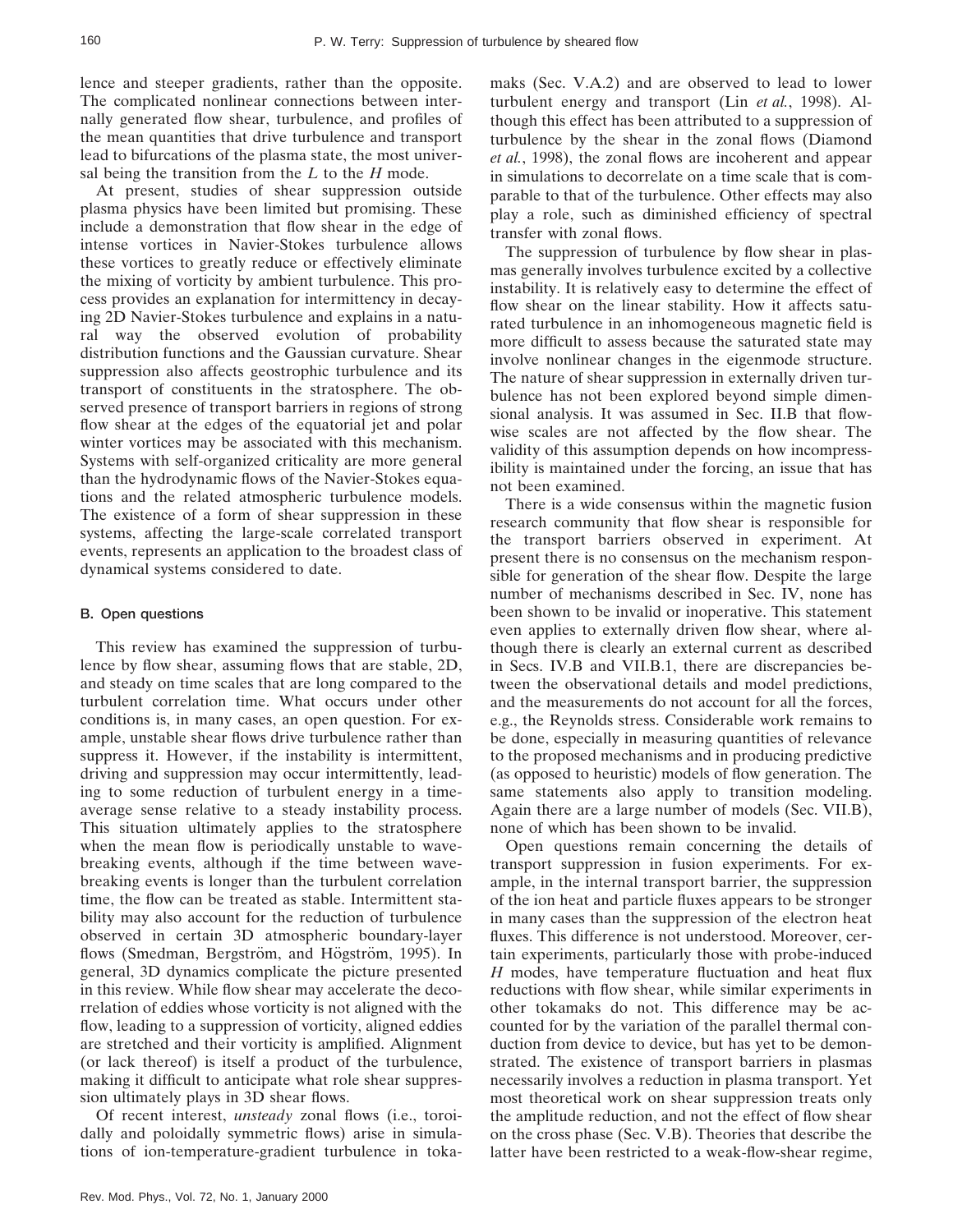which is not likely the regime of experiments. While flow shear has been shown to reduce the cross phase, a number of experimental observations relating to the cross phase have yet to be explained. These include observations of a reduction of the cross phase with little or no accompanying reduction of amplitudes and observations that fluxes can change sign in transport barriers.

# **C. Future directions**

Despite the widely held view that flow shear is responsible for the transport barriers observed in fusion experiments, the evidence is inferred in experiments with highly complex dynamics, complicated geometries, and many variables, few of which can be externally controlled. A simple, direct demonstration of shear suppression, ideally in a controlled neutral-fluid experiment, is a desirable direction for future work. In a neutral fluid, the number of collective modes is limited, there is a single unequivocal flow velocity (as opposed to a plasma in which each charge species has its own flow and flow dynamics), and the geometry can be simple because it does not have to confine an ionized gas. The constraints of a stable shear flow and 2D turbulent dynamics could be realized in a rotating soap film with grid-generated turbulence or in a differentially rotating tank with a turbulent Rayleigh Bénard flow. Such an experiment could not only verify the general mechanism of shear suppression, but measure scalings and spectra, and examine the effect of different forcing mechanisms.

Much work remains to be done in measuring quantities of importance to shear suppression in fusion experiments. This is particularly true of the Reynolds stress. This paper has presented numerous parallels between plasmas and neutral fluids, which in many cases lead to strikingly similar expressions and effects. In neutral fluids the Reynolds stress not only leads to turbulent viscosities, but it generates a number of geophysical flows such as the quasibiennial oscillation (Holton and Lindzen, 1972; Plumb, 1977). The importance of the Reynolds stress as a flow generation mechanism in neutral fluids suggests that it should not be ignored in plasma turbulence. Indeed, all of the measurements of the Reynolds stress in plasmas have indicated that its magnitude is sufficient for it to contribute to observed flows. Measurement of the Reynolds stress in fusion plasmas is very difficult but is crucial to a detailed understanding of transport barrier physics.

Shear suppression has the potential for leading to future fusion reactors whose size is manageable and whose costs are competitive with other nonfossil forms of future energy generation. Although record confinement parameters have been achieved with flow-shear-induced transport barriers, these barriers are transient. The internal transport barrier requires a hollow current profile, which is not maintained in a steady state because of inward current diffusion. Moreover, the confinement is so good in these discharges that pressure gradients steepen to the point where they can become unstable to global, MHD instabilities that can terminate the discharge. The

development of techniques to produce steady and controllable shear flow is crucial if flow shear suppression is to provide the confinement needed in future steady-state fusion reactors. A better understanding is also needed of the requirements of flow generation in reactor regimes, the availability of enhanced-confinement modes in reactors, and the scaling of transition thresholds to reactor parameters.

Finally, some speculations are offered for non plasma situations, other than those described in Sec. VIII, in which shear suppression might apply. The Earth's turbulent boundary layer has already been mentioned in connection with observations of suppression when a jet forms near a land/sea interface (Smedman, Bergström, and Högström, 1995). The process of shear suppression may apply to wall flows during the transient period of laminarity after bursts of turbulent eddy formation at the wall. A form of shear suppression has already been invoked in the turbulent boundary layer above an undulating surface (Hunt, Leibovich, and Richards, 1988). The ocean has phenomena that possibly relate to shear suppression. These include gulf stream rings and Mediterranean salt lenses (meddies). Both are long-lived coherent vortical flows that sequester elevated concentrations of heat and, in the case of meddies, salinity. These concentrations are subject to outward diffusion by ambient turbulence and mixing and their longevity may suggest a transport barrier. Astrophysics may also present situations in which shear suppression applies, particularly in relationship to the differential rotation of Keplerian motion.

# **ACKNOWLEDGMENTS**

The author acknowledges helpful conversations with J. A. Boedo, K. Burrell, J. D. Callen, B. A. Carreras, B. E. Chapman, P. H. Diamond, P. Durbin, E. Fernandez, G. Fiksel, C. Forest, R. Gatto, T. S. Hahm, A. B. Hassam, C. C. Hegna, M. H. Hitchman, R. A. Moyer, P. Moin, D. E. Newman, S. C. Prager, W. C. Reynolds, J. Sarff, L. Smith, A. S. Ware, and S. Zweben. This work was supported by the U.S. Department of Energy under Grant No. DE-FG02-89ER-53291 and by the Vilas Trustees.

## **REFERENCES**

- Andrews, D. G., J. R. Holton, and C. B. Leovy, 1987, *Middle Atmosphere Dynamics* (Academic, Orlando).
- Antoni V., D. Desideri, E. Martinez, G. Serianni, and L. Tramontin, 1997, Phys. Rev. Lett. **79**, 4814.
- Arber, T. D., and D. F. Howell, 1996a, Phys. Plasmas **3**, 554.
- Arber, T. D., and D. F. Howell, 1996b, Phys. Rev. Lett. **76**, 2198.
- ASDEX Team, 1989, Nucl. Fusion **29**, 1959.
- Askinazi, L. G., V. E. Golant, S. V. Lebedev, L. S. Levin, V. A. Rozhansky, and M. Tendler, 1993, Phys. Fluids B **5**, 2421.
- Azouni, M. A., E. W. Bolton, and F. H. Busse, 1986, Geophys. Astrophys. Fluid Dyn. **34**, 301.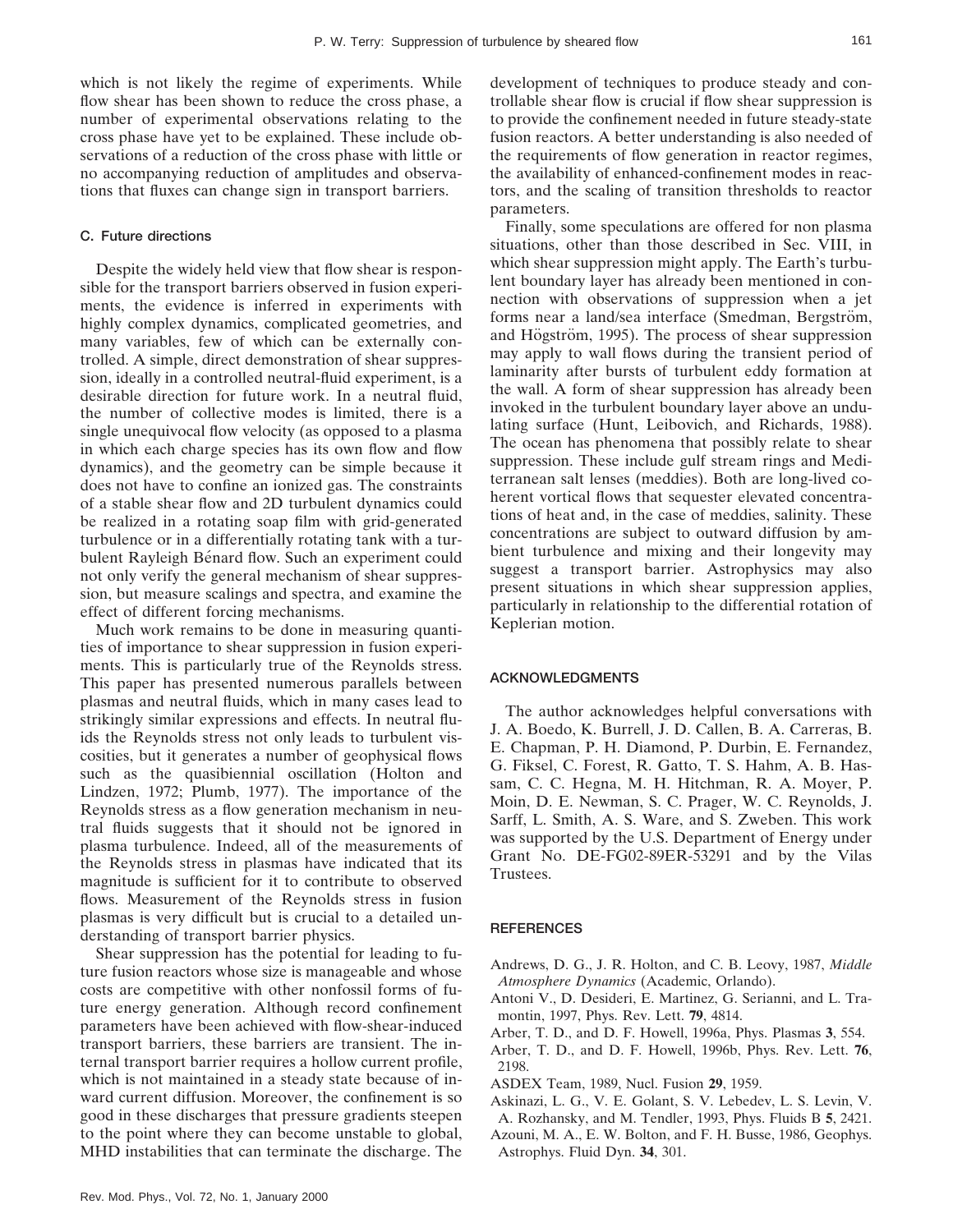Bak, P., C. Tang, and K. Weisenfield, 1987, Phys. Rev. Lett. **59**, 381.

- Batchelor, G. K., and I. Proudman, 1954, Q. J. Mech. Appl. Math. **7**, 83.
- Belcher, S. E., T. M. J. Newley, and J. C. R. Hunt, 1993, J. Fluid Mech. **249**, 557.
- Bell, R. E., F. M. Levinton, S. H. Batha, E. J. Synakowski, and M. C. Zarnstorff, 1998, Phys. Rev. Lett. **81**, 1429.
- Bendat, J. S., and A. G. Piersol, 1986, *Random Data, Analysis and Measurement Procedures* (Wiley, New York).
- Bender, C. M., and S. A. Orszag, 1978, *Advanced Mathematical Methods for Scientists and Engineers* (McGraw-Hill, New York).
- Berk, H. L., and A. A. Galeev, 1967, Phys. Fluids **10**, 441.
- Berry, L. A., E. F. Jaeger, and D. B. Batchelor, 1999, Phys. Rev. Lett. **82**, 1871.
- Beyer, P., and K. H. Spatschek, 1996, Phys. Plasmas **3**, 995.
- Biglari, H., P. H. Diamond, and P. W. Terry, 1990, Phys. Fluids B **2**, 1.
- Biglari, H., M. Ono, P. H. Diamond, and G. G. Craddock, 1991, in *Radio-Frequency Power in Plasmas, 9th Topical Conference*, Charleston, edited by D. B. Batchelor (American Institute of Physics, New York), p. 376.
- Boedo, J. A., D. Gray, S. Jachmich, R. Conn, G. Van Oost, and R. R. Weynants, 1998, Nucl. Fusion, in press.
- Boutros-Ghali, T., and T. H. Dupree, 1981, Phys. Fluids **24**, 1839.
- Brower, D. L., W. A. Peebles, and N. C. Luhmann, 1987, Nucl. Fusion **27**, 2055.
- Brown, R. A., 1980, Rev. Geophys. Space Phys. **18**, 683.
- Burrell, K. H., 1994, Plasma Phys. Controlled Fusion **36**, A291.
- Burrell, K. H., 1997, Phys. Plasmas **4**, 1499.
- Burrell, K. H., M. E. Austin, C. M. Greenfield, L. L. Lao, B. W. Rice, G. M. Staebler, and B. W. Stallard, 1998, Plasma Phys. Controlled Fusion **40**, 1585.
- Burrell, K. H., *et al.*, 1990, Phys. Fluids B **2**, 1405.
- Burrell, K. H., *et al.*, 1992, Plasma Phys. Controlled Fusion **34**, 1859.
- Burrell, K. H., *et al.*, 1995, *Plasma Physics and Controlled Nuclear Fusion Research, 1994* (International Atomic Energy Agency, Vienna), Vol. 1, p. 221.
- Burrell, K. H., *et al.*, 1996, Plasma Phys. Controlled Fusion **38**, 1313.
- Bush, C. E., *et al.*, 1990, Phys. Rev. Lett. **65**, 424.
- Callen, J. D., 1977, Phys. Rev. Lett. **24**, 1540.
- Carlstrom, T. N., and R. J. Groebner, 1996, Phys. Plasmas **3**, 1867.
- Carreras, B. A., 1997, IEEE Trans. Plasma Sci. **25**, 1281.
- Carreras, B. A., L. Garcia, and P. H. Diamond, 1987, Phys. Fluids **30**, 1488.
- Carreras, B. A., V. E. Lynch, and L. Garcia, 1991, Phys. Fluids B **3**, 1438.
- Carreras, B. A., V. E. Lynch, L. Garcia, and P. H. Diamond, 1993, Phys. Fluids B **5**, 1491.
- Carreras, B. A., V. E. Lynch, L. Garcia, and P. H. Diamond, 1995, Phys. Plasmas **2**, 2745.
- Carreras, B. A., L. W. Owen, R. Maingi, P. K. Mioduszewski, T. N. Carlstrom, and R. J. Groebner, 1998, Phys. Plasmas **5**, 2623.
- Carreras, B. A., K. Sidikman, P. H. Diamond, P. W. Terry, and L. Garcia, 1992, Phys. Fluids B **4**, 3115.
- Chandrasekhar, S., 1961, *Hydrodynamic and Hydromagnetic Stability* (Dover, New York).
- Chang, Z., and J. D. Callen, 1992, Phys. Fluids B **4**, 1766.
- Chapman, B. E., A. F. Almagri, J. K. Anderson, C.-S. Chiang, D. Craig, G. Fiksel, N. E. Lanier, S. C. Prager, J. S. Sarff, M. R. Stoneking, and P. W. Terry, 1998, Phys. Plasmas **5**, 1848.
- Chapman, B. E., C.-S. Chiang, S. C. Prager, J. S. Sarff, and M. R. Stoneking, 1998, Phys. Rev. Lett. **80**, 2137.
- Charlton, L. A., B. A. Carreras, V. E. Lynch, K. L. Sidikman, and P. H. Diamond, 1994, Phys. Plasmas **1**, 2700.
- Chen, X. L., and P. J. Morrison, 1990, Phys. Fluids B **2**, 495.
- Chiueh, T., P. W. Terry, P. H. Diamond, and J. E. Sedlak, 1986, Phys. Fluids **29**, 231.
- Connor, J. W., J. B. Taylor, and H. R. Wilson, 1993, Phys. Rev. Lett. **70**, 1803.
- Cornelis, J., R. Sporken, G. Van Oost, and R. R. Weynants, 1994, Nucl. Fusion **34**, 171.
- Costley, A. E., P. Cripwell, and G. Vayakis, 1993, in *Local Transport Studies in Fusion Plasmas*, edited by J. D. Callen G. Gorini, and E. Sindoni (Editrice Compositori, Bologna), p. 223.
- Craddock, G. G., and P. H. Diamond, 1991, Phys. Rev. Lett. **67**, 1535.
- Craig, D., *et al.*, 1997, Phys. Rev. Lett. **79**, 1865.
- Das, A., S. Mahajan, P. Kaw, A. Sen, S. Benkadda, and A. Verga, 1997, Phys. Plasmas **4**, 1018.
- Diamond, P. H., and T. S. Hahm, 1995, Phys. Plasmas **2**, 3640.
- Diamond, P. H., and Y. B. Kim, 1991, Phys. Fluids B **3**, 1626.
- Diamond, P. H., V. B. Lebedev, D. E. Newman, B. A. Carreras, T. S. Hahm, W. M. Tang, G. Rewoldt, and K. Avinash, 1997, Phys. Rev. Lett. **78**, 1472.
- Diamond, P. H., Y.-M. Liang, B. A. Carreras, and P. W. Terry, 1994, Phys. Rev. Lett. **72**, 2565.
- Diamond, P. H., M. N. Rosenbluth, F. L. Hinton, M. Malkov, J. Fleischer, and A. Smolyakov, 1998, in *Fusion Energy 1998* (International Atomic Energy Agency, Vienna), in press.
- Dominguez, R. R., and G. M. Staebler, 1993, Phys. Fluids B **5**, 3876.
- Doyle, E. J., P. Gohil, R. J. Groebner, T. Lehecka, N. C. Luhmann, M. A. Mahdavi, T. H. Osborne, W. A. Peebles, and R. Philipona, 1993, *Plasma Physics and Controlled Nuclear Fusion Research, 1992* (International Atomic Energy Agency, Vienna), Vol. 1, p. 235.
- Dritschel, D. G., 1989, J. Fluid Mech. **206**, 193.
- Dupree, T. H., 1972, Phys. Fluids **15**, 334.
- Durst, R. D., R. J. Fonck, J. S. Kim, S. F. Paul, N. Bretz, C. Bush, Z. Chang, and R. Hulse, 1993, Phys. Rev. Lett. **71**, 3135.
- Eliassen, A., and E. Palm, 1960, Geofysike Publikationer **22**, 1.
- Erckmann, V., *et al.*, 1993, Phys. Rev. Lett. **70**, 2086.
- Ernst, E. R., *et al.*, 1998, Phys. Plasmas **5**, 665.
- Fiksel, G., 1998, private communication.
- Fonck, R. J., N. Bretz, G. Cosby, R. Durst, E. Massucato, R. Nazikian, S. Paul, S. Scott, W. Tang, and M. Zarnstorff, 1992, Plasma Phys. Controlled Fusion **34**, 1993.
- Freidberg, J. P., 1982, Rev. Mod. Phys. **54**, 801.
- Garcia, L., P. H. Diamond, B. A. Carreras, and J. D. Callen, 1985, Phys. Fluids **28**, 2137.
- Gibson, A., and the JET Team 1998, Phys. Plasmas **5**, 1839.
- Greenfield, C. M., *et al.*, 1993, Plasma Phys. Controlled Fusion **35**, B263.
- Groebner, R. J., 1993, Phys. Fluids B **5**, 2343.
- Groebner, R. J., K. H. Burrell, and R. P. Seraydarian, 1990, Phys. Rev. Lett. **65**, 3015.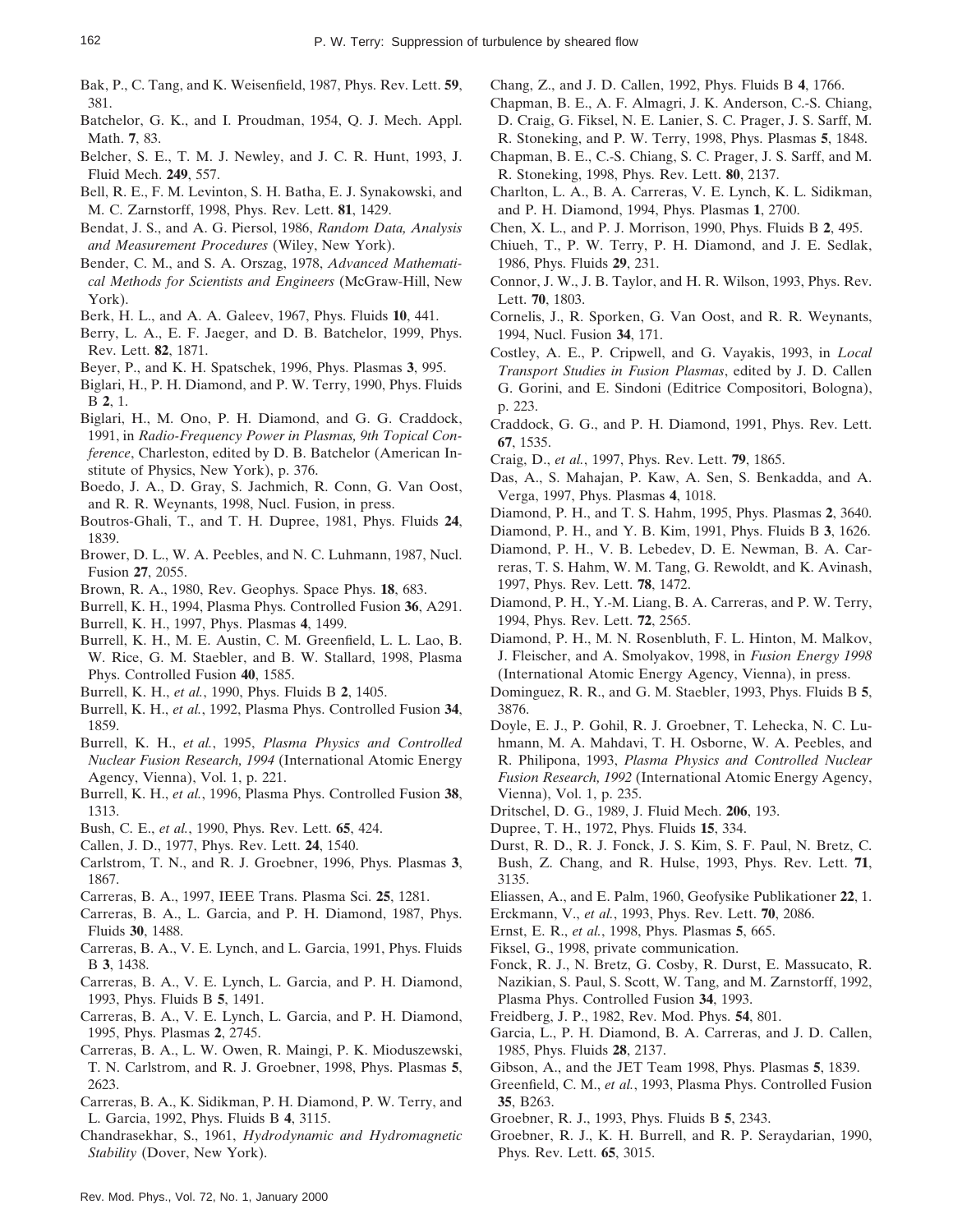- Groebner, R. J., P. Gohil, K. H. Burrell, T. H. Osborne, R. P. Seraydarian, and H. St. John, 1989, in *Proceedings of the 16th European Conference of Controlled Fusion and Plasma Physics* (European Physical Society, Petit-Lancy), Vol. I, p. 245.
- Guzdar, P. N., J. F. Drake, D. McCarthy, A. B. Hassam, and C. S. Liu, 1993, Phys. Fluids B **5**, 3712.
- Hahm, T. S., and K. H. Burrell, 1995, Phys. Plasmas **2**, 1648.
- Hamaguchi, S., and W. Horton, 1992, Phys. Fluids B **4**, 319.
- Hartmann, D. L., K. R. Chan, B. L. Gary, M. R. Schoeberl, P. A. Newman, R. L. Martin, M. Loewenstein, J. R. Podolske, and S. E. Strahan, 1989, J. Geophys. Res. **94**, 11625.
- Hasegawa, A., and K. Mima, 1977, Phys. Rev. Lett. **39**, 205.
- Hasegawa, A., and M. Wakatani, 1987, Phys. Rev. Lett. **59**, 1591.
- Hassam, A. B., 1991, Comments, Plasma Phys. Controlled Fusion **14**, 275.
- Hassam, A. B., T. M. Antonsen, J. F. Drake, and C. S. Liu, 1991, Phys. Rev. Lett. **66**, 309.
- Hassam, A. B., and J. F. Drake, 1993, Phys. Fluids B **5**, 4022.
- Hazeltine, R. D., 1989, Phys. Fluids B **1**, 2031.
- Hegna, C. C., *et al.*, 1998, in *Fusion Energy 1998* (International Atomic Energy Agency, Vienna), in press.
- Hidalgo, C., *et al.*, 1997, J. Plasma Fusion Res. **1**, 96.
- Hinton, F. L., 1991, Phys. Fluids B **3**, 696.
- Hinton, F. L., and R. D. Hazeltine, 1976, Rev. Mod. Phys. **48**, 239.
- Hinton, F. L., and G. M. Staebler, 1993, Phys. Fluids B **5**, 1281.
- Hirsch, M., *et al.*, 1997, in *Fusion Energy 1996* (International Atomic Energy Agency, Vienna), Vol. 2, p. 315.
- Hirshman, S., and D. Sigmar, 1981, Nucl. Fusion **21**, 1079.
- Hitchman, M. H., M. McKay, and C. R. Trepte, 1994, J. Geophys. Res. **99**, 20689.
- Holton, J. R., and R. S. Lindzen, 1972, J. Atmos. Sci. **29**, 1076.
- Horton, W., 1999, Rev. Mod. Phys. **71**, 735.
- Hoshino, K. *et al.*, 1989, Phys. Rev. Lett. **63**, 770.
- Hugon, M., *et al.*, 1992, Nucl. Fusion **32**, 33.
- Hunt, J. C. R., and D. J. Carruthers, 1990, J. Fluid Mech. **242**, 497.
- Hunt, J. C. R., D. J. Carruthers, and J. C. H. Fung, 1991, in *New Perspectives in Turbulence*, edited by Lawrence Sirovich (Springer, New York), p. 55.
- Hunt, J. C. R., S. Leibovich, and K. J. Richards, 1988, Q. J. R. Meteorol. Soc. **114**, 1435.
- Ida, K., 1998, Plasma Phys. Controlled Fusion **40**, 1429.
- Ida, K., S. Hidekuma, Y. Miura, T. Fujita, M. Mori, K. Hoshino, N. Suzuki, T. Yamauchi, and the JFT2-M Group 1990, Phys. Rev. Lett. **65**, 1364.
- Isler, R. C., *et al.*, 1992, Phys. Fluids B **4**, 2104.
- ITER Confinement Database and Modelling Working Group 1997, Plasma Phys. Controlled Fusion **39**, B115.
- Itoh, K., and S.-I. Itoh, 1996, Plasma Phys. Controlled Fusion **38**, 1.
- Itoh, S.-I., and K. Itoh, 1988, Phys. Rev. Lett. **60**, 2276.
- Jachmich, S., G. Van Oost, R. R. Weynants, and J. A. Boedo, 1998, Plasma Phys. Controlled Fusion **40**, 1105.
- Jackson, G. L., *et al.*, 1991, Phys. Rev. Lett. **67**, 3098.
- Jackson, J. D., 1975, *Classical Electrodynamics* (Wiley, New York).
- Kim, J., K. H. Burrell, P. Gohil, R. J. Groebner, Y.-B. Kim, H.
- E. St. John, R. P. Seraydarian, and M. R. Wade, 1994, Phys. Rev. Lett. **72**, 2199.
- Kim, Y. B., P. H. Diamond, H. Biglari, and J. D. Callen, 1991, Phys. Fluids B **3**, 384.
- Kimura, H., and the JT-60 Team 1996, Phys. Plasmas **3**, 1943.
- Koide, Y., and the JT-60 Team 1997, Phys. Plasmas **4**, 1623.
- Koide, Y., T. Takizaka, S. Takeji, S. Ishida, M. Kikuchi, Y. Kamada, T. Ozeki, Y. Neyatani, H. Shirai, M. Mori, and S. Tsuji-Iio, 1996, Plasma Phys. Controlled Fusion **38**, 1011.
- Koide, Y., *et al.*, 1994, Phys. Rev. Lett. **72**, 3662.
- Kolmogorov, A. N., 1941, Dokl. Akad. Nauk SSSR **30**, 301.
- Kraichnan, R. H., 1959, J. Fluid Mech. **5**, 497.
- Krall, N. A., and A. W. Trivelpiece, 1973, *Principles of Plasma Physics* (McGraw-Hill, New York).
- Kuo, H. L., 1963, Phys. Fluids **6**, 195.
- LaBombard, B., and B. Lipschultz, 1987, Nucl. Fusion **27**, 81.
- La Haye, R. J., C. M. Greenfield, R. J. Groebner, A. W. Hyatt, J. T. Scoville, 1993, Nucl. Fusion **33**, 349.
- La Haye, R. J., T. H. Osborne, C. L. Rettig, C. M. Greenfield, A. W. Hyatt, and J. T. Scoville, 1995, Nucl. Fusion **35**, 988.
- Landau, L. D., and E. M. Lifshitz, 1980, *Statistical Physics, Part I* (Pergamon, Oxford).
- Lao, L. L., *et al.*, 1993, Phys. Rev. Lett. **70**, 3435.
- Lao, L. L., *et al.*, 1996, Phys. Plasmas **3**, 1951.
- Lazarus, E. A., *et al.*, 1985, Nucl. Fusion **25**, 135.
- LeBlanc, B., *et al.*, 1995, Phys. Plasmas **2**, 741.
- LeBlanc, B. P., R. E. Bell, S. Bernabei, J. C. Hosea, R. Majeski, M. Ono, C. K. Phillips, J. H. Rogers, C. Schilling, C. H. Skinner, and J. R. Wilson, 1999, Phys. Rev. Lett. **82**, 331.
- Lee, G. S., and P. H. Diamond, 1987, Phys. Fluids **29**, 3291.
- Lehnert, B., 1966, Phys. Fluids **9**, 1367.
- Lesieur, M., 1997, *Turbulence in Fluids* (Kluwer Academic, Dordrecht/Boston/London).
- Levinton, F. M., *et al.*, 1995, Phys. Rev. Lett. **75**, 4417.
- Liewer, P. C., 1985, Nucl. Fusion **25**, 543.
- Lin, C. C., 1955, *The Theory of Hydrodynamic Stability* (Cambridge University Press, Cambridge).
- Lin, Z., T. S. Hahm, W. W. Lee, W. M. Tang, and R. B. White, 1998, Science **281**, 1835.
- Matsumoto, H., *et al.*, 1992, Plasma Phys. Controlled Fusion **34**, 615.
- Matthews, P. G., D. T. Anderson, F. S. B. Anderson, J. L. Shoet, and J. N. Talmadge, 1993, Phys. Fluids B **5**, 4061.
- Mazzucato, E., *et al.*, 1996, Phys. Rev. Lett. **77**, 3145.
- McCarthy, D. R., J. F. Drake, P. N. Guzdar, and A. B. Hassam, 1993, Phys. Fluids B **5**, 1188.
- McIntyre, M. C., and T. N. Palmer, 1984, J. Atmos. Terr. Phys. **46**, 825.
- McWilliams, J., 1984, J. Fluid Mech. **146**, 21.
- Messiaen, A. M., *et al.*, 1997, Phys. Plasmas **4**, 1690.
- Morris, R. C., M. G. Haines, and R. J. Hastie, 1996, Phys. Plasmas **3**, 4513.
- Moyer, R. A., *et al.*, 1995, Phys. Plasmas **2**, 2397.
- Mynick, H. E., and W. N. G. Hitchon, 1983, Nucl. Fusion **23**, 1053.
- Nagel, S. R., 1992, Rev. Mod. Phys. **64**, 321.
- Newman, D. E., B. A. Carreras, P. H. Diamond, and T. S. Hahm, 1996, Phys. Plasmas **3**, 1858.
- Newman, D. E., B. A. Carreras, D. Lopez-Bruna, and P. H. Diamond, 1999, Plasma Phys. Control. Fusion (in press).
- Newman, D. E., P. W. Terry, P. H. Diamond, and Y.-M. Liang, 1993, Phys. Fluids B **5**, 1140.
- Odajima, K., *et al.*, 1987, *Plasma Physics and Controlled Nuclear Fusion Research, 1986* (International Atomic Energy Agency, Vienna), Vol. 1, p. 151.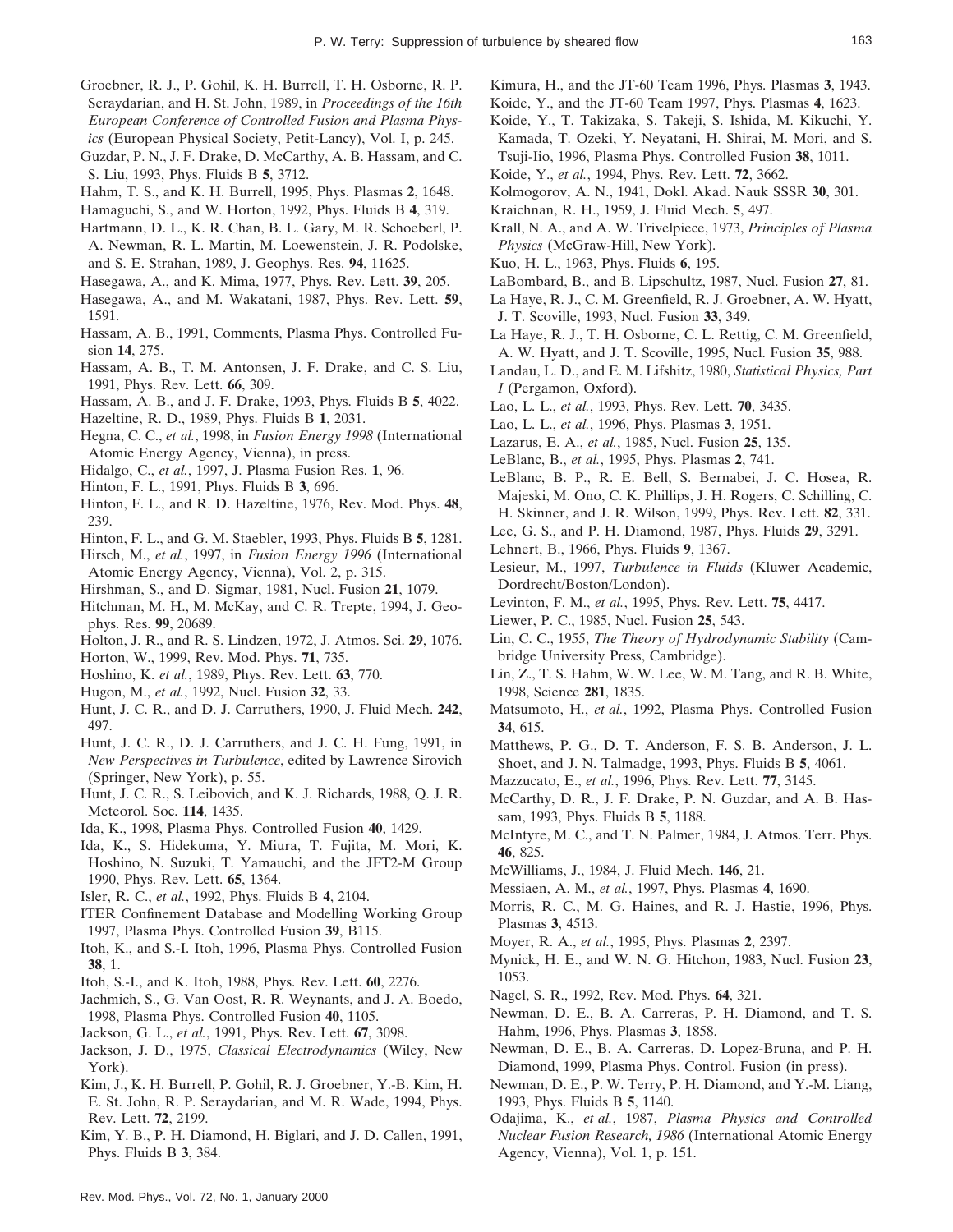- Ohdachi, S., T. Shoji, K. Nagashima, H. Tamai, Y. Miura, H. Baeda, H. Toyama, and JFT2-M Group, 1994, Plasma Phys. Controlled Fusion **36**, A201.
- Ongena, J., *et al.*, 1993, *Plasma Physics and Controlled Fusion Research, 1992* (International Atomic Energy Agency, Vienna), Vol. 1, p. 725.
- Ono, M., *et al.*, 1997, Plasma Phys. Controlled Fusion **39**, A361.
- Or, A. C., and F. H. Busse, 1987, J. Fluid Mech. **174**, 313.
- Osborne, T. H., *et al.*, 1990, Nucl. Fusion **30**, 2023.
- Parker, S. E., W. W. Lee, and R. A. Santoro, 1993, Phys. Rev. Lett. **71**, 2042.
- Pedlosky, Joseph, 1979, *Geophysical Fluid Dynamics* (Springer, New York).
- Petty, C. C., *et al.*, 1995, Phys. Plasmas **2**, 2342.
- Pierrehumbert, R. T., 1991, Phys. Fluids A **3**, 1250.
- Plumb, R. A., 1977, J. Atmos. Sci. **34**, 1847.
- Prager, S. C., 1990, Plasma Phys. Controlled Fusion **32**, 903.
- Proffitt, M. H., *et al.*, 1989, J. Geophys. Res. **94**, 16797.
- Rechester, A. B., and M. N. Rosenbluth, 1978, Phys. Rev. Lett. **40**, 38.
- Reynolds, W. C., and S. C. Kassinos, 1995, Proc. R. Soc. London, Ser. A **451**.
- Ritz, Ch. P., R. D. Bengtson, S. J. Levinson, and E. J. Powers, 1984, Phys. Fluids **27**, 2956.
- Ritz, Ch. P., H. Lin, T. L. Rhodes, and A. J. Wootton, 1990, Phys. Rev. Lett. **65**, 2543.
- Ritz, Ch. P., *et al.*, 1989, Phys. Rev. Lett. **62**, 1844.
- Rogers, B. N., J. F. Drake, and A. Zeiler, 1998, Phys. Rev. Lett. **81**, 4396.
- Rosenbluth, M. N., and F. L. Hinton, 1998, Phys. Rev. Lett. **80**, 724.
- Sakai, O., Y. Yasaka, and R. Itatani, 1993, Phys. Rev. Lett. **70**, 4071.
- Sarff, J. S., N. E. Lanier, S. C. Prager, and M. R. Stoneking, 1997, Phys. Rev. Lett. **78**, 62.
- Savill, A. M., 1987, Annu. Rev. Fluid Mech. **19**, 531.
- Sengoku, S., *et al.*, 1987, Phys. Rev. Lett. **59**, 450.
- Shaing, K. C., A. Y. Aydemir, W. A. Houlberg, and M. C. Zarnstorff, 1998, Phys. Rev. Lett. **80**, 5353.
- Shaing, K. C., and E. C. Crume, 1989, Phys. Rev. Lett. **63**, 2369.
- Shaing, K. C., E. J. Crume, and W. A. Houlberg, 1990, Phys. Fluids B **2**, 1492.
- Shaing, K. C., and S. P. Hirshman, 1989, Phys. Fluids B **1**, 705.
- Shepherd, T. G., 1987, J. Fluid Mech. **183**, 467.
- Shumlak, U., and C. W. Hartman, 1995, Phys. Rev. Lett. **75**, 3285.
- Shumlak, U., and C. W. Hartman, 1996, Phys. Rev. Lett. **76**, 2199.
- Shumlak, U., and N. F. Roderick, 1998, Phys. Plasmas **5**, 2384.
- Smedman, A.-S., H. Bergström, and U. Högström, 1995, Boundary-Layer Meteorol. **76**, 211.
- Song, B., and A. K. Sen, 1994, Phys. Rev. Lett. **72**, 92.
- Springer, T. E., 1969, Phys. Rev. Lett. **22**, 1770.
- Staebler, G. M., and R. R. Dominguez, 1991, Nucl. Fusion **31**, 1891.
- Staebler, G. M., F. L. Hinton, J. C. Wiley, R. R. Dominguez, C. M. Greenfield, P. Gohil, T. K. Kurki-Suonio, and T. H. Osborne, 1994, Phys. Plasmas **1**, 909.
- Stambaugh, R. D., S. M. Wolfe, R. J. Hawryluk, J. H. Harris, H. Biglari, S. C. Prager, R. J. Goldston, R. J. Fonck, T. Ohkawa, B. G. Logan, and E. Oktay, 1990, Phys. Fluids B **2**, 2941.
- Steinmetz, K., *et al.*, 1987, Phys. Rev. Lett. **58**, 124.
- Strachan, J., *et al.*, 1987, Phys. Rev. Lett. **58**, 1004.
- Strait, E. J., *et al.*, 1995, Phys. Rev. Lett. **75**, 4421.
- Strauss, H. R., 1976, Phys. Fluids **19**, 134.
- Stringer, T. E., 1969, Phys. Rev. Lett. **22**, 1770.
- Sugama, H., and M. Wakatani, 1991, Phys. Fluids B **3**, 1110. Tajima, T., W. Horton, P. J. Morrison, J. Schutkeker, K. Kamimura, K. Mima, and Y. Abe, 1991, Phys. Fluids B **3**, 938.
- Taylor, J. B., 1986, Rev. Mod. Phys. **58**, 741.
- Taylor, R. J., M. L. Brown, B. D. Fried, H. Grote, J. R. Liberati, G. J. Morales, P. Pribyl, D. Darrow, and M. Ono, 1989, Phys. Rev. Lett. **63**, 2365.
- Tendler, M., and V. Rozhansky, 1992, J. Nucl. Mater. **196–198**, 912.
- Tennekes, H., and J. L. Lumley, 1972, *A First Course in Turbulence* (MIT, Cambridge, MA).
- Terry, P. W., 1989, Physica D **37**, 542.
- Terry, P. W., and P. H. Diamond, 1985, Phys. Fluids **28**, 1419.
- Terry, P. W., P. H. Diamond, B. A. Carreras, and K. Sidikman, 1994, in *New Ideas in Tokamak Confinement*, San Diego, edited by M. N. Rosenbluth (AIP, New York), p. 109.
- Terry, P. W., G. Fiksel, H. Ji, A. F. Almagri, M. Cekic, D. J. Den Hartog, P. H. Diamond, S. C. Prager, J. S. Sarff, W. Shen, M. Stoneking, and A. S. Ware, 1996, Phys. Plasmas **3**, 1999.
- Terry, P. W., and W. Horton, 1982, Phys. Fluids **25**, 491.
- Terry, P. W., J. N. Leboeuf, P. H. Diamond, D. R. Thayer, J. E. Sedlak, and G. S. Lee, 1988, Phys. Fluids **31**, 2920.
- Terry, P. W., D. E. Newman, and N. Mattor, 1992, Phys. Fluids A **4**, 927.
- Toi, K., *et al.*, 1994, Plasma Phys. Controlled Fusion **36**, A117.
- Townsend, A. A., 1976, *The Structure of Turbulent Shear Flow* (Cambridge University, Cambridge, England).
- Trepte, C. R., 1993, Ph.D. thesis (University of Wisconsin-Madison).
- Trepte, C. R., and M. H. Hitchman, 1992, Nature (London) **335**, 626.
- Trepte, C. R., R. E. Veiga, and M. P. McCormick, 1993, J. Geophys. Res. **98**, 18563.
- Tsuji, S., *et al.*, 1990, Phys. Rev. Lett. **64**, 1023.
- Tuck, A. F., 1989, J. Geophys. Res. **94**, 11687.
- Tuck, A. F., *et al.*, 1992, J. Geophys. Res. **97**, 7883.
- Tynan, G. R., J. Liberati, P. Pribyl, R. J. Taylor, and B. Wells, 1996, Plasma Phys. Controlled Fusion **38**, 1301.
- Tynan, G. R., L. Schmitz, R. W. Conn, R. Doerner, and R. Lehmer, 1992, Phys. Rev. Lett. **68**, 3032.
- Tynan, G. R., *et al.*, 1994, Phys. Plasmas **1**, 3301.
- Vershkov, V. A., 1989, J. Nucl. Mater. **162–164**, 195.
- Wagner, F., *et al.*, 1982, Phys. Rev. Lett. **49**, 1408.
- Wagner, F., *et al.*, 1984, Phys. Rev. Lett. **53**, 1453.
- Waltz, R. E., R. L. Dewar, and X. Garbet, 1998, Phys. Plasmas **5**, 1784.
- Waltz, R. E., G. D. Kerbel, and J. Milovich, 1994, Phys. Plasmas **1**, 2229.
- Waltz, R. E., G. D. Kerbel, J. Milovich, and G. W. Hammett, 1995, Phys. Plasmas **2**, 2408.
- Wang, X.-L., P. H. Diamond, and M. N. Rosenbluth, 1992, Phys. Fluids B **4**, 2402.
- Ware, A. S., P. H. Diamond, B. A. Carreras, J.-N. Leboeuf, and D. K. Lee, 1992, Phys. Fluids B **4**, 102.
- Ware, A. S., P. W. Terry, B. A. Carreras, and P. H. Diamond,